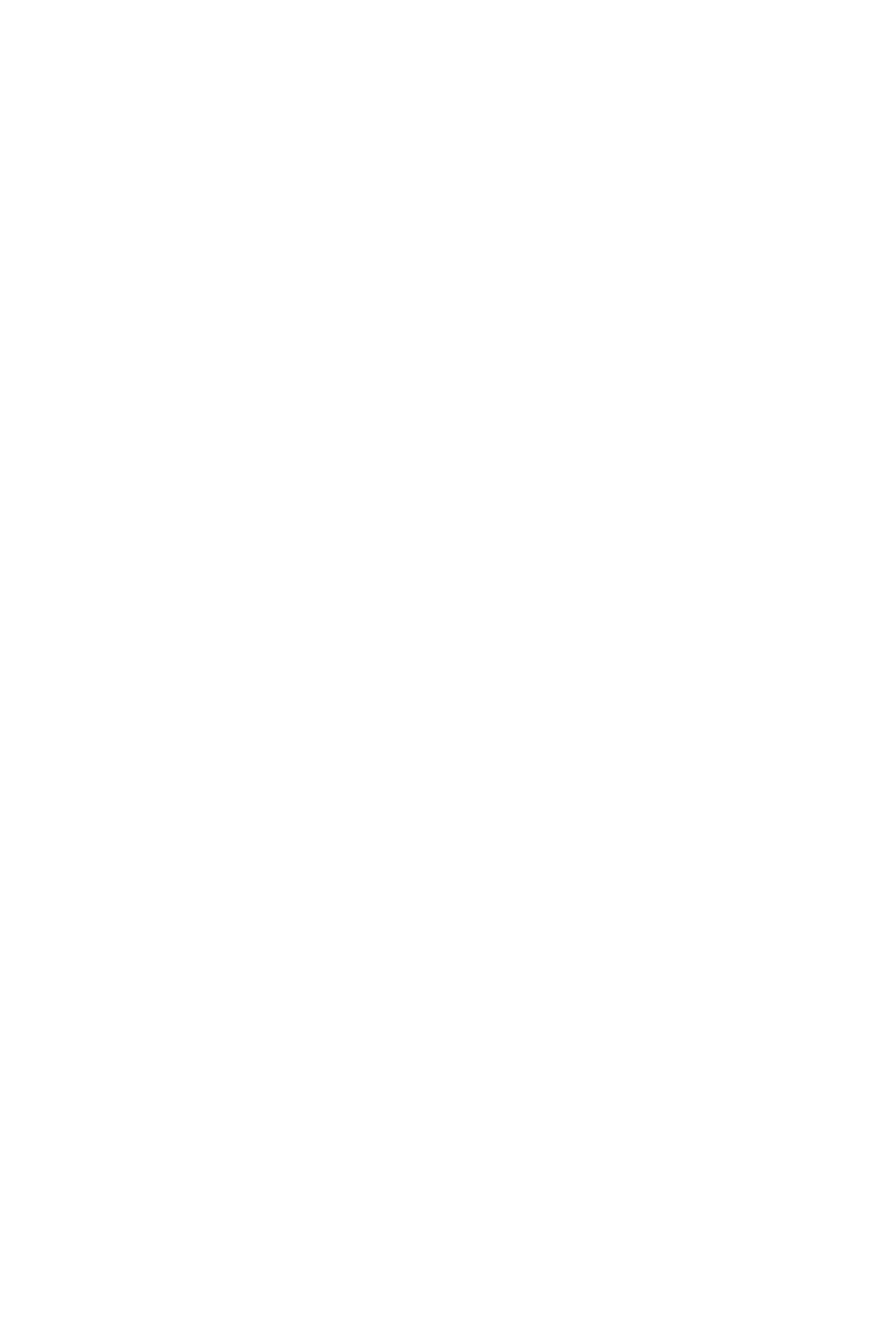## TABLE OF CONTENTS

- 3 | [Academic Advisement](#page-4-0)
- [3 | Academic Grievance Procedure](#page-4-0)
- [4 | Academic Honesty](#page-4-0)
- 5 | [Academic Year](#page-5-0)
- [5 | Appeal Procedure](#page-5-0)
- [5 | Articulation Agreements](#page-5-0)
- 6 | [Assessment of Prior College](#page-6-0)  [Level Learning for Credit](#page-6-0)
- 9 | [Attendance](#page-9-0)
- [9 | Auditing](#page-9-0)
- [9 | Background Checks](#page-9-0)
- [9 | Change Of Degree Or](#page-9-0)  [Curriculum](#page-9-0)
- [9](#page-10-0) | [Classification of Students](#page-10-0)
- [10 | Courses at Other Institutions](#page-10-0)
- [10 | Course Load](#page-10-0)
- [10 | Course Overload](#page-10-0)
- [10 | Cumulative Average](#page-10-0)
- [10 | Dean's List](#page-10-0)
- 11 | [Definition of Credit](#page-10-0)
- 11 | [Developmental Courses](#page-12-0)
- [11 | Directory Information](#page-12-0)
- [12 | Drop/Add Course Change](#page-12-0)
- 12 | [Electronic Communication](#page-12-0) [Systems Policy](#page-12-0)
- [14 | E-Mail](#page-14-0)
- [14 | Examinations](#page-14-0)
- [15 | Externships/Internships](#page-15-0)
- [15 | Family Educational Rights](#page-15-0)  [and Privacy Act of 1974](#page-15-0)  [\(FERPA\)](#page-15-0)
- [16 | General Education Program](#page-16-0)
- [1](#page-17-0)7 | [Grading System](#page-17-0)
- [18 | Grade Reports](#page-17-0)
- 18 | [Grade Appeal Policy](#page-18-0)
- [18 | Graduation Requirements](#page-18-0)
- 19 | [Honor Societies](#page-19-0)
- [19 | Incompletes](#page-19-0)
- 20 | [Independent Study](#page-20-0)
- [20 | International Baccalaureate](#page-20-0) **[Credit](#page-20-0)**
- 20 | [Non-Degree Students](#page-20-0)
- [20 | Leave of Absence](#page-20-0)
- 21 | [Pass-Fail Option](#page-21-0)
- 21 | [Placement Testing](#page-23-0)
- [21 | Non-Discrimination Policy](#page-23-0)
- [22 | Pre-Registration](#page-23-0)
- [22 | Re-Admissions](#page-23-0)
- [22 | Reverse Transfer Policy &](#page-23-0)  [Residency Requirements](#page-23-0)
- [22 | Repeating a Course](#page-23-0)
- 23 | [Safety & Emergency](#page-23-0)
- 23 | [Services for Students with](#page-23-0) **Disabilities**
- 23 | [Transcripts](#page-23-0)
- 24 | [Transfer of Credits](#page-24-0)
- 25 | [Transferring](#page-25-0)
- [25 | Withdrawal from the College](#page-25-0)
- 26 | [Withdraw From a Course](#page-26-0)
- 27 | [Course Descriptions](#page-27-0)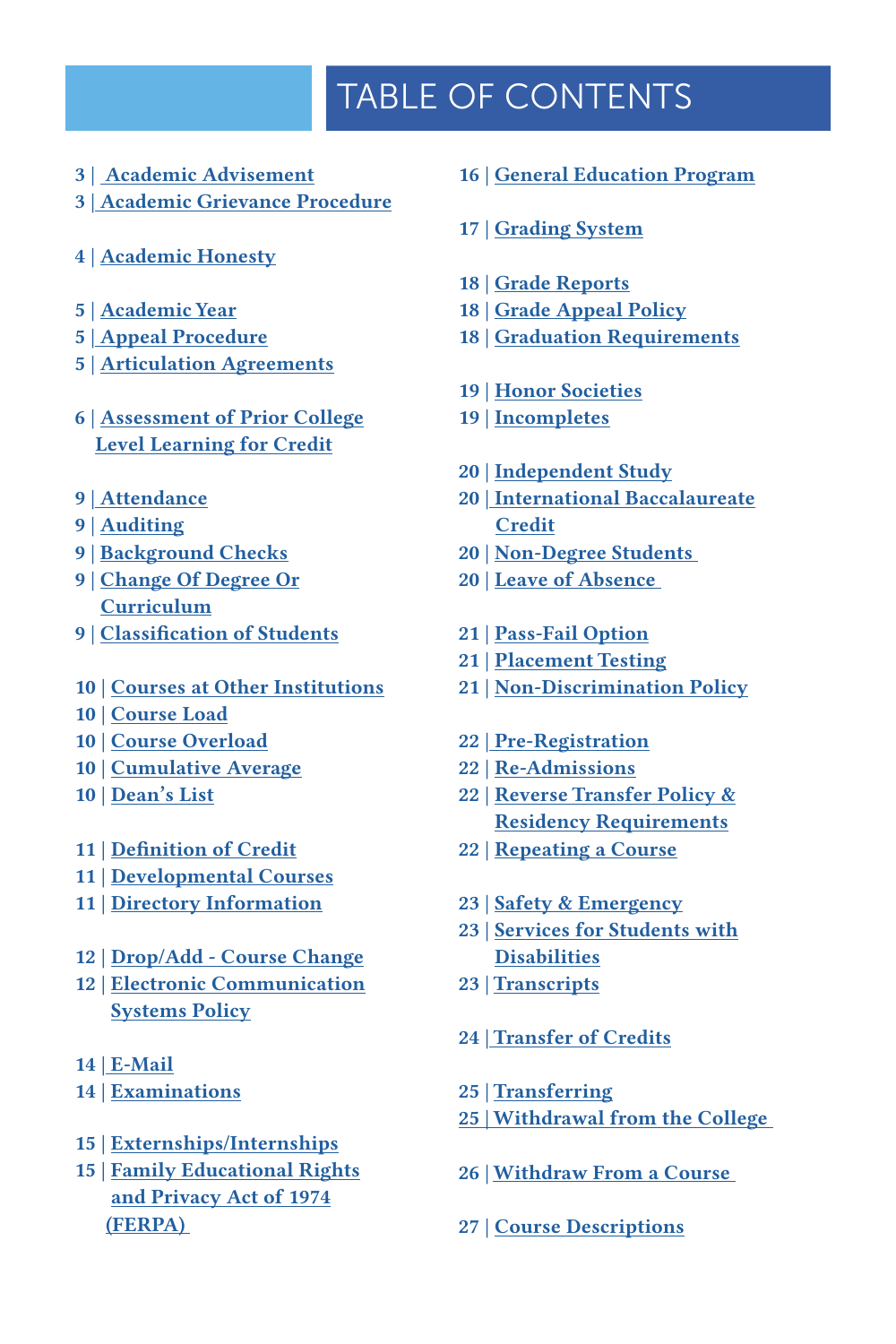### *COLLEGE POLICIES & PROCEDURES*

The information in this catalog applies only to the current academic year. Manor College reserves the right to change, at any time, the provisions contained in this catalog including, but not limited to, information regarding fees, deadlines, admissions requirements, academic requirements, courses, degree programs, scheduling, academic policies and procedures, and any other matters described in this publication. It is the responsibility of each student to become familiar with the information contained in this catalog and to consult with college personnel regarding questions or the need for additional information relating to the policies, procedures, and services described herein.

### Academic Advisement

Every matriculated student is assigned a faculty advisor under her/his program of study. The advisor meets with each student prior to registration in order to assist with and approve course selection. The academic advisor is also available as needed throughout the semester to provide academic counseling. All non-degree seeking students will register through the Office of the Registrar.

### *Student Responsibilities in Advising Include:*

- Discussing long-range plans with your advisor
- Discussing a choice of major with your advisor
- Making final decisions about choices concerning academic matters
- Being able and willing to ask intelligent questions about your degree program
- Keeping your advisor informed of changes in schedules, academic problems, change of major, etc.
- Making regular appointments with your advisor and seeking help when needed
- Keeping advising appointments and being on time
- Gathering all decision making information before appointments
- Following through on referrals
- Accepting responsibility for decisions and academic choices

### Academic Grievance Procedure

Students should speak with the faculty member directly or with their advisor regarding any complaint they may have about any instructor, to try and resolve the situation.

1. If a student finds that the problem was not resolved, the student should present his/her complaint in a written and signed letter given to the Program Director under which the instructor teaches. The Program Director will contact both the student and the instructor involved to try to resolve the issue. The Program Director will document and date all investigation of the complaint and all findings, which will then be attached to the letter of complaint and filed.

2. If the student feels the complaint has not been resolved by the Program Director, he/she may petition the Division Dean for a meeting at which the student will present in his/her own writing a letter of complaint. The Division Dean will meet with the faculty member involved. The faculty member may write a reaction to the student complaint. The Division Dean will attempt to resolve the issue. All actions are to be put in writing, dated and attached to the letter.

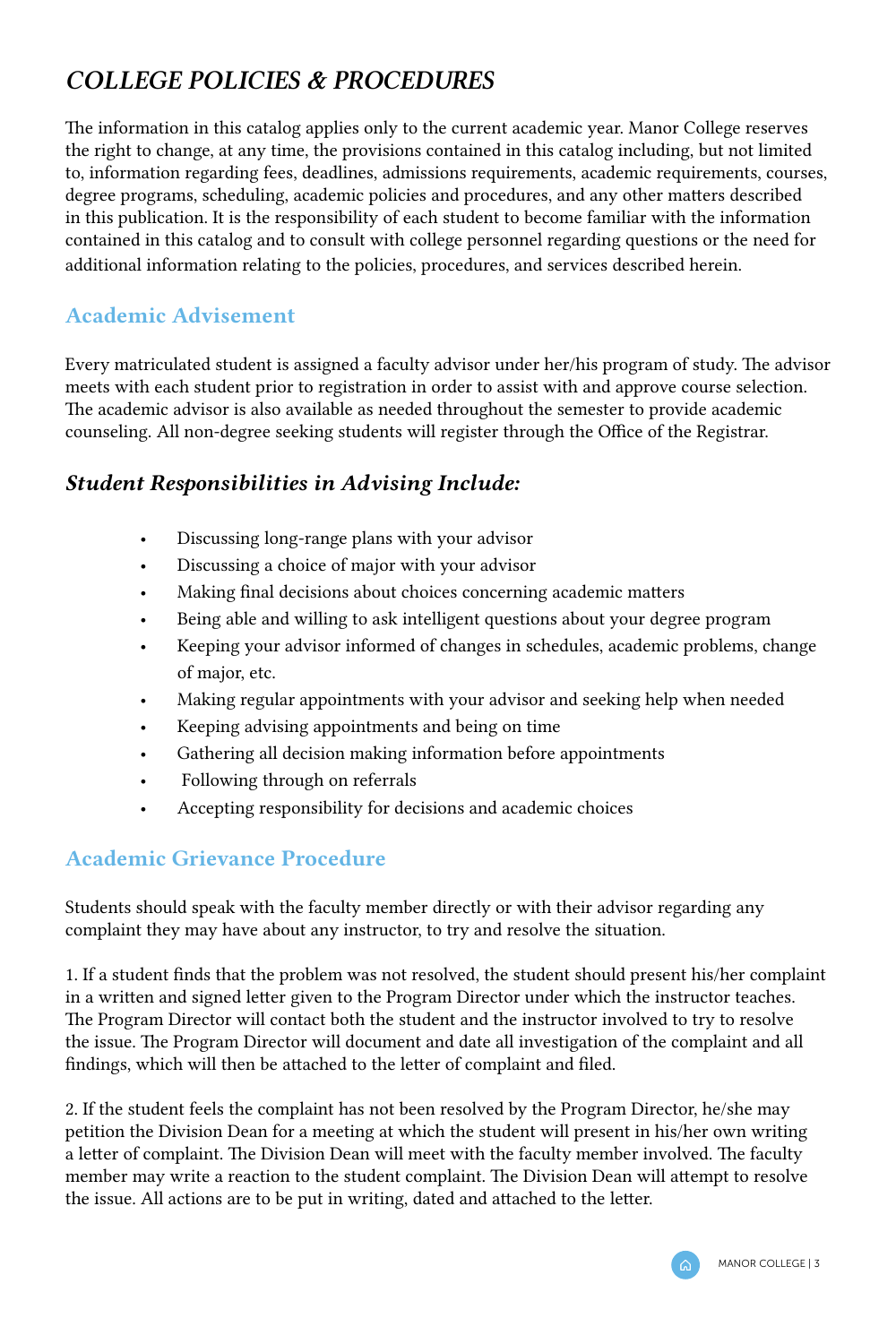<span id="page-4-0"></span>3. The student may petition the Director of Academic Support & Retention in writing regarding the complaint if he/she feels the matter has not been resolved satisfactorily.

4. The Director will request all records and dated action notations regarding the dispute from the Dean and Program Director and advising file. The Director will meet with the student and the faculty member involved to resolve the complaint. The decision of the Director of Academic Support and Retention is final.

### Academic Honesty

Manor College expects that its students will uphold the principles of truth and honesty in the performance of all academic work. Plagiarism (the unacknowledged use of another person's words or assistance) and academic cheating (falsifying data, submitting without instructor's approval work in one course which was done for another, actually doing another student's work, and/or the use of any unauthorized aid) are prohibited.

Digital plagiarism (cutting, pasting and copying sections of an article written by another; downloading papers from a "paper mill" web site and submitting as work written by the student; utilizing any graphics or audio or video clips without permission; and submitting any work with an electronic source without correct citation) is strictly prohibited and a violation of fair use and intellectual property rights.

The Director of Academic Support & Retention will be formally notified of any violations of this policy. The penalty for the violation will be a grade of "F" for the assignment. Any subsequent violations will result in a grade of "F" for the course and possible dismissal from the college.

#### *Academic Standards*

See Financial Aid-Academic Progress Policy for Financial Aid Note

Academic progress is reviewed at the end of each semester for all students by the Registrar, who notifies the Director of Financial Aid of any student in jeopardy of warning, probation, suspension, or dismissal. It is the responsibility of the student to keep track of their semester and cumulative G.P.A. This information can be seen on the Student Portal.

- Warning: Term GPA or CUM below a 2.0 for one semester. Student will be sent a letter.
- Probation: CUM below a 2.0 for two consecutive semesters, regardless of a break in studies, or a 0.0 for a term. Student will be sent a letter. Students on probation must take 14.0 or less credit hours; must meet with advisor at least two times during the semester; will have mandated tutoring.
- Suspension: Cum below 2.0 for three consecutive semesters or two probation periods within an academic year. Student will be sent a letter. Student cannot return for one semester; student may appeal suspension by submitting a letter of appeal to the Academic Appeals Committee. If returning, must take less than 15.0 credit hours; must meet with advisor at least two times during the semester; will have mandated tutoring.
- Dismissal: If student fails to comply with above, does not maintain academic

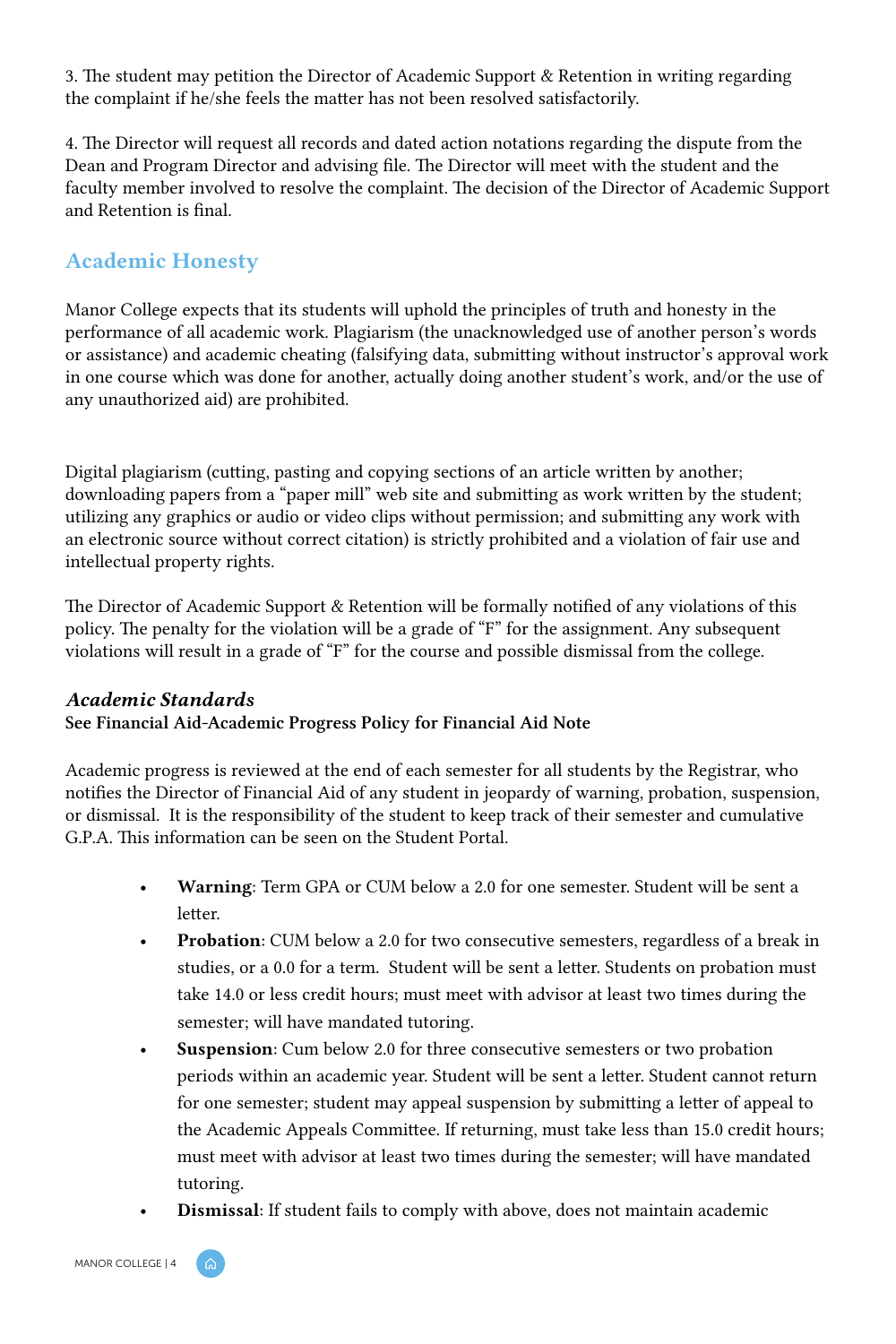standards, or is violent. Dismissed students may not appeal to return to the College.

• Good Standing: Cum of 2.0 or higher

### <span id="page-5-0"></span>Academic Year

The regular academic year is comprised of two semesters: Fall and Spring, each 15 weeks in length. Fourteen weeks consist of classes, and the 15th week is reserved for final exams. Accelerated courses are 7 weeks in length during fall and spring. The Summer semester is comprised of three sessions: two are each 6 weeks in length and one is 12 weeks.

The Adult Learner Accelerated academic year is comprised of two semesters: Fall and Spring, each 15 weeks in length. Three, 5-week accelerated courses are offered in the evenings each semester. Accelerated science courses with a lab are 7 weeks in the evening or on Saturday during the fall and spring. The accelerated option includes a 3-week Intercession between the fall and spring semesters, a 3-week Maymester at the end of the spring semester, and two 5-week accelerated sessions during the summer. Students who follow the accelerated program plan, upon entering Manor, will take approximately 18 months to complete the program.

### Appeal Procedure

Students who are academically suspended have the right to appeal to return in writing to the Academic Appeals Committee. If approved the student will remain on Academic Probation. See Re-Admissions for more information. Dismissed students may not appeal to return.

### Articulation Agreements

Manor College has formal articulation agreements with a number of local four-year institutions. These agreements guarantee the acceptance of Manor credits at the four- year institution into which a student transfers. For the most up-to-date information, contact the Transfer Advisor or the Director of Academic Support & Retention.

At the present time, articulation agreements are in effect with the following institutions:

- Early Childhood Education Program to Program Articulation Agreement of Southeastern Pennsylvania
- Thomas Jefferson College of Health Professions
- De Sales University
- Sherman College of Chiropractic
- Pennsylvania College of Technology
- Peirce College
- Life University

An Articulation Agreement grants admission to a four-year college or university to Manor College students who earn a designated Associate degree. A Manor graduate will be able to complete a Bachelor's degree in two years. Presently, Manor has Articulation Agreements with the following institutions:

• Cabrini University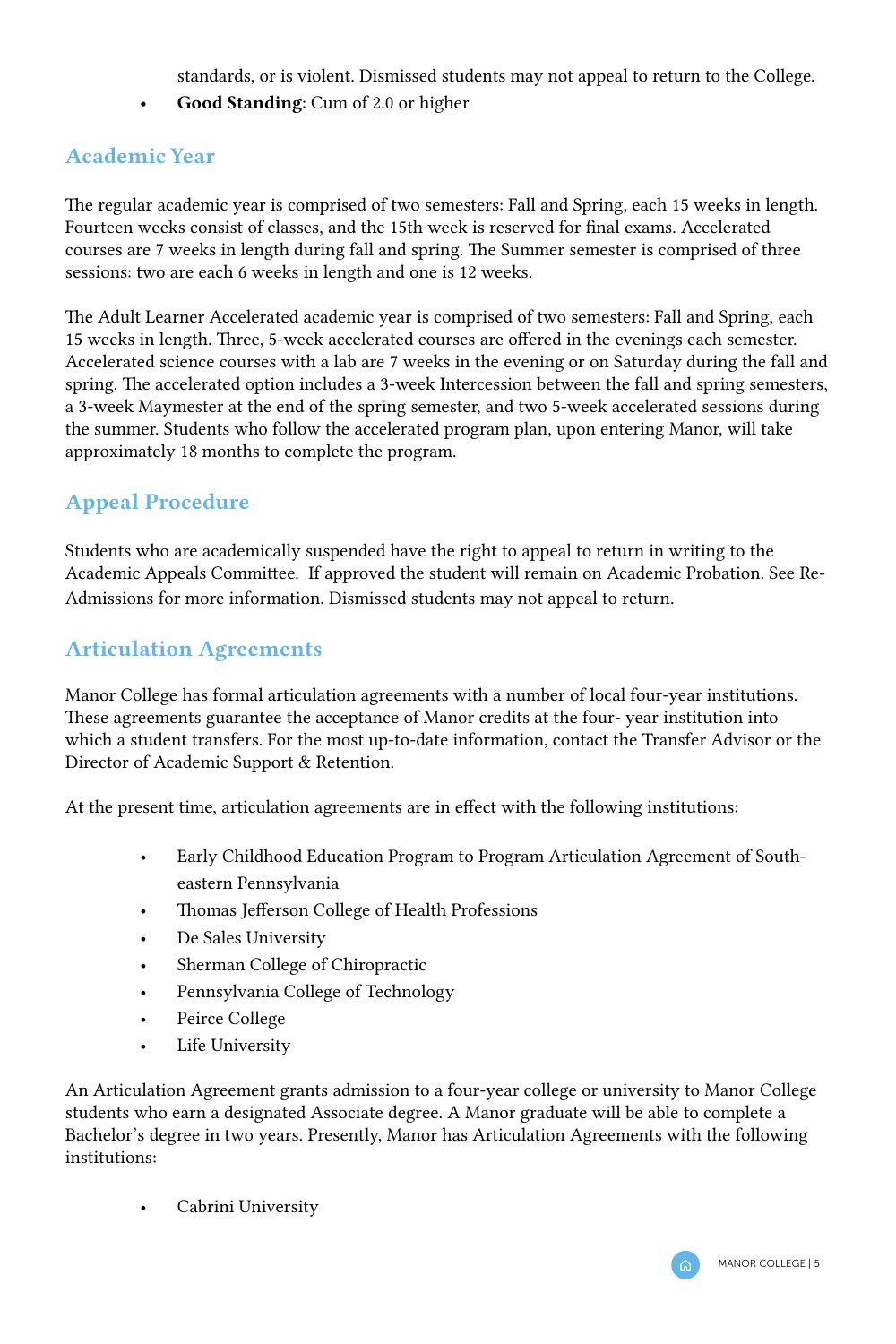- <span id="page-6-0"></span>• Chestnut Hill College
- Delaware Valley University
- Gwynedd-Mercy University
- Holy Family University
- Immaculata University
- Immaculata University College of Lifelong Learning
- La Salle University
- Temple University
- Rosemont College

These agreements are periodically reviewed and updated.

Articulation Agreements generally require that a Manor student:

◦ Achieve the minimum GPA required for the transfer program

◦ Earn a "C" or better in all major courses transferred into a Bachelor major

◦ Sign a "Dual Admissions Intent" form before completing 30 (in some cases 45) credits. Manor students taking advantage of Dual Admissions receive benefits including:

◦ Application fee to bachelor's institution is waived.

◦ Transfer scholarships are available, if certain GPA averages are met.

◦ Manor students will have the opportunity to meet with the Staff from the four-year institution on Manor's campus for assistance and information.

◦ Some Dual Admissions Agreements contain a "Core-To-Core"provision. Under this provision, the Core distribution courses at the four-year institution are fulfilled by the Core courses at Manor College. The four-year institution recognizes that the Core is embedded in the Associate degree. However, there are some academic advising qualifiers that may need to be addressed. For example: a Manor student would be advised to take a specific history or mathematics course as part of Manor's core to facilitate pre-requisites needed in the Bachelor's degree.

◦ A transfer agreement in which program courses in the Associate degree are evaluated and matched with equivalent courses in the Bachelor's degree program at the four-year institution to which the student wishes to transfer. This allows a "seamless" transfer between institutions for the students. Students know in advance what courses and number of credits will transfer into their program of choice and what courses will need to be taken at the transfer institution.

◦ Programs not covered by an agreement are reviewed on a course by course basis.

### Assessment of Prior College Level Learning for Credit

Prior college level learning of non-traditional students obtained through related job experience or related life experience can be assessed for college credit at Manor College.

MANOR COLLEGE | 6

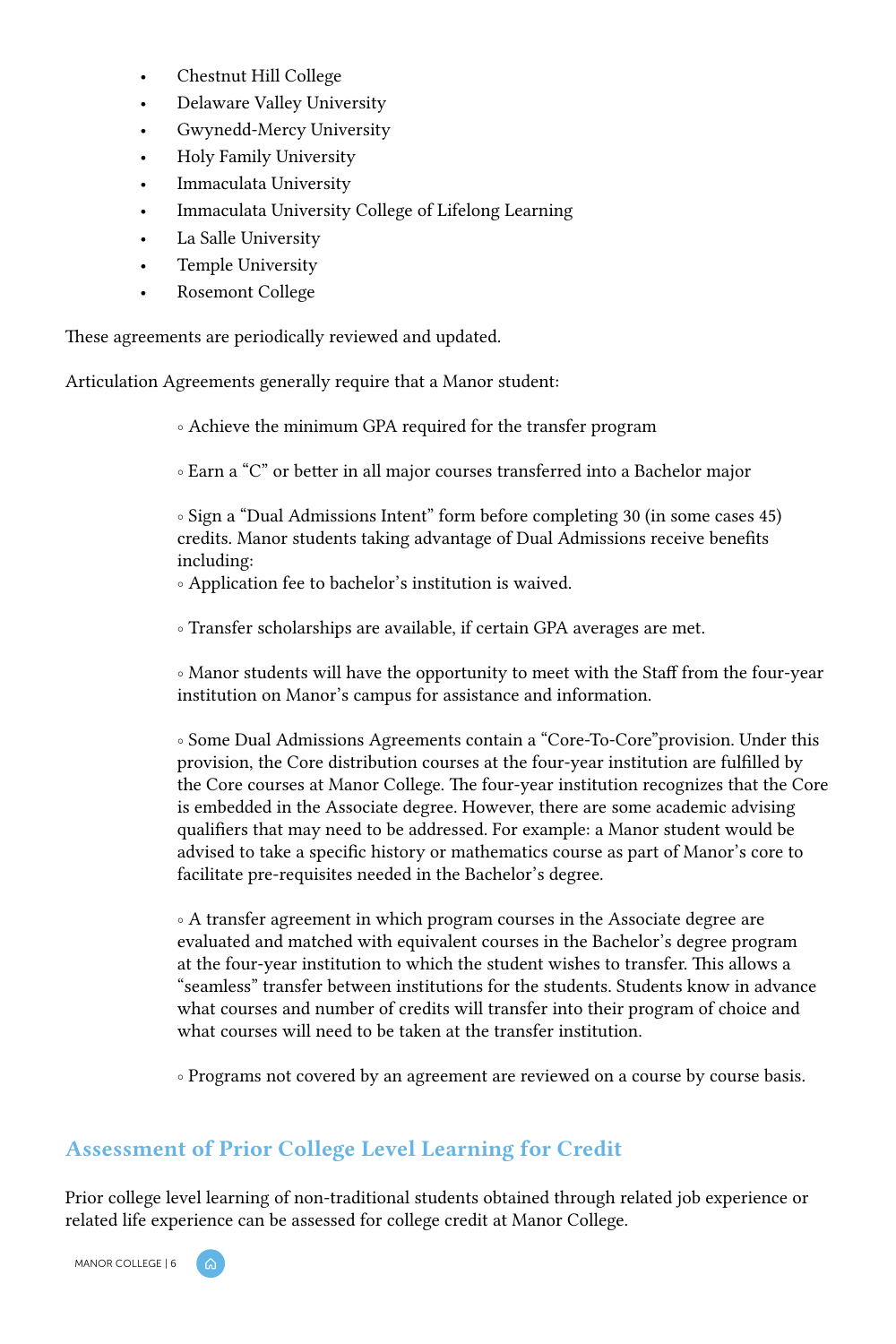The goals for credits obtained through these means are: to quantitatively validate that prior learning experiences of non-traditional students meet college level criteria and to expedite the time to completion of degree. Students must have CLEP, challenge examinations and portfolio assessments completed the semester prior to graduation.

Manor College recognizes and awards 15 academic credits for each or any combination of the following assessments: CLEP, AP, CHALLENGE EXAMINATION, ACE and DANTE'S TESTS. Included in this total of 15 credits given by the Assistant Dean of Academic Support & Retention is a maximum of nine credits for portfolio assessment. Assessment can be done through the following ways:

### *1 College Level Examination Program -- CLEP*

A fee per credit hour is assessed for placing CLEP credits awarded on a transcript. For fee costs and payment please contact the Business office.

The following CLEP examinations are accepted if the credit-awarding score has been earned: American Literature 3 cr. hrs.  $G$ ollege Composition  $h_{\text{max}}$  6 cr. hrs.

| Analysis & Interpretation<br>of Lit.                   | 3 cr.<br>hrs. | French Language-Level 1             | 6 cr.<br>hrs. |
|--------------------------------------------------------|---------------|-------------------------------------|---------------|
| Calculus                                               | 3 cr.<br>hrs. | German Language-<br>Level 1         | 6 cr.<br>hrs. |
| College Algebra                                        | 3 cr.<br>hrs. | Spanish Language-Level 1            | 6 cr.<br>hrs. |
| College Mathematics                                    | 3 cr.<br>hrs. | Introduction to<br>Psychology       | 3 cr.<br>hrs. |
| Pre-Calculus                                           | 3 cr.<br>hrs. | <b>Introductory Business</b><br>Law | 3 cr.<br>hrs. |
| <b>Financial Accounting</b>                            | 3 cr.<br>hrs. | Principles of Marketing             | 3 cr.<br>hrs. |
| History of the US I                                    | 3 cr.<br>hrs. | <b>Introductory Sociology</b>       | 3 cr.<br>hrs. |
| History of the US II                                   | 3 cr.<br>hrs. | Western Civ. I                      | 3 cr.<br>hrs. |
| Human Growth and Dev.                                  | 3 cr.<br>hrs. | Western Civ. II                     | 3 cr.<br>hrs. |
| Information System and<br><b>Computer Applications</b> | 3 cr.<br>hrs. | Prin. of Macroeconomics             | 3 cr.<br>hrs. |
| Principles of Management                               | 3 cr.<br>hrs. |                                     |               |

*Manor College accepts the ACE Recommended Score of 50 for granting CLEP credit*

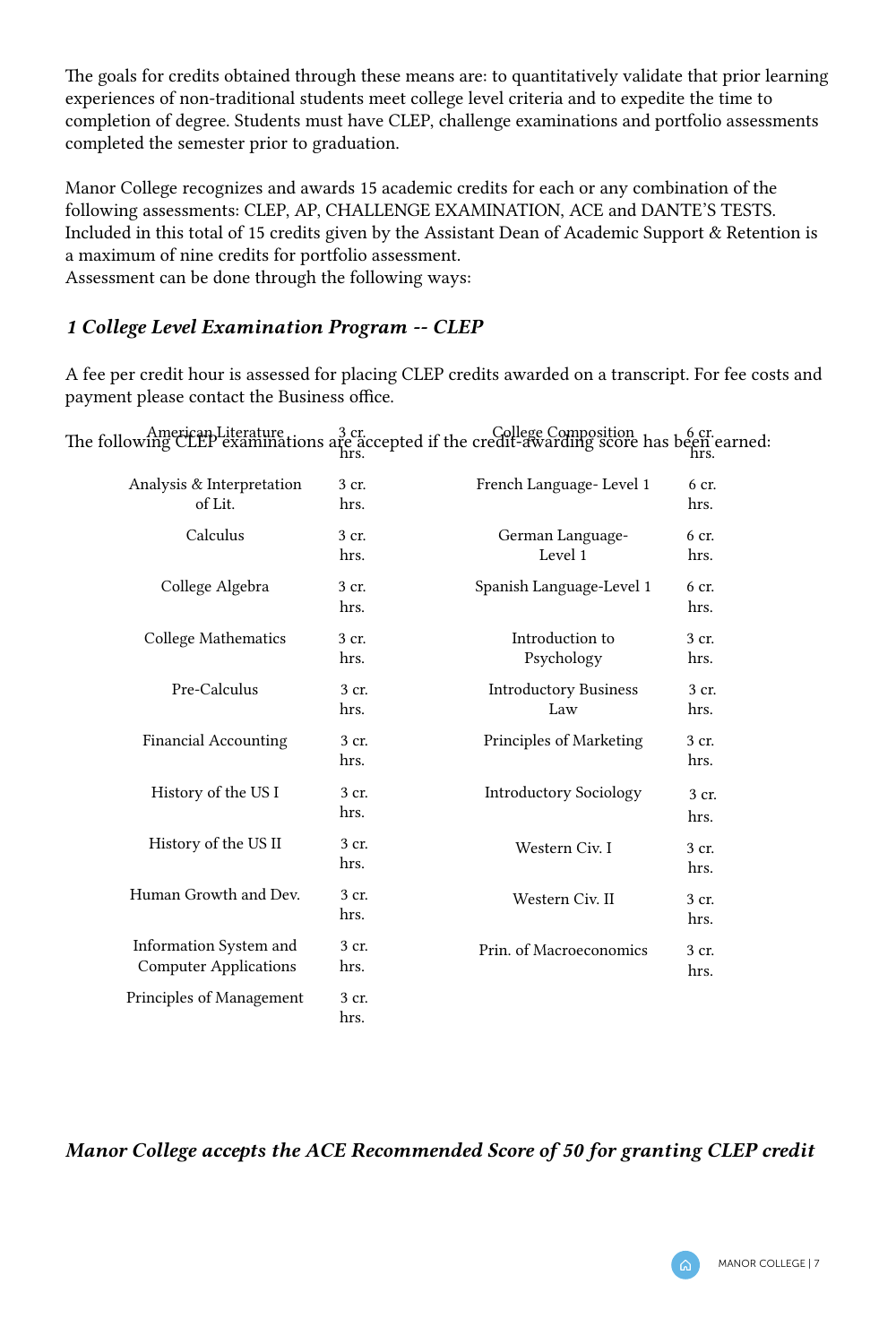Manor College participates in the Advanced Placement Program of the College Entrance Examination Board. High school students who have taken college level courses and the board's advanced examinations can submit the test scores to Manor College. Associate degree students who have achieved a score of three (3) or higher are eligible for consideration for credit at the discretion of the Registrar for core curriculum or program courses. Bachelor degree seeking students must have a score of 4.0 or higher.

### *3 Division Examinations/Exemption Testing*

For prior college level learning in areas not available through CLEP testing, a student may apply to take an exemption test for a particular course through their Division. The approval of the Division Dean is required. A \$20 per credit non-refundable fee is charged for exemption/ challenge testing of a course.

If the exam is passed with a minimum "C" grade, \$35 is required for each credit hour that is to be placed on the transcript.

Each academic division determines whether or not division examinations may be taken and is responsible for preparing, administering, scoring and reporting the results of these examinations. Typically, Computer Science courses may be exempted. However, any course for which there is no CLEP exam may be challenged by examination. It is the responsibility of the student to drop any courses for which s/he is registered for and exemption is awarded. See Drop/Add-Course Change.

### *4 Other Assessments*

Manor accepts ACE approved credit granting scores for Dantes, CAEL (Council for Adult & Experiential Learning), and The National College Credit recommendation Service (CCRS.)

### *5 Comprehensive Portfolio*

A non-traditional student, who has prior job related college level learning, in the area of a course offered by Manor or in which an externship/internship is required, may have this learning assessed for credit. The student must submit the following to the Assistant Director of Academic Support & Retention:

- For the course or externship/internship goals and objectives on the syllabus, provide evidence of specific anecdotal experiences and what was learned from these experiences to justify meeting the goals/objectives of the course or externship/internship.
- Document length of time for each specific learning experience.
- Have current job supervisor complete an evaluation form.
- Have the above verified and signed by job supervisor (if petitioning for current job learning) or,
- Submit with the above anecdotal learning experiences former job performance evaluations to corroborate information (if from past job related learning).
- Evidence of learning outcomes that have been achieved.
- Samples of pertinent work in course area, if appropriate.
- Awards or recognition citing work in the prior learning area.
- An essay explaining how the prior learning applies to the college course and degree program being sought, as well as, future career development.

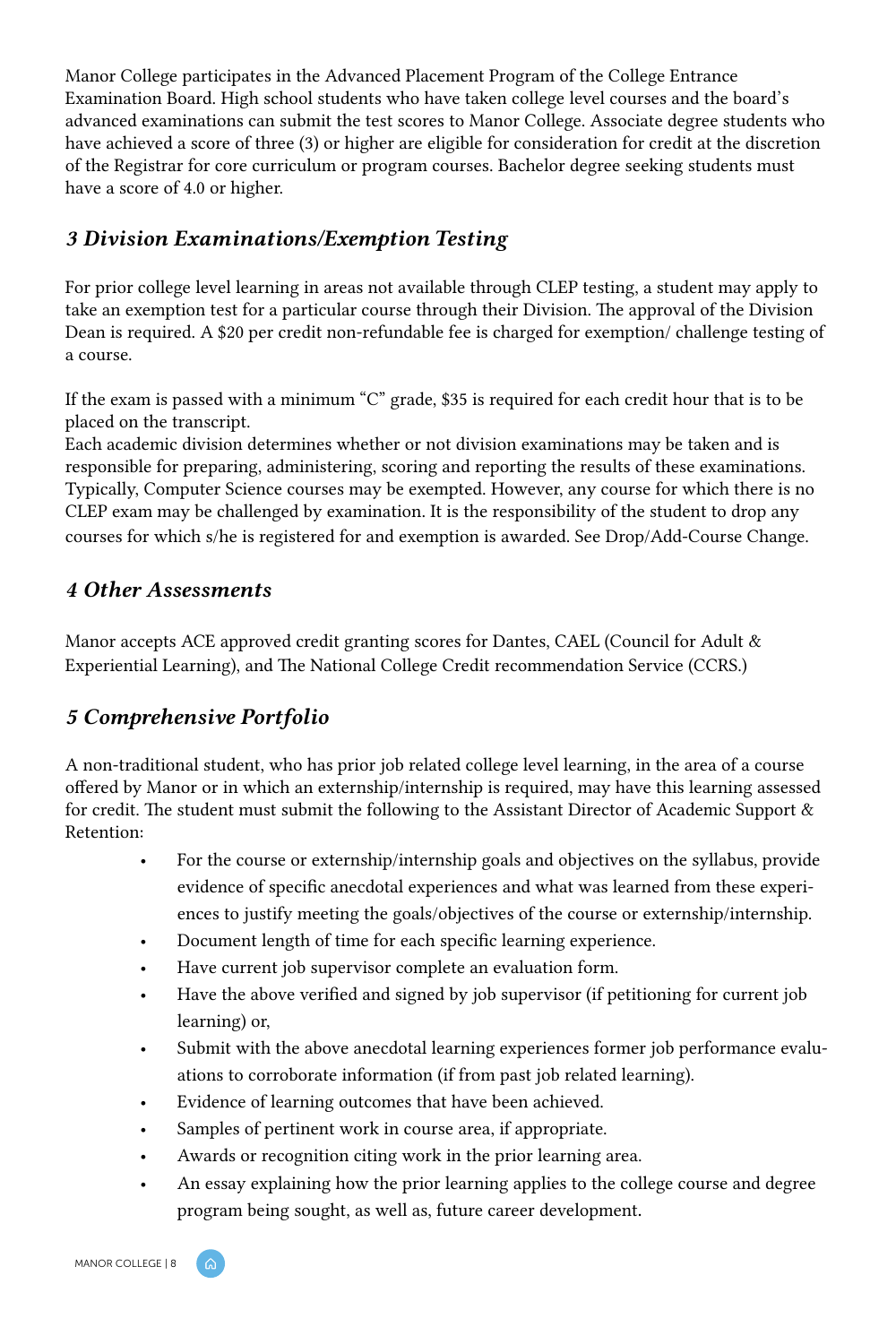<span id="page-9-0"></span>Upon review of submitted material which meet the stated criteria, the Assistant Director of Academic Support & Retention may award credits for the college level job related experience presented. A maximum of nine credits for life learning experience by portfolio may be awarded. A \$100 fee to assess the Portfolio will be charged. A \$35 fee is required for every credit hour that is to be placed on the transcript. Students must have portfolio assessments completed the semester prior to graduation.

### Attendance

Regular attendance in all classes and laboratory sessions is the responsibility of the student. The student assumes the responsibility for academic loss incurred through absenteeism. Manor College does not recognize a "cut" system. Faculty are expected to take attendance electronically and to submit "Academic Alert" forms for students with excessive absences. In addition, individual instructors have attendance policies as outlined in their course syllabus. Students are expected to review their attendance records through the Student Portal: https://cams.manor.edu/estudent/login. asp. Any discrepancies should be brought to the attention of the instructor.

### Auditing

Students who choose to audit classes are expected to attend classes, do the assigned reading, and participate in class discussions, but are not required to take the examinations. Permission to change from credit to that of audit must be obtained in writing from the advisor. The student must submit an audit form to the Registrar no later than the end of the Drop/Add period. At no time may a student change from audit status to credit status. The fee for each audit is the same as for a credit class.

### Background Checks

Acceptance into some academic programs at Manor College may be contingent on surface background checks. Programs that include placement into clinical sites, field experience, apprenticeship and internships require these checks in order to ensure that a student can successfully complete all course requirements necessary for graduation gaining licensure and finding employment.

### Change Of Degree Or Curriculum

Students seeking degree or curriculum change must complete the Change of Major form, which is available [here](https://manor.edu/wp-content/uploads/2018/08/Manor-College-Change-of-Program-1.pdf) and submit to the Office of the Registrar. This change is effective only at the beginning of a Fall or Spring semester prior to the end of Drop/Add period. NOTE: Some programs such as Dental Hygiene, Expanded Functions Dental Assisting, and Veterinary Technology, have limiting restrictions for admission. If you are requesting admission to Dental Hygiene you CANNOT use this form and must apply directly to Admissions. Manor College reserves the right to deny a request for a change in curriculum into the Adult Learner Program.

### Classification of Students

Class level is determined by the number of credit hours earned by the student as follows:

• 1-29.5 Freshman

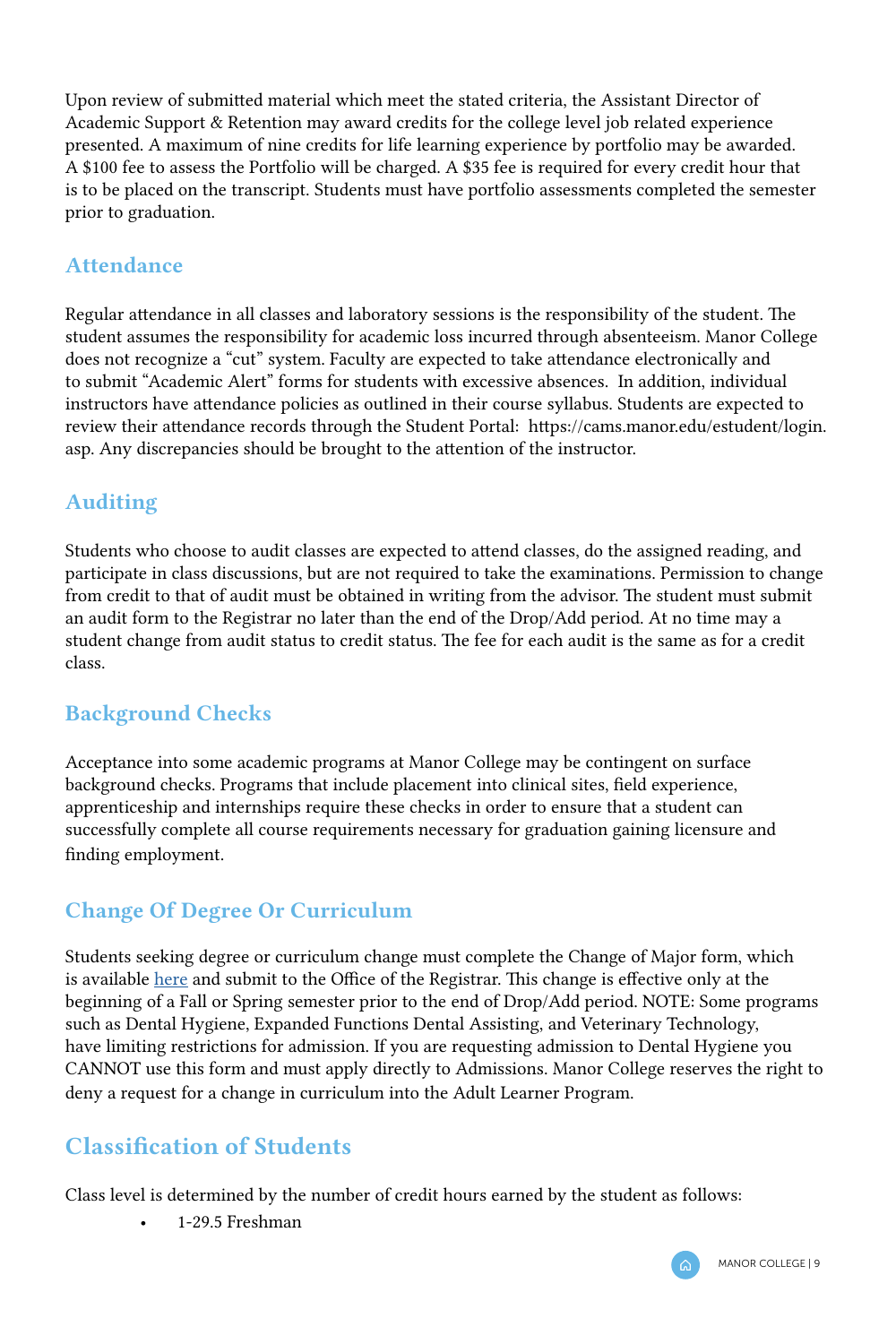- <span id="page-10-0"></span>• 30-60 Sophomore
- 60.5-90.5 Junior
- 91+ Senior

Developmental courses do not count toward graduation and are not included in the total of earned credits.

### Courses at Other Institutions

(Also See Transfer of Credit)

A matriculated student must obtain approval in order to enroll in a course at another institution during either semester or during the summer session. Approval will be granted for extenuating circumstances only. Only the credits, not the grades, from other institutions are transferable. The grade from other institutions is not calculated into Manor's GPA or Cumulative Average. A grade of "C" or higher must be earned in order for credits to be accepted by Manor.

A Student may request permission to take a program required course at another institution ONLY if that course is not offered at Manor College in the time remaining before his or her anticipated graduation date. Students must complete the request for External Study form, which is available under here and receive approval prior to registering for the off-campus course. The completed Form is to be submitted to the Office of the Registrar. Failure to do so may prevent the course from transferring and may delay graduation. Students must contact their Advisor and the Financial Aid office prior to submitting this form.

### Course Load

For students enrolled in a regular academic year program, a full-time credit load is 12-18 credit hours. A part-time load is up to 11 credits. Students who are on Academic Probation are limited to less than 15.0 credits. For students enrolled in the Adult Learning Program, both 24 month and accelerated, there is no full-time or part-time designation.

### Course Overload

For students enrolled in a regular academic year program, a course overload fee is charged for every credit hour taken beyond the maximum 18 hours per semester. Approval of the Director of Academic Support & Retention must be obtained to carry over 18 credits per semester.

### Cumulative Average

This average is computed by dividing the total number of quality points by the total number of credit hours attempted (excluding grades of P, S, U, W, AU, SP, T). Only courses taken at Manor are included in this calculation.

### Dean's List

Students who successfully complete a full course load of at least 12 credits and earn a term GPA of 3.5 or higher will be placed on the Dean's List.

MANOR COLLEGE | 10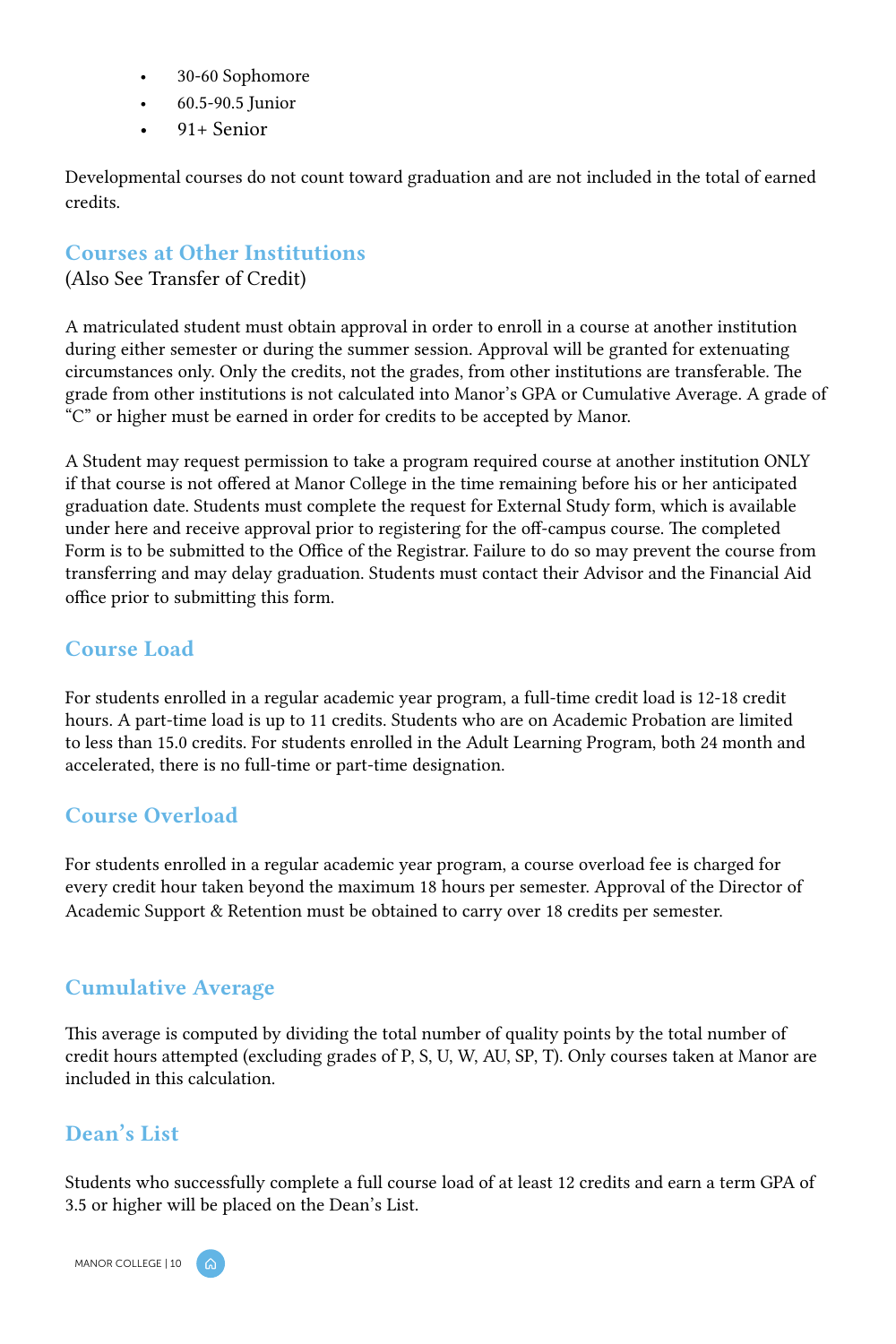### Definition of Credit

For every one credit, 50 minutes of instructional time, per week for 14 weeks, in addition to 2 hours for a final, is required. For example, a 3-credit course would include 35 hours of instructional time and 2 hours for a final. Regardless of the modality (Face-to-Face, On-Line, or Hybrid) or length of course (15 week, 3-week accelerated, 5-week accelerated, or 7-week accelerated) the total instructional time, including instructional activities, is 35 hours with an additional 2 hours allotted for a final. One lab credit is granted a for one-hour and fifty minute lab session per week for 14 weeks. An equivalent amount of lab time is required regardless of the modality or length of course. Additional information concerning Allied Health lab credits, clinic credits and externship/ internship credits can be found under their respective program descriptions.

### Developmental Courses

Based on Manor's Placement Test, a student may be scheduled for the following "developmental" courses: Reading and Writing Skills, and/Foundations of Mathematics and/or Foundations of Algebra. These courses are 3 credits each, and do not count toward graduation credits and Dean's List, yet are applicable toward full-time or part-time status for financial aid purposes. Students in the Adult Learner Program, who place into developmental courses, may take longer to complete the program than the proposed 24 or 18 months.

### Directory Information

(Also see Family Education Rights and Privacy Act)

In accordance with the Family Education Rights and Privacy Act (FERPA), the College has designated the following categories as Directory Information:

- Name
- Address
- Electronic address assigned by the College
- Date of birth
- Major field of study
- Participation in officially recognized activities
- Dates of enrollment (including level of study and matriculation and withdrawal status)
- Degrees and awards received (type of awards and degree and date granted, honors and Dean's list)
- The most recent previous educational agency or institutional attended
- Photographs

Students wanting any of the above information withheld should notify the Registrar in writing within two weeks of each year's academic enrollment. Please keep in mind, by submitting an Opt-Out form, no information regarding the student can be released--including verification of enrollment for health insurance purposes, day care assistance, housing assistance, verification of degree conferred to employers or perspective employers—unless the Registrar's office receives additional consent to release this information. In accordance with FERPA, letters of recommendation and transcripts from other institutions will not be copied. Students must request these from the originator. Further information regarding the Family Educational Rights and Privacy Act of 1974 may be obtained from the Registrar's Office.

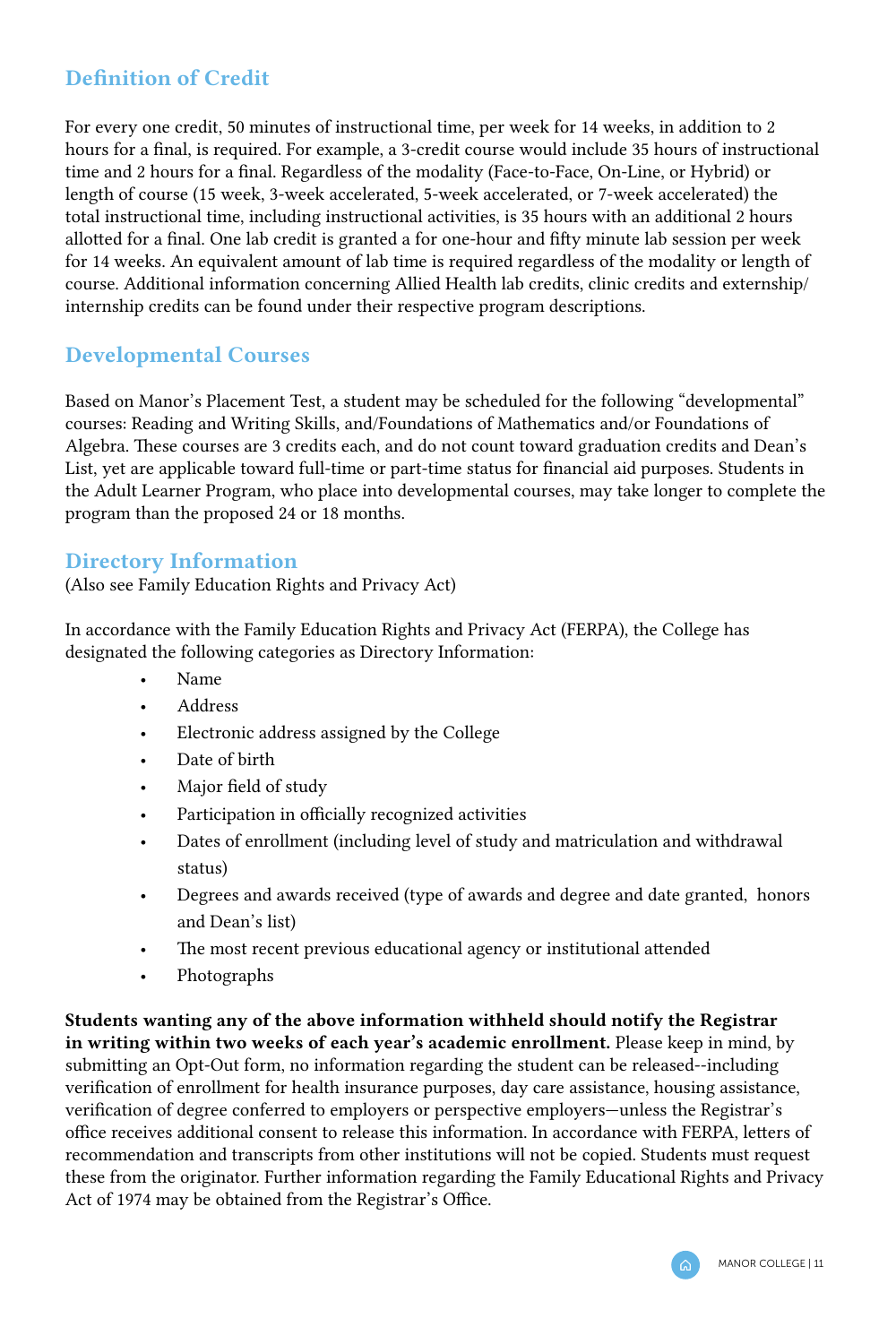### <span id="page-12-0"></span>Drop/Add - Course Change

A period of one week following the start of each traditional term is for course changes. At the request of the student, courses may be dropped or added during this period by a student's Academic Advisor or through the Registrar's office with written approval by the Academic Advisor. Drop/Add is not official unless the Advisor or the Registrar has processed the change during the Drop/Add period. The exact dates of the Drop/Add periods are on the Academic Calendar. Dropped courses will not appear on an academic transcript however, failure to officially drop a course will result in a failure.

Students must notify the Financial Aid Office if there are any changes in their enrollment status.

Students should be aware that changing their credit hours may affect financial aid eligibility and will cause a change in the student's award. In addition, a student withdrawing from one or more courses will be responsible for completing additional course work to meet Satisfactory Academic Progress requirements for financial aid.

Students who fail to abide by Manor's attendance, academic, conduct, and financial policies may be dropped from their classes at the discretion of the College Administration. Likewise, the College reserves the right to cancel classes during this period due to low enrollment.

### Electronic Communication Systems Policy

Manor College provides its users access to a variety of electronic communications systems. Our goal in providing this access to college users is to promote excellence in higher education by facilitating resource sharing, innovation and communication in support of the college mission. College users are defined as students, faculty, staff, alumni, and authorized guests.

Electronic communications systems include e-mail, computer networks, Internet access, voice mail, and telecommunications systems. The electronic communications systems and the communications transmitted through them are the property of Manor College and are subject to acceptable use compliance. The smooth operation of these systems relies upon the proper conduct of college users, who must adhere to acceptable use guidelines. The use of the college's electronic communications systems is a privilege, not a right.

The college reserves the right to deny systems access, or to cancel systems access, at any time. All users are expected to use these networks in an appropriate and ethical manner. Appropriate use includes use for instructional, educational and research purposes. These policies and guidelines outline the responsibilities inherent in authorized access, requiring efficient, ethical and legal utilization of system resources. By using the Manor College Electronic Communications Systems you agree to abide by the Manor College Electronic Communications Systems Policies and Guidelines:

### *POLICIES AND GUIDELINES*

1 Acceptable use policies:

The following are considered violations of acceptable use and are prohibited:

1.1 Engaging in conduct that obstructs or disrupts institutional activities or the individual pursuit of learning, including but not limited to:

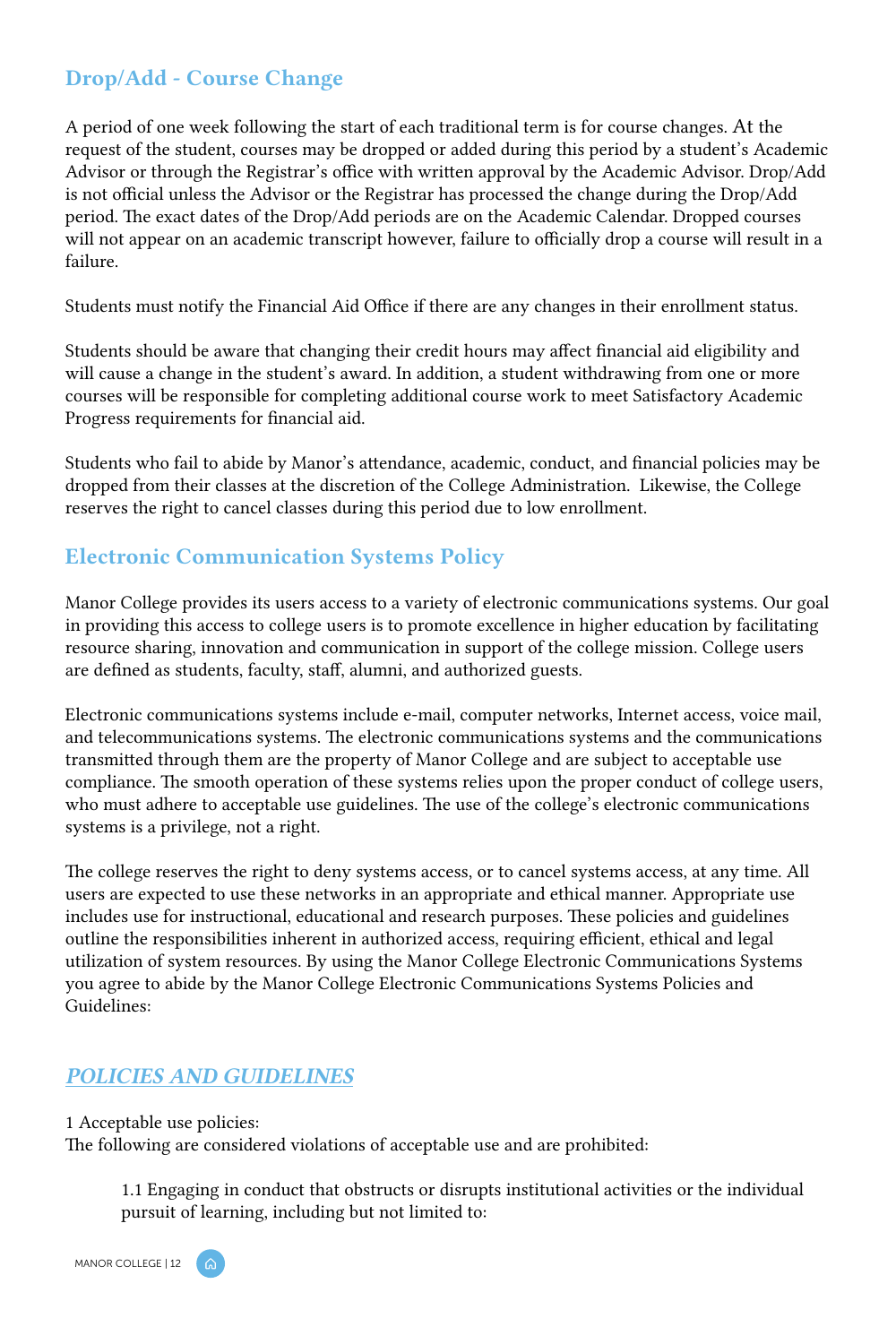1.1.1 Vandalism, which is defined as any attempt to harm or destroy systems and/or the data contained therein. This includes, but is not limited to, the uploading or creation of computer viruses and inflicting damage or sabotage on the system.

1.1.2 Reading/listening to, or attempting to read/listen to, another user's electronic messages without authorization.

1.1.3 Degrading system performance.

1.1.4 Unauthorized use of an account.

1.1.5 Any activity that changes the nature of the computer or computer environment for subsequent users.

1.2 Using the college's electronic systems to conduct any activity not related to the college's operation, including, but not limited to, advertising or soliciting other business.

1.3 Use for political lobbying.

1.4 Involvement in the violation of, or conviction for violation of, federal, state or local statutes or regulations regarding computers, electronic communications, interstate commerce and/or security regulations. This includes, but is not limited to, material protected by copyright, trade secret, obscenity and related laws.

1.5 Threats, harassment (including, but not limited to, sexual harassment), or libel or slander in an electronic message (file transfer, e-mail or voice mail).

2 Guidelines for Electronic Communications Access:

Users are expected to abide by the generally accepted rules of network and voice mail etiquette. These rules include, but are not limited to, the following:

2.1 Do not expect electronic communications to be private. Network maintenance may result in staff access to communications and even "deleted" information may be accessible. Electronic communications can be sent to unintended recipients. Electronic communications are subject to access by subpoena or other lawful order. Failure to log out appropriately may result in unauthorized use of a user's account. The college may access communications for legitimate business purposes.

2.2 Do not use electronic networks to transmit confidential messages. The College encourages courtesy and professionalism in electronic messaging.

2.3 For security and safety reasons, do not reveal personal information over the electronic systems concerning any individual, including yourself. For example, do not disclose address, phone number, social security number, password or credit card information.

2.4 Do not use the network in such a way that would disrupt the use of the network by other users. Users are required to observe posted time limits for the use of public access computers, where applicable.

2.5 It is the policy of Manor College to abide by all laws concerning the use of copyrighted and patented material. This protected property shall be used with authorization only. When used in an authorized context, appropriate attribution must be given. The rules of academic honesty apply to information obtained on the Internet. Aside from sanctions by the college as described below, you could be subject to civil damages and criminal penalties, including fines and prison terms for violating copyright and patent laws.

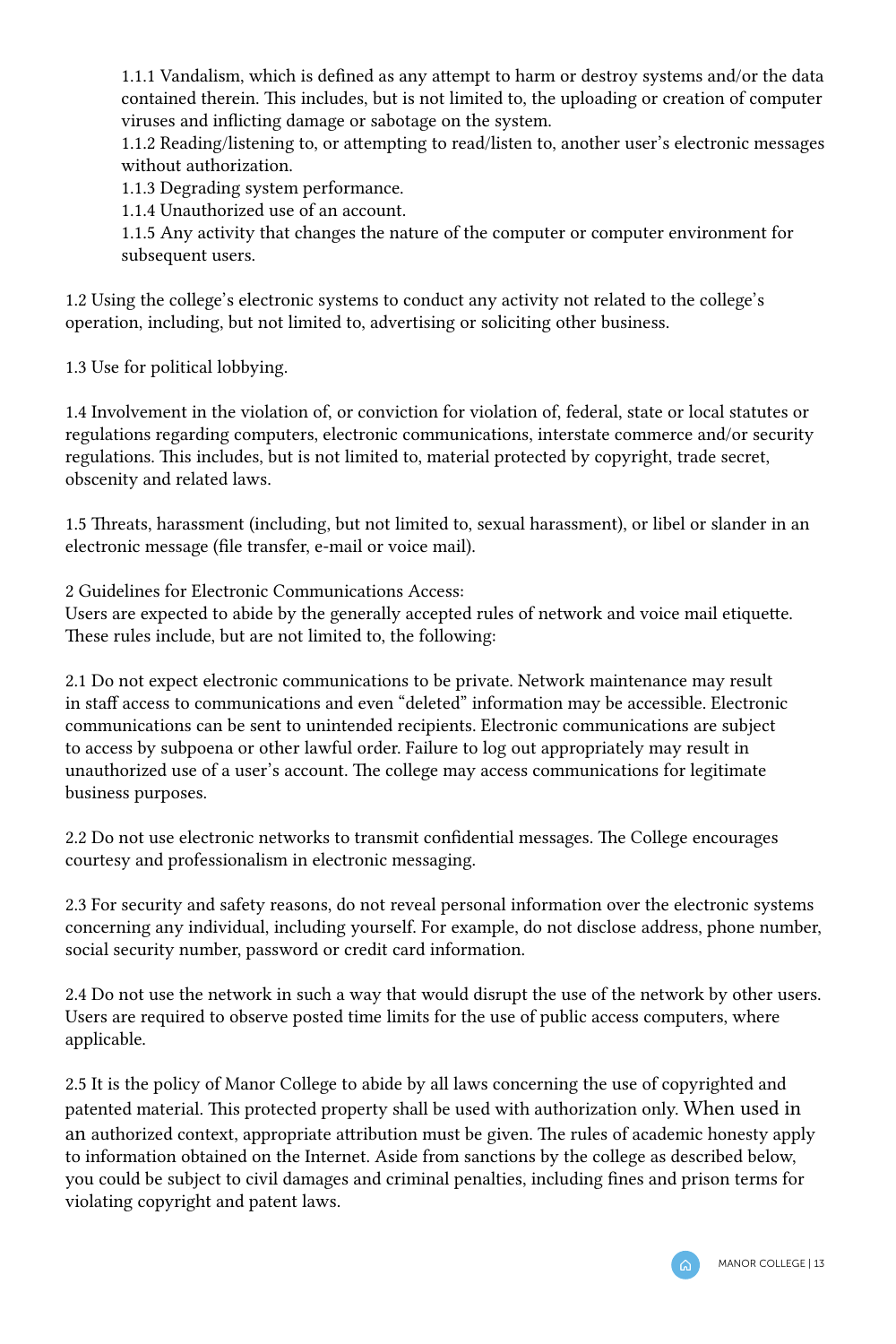#### <span id="page-14-0"></span>2.6 Do not share log-in username or passwords.

#### 3. Disclaimer:

Every effort has been made to provide accurate information, however, errors can occur. By using the information contained in the electronic communications systems, the user/viewer willingly assumes all risks in connection with such use. Manor College is not responsible for any errors or omissions in information contained in the electronic systems and is not liable in whole or in part for damages resulting from any user(s)/viewer(s) use of, or reliance upon, this material.

Manor College assumes no liability for damages that may result from loss of data resulting from delays, non-deliveries, mis-deliveries, service interruptions or technical difficulties.

#### 4. Systems Problems:

Any problems with the college's electronic communications systems and/or any user policy violations, including unauthorized or improper use, should be brought to the attention of Manor College's IT Department.

#### 5. Resource Utilization:

Manor College has limited computing and electronic communications resources, including limited storage capacity. Users are reminded to respect these limited resources and to routinely delete or purge unnecessary data.

#### 6. Sanctions:

Violations of this policy may result in the cancellation of the user's account and electronic communications privileges and other disciplinary action.

### E-Mail

The College uses email to disseminate important and timely information to students both in the form of college-wide emails and individual emails. All students are issued a College email address. To comply with federal privacy regulations only Manor assigned email will be used once a student is matriculated. Students should check their Manor email on a regular basis to make sure they get critical information.

A student can access his or her account by going to [www.manor.edu](http://www.manor.edu ) once log-in information is received. This information is mailed once the new student deposits. For questions about email or problems with log-in procedures, students should contact Computer Services by emailing helpdesk@manor.edu. or by calling (215) 885-2360 x320. By using the Manor College Electronic Communications Systems, students agree to abide by the Manor College Electronic Communications Systems Policies and Guidelines.

### Examinations

Mid-term examinations are given at mid semester. Final examinations are scheduled at the end of the semester. Students who, for valid reasons, cannot take the scheduled examination, will secure permission for a deferred examination from the Director of Academic Support & Retention. Deferred examinations are held within two weeks of the scheduled Final Examination. A time extension may be granted upon the recommendation of the faculty and approval of the Director of Academic Support & Retention. Failure to take a deferred examination within two weeks will automatically result in a failing grade for the course.

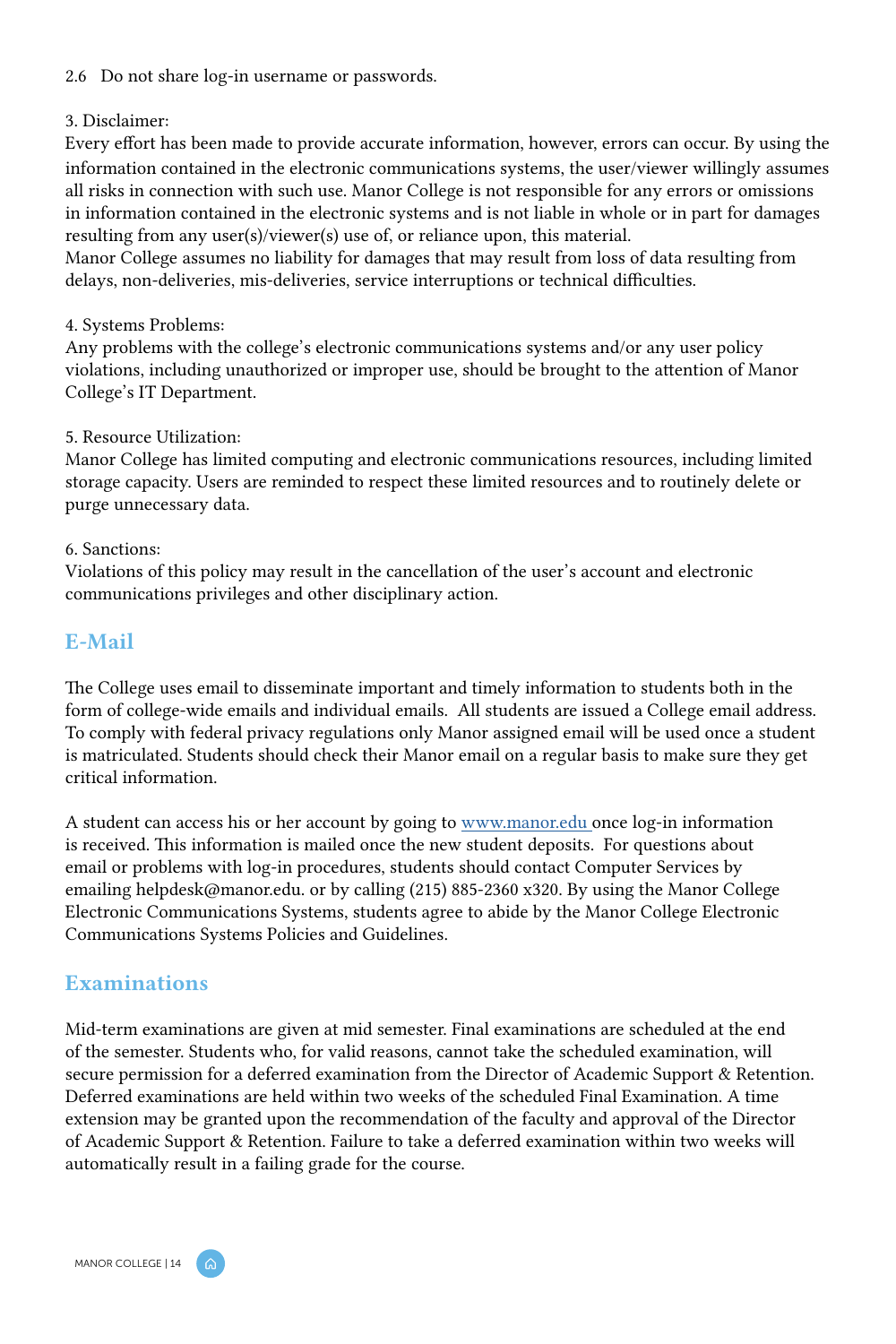### <span id="page-15-0"></span>Externships/Internships

Incorporating externships and internships into most of the programs, Manor enhances the opportunities for its students to succeed in the highly competitive job market. Manor's paralegal and accounting students may prepare for their careers in accounting and law by serving intern positions at some of the largest and most prestigious businesses and law firms in the city of Philadelphia. Information Systems and Technology students have an optional internship course.

Early Childhood Education students engage in extern work at Creative Beginnings, Step by Step Child Care, A Step Ahead, Abington Friends Day Care, Grace Trinity Child Care, Wyndmoor Montessori, Cheltenham School District, Abington School District, and Fox Chase Elementary School. With the approval of the Program Director, other daycare facilities are chosen by the student.

Externship sites are available for the Allied Health Division at Jeanes Hospital Outpatient Rehab, Wyndmoor Hills Health Care and Rehabilitation, and Manor Care Health Services.

Veterinary Technology students are assigned to core externship sites, some of which include: North Star VETS, Flowersmill Veterinary Hospital, Horsham Veterinary Hospital, Garden State Veterinary Hospital, Rau Animal Hospital, Center for Animal Referral and Emergency Services, Metropolitan Veterinary Associates, Red Bank Veterinary Hospital, Veterinary Referral Center-Animal Critical Care and Specialty Group, Veterinary Specialty & Emergency Center, Valley Central Veterinary Referral, Centocor Inc., University Laboratory Animal Research University of Pennsylvania, and Veterinary Specialty Center of Delaware. Students also complete externships at various elective sites.

Manor's Dental Health Center utilizes the students in both the Expanded Functions Dental Assisting Program and the Dental Hygiene Program. Also students in these programs have rotations in various dental office and clinics in the area, complementing the soundness of Manor College's Allied Health programs.

### Family Educational Rights and Privacy Act of 1974 (FERPA)

#### Also see Directory Information

Manor College upholds all the rights and regulations of the ([FERPA\) Family Educational Rights and](https://www2.ed.gov/policy/gen/guid/fpco/ferpa/index.html)  [Privacy Act of 1974,](https://www2.ed.gov/policy/gen/guid/fpco/ferpa/index.html) also known as the Buckley amendment. In accordance with the Act, students wishing to release information relative to their academic performance and/or finances and conduct must first authorize the College to do so. Therefore, all requests to release information must be submitted to the Office of the Registrar by the student. The permission to release information will remain in effect for the full duration of the student's enrollment unless otherwise notified in writing by the student. The exceptions are as follows:

- College officials with legitimate educational interest
- Officials of other institutions in which you seek to enroll
- Access shall be granted to authorized federal officials auditing federally-supported education programs and state officials to whom information from student records is required by statute to be disclosed.
- Persons processing financial aid applications
- Access will be granted to accrediting organizations carrying out their accrediting functions.

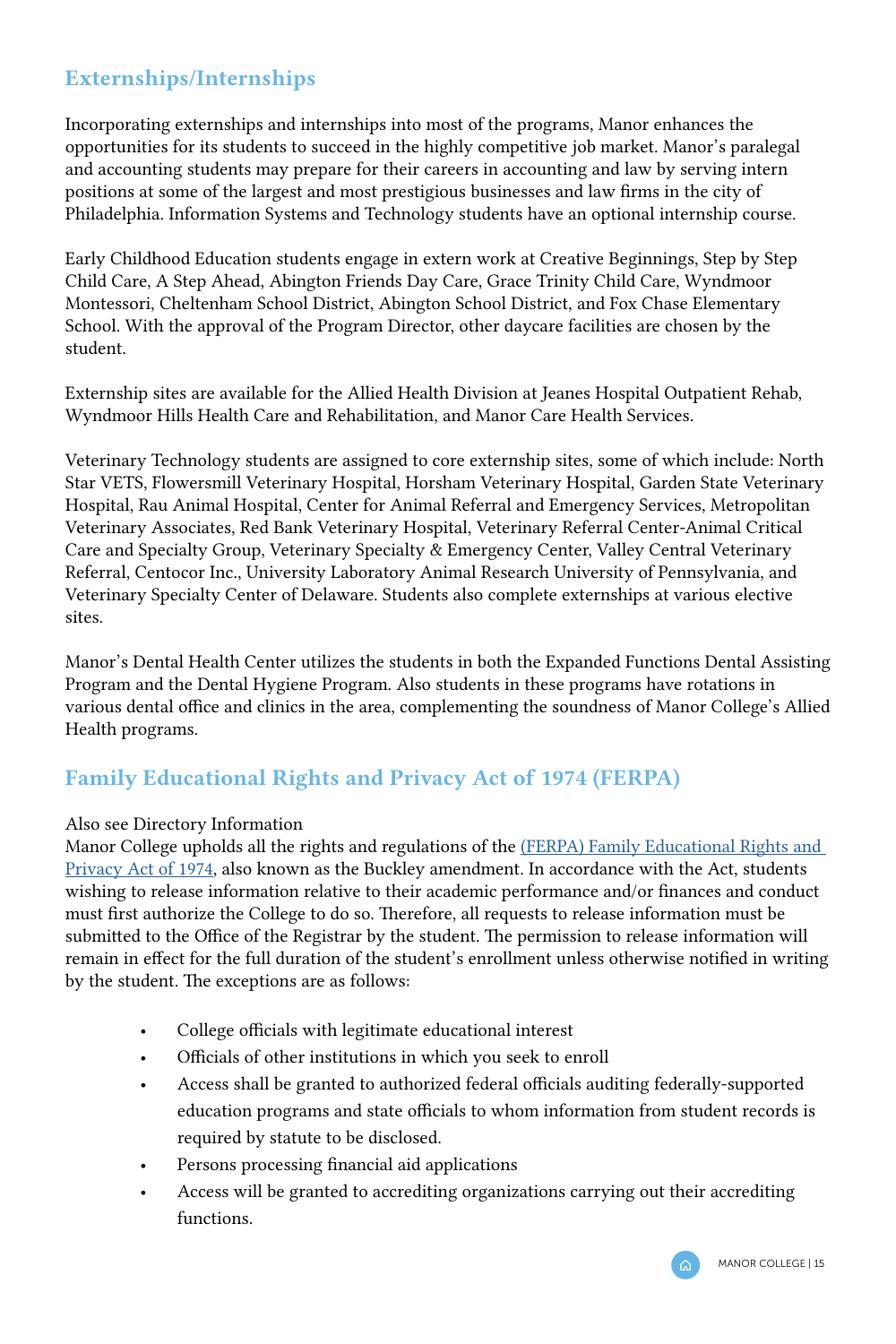<span id="page-16-0"></span>• Appropriate authorities in an emergency situation if the knowledge of information from a student's record is necessary to protect the health or safety of the student or other persons.

### General Education Program

Mission Statement: The General Education Program at Manor College is designed to introduce students to the fundamental knowledge, skills, and values essential to a broad educational experience. To achieve this breadth of learning, the college has established general education goals and objectives to be met by the core curriculum.

Manor College faculty and administration have developed and approved five general education goals to be fulfilled by the core curriculum.

### Goal Core Course(s) Requirements:

Effective Communication-Asso- 6.0 crs; Bach-9.0 EN101 EN102 or EN103 or CS105 or CS106 or any HS or PS

Conceptualization & Analysis Asso- 6.0 crs; Bach-9.0 BA105, BA310, BI105, CH101, CS210, any HS, MH, PL, PS, or SO BA105, BA310, BI105, CH101, CS210, any HS, MH, PL, PS, or SO Personal, Social, Ethical Responsibility-Asso- 3.0 crs; Bach-9.0 RS\*

Scientific & Quanitative Reasoning-6.0 crs. BI100, BI101, BI105, BI106, BI201,CH101, CJ102, or any MH BI100, BI101, BI105, BI106, BI201,CH101, CJ102, or any MH

Appreciation of Culture & Diversity-Asso- 6.0 crs; Bach-9.0 CD314, CJ201, EC101, ED105, LE217, or any HS or SO CD314, CJ201, EC101, ED105, LE217, or any HS or SO

The College offers associates degrees in programs including Pre-Science, Pre-Nursing, Pre-Radiologic Sciences, EFDA, Accounting, Business Administration, Management, Marketing, Computer Science, Sport and Recreational Management, Paralegal, Criminal Justice, Early Childhood Education, Psychology, Health Care Management, and Liberal Arts.

Manor College also offers the Associates of Science Degree in specified career programs including Veterinary Technology and Dental Hygiene. For students seeking the A.S. degree in a designated career program, a minimum of 21 credits in the core curriculum are required. The distribution of these credits is determined by the career program. The spiritual and ethical core is required for all career programs.

In addition, Manor College offers Bachelors degrees in Business Analytics, Child Care Administration, Child Care Development, Computer Information Systems, Criminal Justice Administration, Criminal Justice Juvenile Justice, Criminal Justice Law Enforcement, General Business, General Management, Healthcare Management, Law Enforcement, Liberal Studies: Child Development, Liberal Studies: Entrepreneurship, Liberal Studies: Pre-Law, Liberal Studies: Child Development, Public Policies, Sport Management, Health Services, and Veterinary Practice Management.

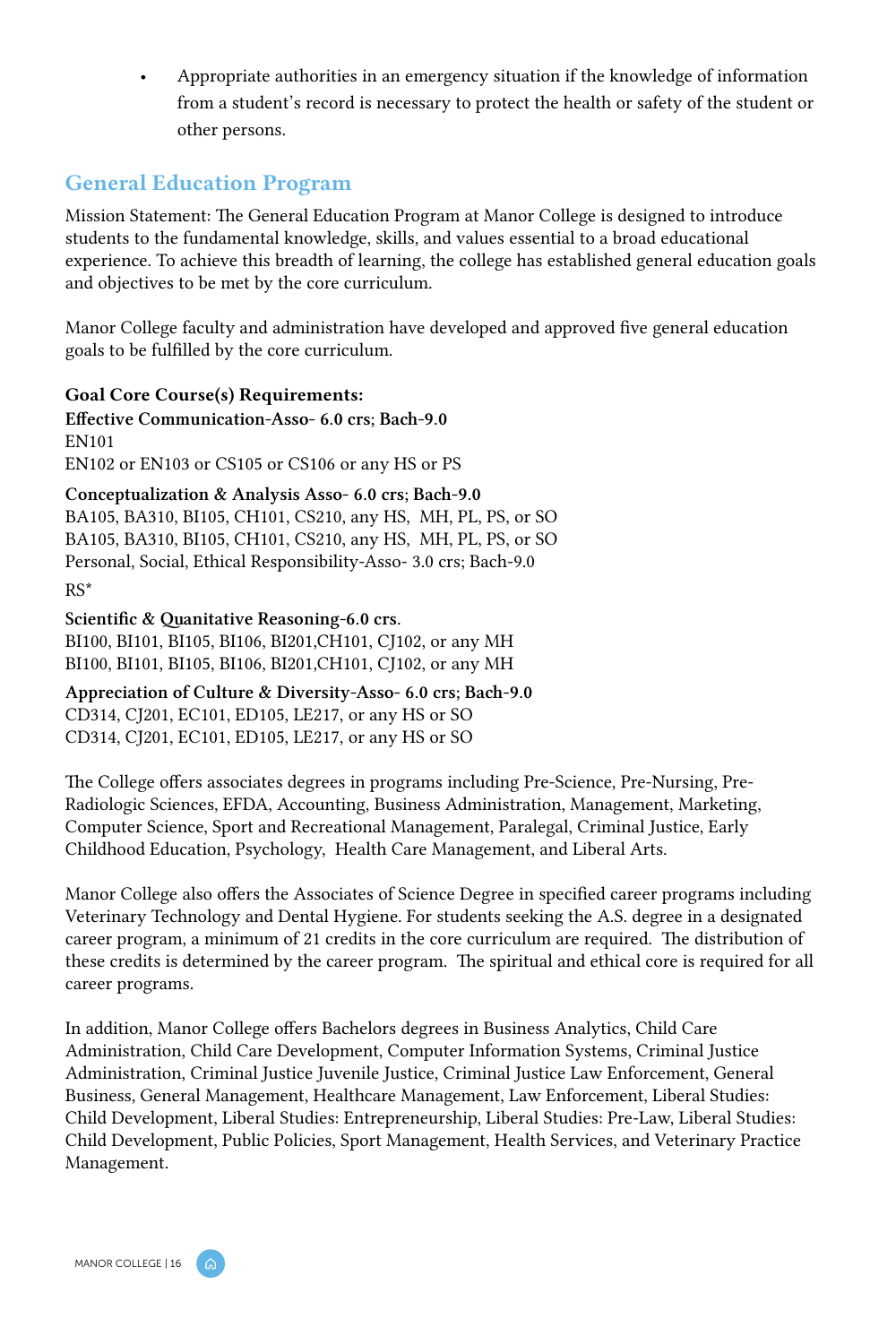### <span id="page-17-0"></span>Grading System

Manor uses the following letter grading system with the corresponding quality points. The student's semester grade point average is determined by dividing the total number of quality points by the total number of credit hours carried.

| <b>GRADE</b><br><b>EARNED</b> | <b>DESCRIPTION</b>           | <b>QUALITY</b><br><b>POINTS</b> | <b>HONORS</b> |
|-------------------------------|------------------------------|---------------------------------|---------------|
| А                             | Excellent                    | 4.00                            | 5.00          |
| $A-$                          |                              | 3.67                            | 4.67          |
| $B+$                          |                              | 3.33                            | 4.33          |
| $\mathbf B$                   | Above Average                | 3.00                            | 4.00          |
| $B-$                          |                              | 2.67                            | 3.67          |
| $C+$                          |                              | 2.33                            | 3.33          |
| $\mathcal{C}$                 | Average                      | 2.00                            | 3.00          |
| $C-$                          |                              | 1.67                            | 2.67          |
| D                             | <b>Below Average</b>         | 1.00                            | 2.00          |
| $\mathbf F$                   | Failure                      | $0.0\,$                         | $0.0\,$       |
| $^{\ast}S$                    | Satisfactory                 | 0.0                             |               |
| *U                            | Unsatisfactory               | 0.0                             |               |
| *P                            | Pass                         | 0.0                             |               |
| $^*M$                         | Military Leave               | 0.0                             |               |
| $\mathbf{T}^*$                | Transfer Credit              | 0.0                             |               |
| $*$ W/WD                      | Withdraw                     | 0.0                             |               |
| $*WB$                         | Withdraw by Business Offce   | 0.0                             |               |
| $*$ AU                        | Audit                        | 0.0                             |               |
| $^{\star} \text{CR}$          | Credit by Exam or Experience | 0.0                             |               |
| $^{\star}$ CLEP               | College Level Exam Program   | 0.0                             |               |
| $*$ sp                        | Shows Progress               | 0.0                             |               |
| $*_{NG}$                      | No Grade Reported            | 0.0                             |               |
| $^*AP$                        | Advanced Placement           | 0.0                             |               |
| $\mathbf{I}^{\star}$          | Incomplete                   | 0.0                             |               |

\*Asterisk grades are not calculated into the G.P.A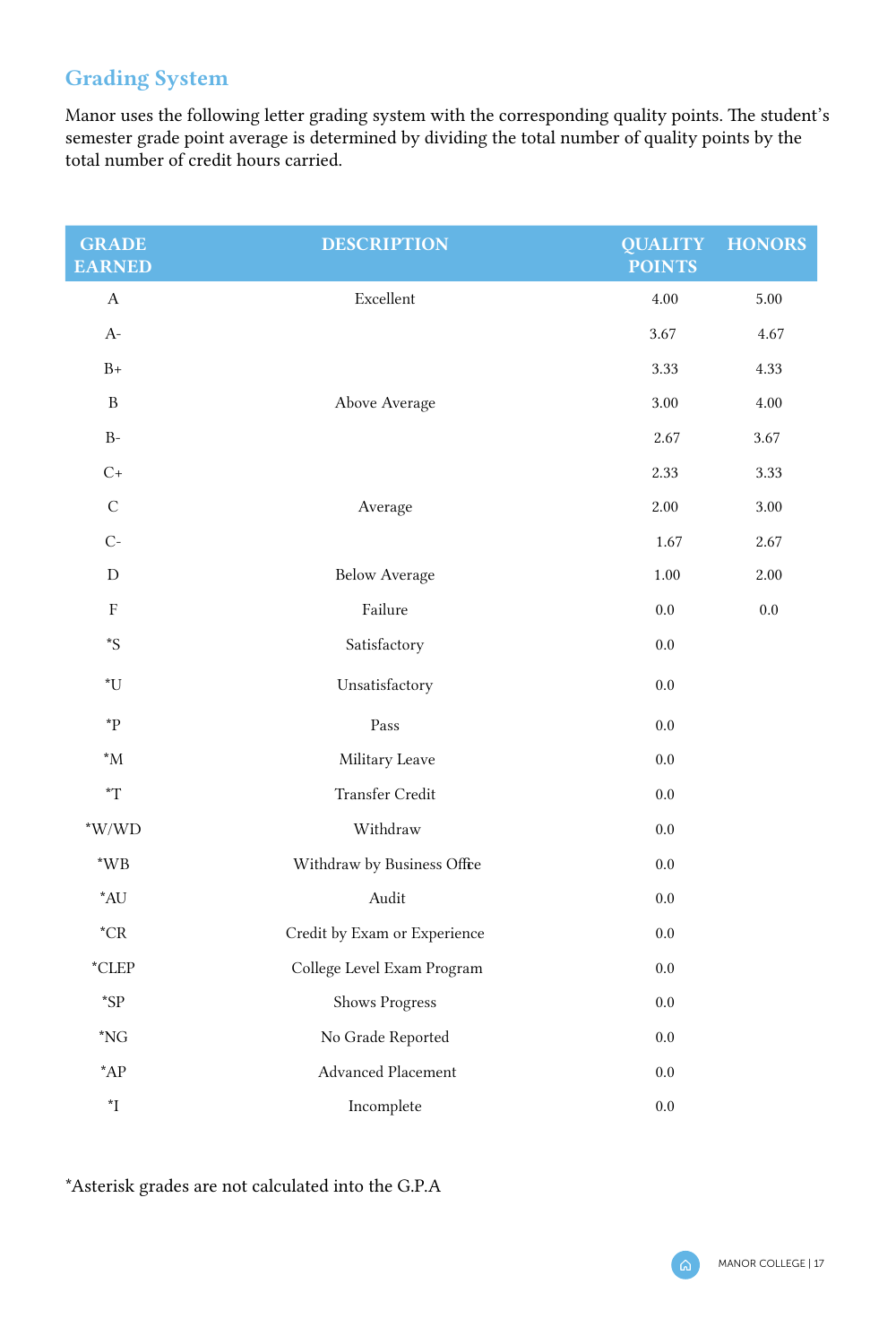### <span id="page-18-0"></span>Grade Reports

At the close of each semester, the student's grades are available on the Student Portal: [https://cams.](https://cams.manor.edu/estudent/login.asp.) [manor.edu/estudent/login.asp.](https://cams.manor.edu/estudent/login.asp.) Students who have not paid their tuition before the Final Exam is given, will not have grades available to them and will be unable to obtain an official transcript until they have paid their tuition and the Bursar's office has given permission to do so.

### Grade Appeal Policy

A student may appeal a final course grade within thirty (30) days or ten (10) days (for Accelerated Classes) from the deadline to submit grades.

The student is encouraged to resolve this issue by speaking with the instructor who has given the grade. If a conversation does not resolve the issue, the student may appeal in writing to the Program Director with any relevant materials. The Program Director should respond, within ten (10) days of receiving the request, with a written statement to the student detailing the reasons for the grade.

If consultation with the Program Director does not lead to a resolution satisfactory to the student, the student may, within ten (10) days or five (5) days for Accelerated Classes) of the Program Director's response, appeal in writing to the Dean of the appropriate Division, stating the reasons for the disagreement and presenting evidence in support of appeal.

If the decision of the Dean remains unsatisfactory to the student, the student may, within ten (10) days or five (5) days for Accelerated Classes) of the Dean's written response, appeal in writing to the Director of Academic Support & Retention. The Director will review the issue and the evidence and make a final recommendation to the Vice President of Academic Affairs who will reach a final verdict. The Director will notify the student in writing of the final decision.

### Graduation Requirements

#### *The Associate Degree*

Manor College confers the Associate Degrees to students who:

1. Complete a minimum of 60 semester hours of work with a cumulative average of at least 2.0. Complete the stipulated number of credits as required by each individual program as stated in this catalog.

2. Complete the specific course requirement in the student's area of specialization.

3. Maintain a "C" or better in each required course in EFDA, Dental Hygiene, and Veterinary Technology.

4. The student is responsible to contact the Financial Aid Office for an exit interview if they have Perkins or Federal Direct Loans.

#### *The Bachelor Degree*

Manor College confers the Bachelor Degrees to students who:

1. Complete a minimum of 120 semester hours of work with a cumulative average of at least 2.0. Complete the stipulated number of credits as required by each individual program as stated in this catalog.

2. Complete the specific course requirement in the student's area of specialization.

3. The student is responsible to contact the Financial Aid Office for an exit interview if they have Perkins or Federal Direct Loans.

MANOR COLLEGE | 18

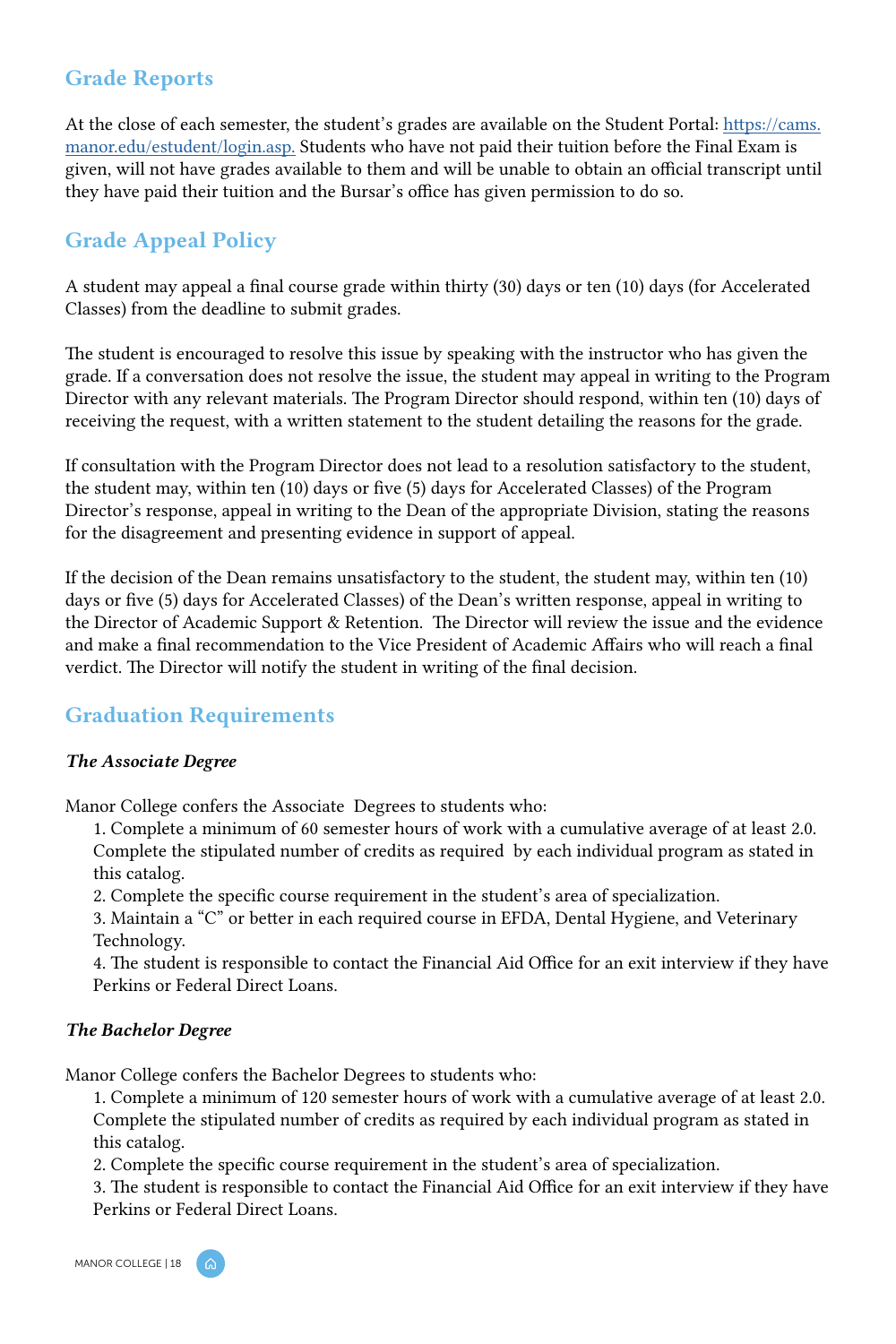### <span id="page-19-0"></span>*The Certificate Program*

Requirements for the Certificate:

- 1. Complete 24-30 semester hours of work, as required by the individual program.
- 2. Complete the specific course requirement in the student's area of specialization.
- 3. Maintain a cumulative Grade Point Average of 2.0.
- 4. Meet all financial obligations to the college.

5. The student is responsible to contact the Financial Aid Office for an exit interview if they have Federal Perkins or Federal Direct Loans.

#### *Graduation*

Commencement exercises are held annually at the end of the spring semester. Students who complete their degree requirements in the prior summer or fall semesters, may participate in Commencement, however, may receive their diplomas following their completion of the degree requirements in August or December. All students must be clear of Holds in order to participate in Commencement.

#### *Petition to Graduate*

Students who intend to graduate and meet the residency requirement must see their academic advisor during registration the semester prior to their anticipated degree completion term. Advisors and Students will work together to complete and submit a Graduation Petition to the Registrar. Students must also complete the Manor College Graduation Survey. BOTH the Graduation Petition AND Graduation Survey MUST be completed in order to be eligible for a degree evaluation. Only once all materials are received will an academic audit will then be done.

Approval to graduate is granted by the Vice-President of Academic Affairs.

#### *Student Graduation Procession Policy*

Students are required to complete their specific degree/certificate requirements prior to commencement exercises in order to be eligible to participate in the ceremony. In addition, students are to be clear of all financial obligation in order to participate in commencement.

### Honor Societies

Membership in honor societies is contingent upon the student's scholastic average and the approval of the Vice-President of Academic Affairs. Manor participates in the following: Alpha Beta Gamma - Upsilon Chapter, International Two-Year College Business Honor Society and Phi Theta Kappa - XI Chi Chapter, National Honor Society of the Two-Year Colleges.

### Incompletes

Incomplete indicates that all the requirements of the course have not been fulfilled due to extenuating circumstances. An "incomplete," defaults to a failure if not removed within two weeks after the end of the term the "I" was entered. An incomplete can be changed by the submission of a "change of grade" request by the student's instructor. All "change of grade" requests must be submitted to the Registrar's office by the instructor. A grade change option will only be in effect up until a student's graduation or withdrawal from the college. After that date the student's grade

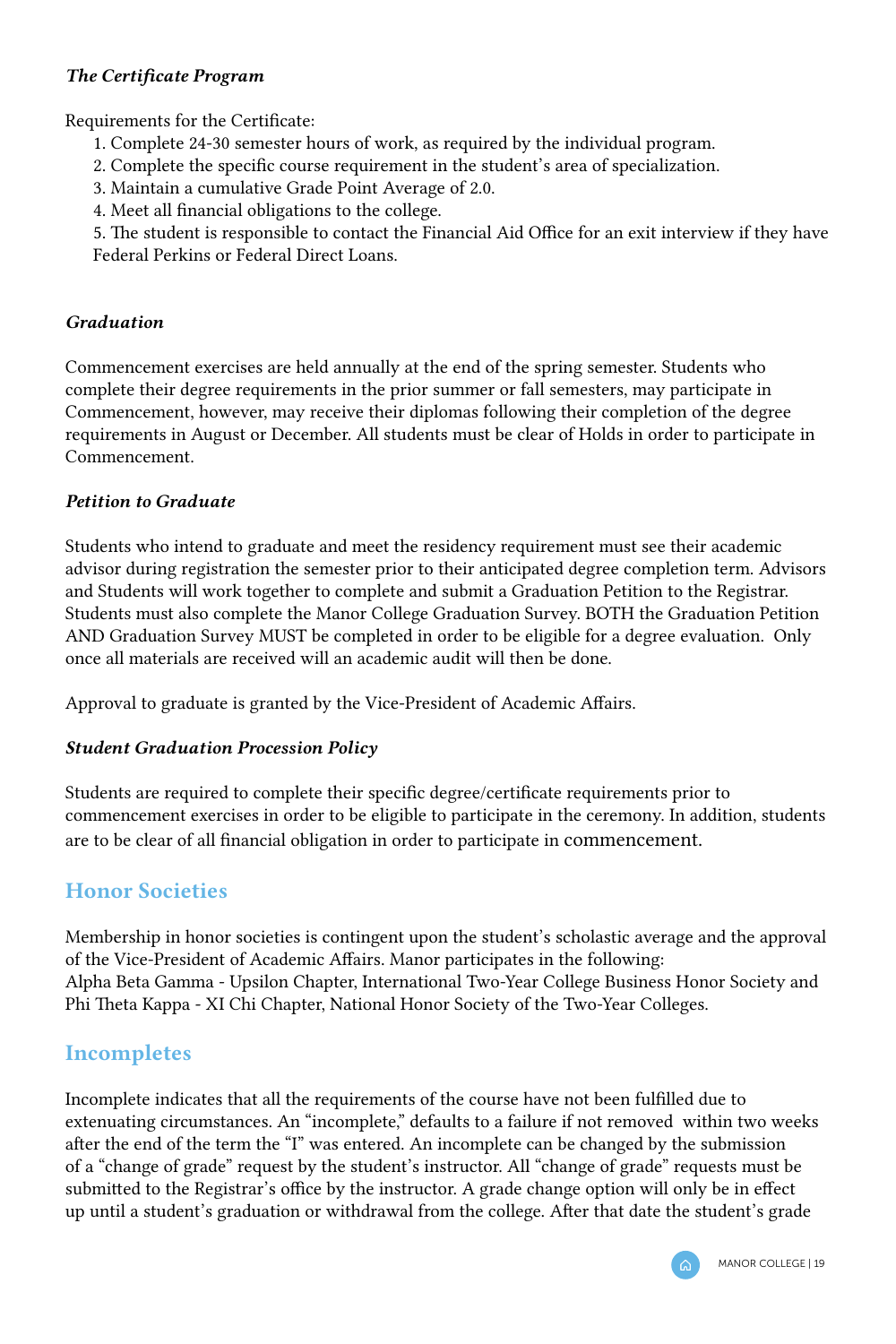<span id="page-20-0"></span>cannot be changed. Students in their last term of study do not qualify for an incomplete.

### Independent Study

Independent study allows students to undertake their work under the guidance of a faculty member in the area they choose. The project is carried out in an independent manner with regular meetings between the student and faculty member directing the study. The student must present an outline of proposed study for approval by the division chairperson within the first week of a semester. Independent study credits are not to exceed the number of credits per course in a given program.

### International Baccalaureate Credit

Manor College may award up to 3.0 International Baccalaureate (IB) credits for each Higher Level course completed with a score of 5 or higher. Manor does not accept Standard Level Courses. The maximum allowable credits is 30.0, including credits transferred from other institutions.

#### Leave of Absence

(Also see Withdrawal from College)

Students who have an urgent need to discontinue their studies are allowed to have a leave of absence from the College of up to one term by submitting a written request and being granted approval by the Director of Academic Support & Retention. At the end of the leave of absence period a student may return to the College by being formally readmitted. The student is still responsible for tuition and fees during a leave of absence.

*Military Leave* - Military Leave is available only to students who are active-duty service members or activated reserve members of the U.S. armed services (not a contractor or civilian working for the military) and/or spouses of members and are ordered to relocate and, as a result, are unable to meet class attendance and other participation requirements, including web-based activities.

Students and/or spouses should contact the Office of the Registrar and present a copy of the military orders with formal correspondence on unit letterhead signed by the commander requesting Military Leave. The correspondence should include commander contact information and verification of duration and location of pending assignment.

A "Withdrawal from College" form will be signed by the student and/or spouse and the reason on the form will be "Military Leave". Once approved, "M" for "Military Leave" will be indicated on the student's transcript, if unable to complete the term.

Financial Aid will review eligibility for aid funds already received by the student. Students with a "Military Leave" will receive a full tuition refund if unable to complete the term.

Medical Leave - Students may have the need to interrupt studies due to medical reasons. In order to be re-admitted these students must have a note rom a physician stating the student is healthy to return. In some cases students may not be permitted on campus until they are formally re-instated.

### Non-Degree Students

Students wishing to enroll for credit coursework for the purpose of transferring credits to another institution of higher learning or for personal enrichment and do not intend to seek a degree may enroll as Non-Degree Students. Upon the completion of 15 credit hours of study at Manor

MANOR COLLEGE | 20 A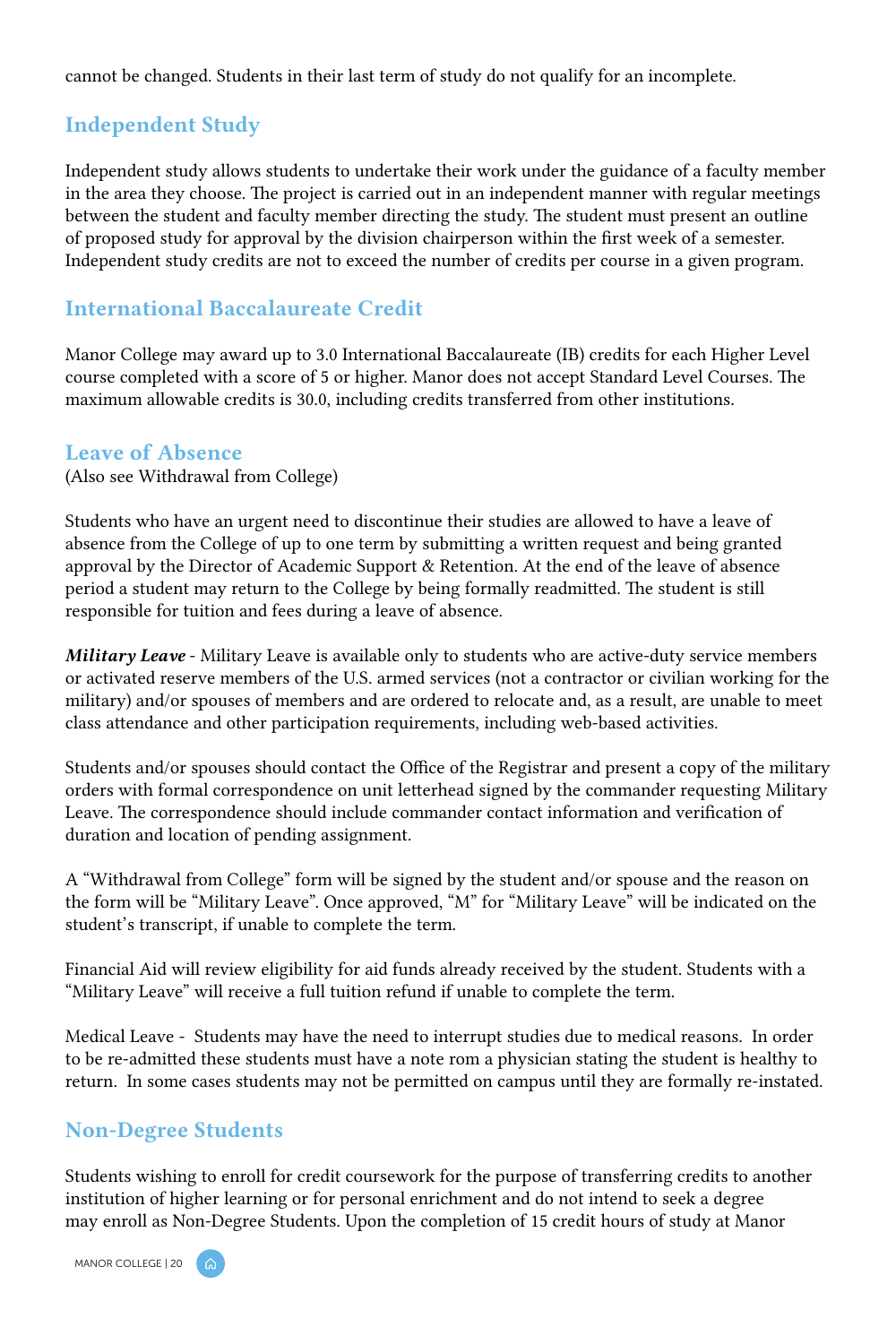<span id="page-21-0"></span>College and in order to continue taking classes at Manor, non-degree students may be required to matriculate into a program by proceeding with the Admission's process. During the summer accelerated sessions, Non-degree students may not enroll for more than 9.0 credit hours.

### Non-Discrimination Policy

Because Manor College affirms the uniqueness and dignity of each person, any conduct that violates the dignity of another person, including but not limited to threats of violence, verbal or physical; assault or abuse of any kind; hazing or harassment, including sexual harassment; lewd, obscene, or indecent language, behavior, or representations reasonably found offensive by others; or discrimination against another person based on race, color, religion, national origin, age, sex (including pregnancy, childbirth and related medical conditions), disability, genetics, citizenship status, military service, or any other status protected by law is a violation of the Code of Conduct.

This applies to all aspects of the College's life including, but not limited to, hiring, recruiting, admission, educational programs, housing, counseling, financial assistance, career planning, health and other insurance benefits, services and athletics. This policy also prohibits all forms of ethnic intimidation. The College regards ethnic intimidation as any subtle or blatant acts, words or deeds that may reasonably be considered offensive towards any particular race, color, religion, national origin, or other legally protected characteristic of an individual or group. Any student or person who believes they have been subjected to discrimination or ethnic intimidation is obligated to report the matter to the Dean of Students for appropriate action. Violation of this policy will not be tolerated. If, after investigation, it is determined that there has been a violation, appropriate action will be taken up to and including dismissal. A determination under this policy is not a legal conclusion.

### Pass-Fail Option

Students may choose to take any course on a Pass/Fail basis with the approval of their academic advisor.. The following regulations apply:

1. Pass/Fail grades do not enter into the cumulative average.

2. To receive a grade of "Pass" a student must earn a grade of at least a "C." Grades of "D" or "F" automatically convert into a grade of "Fail."

3. All courses in the catalog are eligible for a Pass/Fail option.

4. Certain courses, such as all Developmental Courses, must be taken on a Pass/Fail basis.

5. Exclusive of courses listed above (#4), the maximum number of credits that can be taken on a Pass/Fail option is 6 credits in the student's entire program.

6. Pass/Fail courses cannot be counted toward the 12 credit minimum required for Dean's List eligibility.

7. Students who wish to take a Pass/Fail course must file a Pass/Fail form with the Registrar prior to the end of the Drop/Add period. A Pass/Fail option for a course is declared in the Registrar's Office and not filed with the advisor or the instructor.

8. Pass/Fail grades are denoted on academic transcripts as "P" (Satisfactory) or "F" (Unsatisfactory).

### Placement Testing

Most students accepted into Manor College who have not taken English/Math at a prior institution, earning a "C" or higher, will be required to take placement tests. The tests are designed to identify those students who need developmental course work in Mathematics, Reading, and/ or Writing.

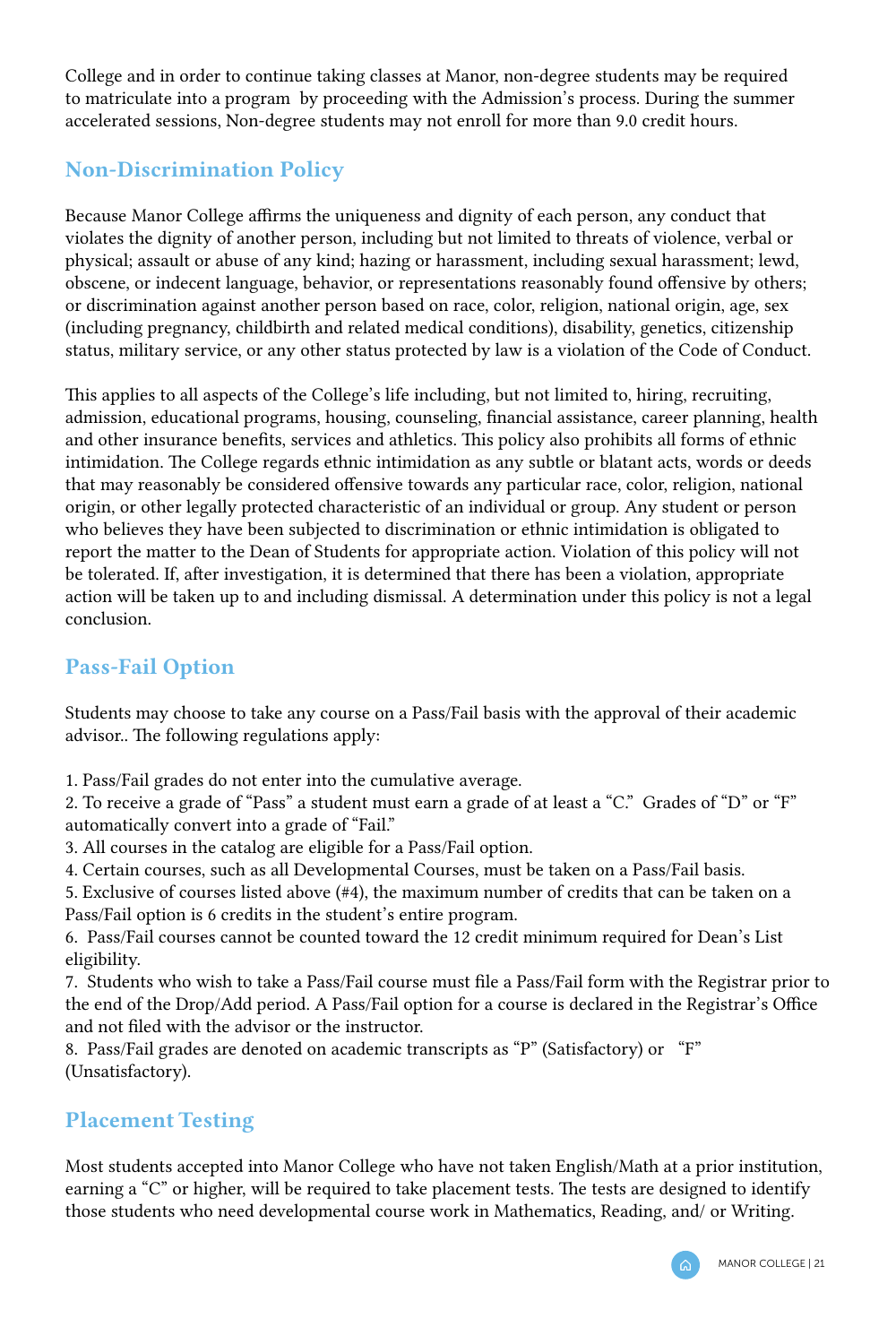Information concerning required tests, testing schedules, and contact information is included in the student's acceptance package. Students must contact the testing center to schedule an appointment and complete the placement test process before meeting with an advisor for course selection and registration.

For more information on placement testing and possible exemptions please go to the college [Placement Testing web page.](https://manor.edu/admissions/accepted-students/placement-test/)

### Pre-Registration

Students are required to pre-register for their courses before each semester on the dates designated on the Academic Calendar.

Students can register online through their Student Portal, if 30.0 credits or more have been earned including in process, or through their advisors. It is important for students to register during the posted weeks.

Students must clear administrative "Holds" in order to register.

The College reserves the right to limit enrollment in any course and to cancel any course for which an insufficient number of students has registered. Although notified of changes by email, students should check their schedule at the start of the term for any changes.

### Re-Admissions

With the exception of those wanting to go into the Dental Hygiene program\*, students who have graduated or have withdrawn from Manor College and wish to return for an Associate or Bachelor program must complete the [Reinstatement](https://manor.edu/wp-content/uploads/2018/09/Manor-College-Reinstatement-Form-4.pdf) [Application](https://manor.edu/wp-content/uploads/2018/09/Manor-College-Reinstatement-Form-4.pdf), which is available here to be considered to return to the college. This request is to be completed and sent to the Office of the Registrar for approvals and processing. Students who want to be admitted into Dental Hygiene\* must apply through admissions, if not already a dental hygiene student. See Appeal Procedure if suspended from the College.

### Repeating a Course

Students may repeat a course in an attempt to improve their grade. Both matriculated and nonmatriculated students at Manor will be allowed to repeat a course only once. All courses attempted will appear on the transcript. However, the lower grade will not be calculated in the CUM. Financial Aid can be given to repeat a course once if the student is enrolled for an additional 12 credits of new coursework during that semester.

### Reverse Transfer Policy & Residency Requirements

Students must meet the Manor College residency requirements in order to be eligible for graduation. To fulfill the residency requirements, all students must complete a minimum 50% of required credit hours at Manor College, with the last 3 credits completed at Manor College prior to awarding the degree.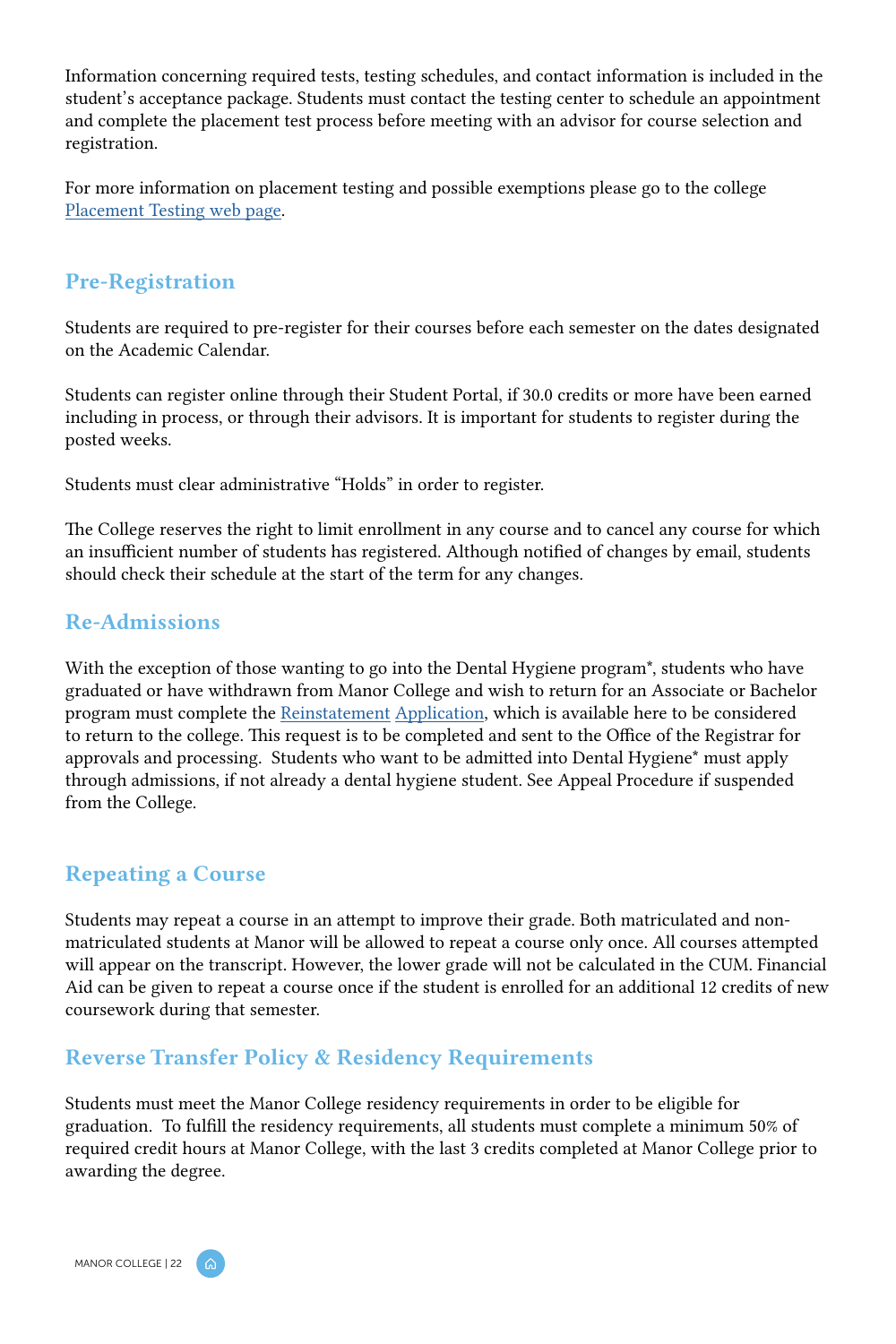### <span id="page-23-0"></span>Safety & Emergency

Students should immediately notify the Manor College Department of Public Safety of all emergencies at 215-885-2360 ext. 3292

### Services for Students with Disabilities

In accordance with Section 504 of the Rehabilitation Act of 1973, Manor College does not discriminate against an otherwise qualified individual based on a physical or mental disability. Manor College will make reasonable, academic adjustments that do not change or diminish the outcomes, measures, standards, or grading policies of a course or program. To be eligible for appropriate accommodations the student must complete the Application for Modifications  $\&$ [Services Form](https://docs.google.com/forms/d/1jU6PasHGl44dlz1eh44ef221r0I29koCgy9bdGZc_8o/viewform?edit_requested=true). Once completed the Director of Academic Support & Retention will review the materials and discuss proposed accommodations with the student. Requesting accommodations is the responsibility of the student. Accommodations are in effect for one semester. Students who want continued accommodations must first register for classes for the semester in question and then meet with the Director of Academic Support & Retention to discuss accommodations appropriate to the classes shown on the student schedule. Accommodations may include, but are not limited to : extended time for testing, testing in a less distracting environment, note taker, recording lectures, and/or academic support through the Learning Center. Due to the individualized nature of accommodations, academic adjustments, auxiliary aids, and/or services are determined on an individual, and course-by-course basis.

### **Transcripts**

Students (current or past) who want the College to send an official academic transcript of credit bearing courses now have two options to choose from:

OPTION 1) The traditional paper transcript, free of charge, can be requested by submitting a written request to the Office of the Registrar. All requests must contain an original signature – electronic signatures will not be accepted. Requests will not be processed if student has an outstanding obligation to the College. Requests must be made by using the transcript request form found here: *[Download Free Printable Traditional Transcript Request Form](https://manor.edu/wp-content/uploads/2020/09/Transcript-Request-Form_fillable.pdf)* (form must be signed and dated by student.)

### How to Submit:

By Email (with attachment ONLY): transcripts@manor.edu

By Mail: Manor College Office of the Registrar Transcript Processing 700 Fox Chase Road Jenkintown, PA 19046

By Fax: 215-780-1950

OPTION 2) A new *[e-transcript service](https://tsorder.studentclearinghouse.org/school/ficecode/00329400)* is available through the National Student Clearinghouse for a charge of \$5.00. This option is having your official transcript digitally sent to your desired location by secured electronic conveyance. To choose this option, click here and enter Manor College as the school from which you are requesting. Students are charged per destination once the transcript is documented as received.

Enrolled students can obtain an unofficial transcript from their student portal.

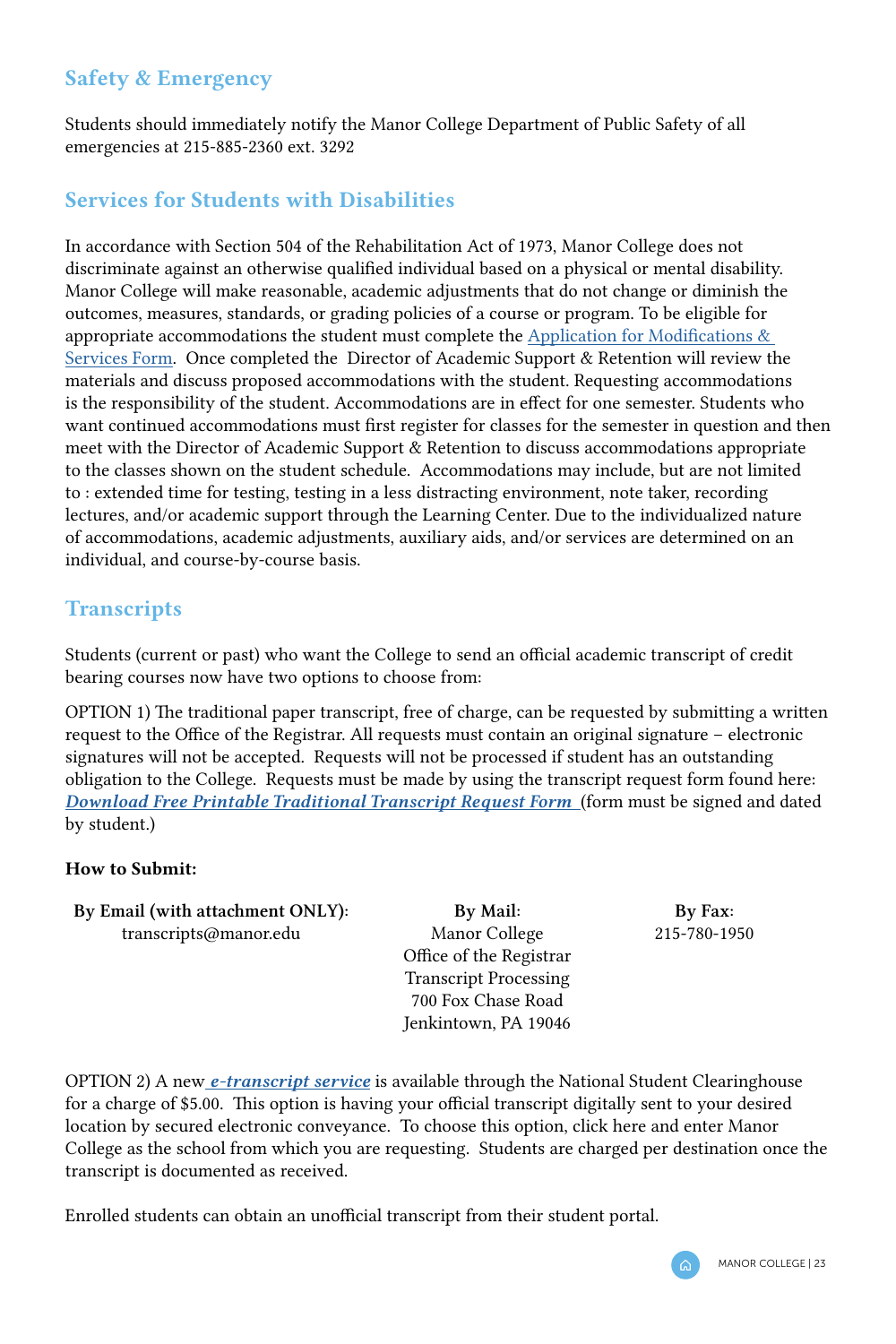### <span id="page-24-0"></span>Transfer of Credits

Transcripts from prior learning are evaluated by the appropriate Division Dean. Courses completed at regionally accredited two and four-year institutions PRIOR TO MATRICULATION may be transferred into Manor provided these credits are applicable to the curriculum into which the student is transferring and Manor receives an official transcript from the transferring institution. Courses from non-traditional settings will be considered if course content, learning goals, assessment and contact hours are comparable to the College's credit bearing courses. A student may be asked to provide a course description and/or syllabus to determine if transfer credit is appropriate. Courses taught on-site, on-line, in blended format, and in other modes of delivery are all subject to the same criteria when being evaluated for transfer of credit.

Courses from Foreign, Non-American based Institutions must be evaluated by an evaluation service. Manor accepts evaluations completed by World Education Services, Inc. and Educational Credential Evaluators, Inc.

Only official, sealed transcripts or evaluations, and transcripts received electronically with an authentication procedure will be evaluated for transfer credits.

Credit is granted based on semester hours. A quarter hour is equivalent to 0.6 semester hours; therefore, a 3.0 credit course is equivalent to 5 quarter hours. When applicable and appropriate, quarter hour credits may be combined and multiplied by 0.6 to determine the equivalent number of semester hour credits.

Manor will accept a maximum of 50% of the required semester hours of credit toward an associate degree programs and Bachelor degree programs provided these credits are applicable to the curriculum into which the student is entering.

For students transferring into Manor's Associate in Science Paralegal program, Manor will accept a maximum of nine (9) semester hours of legal studies credit toward completion of paralegal program requirements. A maximum of nine (9) semester hours of credit will be accepted toward a Post-Baccalaureate Paralegal Certificate.

Science and Math courses taken over 10 years are not transferable; Computer classes, over three years are not. All other courses are unlimited in age.

The lowest acceptable transfer grade is a "C" ("C-" and below will not be accepted) No credit is given for courses with pass/fail or satisfactory/unsatisfactory grades unless the transcript clearly defines those grades as equivalent to a C or better.

The GPA earned at a transfer institution is not computed in the GPA at Manor College. Previous college level credits accepted by Manor College are not guaranteed to be recognized by other subsequent institutions. Each institution of higher education reserves the right to determine what is appropriate for their particular programs and degrees. Manor reserves the right to consider each transfer of credit evaluation on a case by case.

Provided the recommended credit-granting scores have been earned, Manor College recognizes and awards 15 academic credits for each and any combination of the following non-credit assessment; CLEP, AP, International Baccalaureate, ACE and DANTE'STESTS. Included in this total of 15 credits is a maximum of nine credits for portfolio assessment. Please refer to Assessment of Prior College Level Learning in the college catalog for detailed information on these assessments. Six (6) semester hours of credit will be granted to Early Childhood Education students who submit a current CDA

MANOR COLLEGE | 24 ( ෬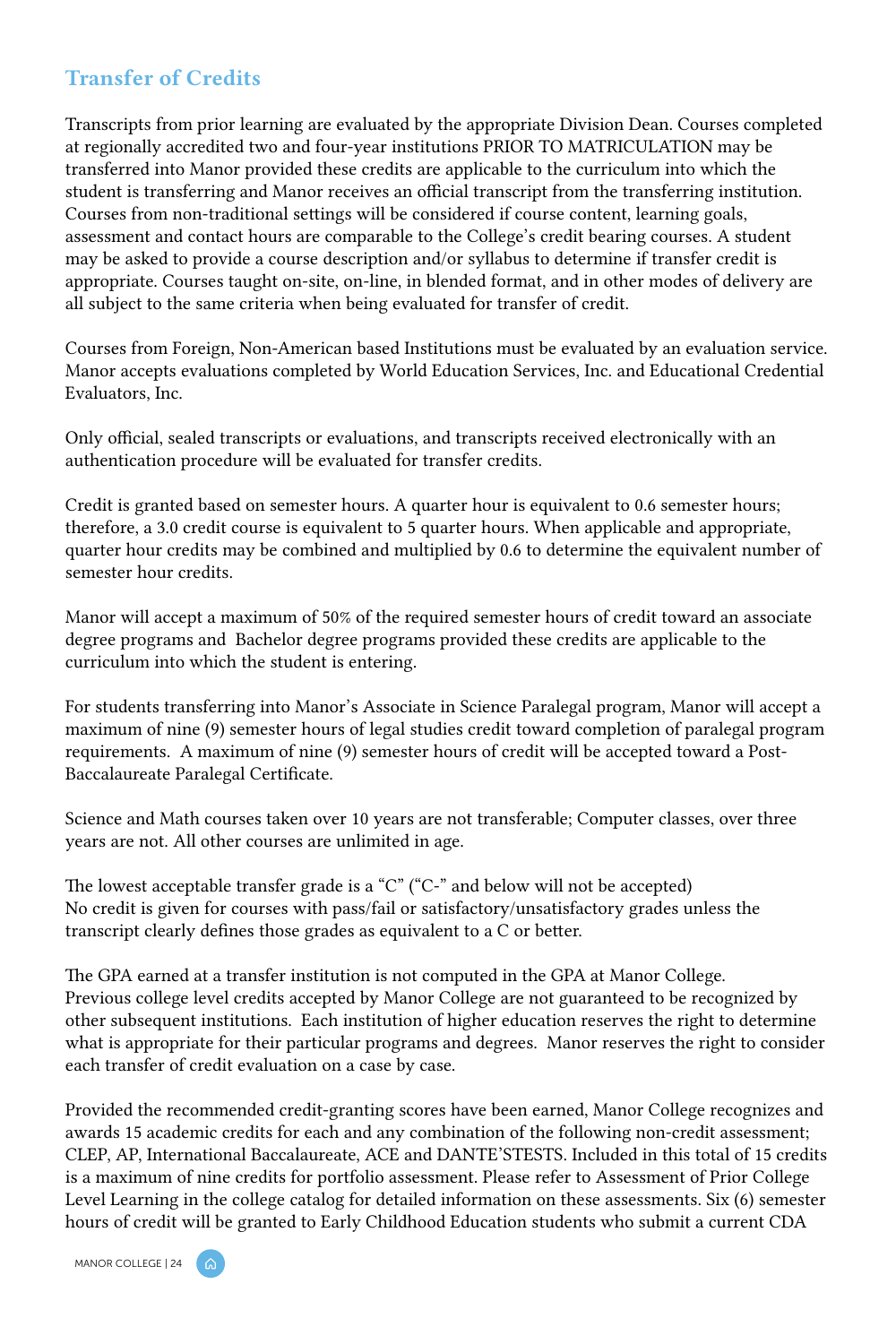<span id="page-25-0"></span>certificate accompanied by a Letter of Verification from the Council for Professional Recognition. A maximum of nine (9) semester hour credits will be awarded to students who meet the criteria established in a signed articulation between Manor College and the Pennsylvania Department of Education Bureau of Career and Technical Education.

AFTER MATRICULATION, students must receive approval. Please see Courses at other Institutions in this Handbook.

### Transferring

Students should first consider their options to stay at Manor College for a Bachelor's degree.

Students who plan to transfer are advised to become familiar with academic requirements of the transfer institution. While Academic Advisors will assist students with their plans, the primary responsibility for all matters related to transfer rests with the student. While credits are expected to be transferable to most institutions there is no guarantee regarding the transfer of credits to other colleges and universities.

Students who are transferring prior to earning a degree at Manor are to notify the registrar in writing. See Withdrawal from the College

### Withdrawal from the College

(Also see Leave of Absence)

In order to voluntarily withdraw from the College, the student must file a formal notice of withdrawal with the Office of the Registrar after consulting with their Advisor, Program Director, and the Vice President of Academic Affairs. The official date of withdrawal is the date on which the student initiates the procedure with the Registrar or disengages from the College.

Students who fail to abide by Manor's attendance, academic, conduct, and financial policies may be withdrawn at the discretion of the College Administration. The student remains responsible for all tuition and fees incurred as a result of his or her enrollment. Tuition refunds will be distributed as stated in the College Refund Policy.

There will be no refunds for withdrawals, including medical (physical or mental health), requested after the college refund deadlines. Students remain fully responsible for College fees, any outstanding fines and for the repayment of financial aid as mandated by the Federal Government.

Students who have a medically documented injury, illness, or significant and transmittable disease are eligible to receive a Medical Accommodation or Medical Withdrawal. Such students must submit an application to the Registrar for the Medical Accommodation or Medical Withdrawal. Upon receipt of the application, the Registrar will inform the student to submit medical documentation to the Vice President of Academic Affairs who must approve the Medical Accommodation.

As a result of this accommodation, the student will receive the opportunity to complete coursework in a delivery mode best suited to the students' illness. If the request for the Medical Accommodation is approved, faculty will be notified, but they will not be informed of the student's personal medical information. The director of Academic Support and Retention will inform the faculty member of the accommodations (including attendance, assignments, testing, etc.) that he or she must provide to the

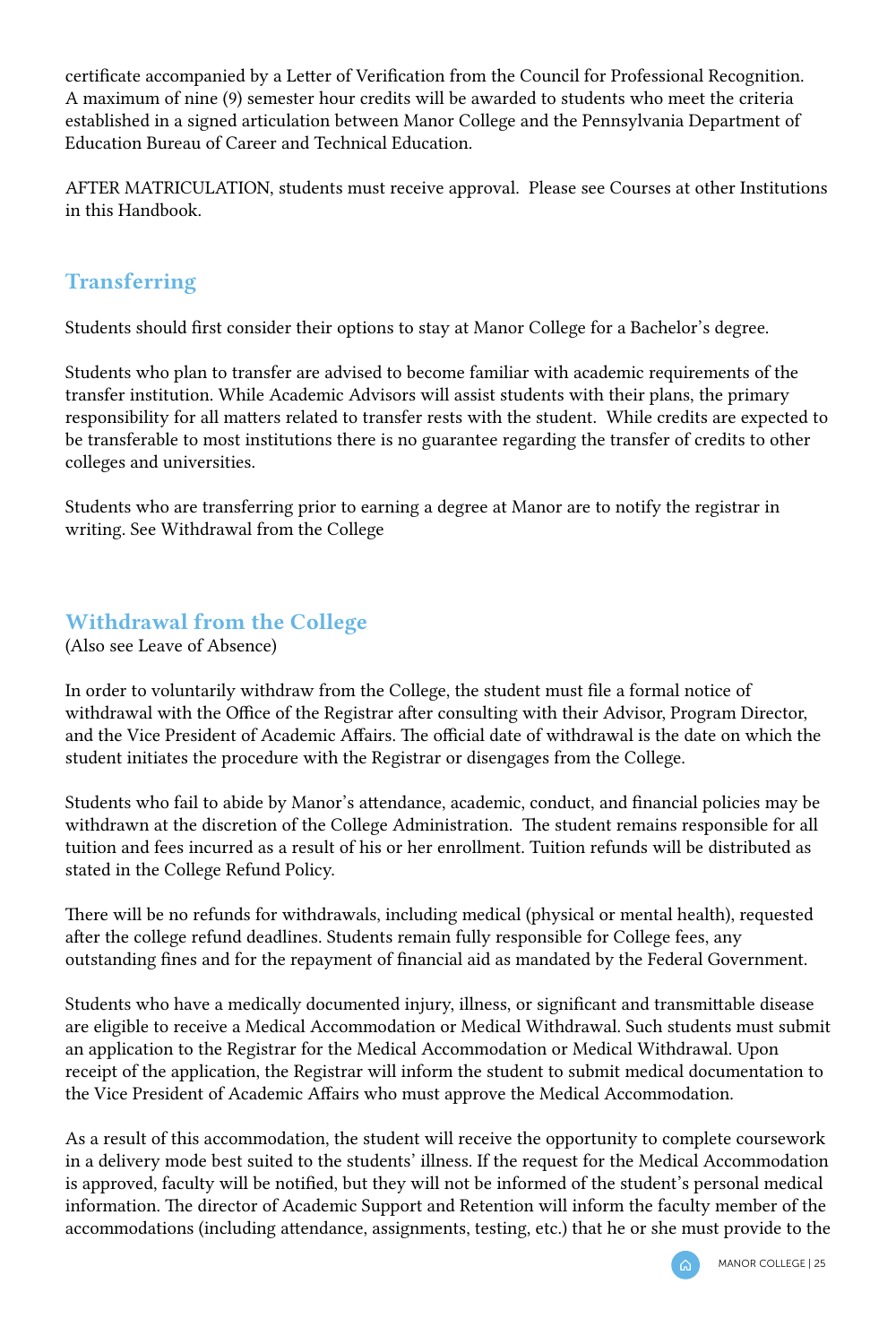<span id="page-26-0"></span>student.

If the student needs to take a Leave of Absence for the semester due to the illness, he or she must also submit the medical documentation for the Vice President of Academic Affairs to approve his or her Medical Withdrawal for the current semester.

If the Medical Withdrawal is approved, faculty will be informed that the student will receive a "W" in the course(s) for the semester and will not return to class that semester. Faculty will also be informed to provide the student with academic resources that will assist the student to return to Manor in future.

Any matriculated student who has officially withdrawn from the college and wishes to return must complete an online Reinstatement Form, which must be approved by the Registrar, appropriate academic division, the Bursar, and the Financial Aid Office. Manor College reserves the right to deny a request for reinstatement.

### Withdraw From a Course

The last day to withdraw from a course is set to occur at a point approximately 2/3 of the length of a course. For example, a student may withdraw before the 10th week of a 15 week semester and before the fourth week of a 7 week accelerated course. The exact date will be stated on the academic calendar each semester and session. After the announced date the student must petition their Advisor to withdraw from a course. A course withdraw is not official unless a written request is received by the Registrar during the withdraw period. A student may be required to make up credits for withdrawn coursework in order to make satisfactory academic progress to receive continuation of financial aid. Withdrawn courses appear on transcripts but are not calculated into the grade point average.

Students must notify the Financial Aid Office if there are any changes in their enrollment status. Students should be aware that changing their credit hours may affect financial aid eligibility and will cause a change in the student's award. In addition, a student withdrawing from one or more courses will be responsible for completing additional course work to meet Satisfactory Academic Progress requirements for financial aid.

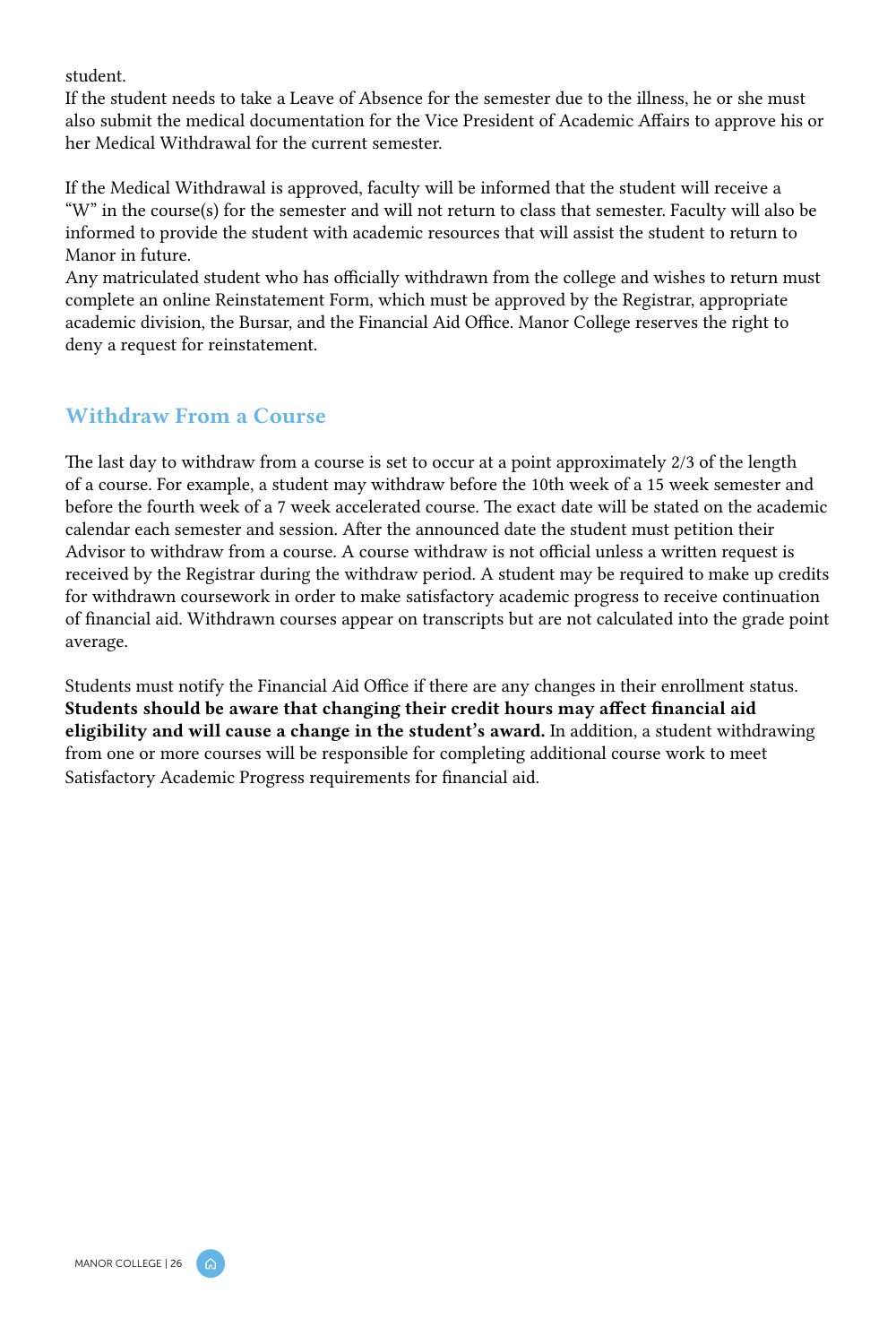### <span id="page-27-0"></span>COURSE DESCRIPTIONS

### FIRST YEAR EXPERIENCE

### MCE101 Manor College Experience: 1.0 Credits

This course is designed to help students acclimate to an academic environment. Students will be taught how to develop good study habits and time management skills. Skills in critical thinking at the college level will be developed. Students will learn how to perform quality research and be given an overview of six different literacies: health, financial, media, civic, digital and global. Lastly, students will have an opportunity to create and explore their own personal path to success by modeling Manor College's mission and values.

#### MCE102 Manor College Experience: Writing: 1.0 Credits

This is a course for students who need additional support in reading and/or writing. The instructor in the lab would work with the students in groups or individually, based on their reading and writing needs. The purpose would be to support those students in fulfilling the requirements of EN101.

### MCE103 Manor College Experience-Algebra: 1.0 Credit

This course is designed for students requiring additional support in college algebra. Students will attend two 50 minute sessions per week and must be enrolled concurrently in College Algebra. The instructor will work with the students collectively or individually, based on their needs. The goal of MCE103 is to assist students in fulfilling the requirements of College Algebra.

### ACCOUNTING

### AC105 Financial Accounting: 3.0 Credits

An introduction to the basic concepts and principles of financial accounting and the preparation and analysis of three basic financial statements: balance sheet, income statement, and the statement of cash flows. Prerequisite: Successful completion of MH110. Major Requirement.

#### AC111 Entrepreneurial Accounting: 3.0 Credits

This course will provide the student with an overview of business financial management. Emphasis is placed on financial statement analysis, management of cash flow, risk and return, and sources of financing. Upon completion, students should be able to interpret and apply the principles of financial management to their own entrepreneurial venture.

#### AC201 Intermediate Accounting I: 3.0 Credits

Thorough examination of accounting theory, the accounting process, and the problems involved in the proper recording of transactions and the preparation of financial statements. A review of the accounting cycle; preparation and interpretation of advanced accounting statements using contemporary techniques; current standards underlying financial statements of business entities. Topics to be studied include working capital, current and non-current liabilities, and income determination. Prerequisite: AC105. Major Requirement.

#### AC202 Intermediate Accounting II: 3.0 Credits

Continuation of AC 201. Thorough examination of the practices employed in the development and use of financial statements to present an accurate and fair picture of operation results, financial position, and changes in financial status of business enterprises. Use of accounting information as a basis for decisions by users of financial statements and reports. Special areas to be studied

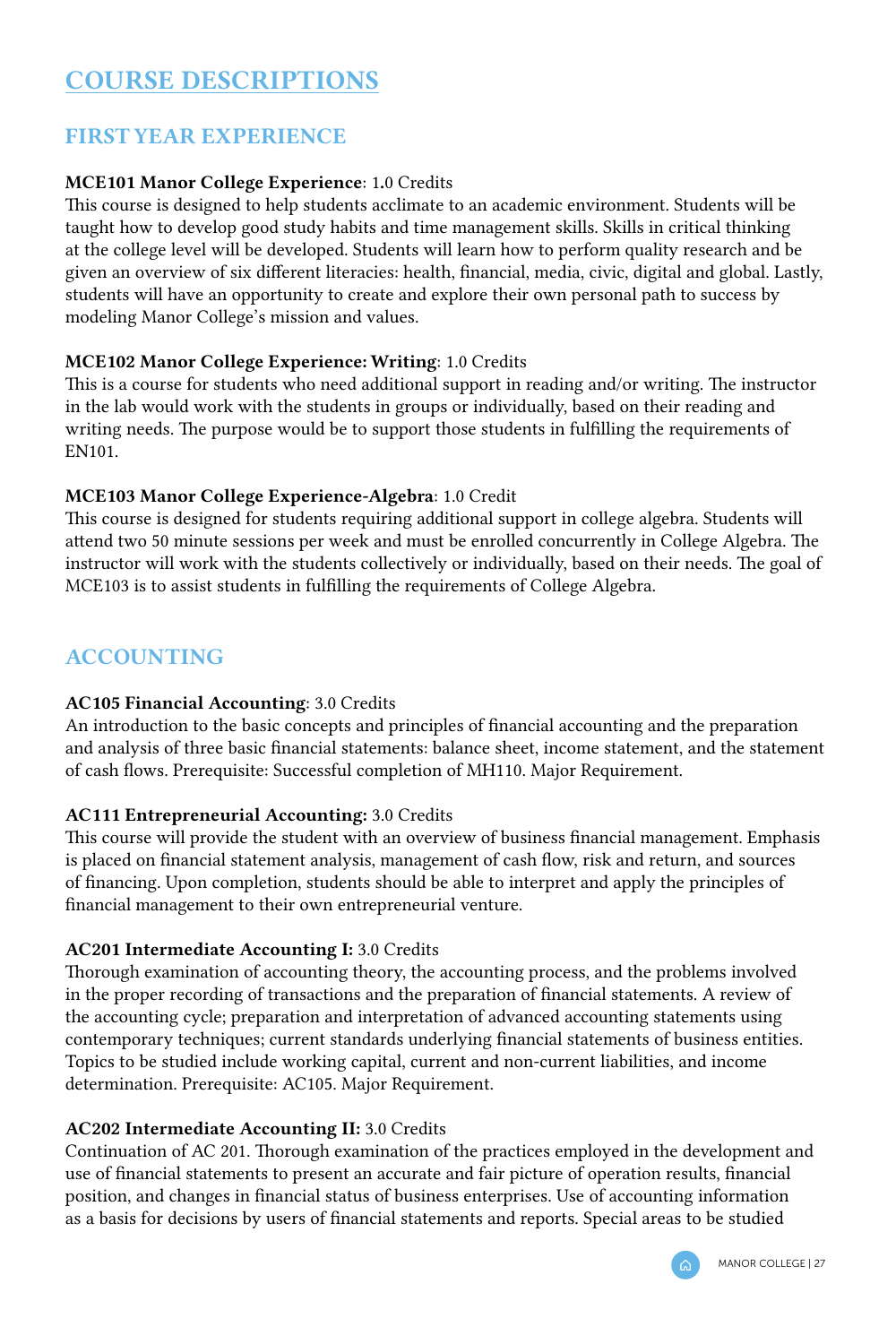include asset valuation and plant assets; long term debts; stockholder's equity and surplus; correction of errors of prior periods; tax allocations, pensions, and leases. Preparation, analysis, and interpretation of financial statements are considered in detail. Prerequisite: AC201. Major Requirement.

#### AC203 Managerial Accounting: 3.0 Credits

A study of cost and managerial concepts and their application to the planning and control of manufacturing and service firms. Topics include accounting for the production process; performance and productivity measurement; revenue and cost analysis for decision making. Financial statements, budget planning, control and cost behaviors are also evaluated. Prerequisite: AC105. Major Requirement.

#### AC204 Accounting Information Systems: 3.0 Credits

An accounting information system is designed to collect, record, store, and process data to produce information for decision makers. This course provides an introduction to modern enterprise Accounting Information Systems (AIS).The student will apply accounting information systems concepts and procedures utilizing practical hands-on applications utilizing computer software, case studies and research projects. Projects will be related to both development of current accounting information systems theory and practical uses. In addition to studying select business transaction cycles within AIS, the course will present current challenges within today's modern accounting information systems such as information systems audit, cyber security and enterprise risk management and IT governance. Prerequisite: Successful completion of 6 credit hours in accounting and CS105. Major Requirement.

### **BIOLOGY**

#### BI100 Survey of Biology: 3.0 Credits

This course is designed as a science elective for students not intending to enter science careers. It includes a brief look at all major areas of biology, including chemistry, cells and genetics; taxonomy, evolution and ecology; current topics such as genetic engineering and cloning; and life processes in simple to complex organisms. (Three hour lecture/no laboratory). Major requirement.

### BI101 Biological Science I: 4.0 Credits

A comprehensive study of fundamental concepts of living organisms, emphasizing the molecular and cellular organization of life. Primary emphasis is given to basic unit of life, the cell. Topics include basic biochemistry, cell structure and function including reproduction, energy in biological systems, genetics and gene expression. The scientific method and evolution are introduced. Laboratory investigations are designed to correlate and clarify lecture topics. Lab studies include Eukaryota comparisons, cellular processes, molecular biology and genetics. (Three hours lecture/ two hours laboratory) Prerequisite: Placing out of EN065 or successfully completing EN065 or EN101. "C" or better in high school biology or completion of prep biology. Major requirement.

#### BI102 Biological Science II: 4.0 Credits

This course is a continuation of BI 101 and focuses on comparative vertebrate anatomy, physiology and development. Taxonomic, evolutionary and ecological concepts are presented and current challenges in these areas are discussed. Laboratory includes a systematic survey of plants and animals and stresses the taxonomic relationships of living organisms, with frequent comparisons to humans. (Three hours lecture/two hours laboratory) Prerequisite: BI101. Major requirement.

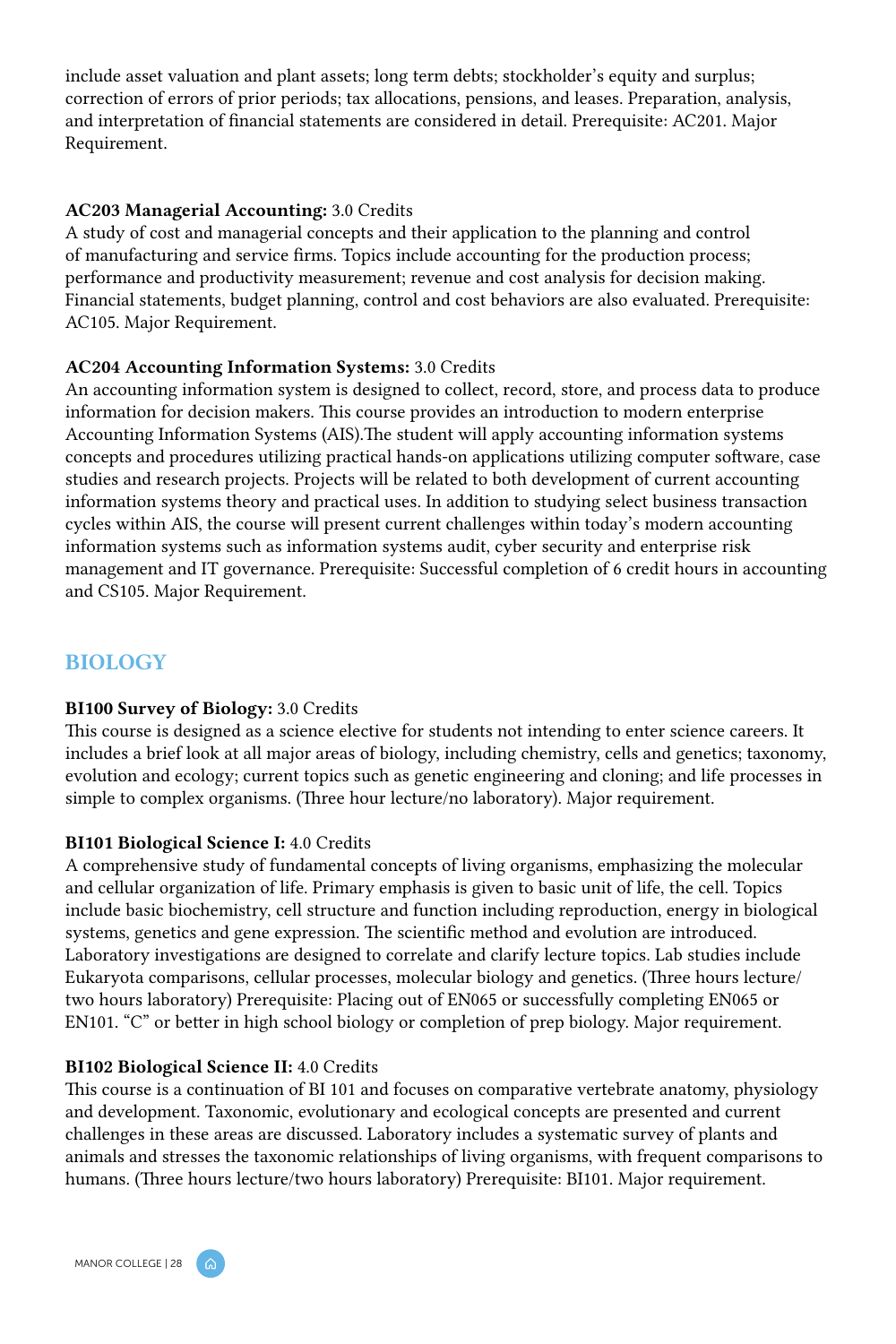### BI104 Medical Terminology: 3.0 Credits

Medical Terminology is an exploration of common medical language with a focus on understanding word components and the clinical usage in terms of relation to human body systems. (Three hour lecture; no laboratory)

### BI105 Basic Human Structure & Function: 3.0 Credits

Survey of the fundamental principles applying to the anatomical systems of the human body and physiological processes involved in the functioning of the body. Emphasis on the homeostatic mechanisms which enable the body to function as an integrated system. (Three hour lecture/no laboratory)

### BI106 Human Nutrition Science: 3.0 Credits

Fundamental concepts of diet with analysis of food intake and nutritional values are studied. Structure of proteins, carbohydrates, lipids, vitamins, and minerals are presented and related to healthy diet planning. Students will be encouraged to analyze personal eating habits through discussion, written food diary assignments and diet analysis using Diet Analysis Plus software. Nutrition Connection software will also be used. Current DVDs and research may supplement lectures. A registered dietician will teach the course. (Three hour lecture; no laboratory) Major requirement.

### BI107 Environmental Issues: 3.0 Credits

A study of ecology with special emphasis on the impact of humans on the environment. Following an introduction to biological and ecological concepts, contemporary environment issues will be examined. Topics include population growth and world hunger, pollution problems and their effects, resource depletion, and viable alternatives to environmental problems. Political, ethical, and social implications will also be discussed. Field trips will be planned, depending on season and time during which course is offered. (Three hour lecture/no laboratory)

### BI109 Forensic Analysis: 4.0 Credits

Crime scene investigations are studied by incorporating real-life forensic applications to a variety of science topics. Cellular biology, anthropology, biotechnology, genetics, physics and chemistry concepts will be addressed in both lecture and laboratory as applied to modern day forensics. This course is designed for the non-science major. (Three hour lecture/two hour laboratory). Major requirement.

### BI201 Human Anatomy and Physiology I: 4.0 Credits

An introduction to the structure and function of the major organ systems of the human body. After a brief examination of cellular and tissue structure, the skeletal, muscular, and nervous systems are studied. Laboratory will include experiments in cell physiology, microscopic review of prepared tissue slides, practical study of human bones, and dissection of rat and sheep organs. (Three hour lecture/two hour laboratory) Prerequisite: BI101. Major requirement.

#### BI202 Human Anatomy and Physiology II: 4.0 Credits

A continuation of BI201. Sense organs, endocrine, circulatory, respiratory, digestive, urinary, and reproductive systems of the human body are discussed. Laboratory will include dissection of the cat and demonstration of physiological principles. (Three hour lecture/two hour laboratory) Prerequisite: BI201. Major requirement.

#### BI203 Microbiology: 4.0 Credits

This course focuses on the basic managerial functions of planning, organizing, leading, and controlling. Students are introduced to the foundations of management thought and managerial

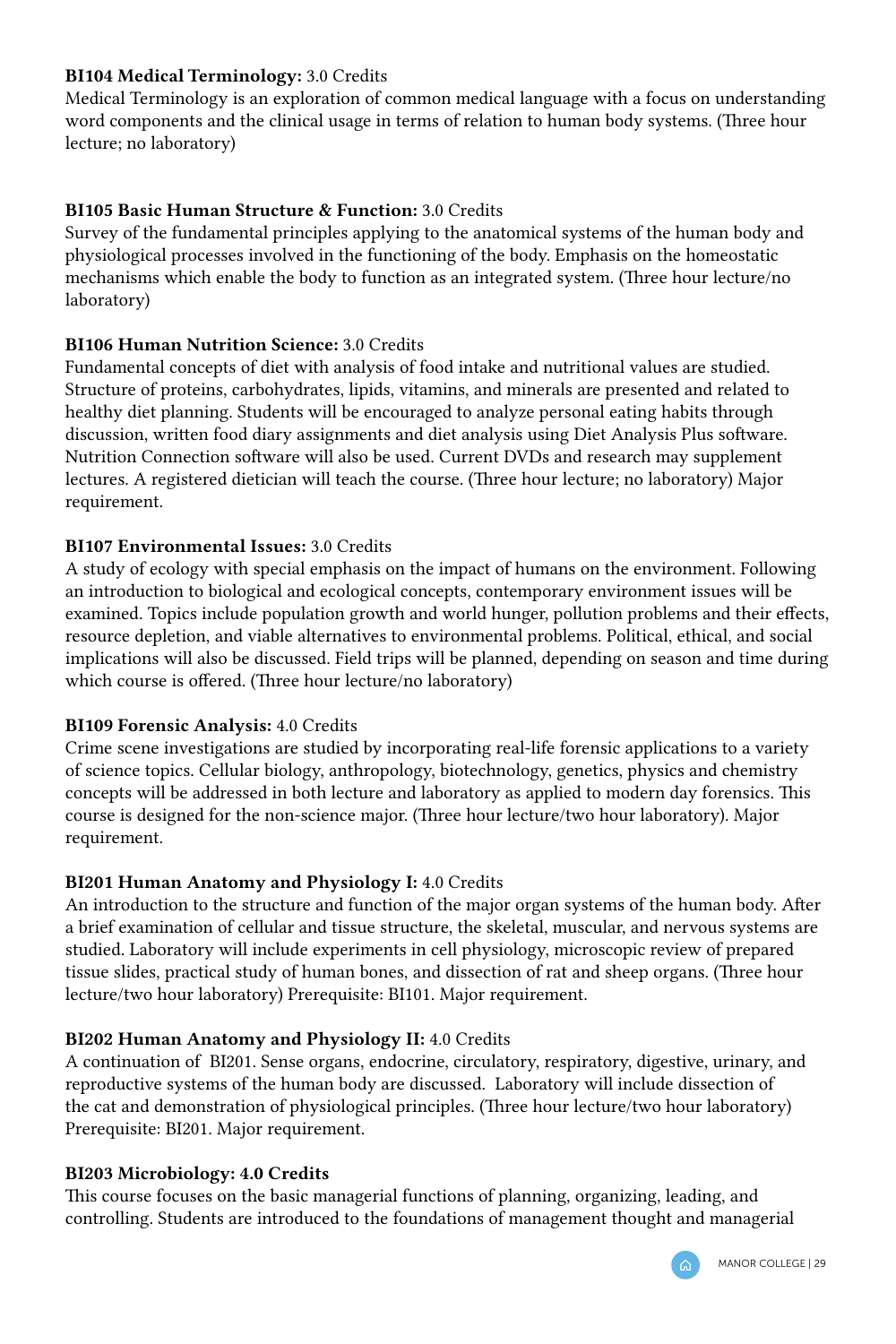processes that lead to organizational effectiveness. Emphasis is placed on the discussion of current issues of management practice, analyzing case studies, and problem-solving in contemporary organizations. Prerequisite: BA101 or BA107. Major Requirement.

### BUSINESS

#### BA101 Introduction to Business: 3.0 Credits

This course is an introduction to the concepts, principles, language, activities and philosophy of business in the world today. Topics include economic systems, business ownership, management, marketing, accounting, finance, and contemporary business trends. Major Requirement.

#### BA102 Principles of Marketing: 3.0 Credits

This course explores the entire marketing process. Emphasis is placed on the importance of the 4 Ps--product, place, price, and promotion, and practical applications of the marketing process. Prerequisite: BA101 or BA107. Major Requirement.

#### BA103 Legal Environment of Business: 3.0 Credits

This course is designed to introduce the student to the law of business from the perspectives of both consumers and businesses. An overview of the American legal system will be followed by discussions and analysis of the law pertaining to contracts, commercial transactions, employment, business organizations and property. Examination of how government regulates business will also be covered. Major Requirement.

#### BA105 Business Applications with Excel: 3.0 Credits

This course offers students the opportunity to master the advanced functionality of Microsoft Excel, and to apply those skills to genuine business applications such as financial modeling, reporting, and the automation of accounting and financial tasks. Although the basic functions of Excel will be covered, areas of focus include graphs and charts, the use of advanced financial functions and analytical tools, reporting templates, linking of worksheets and workbooks, importing and manipulating data, macros (automation of tasks), auditing tools, and other features especially useful to the business professional.

#### BA107 Introduction to International Business: 3.0 Credits

This course is an overview of the global business environment It examines the influences of economic, political, legal, and cultural forces on international business operations. Other topics include regional economic integration, global competition, foreign direct investment, and current international business trends.

#### BA111 Business Math: 3.0 Credits

This course applies students' interpretation of basic mathematical concepts to common business usage covering such topics as percentages, interest, trade, bank and cash discounts, payroll, time value of money, and business loans; linear and quadratic equations with applications involving supply, demand, revenue, cost, profit and break-even points. Major Requirement.

#### BA113 Introduction to Entrepreneurship: 3.0 Credits

This course introduces the student to the responsibilities of the entrepreneur and the unique concepts of business ownership. Students will benefit from case studies and practical entrepreneurial experiences, including interaction with successful regional entrepreneurs. Topics include the importance of business planning and the role and nature of entrepreneurship as a mechanism for creating new ventures.

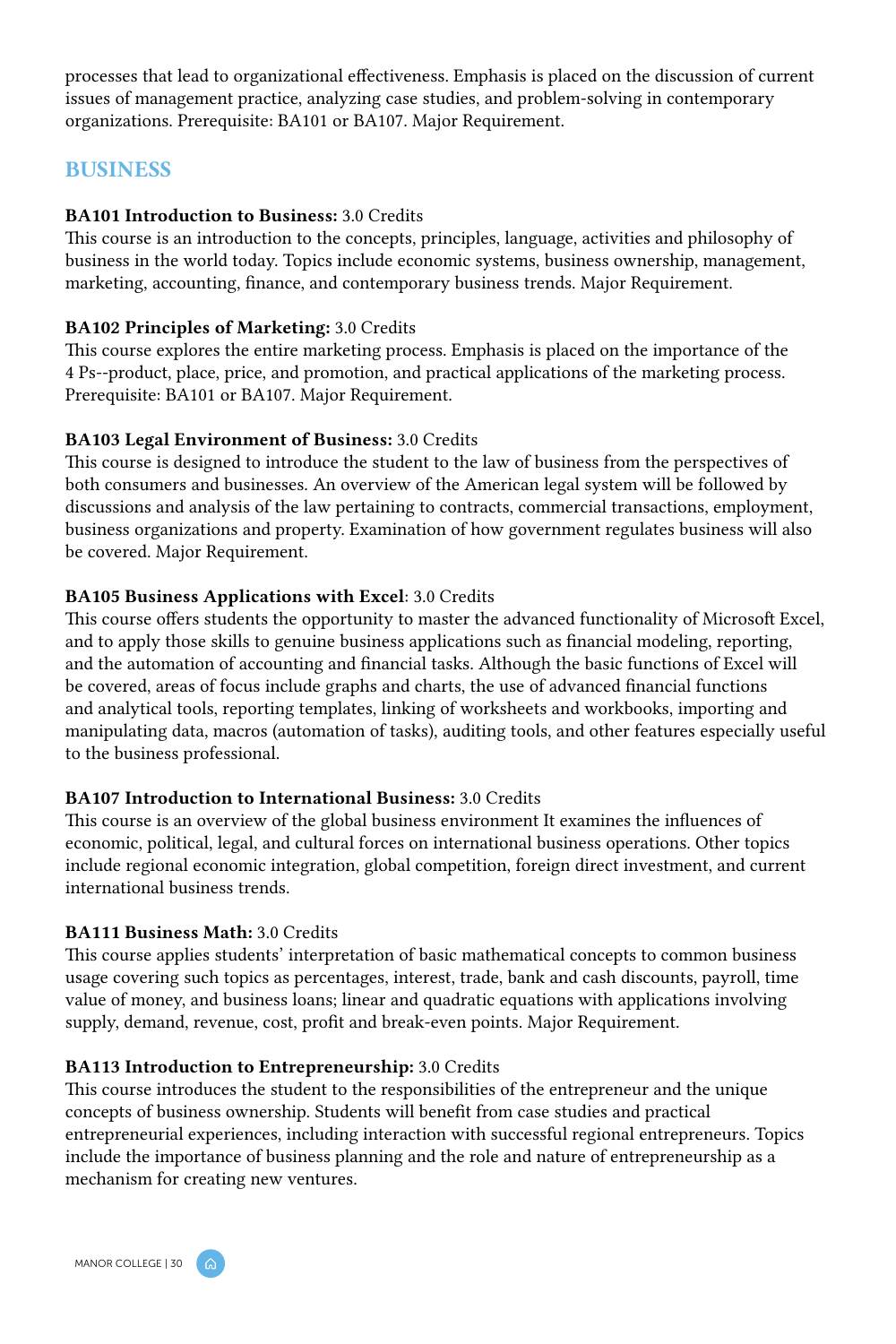#### BA114 Introduction to Sport Management: 3.0 Credits

This course will provide students with an overview of the diverse and expanding field of sport and recreation as well as a comprehensive look at the basic organizational structures found in the industry. Students will examine managerial concepts and processes specific to the field. Major Requirement.

#### BA116 Entrepreneurial Business Analysis: 3.0 Credits

This course examines the entrepreneur's role in the global economy as an exploiter of opportunities. Topics include the creative search for ideas, the innovation process, and the opportunity analysis to screen for the best ideas. Learning activities cover the decisions needed to transform an idea into a business opportunity. Topics covered include the common sources of ideas, the environmental scan, creating opportunities from ideas, quick industry analysis, competitor scan, decision making principles and analytical techniques to screen opportunities for commercialization potential.

#### BA202 Business Communication: 3.0 Credits

This course provides students with a solid communication base so they are able to communicate effectively on both personal and professional levels. Students will build their skills through practical applications, which include writing and editing professional correspondence, composing and delivering oral presentations, and preparing employment documents. Prerequisite: EN101. Major Requirement.

#### BA203 Principles of Management: 3.0 Credits

This course focuses on the basic managerial functions of planning, organizing, leading, and controlling. Students are introduced to the foundations of management thought and managerial processes that lead to organizational effectiveness. Emphasis is placed on the discussion of current issues of management practice, analyzing case studies, and problem-solving in contemporary organizations. Prerequisite: BA101 or BA107. Major Requirement.

#### BA204 Human Resources Management: 3.0 Credits

This course provides an overview of the current issues, policies, and practices central to human resource management such as staffing, training and development, performance management, and EEO regulations. The emphasis of the course is on every manager's responsibilities in managing human resource issues. The elements of the HRM process will be covered through the use of case studies, exercises and articles. Prerequisite: BA101 or BA107

#### BA210 Compensation and Benefits: 3.0 Credits

This course defines the legal and regulatory factors affecting employee benefit programs (and the management of these programs), job descriptions and earnings, labor market and relations, as well as economic factors. Prerequisite: BA101 or BA107.

#### BA212 International Marketing: 3.0 Credits

An investigation of marketing practices in the global marketplace. Focus is on the impact of economic, political, cultural, and legal differences on marketing strategy. Prerequisite: BA102.

#### BA214 Sports Marketing and Promotion: 3.0 Credits

Students will study the organizational structures, leadership styles and culture of different sport and recreational organizations and be introduced to how those businesses are promoted and marketed. Prerequisite: BA102 & BA114. Major Requirement.

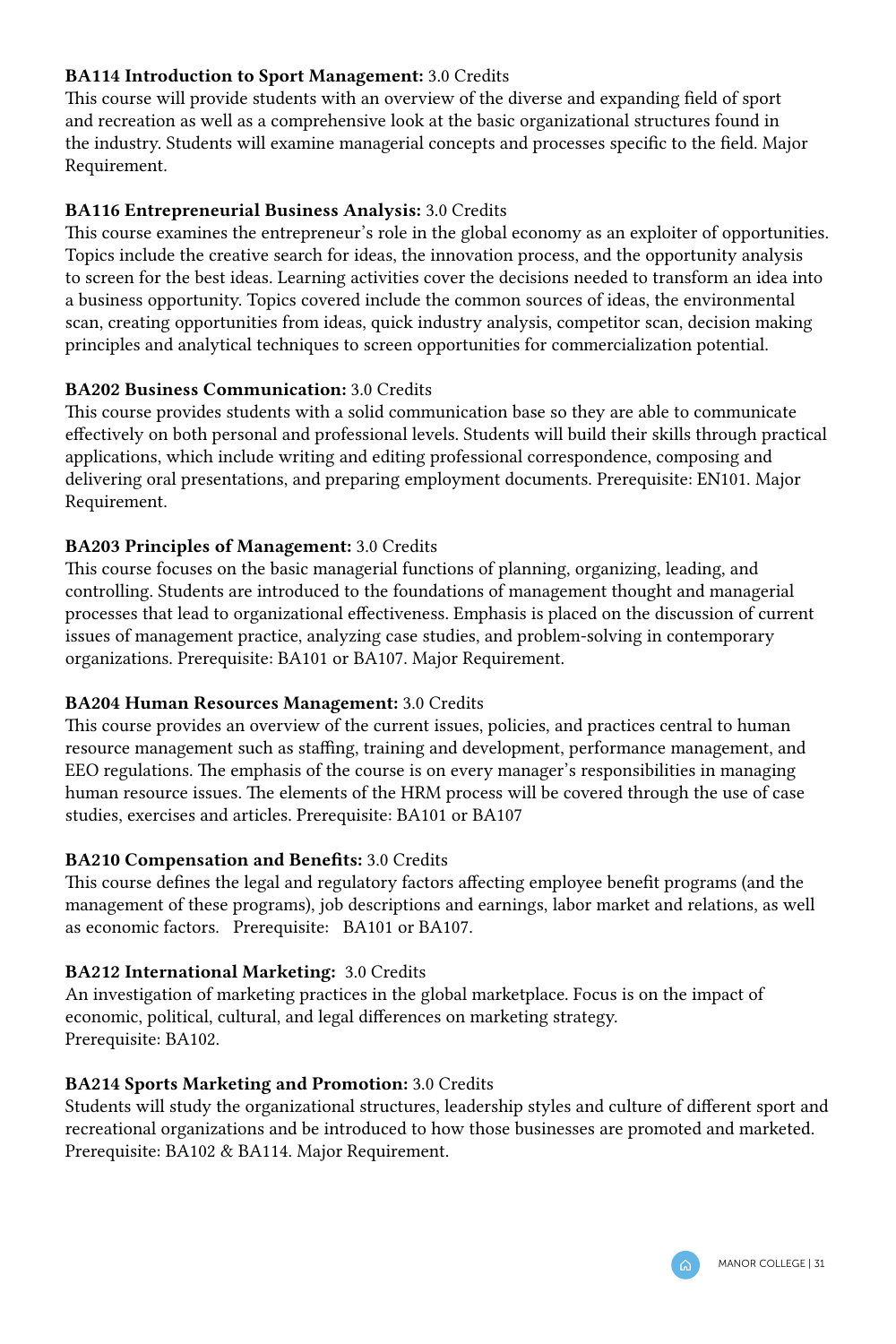#### BA216 Principles of Finance: 3.0 Credits

A fundamental introduction to finance theory and practices used by business organizations. Topics include capital budgeting, evaluation of a firm's financial performance, time value of money, stocks and bonds. Prerequisite: AC105. Major Requirement.

#### BA219 Internet Marketing and E-Commerce: 3.0 Credits

This course will explore the Internet as a marketing channel and how Internet marketing can support an organization's marketing strategy. Topics include online business models, online marketing strategies, and the online customer experience. Prerequisite: BA102. Major Requirement.

#### BA301 Introduction to Sport Media Relations: 3.0 Credits

Presents an overview of the roles of reporting and broadcasting of sporting events. Topics include trends and philosophies of sport reporting, the work of the sports desk, the history of radio and television sports broadcasting, as well as the business of sports reporting and broadcasting.

### BA302 Social Media Marketing: 3.0 Credits

The course examines how the social media platforms such as Facebook, Twitter, YouTube, and corporate blogs fit into an organization's overall marketing strategy. Course will investigate the skills and activities involved in designing and implementing effective social media marketing strategies. Prerequisite: BA102

### BA303 Current Issues and Ethics in Sports: 3.0 Credits

In this class, students will examine current issues, problems, trends and ethical issues as they relate to sports and leisure management. Students will evaluate how these current topics impact the management of sports and leisure organizations. Students will develop the skills and procedures necessary for gathering current information regarding issues and trends in the sports and leisure industry.

#### BA304 Managing Business Information: 3.0 Credits

A focus on the methods with which organizations access, compile, analyze, interpret and disseminate information. The course examines the way in which organizations use information in the planning, managing, and decision-making processes. The objective is to understand the constantly evolving role of information technology in providing the tools and techniques for effective use of management information.

### BA305 Sports and Law Liability: 3.0 Credits

This class will expose students to the legal principles and rules of law affecting the management of sports and leisure service organizations. Students will utilize case studies based on court decisions to give them a real-world perspective of the law and how it applies to sports and leisure organizations. The class will place an emphasis on risk management, safety, insurance and liability issues. Students will learn about current litigation trends and the development of procedures to minimize legal risks. This class will also include an overview of various agencies that govern sports.

### BA306 Business Apprenticeship: 3.0 Credits

An Apprenticeship in Business and Administration will develop your employability skills and give you valuable experience of a variety of routine business-related activities. You will be working in an office environment where your duties could encompass many areas of office work such as post and written communications, telephone communications, customer enquiries, computer systems, paper filing systems, photocopying etc. Your exact duties will depend upon your employer. Most of your training will be directly linked to the career you have chosen, gaining practical experience in the

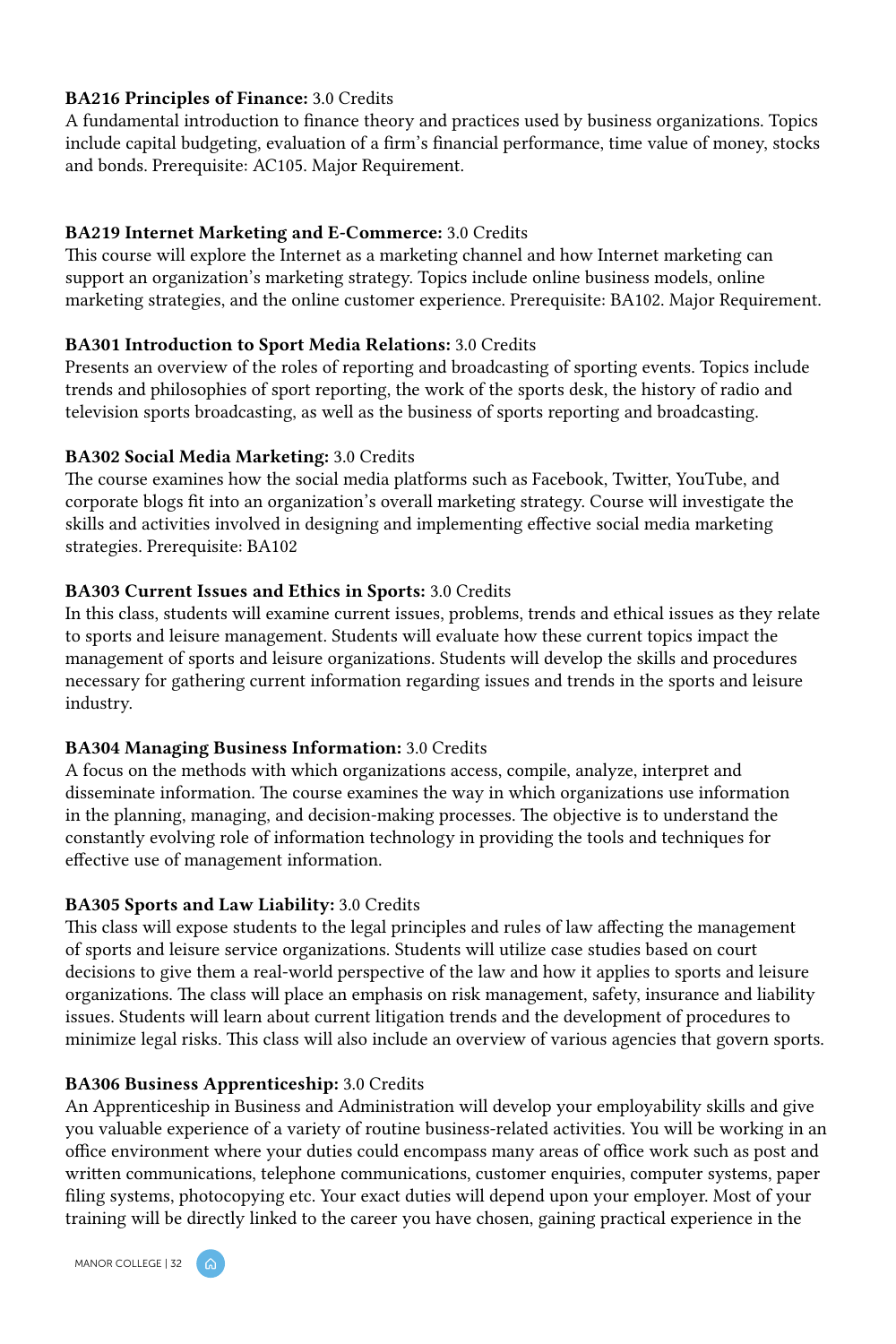#### workplace.

### BA307 Business Ethics: 3.0 Credits

This course provides students with insights into an organization's responsibilities to its stakeholders: employees, customers, shareholders, competitors, and the community at large. Moral principles and codes of ethics will be examined as the basis for the standards of leading and managing a commercial enterprise.

### BA308 Group Dynamics: 3.0 Credits

Group Dynamics is a course designed to introduce students to the experiential group dynamics process. An experiential group's primary focus is on developing a student's understanding of group-level processes and of his or her own behavior in groups. The method is essentially inductive, moving from specific group experience to general ideas about group processes. By drawing on their own resources, students attempt to come to terms with the task of becoming a group and increasing their understanding of group processes.

### BA 309 Entrepreneurship: 3.0 Credits

How to start your own business: from concept to reality. A study of the challenges and responsibilities of an entrepreneur. Operational strategies concerning business, financial, and marketing plans, along with advertising, human resource, legal, and ethical issues.

### BA310 Introduction to Business Analytics: 3.0 Credits

This hands-on introductory course provides students with knowledge of the role of business analytics in modern business decision making and the skills necessary to utilize data and analytics to analyze business problems. The course begins with an overview of business analytics concepts, terminology, and tools. Students will understand the history of business analytics, how business analytics is used across a variety of industries, and the future of analytics in today's interconnected business environment. The three types of business analytics discussed are: descriptive, predictive, and prescriptive. In addition to understanding the environment and role of business analytics, students will gain hands-on knowledge of Excel's advanced capabilities that support the use of data for decision making. The course includes the use of advanced Excel functions to reference and manipulate data, pivot tables to slice and dice data, and graphs and charts to communicate results visually.

### BA311 Personal Finance: 3.0 Credits

Introduction to personal financial evaluation, management, and planning. The course provides the student with an understanding of consumer credit, life insurance, health insurance, property and casualty insurance, wills, trusts, Social Security, stocks, bonds, real estate, mutual funds, retirement planning, and other topics.

### BA312 Management in Today's Veterinary Practices: 3.0 Credits

This course addresses the particular challenges of managing veterinary practices in today's competitive climate. Marketing, human resources, compensation and benefits, finance, legal issues, managing 3rd party insurance, sales strategies and staff management will be addressed. The particular needs of various types of veterinary practices (general small animal, emergency critical care, specialty, large animal, equine, etc.) will also be presented as a basis for class discussion. Prerequisites: VT103, BA101 and BA203

### BA313 Small Business Finance: 3.0 Credits

This course links traditional topics in financial management to the unique needs of a small business from start-up to maturity. Starting with the development of a sound business plan, the small business needs include raising capital, managing that capital, evaluating opportunities from a financial perspective, and planning for growth. Topics include: working capital management, time

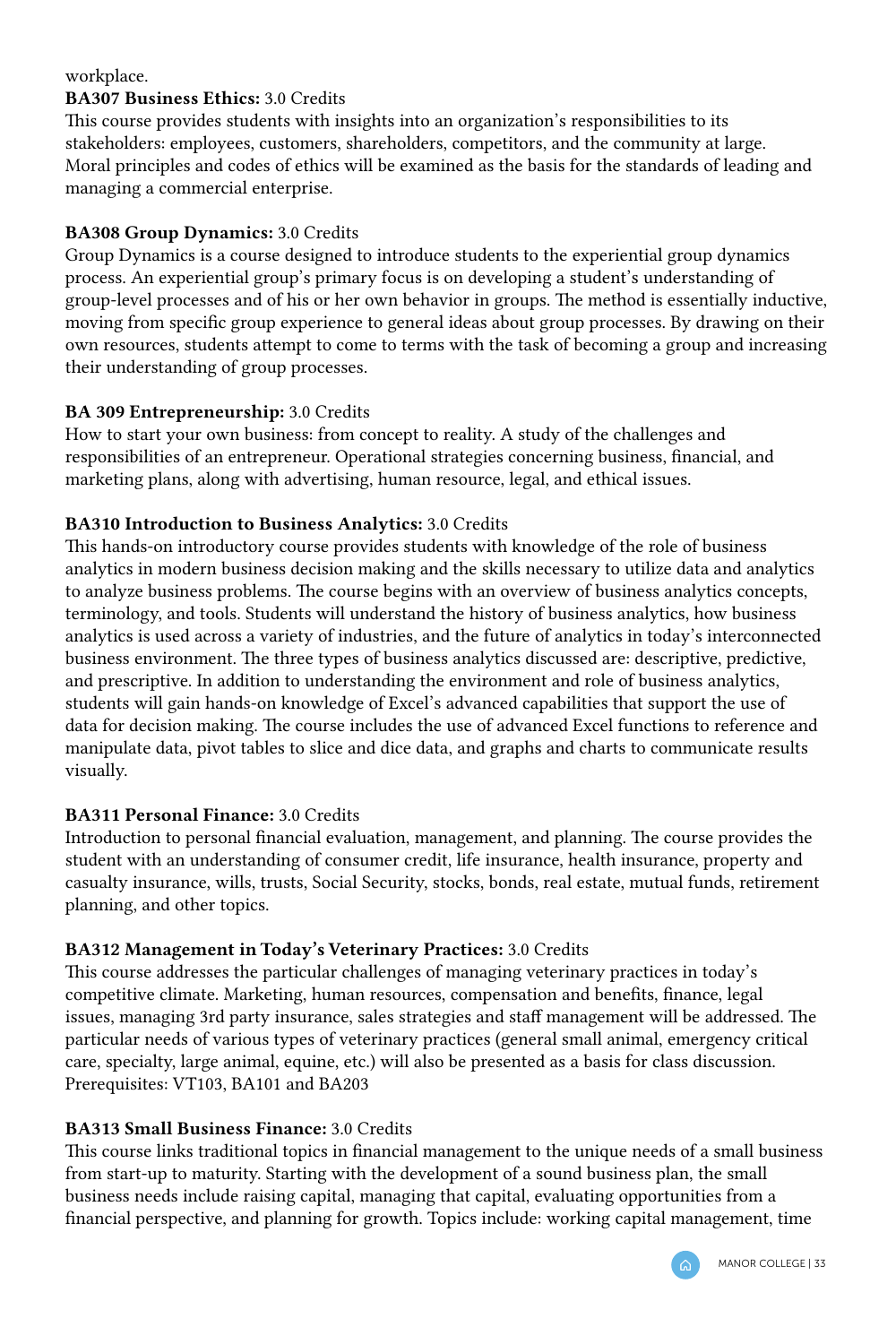#### value of money, financial statement analysis, budgeting and managing cash flow.

#### BA314 Investment and Portfolio Management: 3.0 Credits

The course introduces students to the fundamental concepts of modern portfolio theory and basic investment management tools. The course explores risk-return relationships of single assets and of a diversified portfolio. The course also evaluates relative investment performance compared to established market indices and outlines portfolio management tools of asset allocation and hedging.

#### BA315 Global Business Management: 3.0 Credits

This course presents an analysis of areas involved in managing business in an international environment. Areas of concentration include: political, legal, economic, cultural, and financial factors which influence doing business in a foreign country. Additional factors of human resource management and strategic planning will be addressed. To operate effectively, businesses must understand the differences between managing solely in a domestic environment compared to an international one.

### BA316 Supervisory Management: 3.0 Credits

The supervisor's relationship to the total management environment is analyzed. The supervisor's management efforts are discussed, as well as the relationship between supervisor and individual employee. This contemporary course is helpful to any student interested in the principles and practices of effective supervision.

### BA317 Sport Ticket Sales and Strategies: 3.0 Credits

This course will examine the ever-changing environment of ticket sales and strategies in the sport industry and discuss the reliance on ticket sales as a key revenue source in athletics. The material is designed to expose students to the standards, principles and practices that can be applied to the ticketing industry.

### BA318 Forecasting Business Analytics: 3.0 Credits

This course provides knowledge of how to choose an appropriate time series forecasting method, fit the model, evaluate its performance, and use it for forecasting. The course will focus on the most popular business forecasting methods: regression models, smoothing methods including Moving Average (MA) and Exponential Smoothing, and Autoregressive (AR) models. It will also discuss enhancements such as second-layer models and ensembles, and various issues encountered in practice.

### BA319 Web and Social Media Analytics: 3.0 Credits

Students will gain knowledge of the most effective strategies for analyzing web and social media data generated by online activity. The course will examine social media analytical tools that enable organizations to understand what consumers and bloggers are saying about them, their products, and their competitors. Students will gain knowledge of web analytics to track and analyze the behavior of customers and browsers. Topics include extracting conclusions from abandoned shopping carts, RFM analysis, site usage, domains and URLs, keywords, and search engine placement.

#### BA320 Human Resources Management: 3.0 Credits

This course provides an overview of the current issues, policies, and practices central to human resource management such as staffing, training and development, performance management, and EEO regulations. The emphasis of the course is on every manager's responsibilities in managing human resource issues. The elements of the HRM process will be covered through the use of case studies, exercises, and articles. Prerequisite: BA101 or BA107.

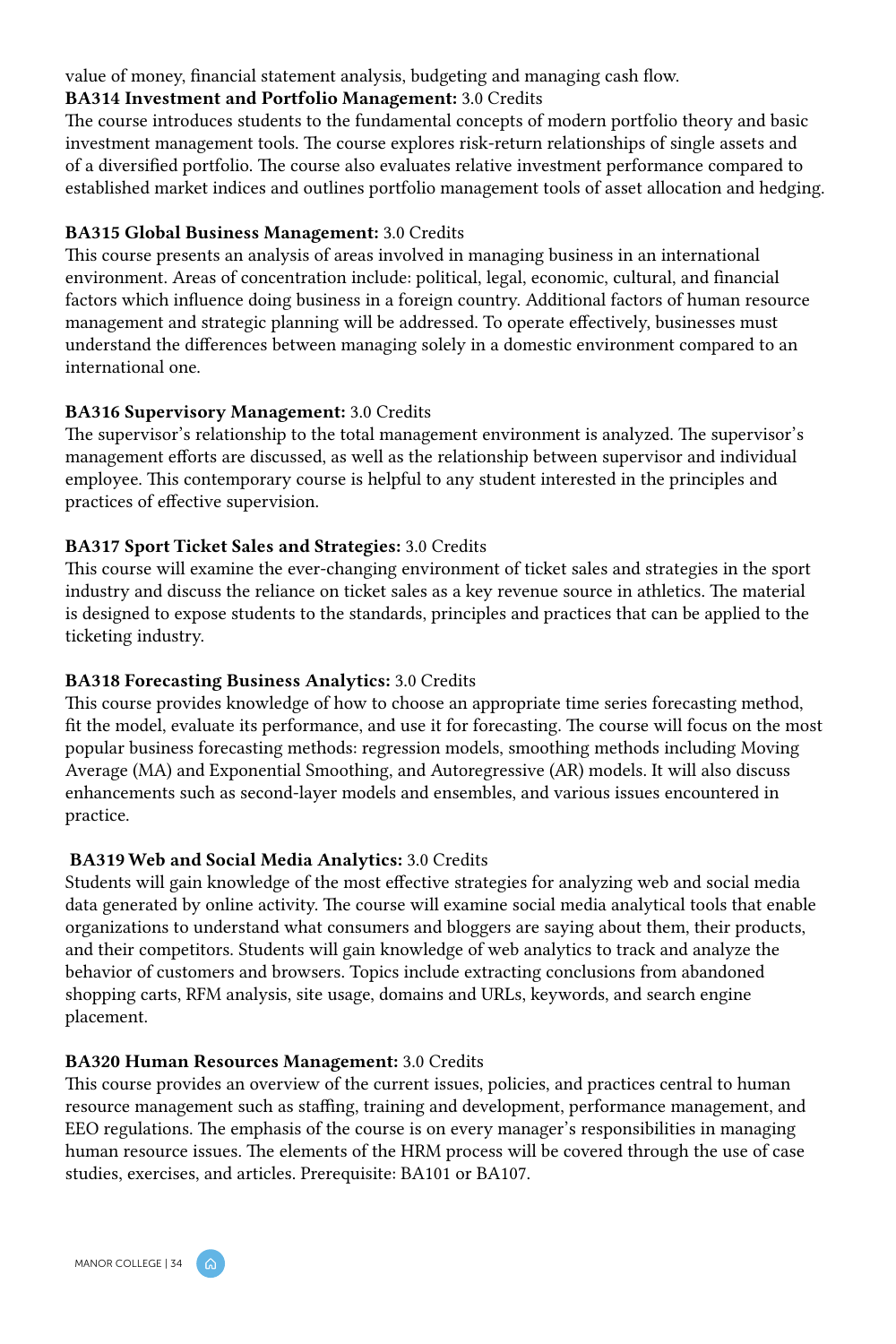### BA321 Organizational Behavior: 3.0 Credits

This course explores attitudes and behaviors of individuals and groups in organizations, covering the practical side of human relations--predicting, understanding and influencing the outcomes of interactions. Topics include goal setting, motivation, leadership and decision making, as well as contemporary and emerging topics such as ethics, power, mentoring and workforce cultural diversity.

Prerequisite: BA101 or HC101. Major Requirement.

### BA322 Sales Strategies: 3.0 Credits

Selling is a component of the marketing mix. This course examines effective selling techniques, consumer behavior, planning and sales strategies, and sales management. Prerequisite: BA102. Major Requirement.

### BA324 Business Intelligence: 3.0 Credits

This course will introduce students to the concepts of business intelligence. It will include contemporary applications and practices for the collection, analysis and presentation of an organization's information. Students will also be introduced to the concepts of converting data into business intelligence to improve organizational performance

### BA325 Database Marketing: 3.0 Credits

In this course students will acquire a comprehensive understanding of how an organization can use its customer data to maximize the value of customer relationships. Businesses now have a wide array of tools to convert raw customer transactional data into usable marketing intelligence. Companies can identify, profile, analyze, and interact with both current and prospective customers on a personal basis. Topics covered include upselling and cross-selling, customer lifetime value, customer segmentation, predictive modeling, RFM analysis, customer loyalty and reward programs, and churn management.

#### BA328 Advanced Excel for Business Analytics: 3.0 Credits

This course will develop intermediate to advanced Excel skills using an applied focus on different types of decisions one may analyze using spreadsheet capabilities. The student will develop knowledge of how to evaluate a business process. Additionally, the art of modeling and the process of structuring and analyzing problems so as to develop a rational course of action will be discussed. The course includes the use of pivot tables to slice and dice data, and graphs and charts to communicate complex analytics visually. In addition, the course integrates advanced topics in business statistics such as linear and multiple regression and forecasting, linear programming, and simulation.

### BA401 Business Employment Law: 3.0 Credits

This course presents the legal environment of the employer- employee relationship. It provides an overview of the main areas of employment law, including anti-discrimination, labor relations, workplace safety and health, and compensation and benefits. Course content will consider legislation that governs employment activities. Primary focus will be on compliance with government regulations (administrative law) that detail rights and obligations within the employeremployee relationship.

### BA402 Leadership Dynamics: 3.0 Credits

This course will develop an awareness of the knowledge, abilities, and skills that professionals need in order to perform effectively in leadership situations. Areas of inquiry include examination of individual temperament, leadership theories and styles, leader-collaborator relationships, group and organizational dynamics, problem and decision analysis, and conflict resolution.

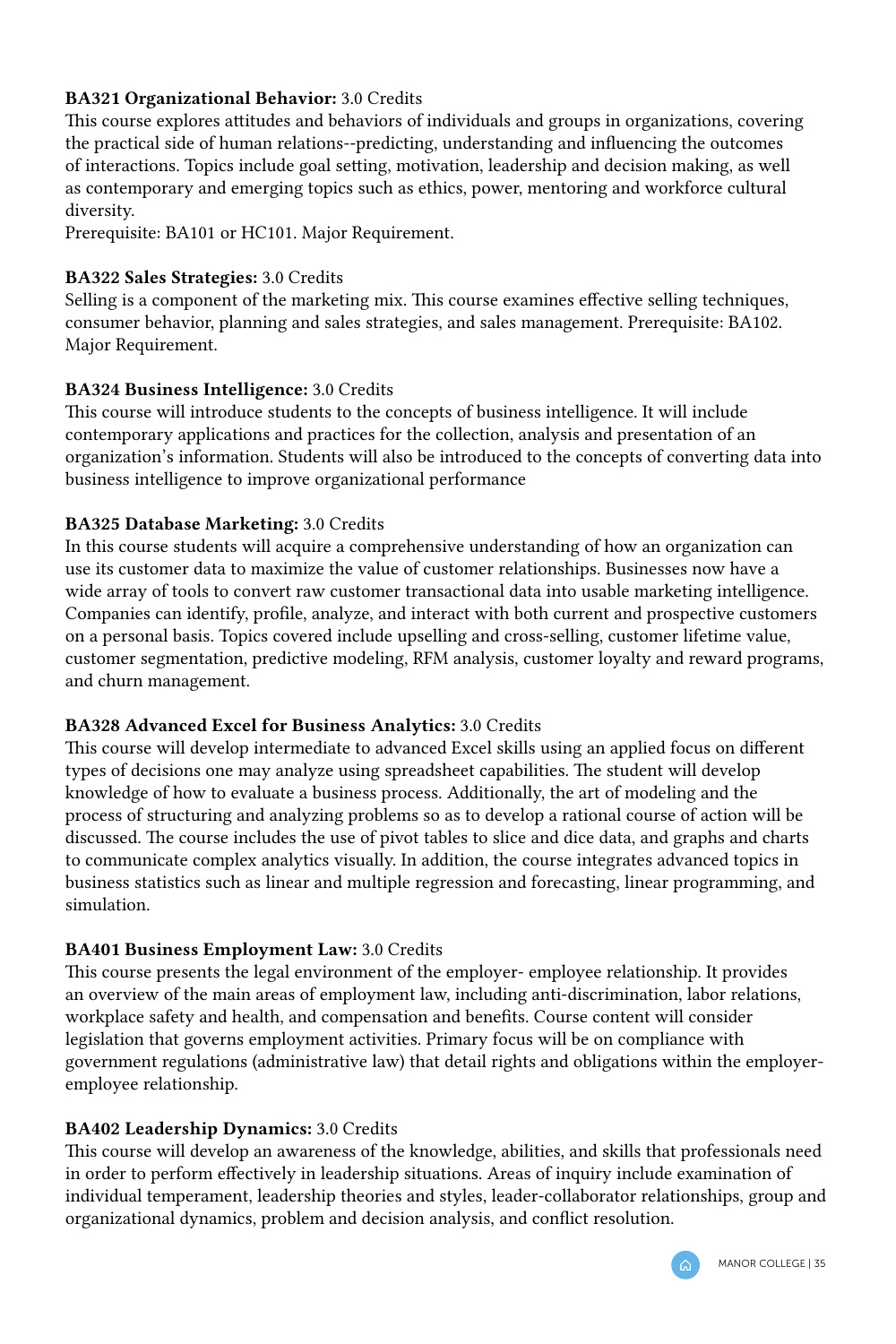### BA 403 Operations Management: 3.0 Credits

An examination of the important concepts and techniques of operations management in various organizations, such as banks, factories, retail stores, hospitals, offices, etc. This course covers typical aspects of managing operations such as capacity planning, scheduling, inventory control, and quality control. Management tools such as linear programming, forecasting, CPM/PERT, and queuing theory will be explored in detail.

#### BA404 Brand Marketing: 3.0 Credits

Guidelines of marketing and theories of brand strategy will be discussed, researched and implemented with a general concentration and then specifics, regarding certain products and services. Brand related decisions in the implementation process of brand strategies will be measured for marketing success/failure outcomes.

### BA405 Sports and Athletics Fundraising: 3.0 Credits

This course will explore the necessary components of fundraising in sport and athletics at all levels. Fundraising has become a crucial component at all levels of sport. The course will blend the necessary components of fundraising theory and development of fundraising programs and events. Students will learn the importance of fundraising for volunteer sports, non-profit sport organizations, amateur sport organizations, high school and collegiate level sport organizations. Topics which will be discussed include: fundraising program planning, board of directors, managing volunteers, fundraising control and evaluation.

#### BA406 Financing Sports Operations: 3.0 Credits

This class discusses the financial concepts and theories and their application in the professional, intercollegiate, and commercial sport industries. Specific topics include: revenues and expenses of professional, intercollegiate, and private sport industries; budgeting; the economic impact of the sports industry; and fund-raising.

#### BA407 Seminar in Sports Analytics: 3.0 Credits

The course is designed for students from all backgrounds and degree levels interested in studying sport analytics. The class will discuss the theory, development and application of analytics in sports. Students will learn about the application of analytics in sports for the purpose of in-game strategy, player performance, team management, sports operations and fantasy competitions, among many other topics. This course covers the applications of analytics and sports using probability, statistics and other mathematical tools. This course will provide students with an understanding of the burgeoning field of analytics as applied to sports. Not only will the course demonstrate the application of analytics to sports operations, including non-game areas, but will also present the history of data analysis in sports.

#### BA408 Facility Planning and Management: 3.0 Credits

This class will provide the students with an introduction to the management of a sport, fitness, recreation, or public assembly facility. The course will focus on planning, designing, equipping, staffing, scheduling, financing and managing a sports and recreation facility. Students will examine functions of event management as they relate to maintenance, security, operations, and evaluation. This course will develop the students' problem solving and organizational skills by utilizing class discussion, guest speakers, and facility site visits.

### BA409 Managing Business Conflicts: 3.0 Credits

This course addresses the sources of and the resolutions for a variety of conflicts that arise within organizations. Discussions and assignments will address the organizational leader's roles, and responsibilities and relationships that are critical to successful conflict resolution. A case study

MANOR COLLEGE | 36

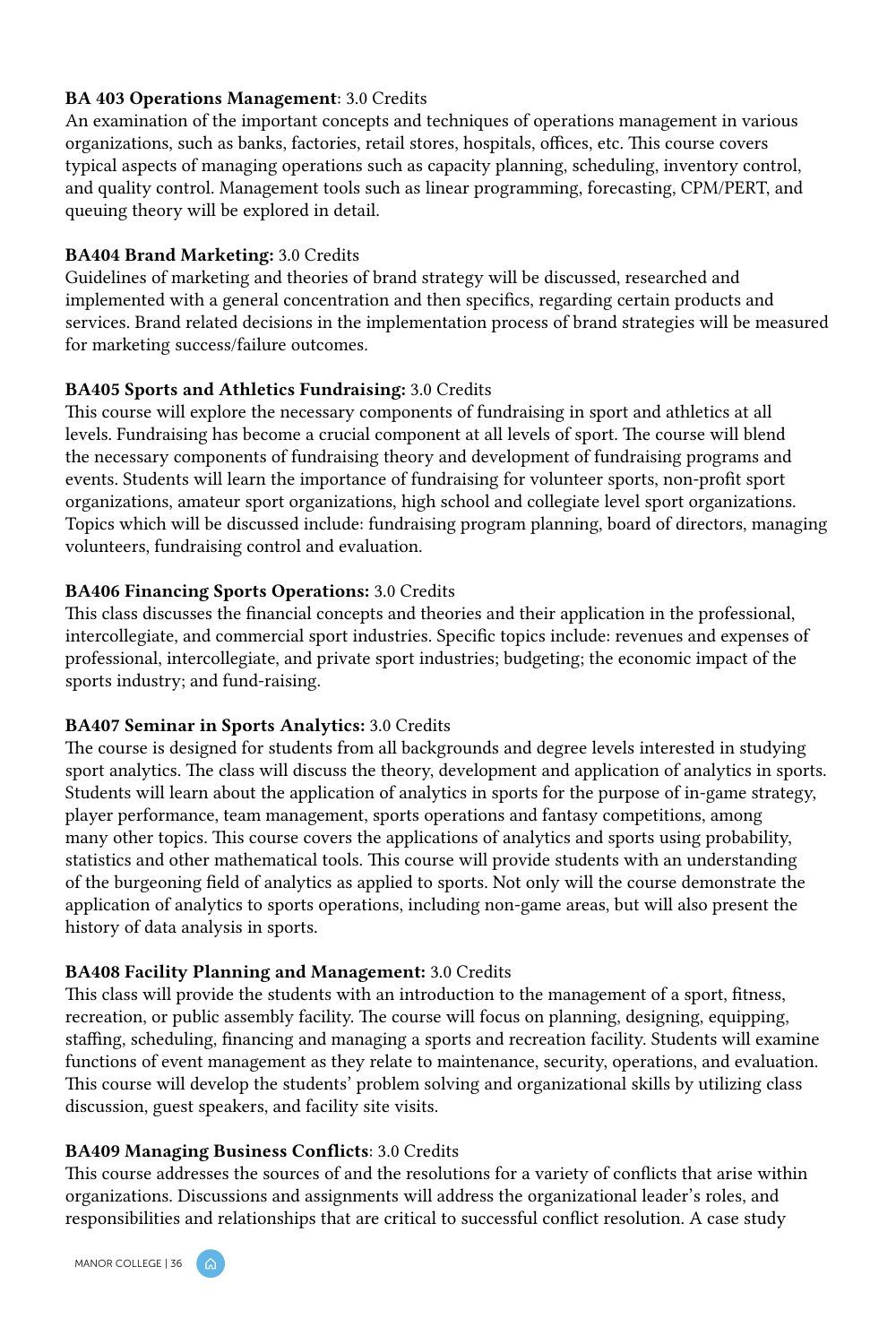approach is used to examine real-world conflict situations and methods for dealing with them. BA410 Strategic Planning: 3.0 Credits

A survey of current concepts, models, and practices of strategic planning and resource allocation in a business organization. Discussions, exercises, and projects will provide practical experience with the development of organizational mission, vision and values statements, external and internal environmental analyses, long range goals and objectives, and implementation plans. (Students must hold senior status [90 credits] as department majors.)

### BA411 Business Policy and Strategy: 3.0 Credits

Capstone course in management dealing with management policies and strategies with emphasis on managerial decision making and the solution of problems that cross major functional areas in business. Course enrollment is limited to seniors.

### BA412 Corporate Responsibility Management: 3.0 Credits

Companies increasingly think about their responsibility to have positive impact on society and the environment. In fact, some have argued that this is a sure path to business performance. In actuality, managing corporate responsibly is filled with pitfalls, contradictions, and dilemmas. This course will examine both the opportunities and dangers for leaders at companies large and small.

# BA413 Talent and Acquisition Management: 3.0 Credits

The methods and techniques by which employees are recruited and selected for organizations are explored in the broader context of the challenge of talent management in this course. Strategic human resource staffing is emphasized. Topics include the external environmental influences on organizational staffing needs, external and internal recruitment methods, selection devices, interviewing approaches, decision making, orientation, and retention.

### BA414 Data Modeling and Warehousing: 3.0 Credits

This course will focus on the data warehousing concepts and the general architecture of data warehousing systems, including data marts. Students will learn the business drivers for deciding to make an investment in data warehousing. The course will include a review of the entityrelationship/domain class modeling techniques used in the design of the transactional databases that provide the source of data for data warehouses. Students will learn how to create dimensional data models to design data warehouses. In addition, students will develop an understanding of the ETL (extract, transform, load) processes for extracting data from multiple sources and converting the data into a consistent format, based upon the reference data standards, for consolidation in the data warehouse. The students will be introduced to the Business Intelligence (BI) concepts of OLAP and data mining that are generally used in conjunction with data warehouses. This course will focus on the implications of different data warehousing technologies on the use of BI techniques. A separate course will explore Business Intelligence applications in depth.

### BA415 Simulation for Business Analytics: 3.0 Credits

This course provides knowledge of how to develop, implement and use simulation methods for business decision making. Students will build simulation models to answer practical questions that are motivated by operational business decisions such as determining optimal inventory policies, and deciding staffing levels for an organization. The course will utilize Microsoft Excel as well as Excel add-ins as modeling tools.

### BA416 Project Management: 3.0 Credits

This course focuses on the various functions associated with managing a project. Topics covered in the course include: the project manager role, relating the statement of work (SOW), scheduling processes, estimating methodologies and budgeting, quality, risk management, communications, procurement, team structures/practices, and understanding the importance of establishing variance

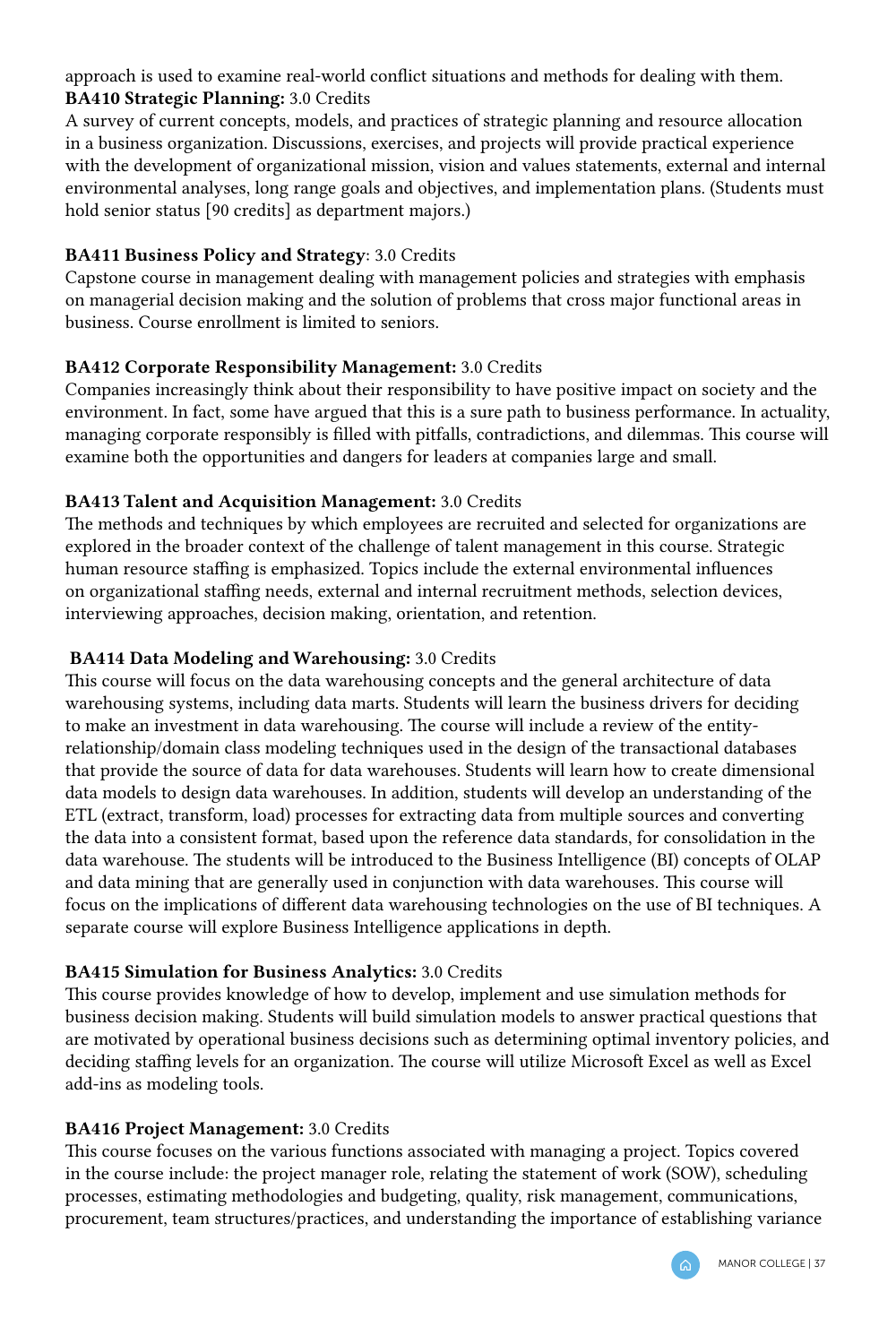and change thresholds for scope and control. Students will gain knowledge in starting, controlling, managing, and completing diverse projects in addition to solving problems associated with these projects. Project Management Certification requires (1) an educational component and, (2) passing scores on the PMC exam. This course satisfies the educational component for certification. The PMC exam is for students seeking certification and is not a requirement of this course

#### BA417 Big Data and Visualization: 3.0 Credits

This course provides knowledge of the data sources, tools, and techniques used in the exploration and analysis of big data such as: text and stream mining, social media and big data, Hadoop, NoSQL, fundamentals of big data programming, cloud-based solutions, and visualization of big data using Tableau and GIS software. The course will utilize business case studies for students to understand big data solutions in the business environment.

#### BA418 Data Mining: 3.0 Credits

This introductory course to data mining will explore various statistical approaches used for data mining analyses. The preparation of data suitable for analysis from an enterprise data warehouses using SQL and the documentation of results is also covered. Building predictive analytics (e.g., SEMMA, KDD); exposure to logistic regression, machine learning and decision tree methods; Understanding lift factors, ROC curves; hands-on use of mining software; business case studies. A simple data mining analysis project using SPSS will be used to reinforce the concepts.

### BA498 Business Internship I: 6.0 Credits

This culminating course prepares students for the real challenges of working in business management. An internship experience will provide an opportunity to combine actual field experience with classroom knowledge in an area of special interest. The course also provides the opportunity to re-examine learning objectives at the program level. (Instructor permission required).

### BA499 Business Internship II: 6.0 Credits

This culminating course prepares students for the real challenges of working in business management. An internship experience will provide an opportunity to combine actual field experience with classroom knowledge in an area of special interest. The course also provides the opportunity to re-examine learning objectives at the program level. (Instructor permission required).

#### CAP499 Capstone: 6.0 Credits

The capstone course is a method of summative evaluation in which the student is given an opportunity to demonstrate integrated knowledge and growth in the major. The course will assess a student's cognitive and intellectual growth in their major and the overall academic learning experience. The capstone provides an opportunity for students to integrate and apply knowledge from their academic studies; through the comprehensive evaluation of core curriculum of finance and accounting, economics, marketing, management, human resource, and all learned fields. In this course, students apply the knowledge and skills used in previous courses to solve a real life business problem. Students will be required to work on a complex and real-life problem related to Business studies. In doing so, the Capstone makes the link between the academic discourse and the world thereafter. Students, in teams, will work on an extended business project with a local business, while gathering very practical experience. This involves analyzing business plans and using practical research tools and appropriate analytical approaches to work through components of plans of their own. Throughout the semester, student teams present ideas to both peers and the business owner.

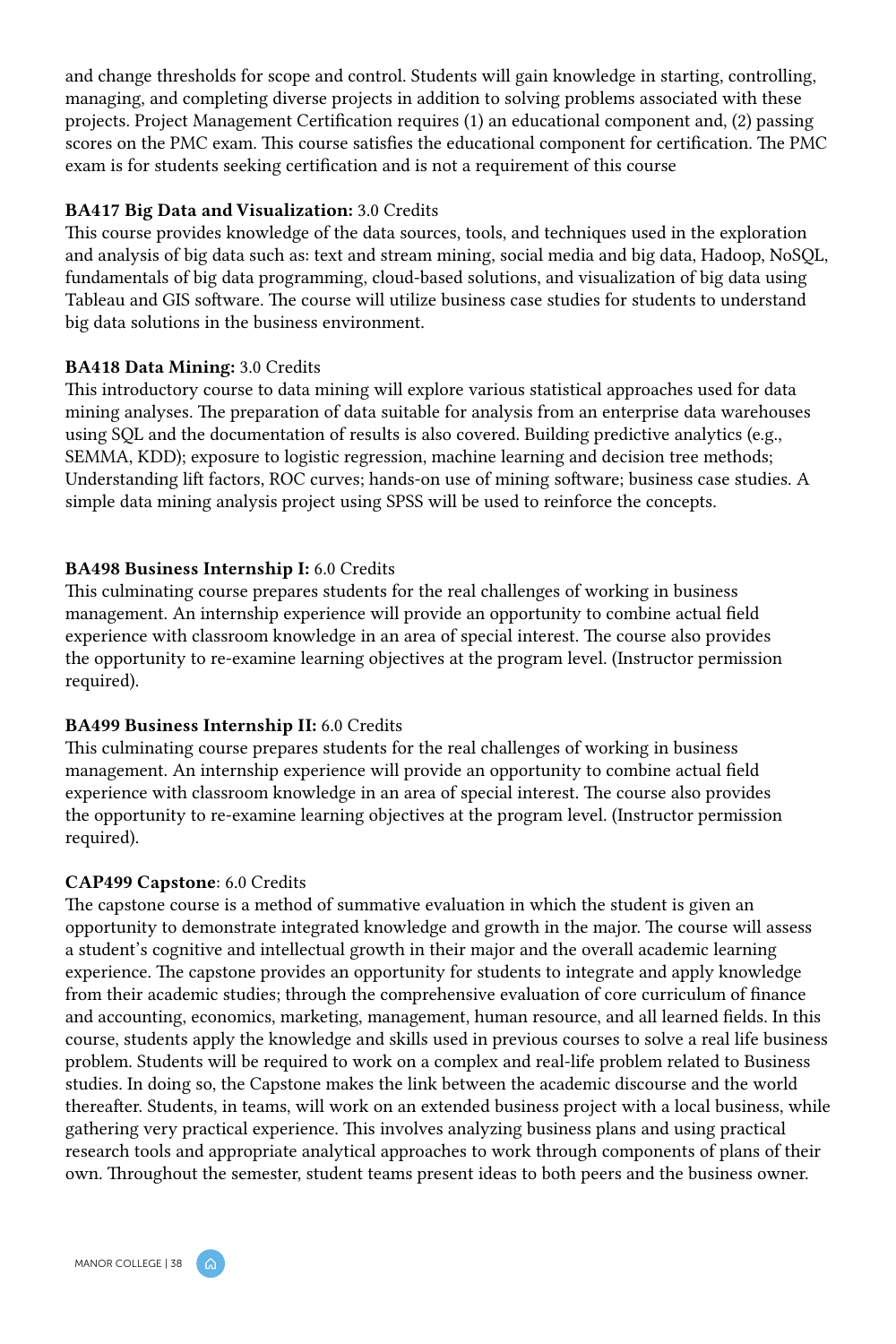# CHILD DEVELOPMENT

### CD301 Adolescent Development: 3.0 Credits

This course will require early childhood practitioners to take a deep look at the adolescent years of child development and its implications in preparing adolescent development. Topics include physical development and health, cognitive development, and social and emotional development. Fieldwork is required. A minimum of 10 hours is required for this course. Students must possess required clearances prior to beginning fieldwork (PA Child Abuse, PA Criminal Background Check, FBI Background Check).

This course is a required course in the Child Development program aligns with the following National Association for Education of Young Children (NAEYC) Standards for Early Childhood Professional Preparation and Pennsylvania Department of Education (PDE) Standards for Pre-K-4th Grade—Chapter 49-2 Regulations.

### CD302 Supporting Children with Autism: 3.0 Credits

This course requires early childhood practitioners to take a deeper look at the how the characteristics of children with autism affect their academic programming. Early childhood practitioners will study children with autism in inclusive settings over the course a semester and will develop an understanding of the impacts of the use Applied Behavior Analysis (ABA) and Universal Design.

Fieldwork is required. A minimum of 15 hours is required for this course. Students must possess required clearances prior to beginning fieldwork (PA Child Abuse, PA Criminal Background Check, FBI Background Check).

This course is a required course in the Child Development program aligns with the following National Association for Education of Young Children (NAEYC) Standards for Early Childhood Professional Preparation and Pennsylvania Department of Education (PDE) Standards for Pre-K-4th Grade—Chapter 49-2 Regulations.

### CD303 Infant Toddler Practicum: 3.0 Credits

This online course with provide early childhood practitioners with practical experiences within an infant and toddler classroom. Practitioners will experience the experiential study of planning, implementing, and evaluating scheduled programs, age appropriate methods, materials, activities and environments of infants and toddlers through a hands-on fieldwork experience and seminar discussions.

Fieldwork is required. A minimum of 30 hours is required for this course. Students must possess required clearances prior to beginning fieldwork (PA Child Abuse, PA Criminal Background Check, FBI Background Check).

This course is a required course in the Child Development program and aligns with the following National Association for Education of Young Children (NAEYC) Standards for Early Childhood Professional Preparation and Pennsylvania Department of Education (PDE) Standards for Pre-K-4th Grade—Chapter 49-2 Regulations.

### CD304 Care for Infants and Toddlers with Disabilities: 3.0 Credits

This course provides early childhood practitioners with an overview of how to work with infants and toddlers with disabilities within early learning programs and within the home. A focus will be placed on providing high quality teaching strategies that support early intervention services as well as support the overall development of infants and toddlers.

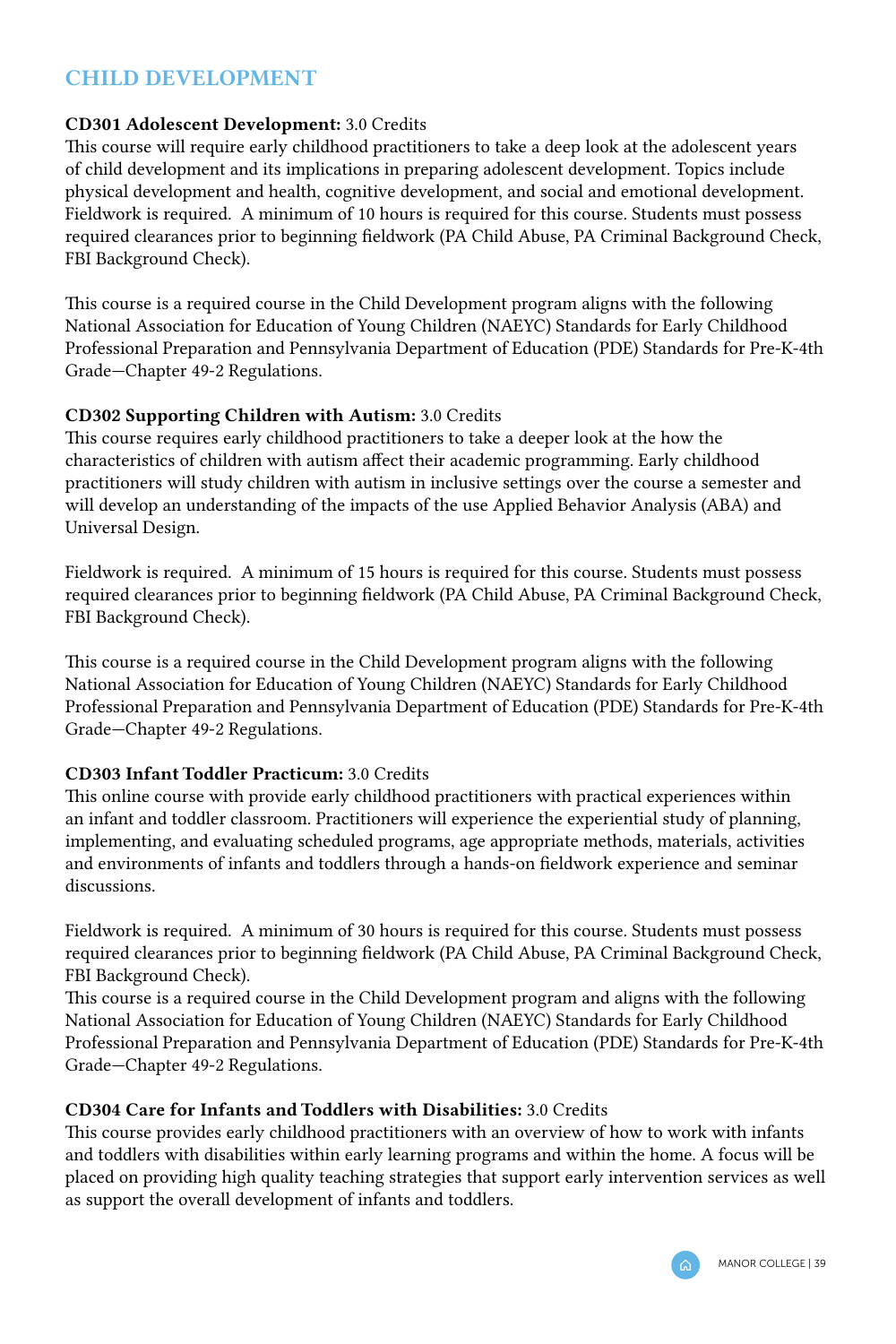This course is a required course in the Child Development program and aligns with the following National Association for Education of Young Children (NAEYC) Standards for Early Childhood Professional Preparation and Pennsylvania Department of Education (PDE) Standards for Pre-K-4th Grade—Chapter 49-2 Regulations.

### CD306 Characteristics of Children with Autism: 3.0 credits

This course requires early childhood practitioners to take a deeper look at the how the characteristics of children with autism affect their academic programming. Early childhood practitioners will study children with autism in inclusive settings over the course a semester and will develop an understanding of the impacts of the use Applied Behavior Analysis (ABA) and Universal Design.

Fieldwork is required. A minimum of 15 hours is required for this course. Students must possess required clearances prior to beginning fieldwork (PA Child Abuse, PA Criminal Background Check, FBI Background Check).

This course is a required course in the Child Development program and aligns with the following National Association for Education of Young Children (NAEYC) Standards for Early Childhood Professional Preparation and Pennsylvania Department of Education (PDE) Standards for Pre-K-4th Grade—Chapter 49-2 Regulations.

### CD308 Nutrition, Health, and Safety for Children: 3.0 credits

This course will help early childhood practitioners ensure that best practices are used in regard to the health, safety, and nutrition of children and adults in an early childhood setting. Students will develop a deep understanding of several core topics including child and adult wellness, identifying and managing chronic and acute illnesses, creating high-quality environments where safety is a priority, and understanding of basic nutrition and planning meals for children, and developing a proactive nutritional program.

Fieldwork is required. A minimum of 10 hours is required for this course. Students must possess required clearances prior to beginning fieldwork (PA Child Abuse, PA Criminal Background Check, FBI Background Check).This course is a required course in the Child Development program aligns with the following National Association for Education of Young Children (NAEYC) Standards for Early Childhood Professional Preparation and Pennsylvania Department of Education (PDE) Standards for Pre-K-4th Grade—Chapter 49-2 Regulations.

# CD310 Children, Stress, and Trauma: 3.0 Credits

This course provides early childhood practitioners with an overview of the effects of chronic stress, trauma, and violence on child development. Practitioners will discuss specific risk factors and the protective factors that can be put in place to support children and their families dealing with these issues. The course will also discuss the impact of generational poverty on families as well. This course is a required course in the Child Development and Child Care Administration Programs and aligns with the following National Association for Education of Young Children (NAEYC) Standards for Early Childhood Professional Preparation and Pennsylvania Department of Education (PDE) Standards for Pre-K-4th Grade—Chapter 49-2 Regulations.

# CD311 Infant Toddler Mental Health Prevention and Intervention: 3.0 Credits

This course will provide early childhood practitioners an overview of the importance of using preventative practices to support infant and toddler mental health support and services both the child and family. The course will focus on developing healthy relationships, attachment theory, and will preview intervention models.

This course is a required course in the Child Development and Child Care Administration Programs and aligns with the following National Association for Education of Young Children (NAEYC) Standards for Early Childhood Professional Preparation and Pennsylvania Department of Education

MANOR COLLEGE | 40

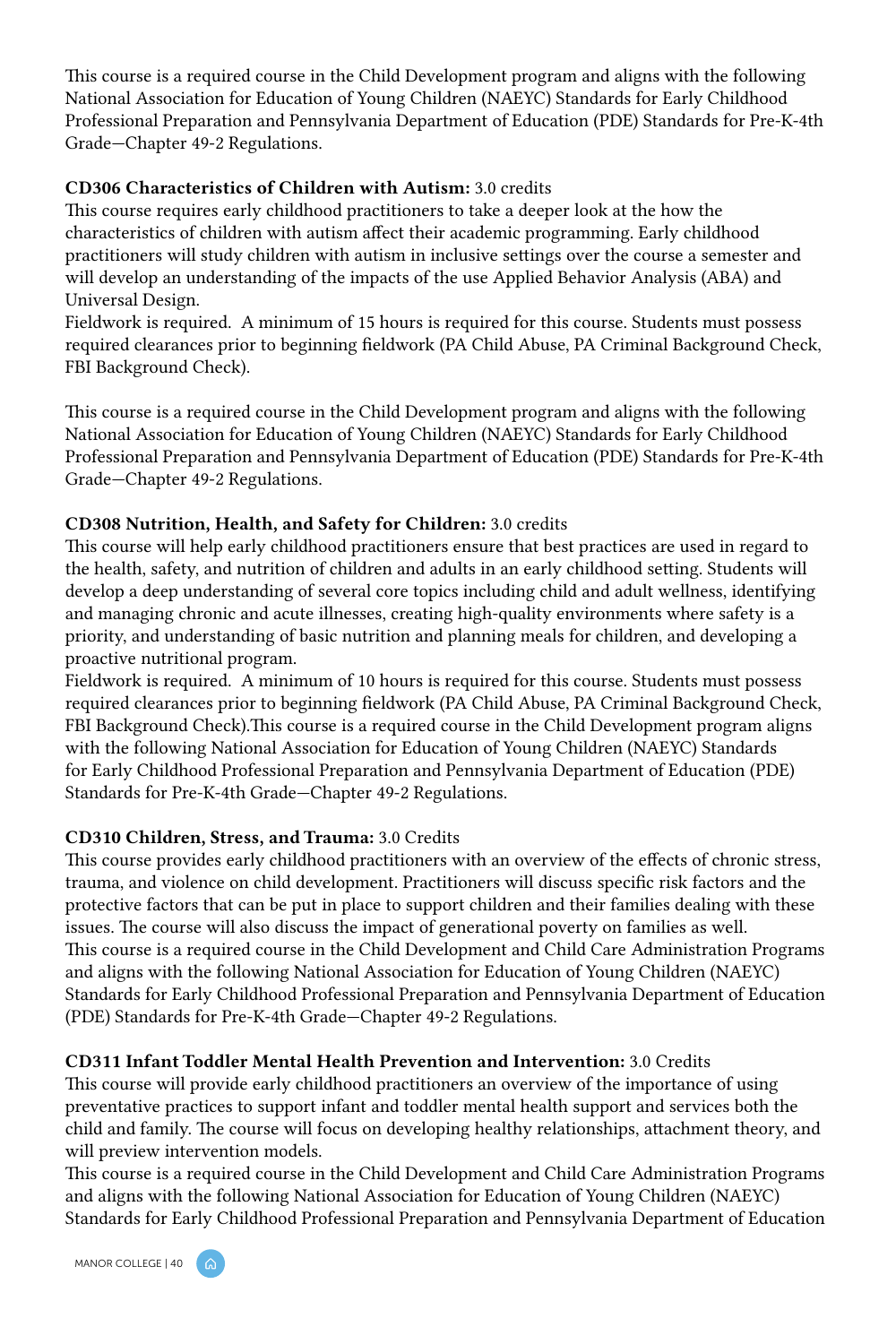(PDE) Standards for Pre-K-4th Grade—Chapter 49-2 Regulations.

# CD312 Developmentally Appropriate Practice: 3.0 Credits

This course will provide early childhood practitioners deep look at the National Association of Young Children (NAEYC)'s Developmentally Appropriate Practices (DAP) and how they support the overall development of the children and support families within a program. Practitioners will make the connection with DAP to child theory, brain development, quality learning programs and well as professional relationships with children, colleagues, and families.

This course is a required course in the Child Development and Child Care Administration Programs and aligns with the following National Association for Education of Young Children (NAEYC) Standards for Early Childhood Professional Preparation and Pennsylvania Department of Education (PDE) Standards for Pre-K-4th Grade—Chapter 49-2 Regulations.

# CD314 Working with Culturally Diverse Children and Families: 3.0 Credits

This course will provide early childhood practitioners with the necessary skills to effectively work with culturally diverse children and families. The course will focus on cultural diversity as relates to race, ethnicity, religion, socioeconomic, etc. It will provide teachers with an in depth look at what it means to be a culturally responsive educator and use culturally responsive practices in and outside the classroom.

This course is a required course in the Child Development and Child Care Administration Programs and aligns with the following National Association for Education of Young Children (NAEYC) Standards for Early Childhood Professional Preparation and Pennsylvania Department of Education (PDE) Standards for Pre-K-4th Grade—Chapter 49-2 Regulations.

# CD316 Atypical Child Development: 3.0 Credits

This course will provide early childhood practitioners with an exploration of atypical child development that may arise during the life of child. Practitioners will explore topics and themes such as child abuse and neglect, chronic illness in childcare and school settings, Autism Spectrum Disorder, ADHD, conduct disorders, and specific learning difficulties and disabilities.

Fieldwork is required. A minimum of 10 hours is required for this course. Students must possess required clearances prior to beginning fieldwork (PA Child Abuse, PA Criminal Background Check, FBI Background Check).This course is a required course in the Child Development program aligns with the following National Association for Education of Young Children (NAEYC) Standards for Early Childhood Professional Preparation and Pennsylvania Department of Education (PDE) Standards for Pre-K-4th Grade—Chapter 49-2 Regulations.

# CD401 Contemporary Issues in Child Development: 3.0 Credits

This is the first capstone of two capstone courses within the Child Development program. Early childhood practitioners will have an opportunity to explore contemporary issues in child development that affect children, their families, and the community at large. Practitioners will be required to work with an early childhood program and/or classroom to develop course project that will directly impact child development within the program and present the project at the end of the course. The project will require practitioners to critically create a project that will benefit the program and/or classroom and elevate the need to support child development research in the field of early childhood education.

Fieldwork is required. A minimum of 20 hours is required for this course. Students must possess required clearances prior to beginning fieldwork (PA Child Abuse, PA Criminal Background Check, FBI Background Check).

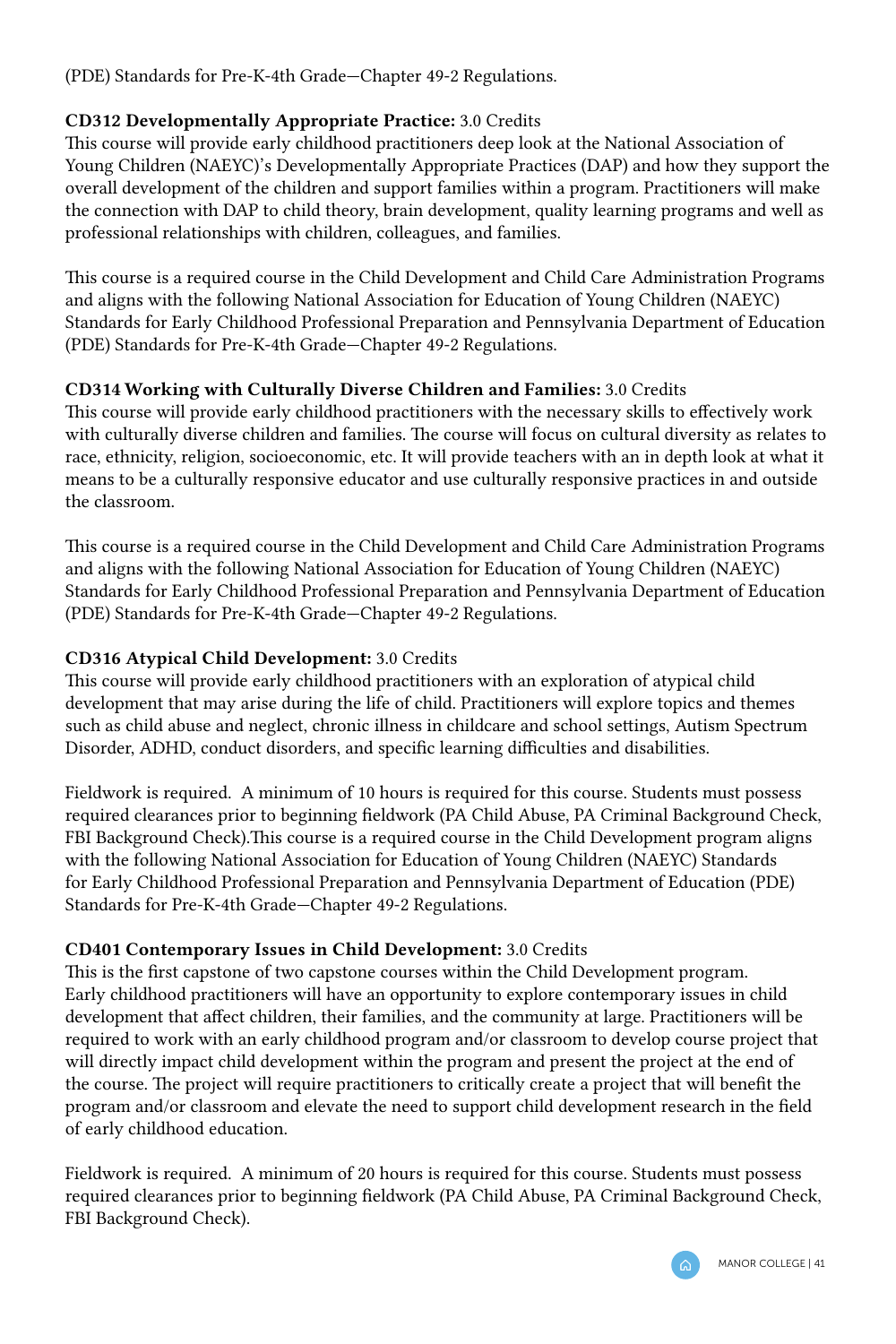This course is a required course in the Child Development program and aligns with the following National Association for Education of Young Children (NAEYC) Standards for Early Childhood Professional Preparation and Pennsylvania Department of Education (PDE) Standards for Pre-K-4th Grade—Chapter 49-2 Regulations.

### CD402 Policy Analysis and Advocacy: 3.0 Credits

This is the second and final capstone project in the child development program. Early childhood practitioners will work directly with a local and/or early childhood education to analysis policy and set a plan for advocacy work in the field of early childhood education. Practitioners will devise a formal six-week training module to help support the development of policy analysis and advocacy work. This capstone project will require practitioners to shadow a person currently working in on policy and advocacy currently in the field of early childhood education.

Fieldwork is required. A minimum of 20 hours is required for this course. Students must possess required clearances prior to beginning fieldwork (PA Child Abuse, PA Criminal Background Check, FBI Background Check).

This course is a required course in the Child Development program and aligns with the following National Association for Education of Young Children (NAEYC) Standards for Early Childhood Professional Preparation and Pennsylvania Department of Education (PDE) Standards for Pre-K-4th Grade—Chapter 49-2 Regulations.

#### CD403 Current Issues and Trends in Early Childhood Education: 3.0 Credits

This is the first capstone of two capstone courses within the Child Care Administration program. Early childhood practitioners will have an opportunity to explore current and issues and trends in the early childhood that affect children, their families, and the community at large. Practitioners will be required to work with an early childhood program and/or classroom to develop course project that will directly impact a child care program by providing a solution to problem within the program and present the project at the end of the course. The project will require practitioners to critically create a project that will benefit the program and/or classroom understanding of current issues and trends in Early Childhood that will improve curriculum, staffing, and community partnership practices within the early childhood program.

Fieldwork is required. A minimum of 20 hours is required for this course. Students must possess required clearances prior to beginning fieldwork (PA Child Abuse, PA Criminal Background Check, FBI Background Check).

This course is a required course in the Child Development program and aligns with the following National Association for Education of Young Children (NAEYC) Standards for Early Childhood Professional Preparation and Pennsylvania Department of Education (PDE) Standards for Pre-K-4th Grade—Chapter 49-2 Regulations.

#### CD404 Early Childhood Administration Leadership: 3.0 Credits

This is the second and final capstone project in the child care administration program. Early childhood practitioners will work directly with a program director, program coordinator, and/or director in an early childhood program. Practitioners will devise a formal six-week training module to help support the development of staff development regarding their understanding of curriculum, cultural responsive practices and/or professionalism in the field. This capstone project will require practitioners to shadow a program director, program coordinator, and/or director currently working in the field of early childhood education.

Fieldwork is required. A minimum of 20 hours is required for this course. Fieldwork consists of visiting early childhood programs, interviewing early childhood faculty and administration, and working directly with individuals working on policy and advocacy work. Students must possess required clearances prior to beginning fieldwork (PA Child Abuse, PA Criminal Background Check,

MANOR COLLEGE | 42

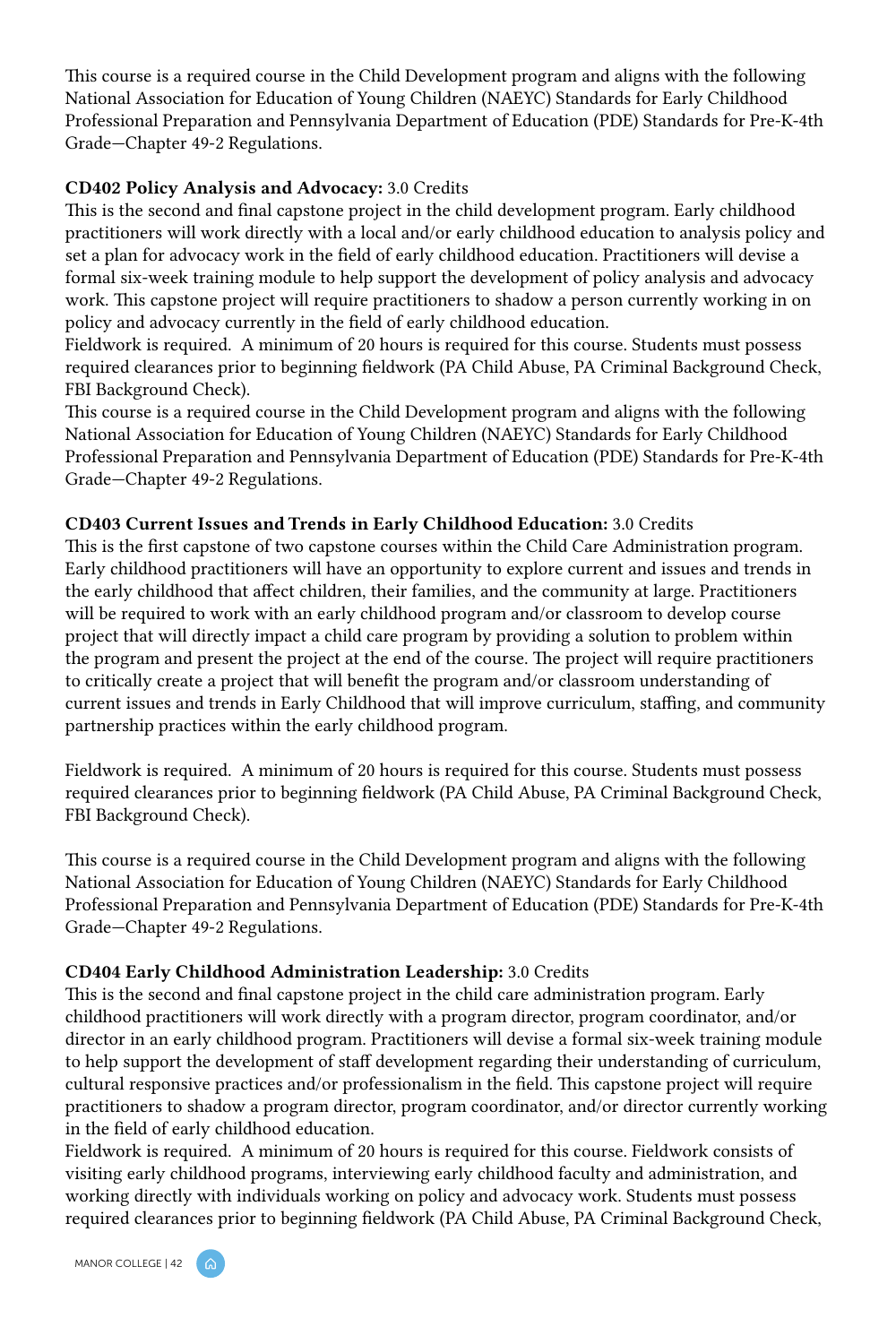FBI Background Check).

This course is a required course in the Child Development program and aligns with the following National Association for Education of Young Children (NAEYC) Standards for Early Childhood Professional Preparation and Pennsylvania Department of Education (PDE) Standards for Pre-K-4th Grade—Chapter 49-2 Regulations.

# **CHEMISTRY**

### CH101 Fundamentals of Chemistry I: 4.0 Credits

This course introduces the International System of Units (SI); concepts of matter; atomic theory; periodic table and periodicity; structure of compounds; chemical nomenclature; calculations/ stoichiometry; chemical equations. (Three hours lecture; two hours laboratory). Prerequisites: Placement in College Level Math. "C" or better in high school chemistry or completion of prep chemistry. Major requirement.

### CH102 Fundamentals of Chemistry II: 4.0 Credits

This course is a continuation of Fundamentals of Chemistry I. Gas laws; liquids and solids; water; solutions; acids, bases, and ionic equations; oxidation-reduction equations; chemical equilibria; organic and biochemistry fundamentals. (Three hours lecture; two hours laboratory). Prerequisite: CH101. Major requirement.

# CH201 Organic Chemistry I: 4.0 Credits

This course is an introduction to the chemistry of carbon compounds and of structural organic chemistry, including nomenclature and fundamental theoretical concepts. The mechanisms of addition, substitution and elimination reactions of aliphatic compounds are discussed. An important underlying theme is the relationship of molecular structure to the reactivity of organic compounds. An introduction to the use of spectroscopy to determine molecular structure is also included. (Three hours lecture and three hours laboratory). Prerequisites: CH101 and CH102.

### CH202 Organic Chemistry II: 4.0 Credits

This course is a continuation of Chemistry 201. Mechanisms of aromatic electrophilic substitution reactions of benzene and its derivatives and of nucleophilic addition reactions of carbonyl compounds are discussed. Reactions of carbonyl compounds and carboxylic acid and their derivatives are presented. Name reactions such as Friedel-Crafts alkylation and acylation, Witting, Hell-Volhard-Zelinski, and Michael reactions and Claisen condensation are discussed. The importance of the relationship of structure to reaction mechanism is presented in terms of concepts such as electron delocalization, acidity-basicity, nucleophilicity, aromaticity and oxidationreduction. Students are encouraged to compare and contrast many aspects of these reactions and their mechanisms. (Three hours lecture and three hours laboratory) Prerequisites: CH101, CH102, and CH201.

# **COMMUNICATIONS**

# CM104 Introduction to Public Relations: 3.0 Credit

CM104 is an introduction to the theory and application of public relations. Students will discover the objective and purpose of public relations. They will learn about it's function within organizations, it's impact on politics, and it's role in society. Emphasis is placed on the responsibilities of a public relations practitioner and the necessity of organization, evaluation, planning, and preparation. This course will also address the ethics of public relations practice and preparation of basic written public relations documents.

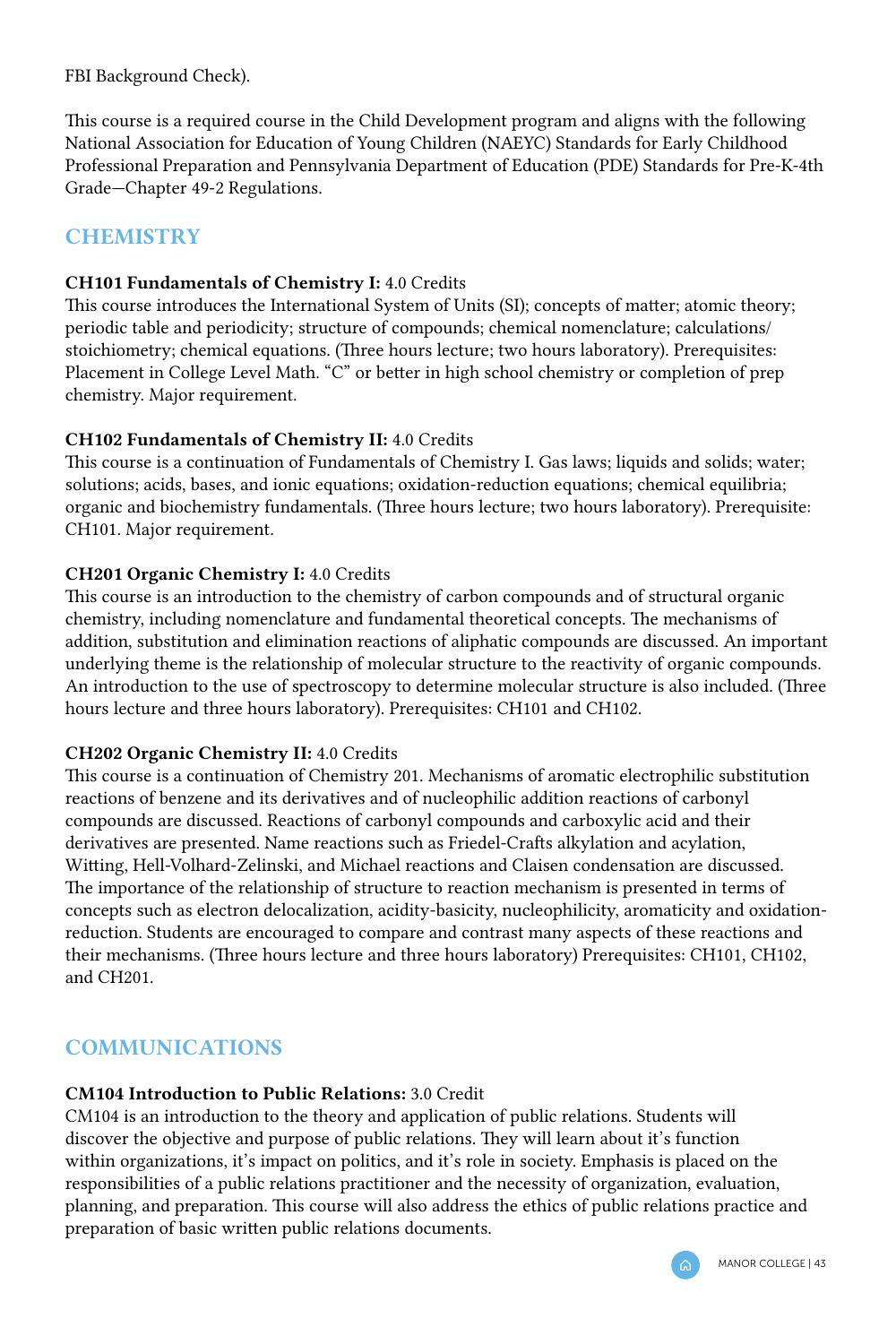# COMPUTER SCIENCE

#### CS105 Introduction to Computer Fundamentals: 3.0 Credits

In this course, students will learn basic Windows Operating Systems skills (including Core PC Hardware Components, Graphical User Interface, Local and Cloud File Management, Applications, Internet Browsers, Security, and key System Utilities), Google Email, Contacts, Calendar, and Drive applications, as well as introduction to Word Processing, Spreadsheet and Presentation applications. Additionally, students will learn to create and convert documents between different format (Microsoft and Google apps). Major requirement.

#### CS106 Intro. to Computer Technology and Programming Concepts: 3.0 Credits

This course will present students with basic concepts and terminology for computer hardware; software; networks; the Internet; mobile devices. Hands-on exercises will expose students to Microsoft Office applications (Word, Excel, PowerPoint, and Access). Course will explore use of Internet for research and how to evaluate web sources. Students will also learn computational thinking and explore object-oriented programming concepts and techniques as they create movies and interactive games using ALICE software. Ethical issues will be discussed throughout the course. Major requirement.

#### CS181 Operating and Application Systems: 3.0 Credits

Install an operating system. Use OS for data and file management, backup, hard-drive maintenance functions, etc. Be familiar with general utility programs. Demonstrate familiarity with both stand-alone and network operating systems. Create, use and maintain system Learn functions and major components of systems software, and identify and define the important features of current operating systems. configuration. Change configuration parameters to optimize performance. Describe major features and functions of major categories of applications software (word processing, spreadsheet, database, browsers, e-mail, etc.). Use basic features of office productivity software. Demonstrate ability to learn a new feature in software package, and ability to learn a known application (such as word processing) in another vendor's package. Install and test an application software package.

### CS203 Computer Graphics: 3.0 Credits

Specialized Graphics software will be used to design and compose computer graphics and 3-D animation as applied in print, digital video and web formats. Course will focus on theory and technique, using currently popular graphic and publishing software in addition to core learning goals including: Critical Thinking, Oral and Written Communications, Basic Principles (Competency in Discipline), Ethical Issues, Effective member of Team projects. Prerequisite: CS105 or CS106.

#### CS205 Management Information Systems: 3.0 Credits

This course explores current information management techniques. The system development life cycle is reviewed from initial needs analysis to final testing and implementation. Topics include benefit/cost analysis, data flow diagrams, top-down design, project management, techniques for planning program development (including modular coding, implementation, and maintenance.) Semester-long team case project will require student to apply system development life cycle concepts and techniques. Prerequisites: CS105 or passing grade on exemption test and BA101 or relevant business experience (approval of program director). Major requirement.

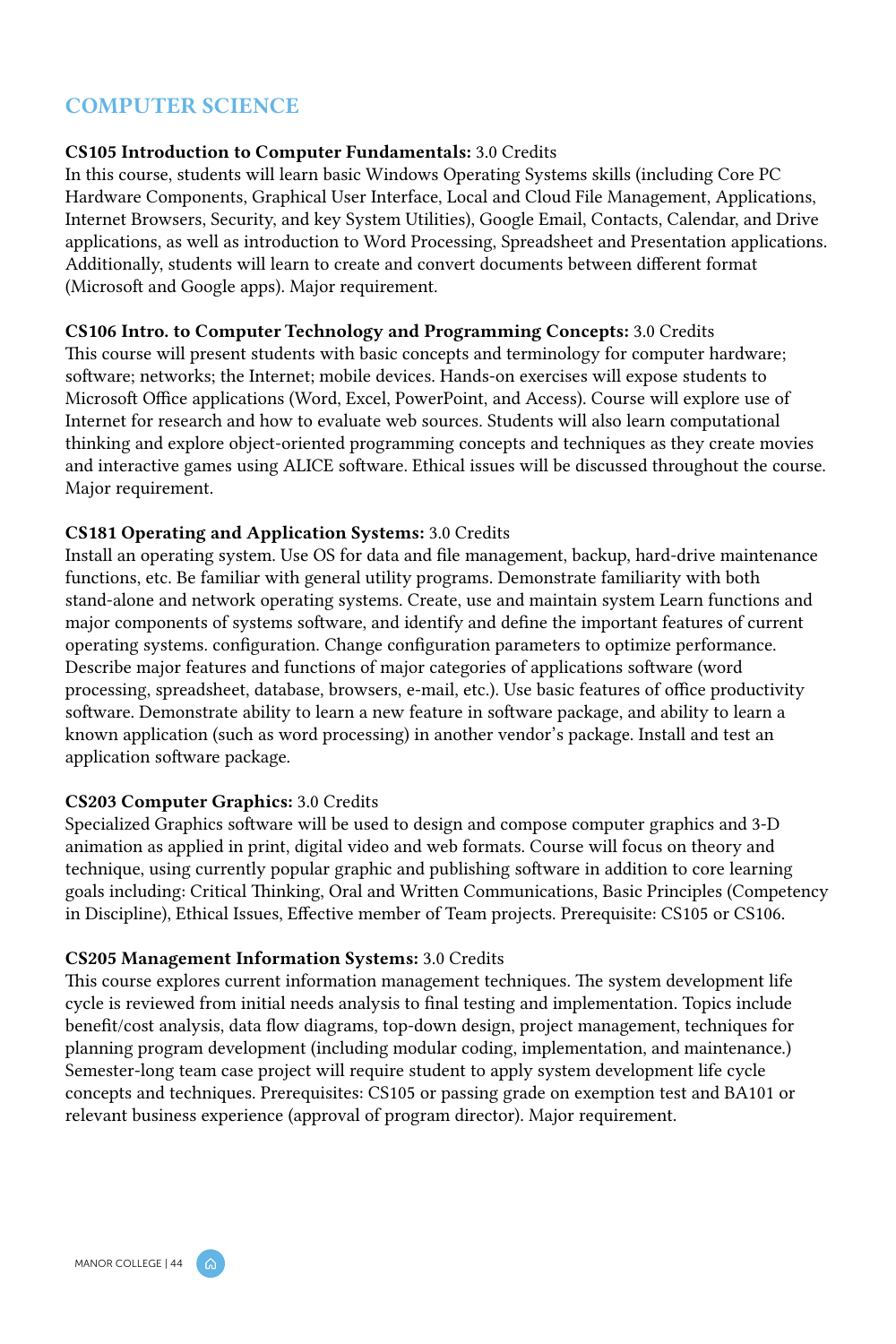### CS206 Computer Forensics: 3.0 Credits

Based on the objectives of the International Association of Computer Investigative Specialists (IACIS) certification, this course prepares students to understand computer investigations and current computer forensic tools. Various components of digital investigation and presentation of evidence as an expert witness will be explored. Application of these concepts for network security and control will be explored. Prerequisite: CS105 or CS106.

### CS210 Programming I: 3.0 Credits

An introductory contemporary computer programming language course to overview basic structured programming concepts, and provide students with the ability to write simple programs. Course will consist of lectures and hands-on exercises, with projects assigned to be completed using the Manor Student Network. (3 lecture hours) Prerequisites: CS106.

### CS211 Programming II: 3.0 Credits

Detailed course in problem solving, expanding upon programming language skills acquired in CS210. This course emphasizes concepts of system design, coding, testing and implementation and introduce object oriented programming concepts. Course will involve extensive coding using structured programming techniques. (3 lecture hours) Prerequisites: CS210.

### CS212 Visual Basic Programming: 3.0 Credits

Visual Basic will be used to create applications for the Windows operating system. Students will learn how to work with pre-built objects, graphics, enter commands, use variables and constants, use programming control structures and work with classes. The course will include an introduction to Active X Data Objects and functions of the Application Programming Interface.(3 lecture hours, 2 laboratory hours) Prerequisites: CS106.

# CS215 Database Management and Design: 3.0 Credits

Concepts, procedures, design, implementation and management issues of database systems, following database development life cycle. Stresses importance of needs analysis, requirements statement, and testing final product against initial requirements definition. Database management and security issues will be explored. Programming will be based on currently used business application database software, and SQL. Theory will be reinforced with projects to be completed using current business database software. Prerequisites: CS105 and CS205. Major requirement.

# CS217 Web Page Design and Development: 3.0 Credits

This course introduces students to the fundamentals of World Wide Web home page design using the Extended Hypertext Markup Language (XHTML). Students will gain extensive handson experience creating Web pages using HTML tags for links, tables, forms, and incorporating images. Additionally, the course will present an introduction to basic web page scripting and web database interfacing. Quality design elements and style will be considered throughout the course. Prerequisite: CS105 or CS106

# CS218 Computer Networks: 3.0 Credits

An overview of computer communications, hardware and software requirements, protocols and applications (including terminal emulation, remote login and file transfer). Explore local area network topologies, installation and administration issues. Students will install server software and set up a working network during the course. Prerequisite: CS105 or CS106. Major requirement.

### CS219 Data Structures and Algorithms: 3.0 Credits

Course provides an overview of data structures, including arrays, lists, stacks, queues, classes and trees. Abstract data types (ADTs) are also covered. Other topics included are: recursion, linked-lists,

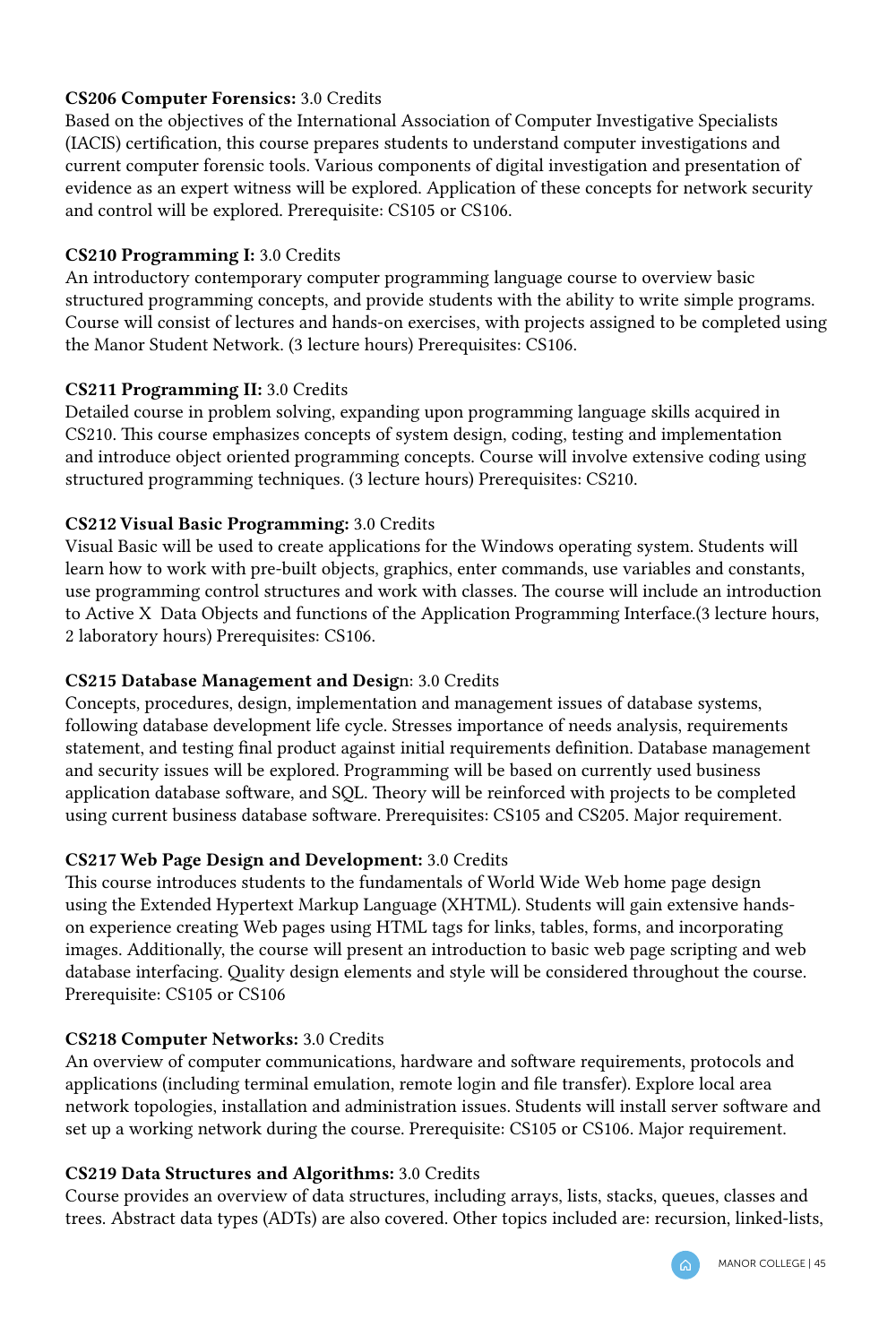big-O notation, linear and binary searches, hashing and sorting. Prerequisite: CS210.

### CS299 Information Systems and Technology Internship: 3.0 Credits

Students complete a minimum of 80 hours of computer-related work experience. Job functions can include programming, user support, network support and administration, web site development or other related responsibilities (subject to approval by the program director). Students are responsible for placement search, interviewing, and transportation to and from the work site. Students will be required to keep a journal of their hours, and employer feedback will impact student's course grade. There will be six (6) sessions with the course instructor to discuss various work-related topics, including appropriate work dress and ethics, working in teams, managing your manager, how to deal with stress, etc. Prerequisite: Students must have successfully completed (C or better) at least nine credits in Information Systems and Technology courses. Major requirement.

### CS301 Cybersecurity Fundamentals: 3.0 Credits

Cyber security Fundamentals introduces learners to the interdisciplinary field of cybersecurity. During the course, learners will review the evolution of information security into cybersecurity, and explores the relationship of cybersecurity to organizations and society. Learners will analyze topics such as vulnerability assessment, ethical hacking, malicious software (malware), virus attacks, spyware, network defense, passwords, firewalls, and intrusion detection. Current issues such as privacy concerns and cyberbullying are also discussed.

### CS410 Advanced Informational Technology: 3.0 Credits

This IT capstone course aims to increase students' productivity by providing the skills and knowledge from the concentration to produce effective business projects. In addition, topics such as social networking, small business publications, photo editing, presentation graphics, multimedia, image processing, demo production and web design will be discussed.

# CRIMINAL JUSTICE

### CJ101 Introduction to Criminal Justice: 3.0 Credits

This course will provide students with an introduction and overview of the United States criminal justice system. Study will include the differences between criminal, civil, and social justice, what constitutes a crime, law enforcement, policing strategies, the judicial system, sentencing strategies and correctional practices. Major requirement.

### CJ102 Criminology: 3.0 Credits

This course will examine crime patterns and trends through an exploration and evaluation of the definition of crime, causes of crime, theories of criminal behavior, and characteristics of criminals and victims. Major requirement.

### CJ201 Juvenile Justice: 3.0 Credits

This course will provide a general overview of the various activities and decisions involved in the processing of young criminal offenders. Examination of the justice system specially designed to handle children, consideration of the many stages in the system, and considerations of issues in juvenile justice policy formulation. Prerequisite: CJ101 Introduction to Criminal Justice. Major requirement.

# CJ202 Policing in America: 3.0 Credits

An introduction to the study of law enforcement in the United States, this course examines both the history and evolution of policing, police practices and procedures, police-community interaction and relations, and the legal and ethical issues faced by police officers. Prerequisite: CJ101

MANOR COLLEGE | 46

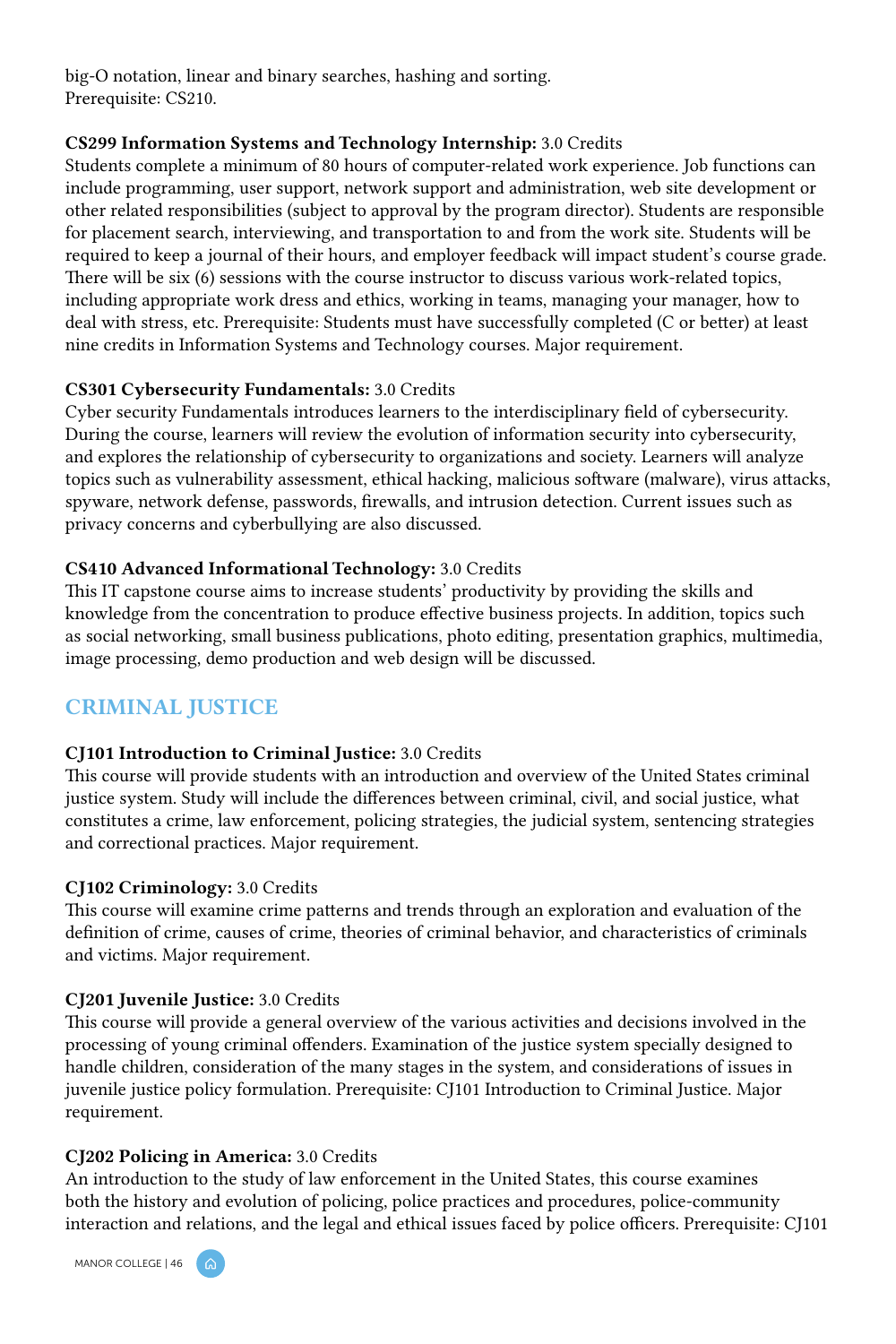Introduction to Criminal Justice. Major requirement.

# CJ203 Theories of Crime Prevention and Control: 3.0 Credits

This course will introduce students to crime prevention and control strategies and the impact these initiatives have had on political and social justice issues. Included will be discussion of situational crime prevention, problem-oriented policing, hot spot policing, broken windows and focused deterrence. Prerequisite: CJ101Introduction to Criminal Justice

# CJ204 Criminal Practice and Procedure: 3.0 Credits

This course will explore criminal liability on both misdemeanor and felony levels. Study will also include examination of each stage in the criminal justice system, from arrest through post-trial motions, sentencing and appeal. Constitutional questions integral to the practice of criminal law will also be considered. Prerequisite: CJ 101 Introduction to Criminal Justice. Major requirement.

### CJ210 Corrections: 3.0 Credits

This course will examine theories of punishment as they relate to the various treatment and rehabilitation policies and practices that affect offenders in institutional and community settings. In addition to various forms of incarceration, parole and probation, students will explore offender education programs, institutional and community drug treatment programs, boot camps, house arrest, intensive supervision, work release, and community work service. Prerequisite: CJ101 Introduction to Criminal Justice.

# CJ218 Contemporary Issues in Criminal Justice: 3.0 Credits

This course will investigate the causes and legal consequences associated with different types of violence and social unrest that impact the United States criminal justice system including child abuse and neglect, domestic abuse, elder abuse and neglect, gang violence and hate crimes. Case studies, analysis of existing laws and policy debate will provide a realistic picture of how the criminal justice system deals with these issues. Prerequisite: CJ101 Introduction to Criminal Justice. Major requirement.

# CJ299 Criminal Justice Field Experience: 3.0 Credits

This course is especially recommended for those students who wish to work in the criminal justice field immediately following graduation. Students will be given the opportunity to observe and gain practical experience through a 100 hour supervised placement in a community criminal justice agency or on a criminal justice research project. Prerequisite: CJ101 Introduction to Criminal Justice and CJ102 Criminology and completion of at least 30 Manor credits or permission of the Program Director.

# CJ302 Race, Gender, and the Law: 3.0 Credits

This course will examine how the issue of race has been treated within the American Legal System throughout history and in contemporary times. Using case law to examine the historical and present day context of race and the law will allow students to compare the two and to analyze facts and apply the law where there is an intersection of race and justice. How the system has treated issues or race will be examined and possible solutions to the present day situations will be discussed.

# CJ304 Introduction to Homeland Security: 3 credits

After 9/11, the United States government created the Department of Homeland Security, which replaced 22 other government entities. The purpose of the Department of Homeland Security includes the prevention and response to crisis and emergencies that occur on U.S. soil. This course is a multi-disciplinary course which will examine the response to terrorism and natural disasters as well as discuss the psychological effect of terrorism. It will include the study of international politics

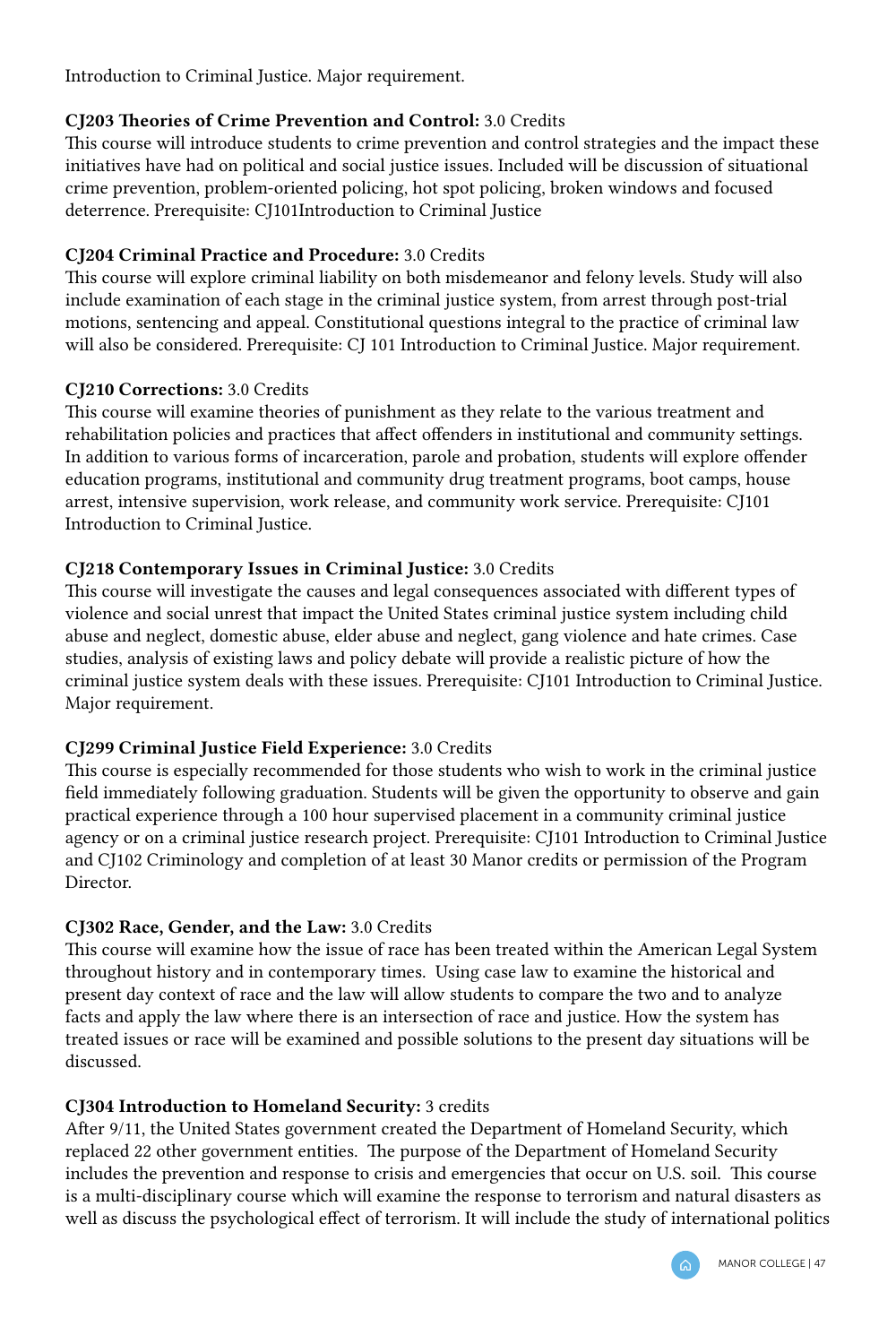and law, cybercrimes, international ethics, and will cover parts of the American Legal System including government regulation and the United States Constitution.

#### CJ306 Criminal Justice Organizations: 3.0 credits

This course will cover the structure and purpose of organizations in the local, state, and federal government criminal justice system with regard to law enforcement and administration. It will include: recruiting and training, human resource issues, organizational structure and hierarchy, and the importance of communications between the different levels of employees. It will also discuss how the organization is funded and explore employment opportunities within the organization. Students should be able to understand the differences in criminal justice organizations with regards to their purpose and the policies that they make and how they operate within the overall criminal justice system.

#### CJ308 Environmental Crimes: 3.0 credits

This course is will help law enforcement to develop fundamental skills so they can safely respond to and identify an environmental crime, start the investigative process and work with all of the necessary ancillary agencies to manage the crime. Students will also be able to recognize potential environmental crime scenes and have the tools to respond effectively. There will be real cases discussed in class and will include the legal response and reporting recommendations. Resources will also be analyzed and students will be given best practices from experts in the field of crime investigation and prosecution.

### CJ309 Criminal Justice Ethics: 3.0 Credits

Students in this course will be exposed to ethical issues and dilemmas encountered by criminal justice professionals including, police, prosecutors, courts and correctional systems. Students will critically examine case studies and hypothetical situations and apply ethical decision models and professional codes of ethics to the development of solutions. Prerequisite: CJ101 Introduction to Criminal Justice.

#### CJ311 International and Domestic Terrorism: 3.0 credits

A course designed to acquaint the student with the major issues in the growing threat of global terrorism. The student will be presented an overview of the history and development of terrorism, types of terrorism, terrorist groups, psychology of terrorism, structure and dynamics of terrorist groups, terrorist techniques, financing of terrorism, the media and terrorism, legal issues, and terrorism of the future.

#### CJ312 Police Organization & Administration: 3.0 credits

An examination of the historical development and present organization and administration of police departments, and a consideration of the principles of organization best adapted to ensure effective service to the community.

### CJ313 Court Administration: 3.0 credits

This course will examine the criminal justice court structure, and its jurisdiction and inherent power. How governmental relations affect managerial control, including judicial concerns and constraints on management, the allocation and utilization of

court workers and on other resources- the role of the court executive will also be studied.

### CJ315 Causes and Prevention of Delinquency: 3.0 Credits

There are many factors that contribute to juvenile delinquency. Students will examine many of these factors including the impact of dysfunctional family systems, over-stressed communities, learning and mental health issues, racial tension and disproportional minority confinement, gangs, criminal thinking patterns, and various types of addiction and substance abuse issues. Prerequisite: CJ201

MANOR COLLEGE | 48 ( C

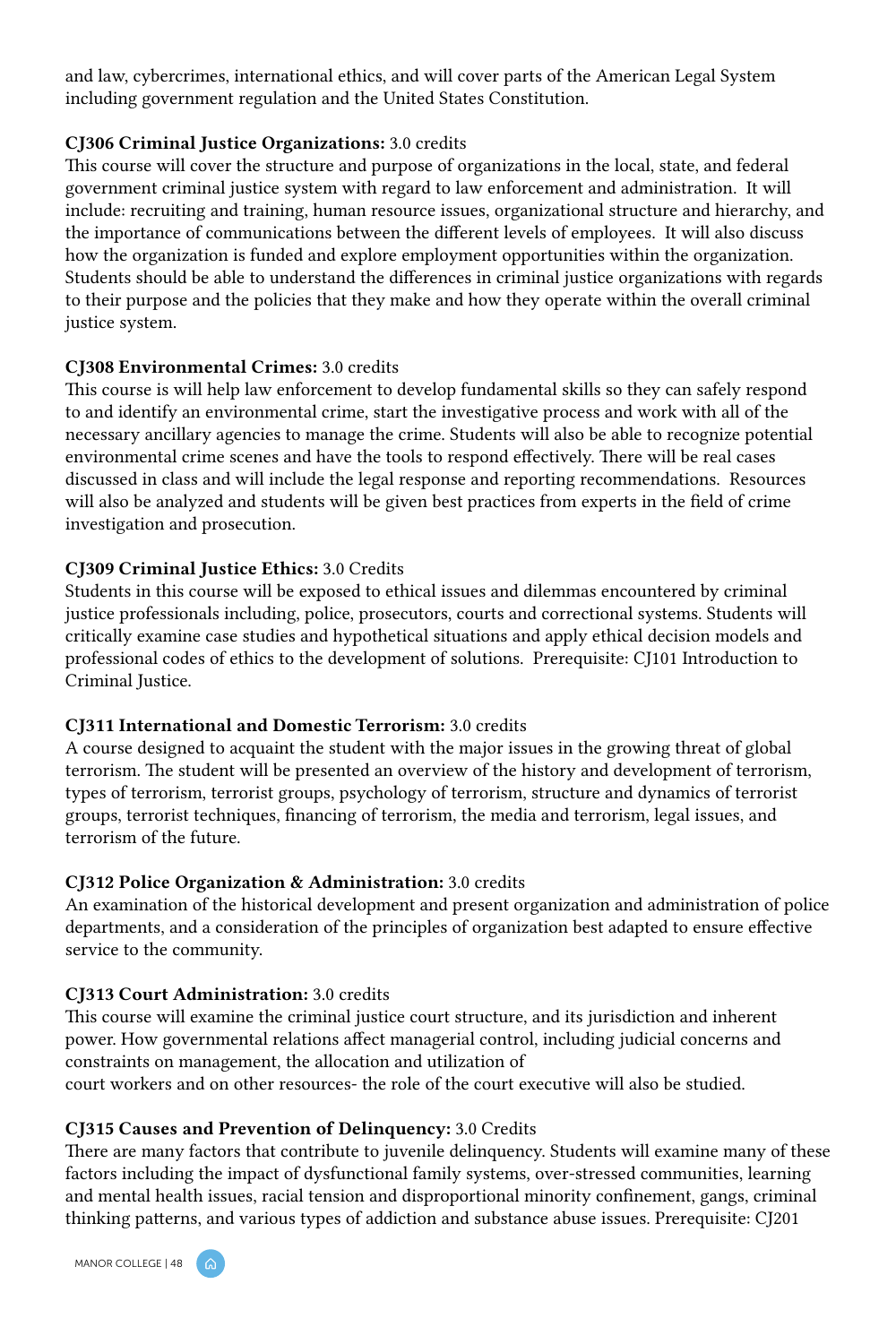Juvenile Justice.

### CJ316 Juvenile Courts and Juvenile Law: 3.0 Credits

The juvenile court system differs significantly in structure and processes from its adult counterpart. As each state's system is unique, special emphasis on the Pennsylvania juvenile justice court system will be the focus of this course. Topics include jurisdiction, treatment and juvenile court proceedings in juvenile justice decision-making. In addition, students will study child abuse and neglect and how the system is designed to deal with these serious issues. Prerequisite: CJ201 Juvenile Justice.

### CJ317 Juvenile Corrections: 3.0 Credits

This course will analyze the theories, practices and special problems that are part of juvenile corrections. Students will study the effectiveness of juvenile correctional facilities, boot camps and other forms of juvenile detention as well as diversion, community-based and residential programs. Prerequisite: CJ201 Juvenile Justice.

# CJ318 Advanced Issues in Contemporary Criminal Justice : 3.0 credits

Advanced Contemporary Issues in Criminal Justice is designed to delve into deeper issues in our present day society and to enable the students to think about alternative policing methods. There will be an emphasis on non-traditional practices and policies, and community correction alternatives, and other organizational methods and policies. Topics will include ethical systems; social change, values, and norms; cultural diversity; citizen involvement in criminal justice issues; and other related topics. Students will examine how to make police systems more effective in modern day society with terrorism and other crisis situations, and how to expand and repair service to communities in a rapidly changing society. Prerequisite: CJ218 Contemporary Issues in Criminal Justice.

# CJ319 Criminal Investigations: 3.0 credits

This course will cover the criminal investigation process at the local, state and federal level. Topics will include crime scene and incident processing, information gathering techniques, collection and preservation of evidence, preparation of applicable reports, and other related topics. This will also include computer forensics. At the end of this course, students will be able to identify, explain, and demonstrate the techniques of the investigative process, report preparation, and courtroom presentation of the evidence. Prerequisite: LE216 Evidence Law

# CJ320 Correctional Operations: 3.0 credits

This course will provide students with an understanding of the basic organization and objectives of a department of corrections. Specific administrative principles required for the effective conduct and operation of a correctional organization will also be examined. Privatization in corrections and alternative correctional solutions such as day-reporting centers, parole and probation will also be covered.

# CJ321 Advanced Evidence and the Justice System: 3.0 credits

This course shows the interrelationship between evidence and the justice system. It includes an understanding of basic principles, especially regarding expert witness testimony in specific areas. It will also talk about the credibility of witnesses at the fact witness and expert levels. Prerequisite: CJ204 Criminal Practice and Procedure

### CJ322 Cybercrime: 3 credits

This course will cover computer crimes at a national and international level, on the Internet and in other venues. It will focus on the reasons why they are so prevalent today and will include how to investigate and prosecute these crimes in the criminal justice system. The experiences of

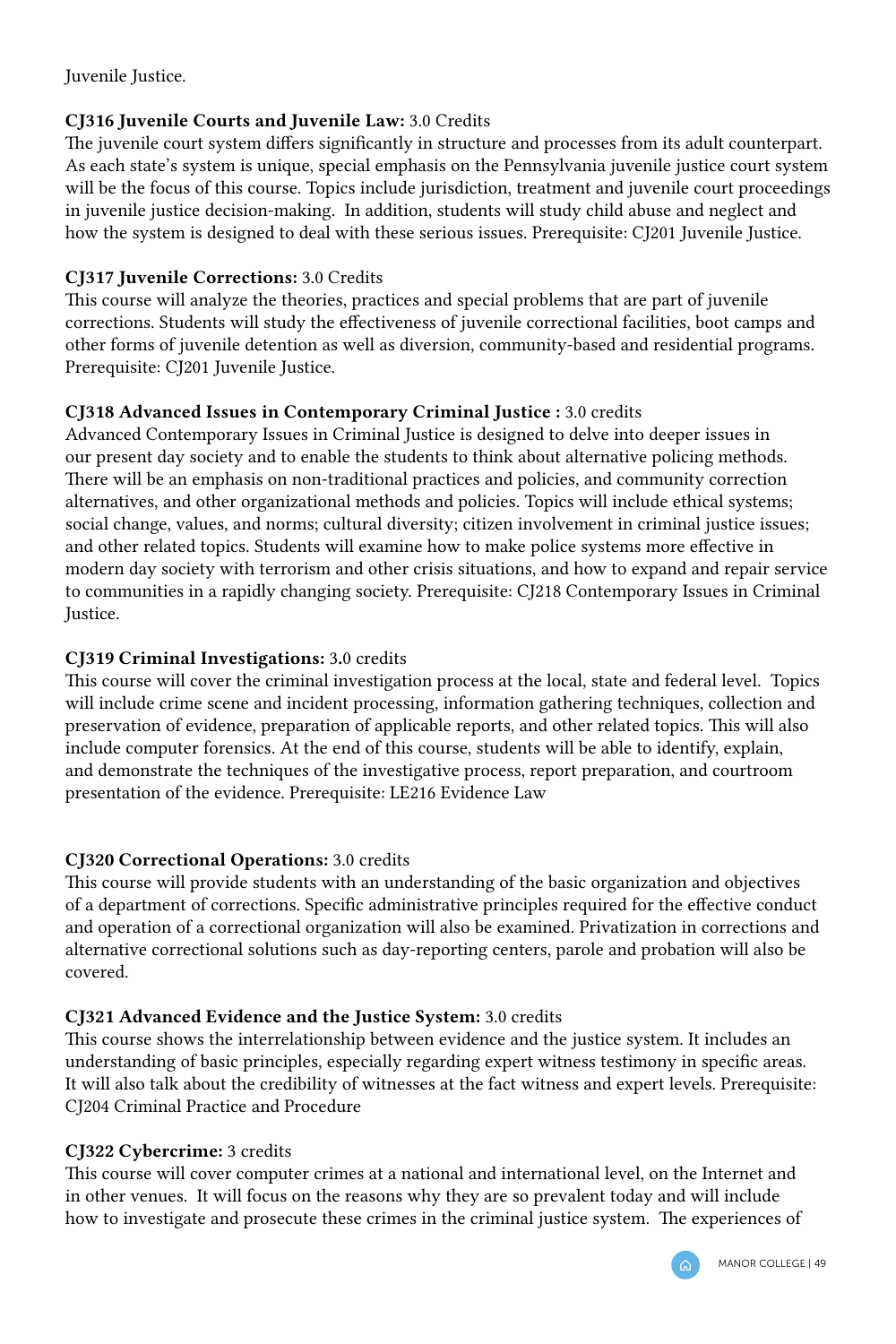local, state, federal and international law enforcement will be discussed as well as regulations and treaties dealing with the issues of computer crimes. There will be a focus on both the criminal and the victim and how the issues impact society as a whole. Prerequisite: PP314 Technology Law and Policy

### CJ325 Understanding School Violence: 3.0 Credits

This course will explore the historical aspects of school violence as well as its relationship to both offenders and victims. Among the topics covered will be bullying, guns in schools, politics and legislation relating to school violence, prevention and post-event counseling.

### CJ401 Case Management and Assessment: 3.0 Credits

This course provides an introduction to the process of case management and assessment in order to increase effectiveness when working with children and their families. The various forms and assessments (individual as well as family) used in this process are examined.

# CJ402 Children's and Victim's Rights in the Criminal Justice System: 3.0 Credits

 This course will examine children's and victim's rights at the state, federal, and international levels. Victim advocacy, protective services, and related careers will be explored. Special emphasis on the Pennsylvania system for child and victim advocacy, its processes and procedures will be included in this course.

### CJ403 Social Services for Children, Adolescents and Families: 3.0 Credits

 Beginning with a historical overview of social services in the U.S., the course examines current political trends that structure the content and delivery of social services. Among the issues explored are public health crises, poverty and its effect on juveniles, adoption/foster care, family violence, child care, and mental health services for children.

### CJ404 Financial Crime: 3.0 credits

This course investigates financially motivated, nonviolent crime, often referred to as "white-collar crime," and its impact on business and the community at large. This course explores these types of criminal offenses while examining government and judicial regulations of financial institutions, commercial entities, and their agents and employees in relation to economic and business crimes.

# CJ405 Advanced Criminal Practice and Procedure: 3.0 credits

This course shows the interrelationship between evidence and the justice system. It includes an understanding of basic principles, especially regarding expert witness testimony in specific areas, as well as issues of jurisdiction. This course will discuss the appropriate way to interacts with judges, attorneys, and others in the legal profession. It will include how to testify in court as an expert witness. It will also talk about the credibility of witnesses at the expert level and help the student understand the adversarial system. The laws regarding hearsay evidence and the exclusionary rule will be demonstrated in role playing and advanced to a higher level. Prerequisites: LE216 Evidence Law and CJ204 Criminal Practice and Procedure.

### CJ408 Crisis Intervention and Management: 3.0 credits

This course discusses both incident intervention and management techniques that will assist both law enforcement and administrators regarding all types of situations from street fights to terrorist attacks. Focus will be on the victim/offender situations as well as on highly stressful hostage conditions and other risky or problem-solving citizen interactions. After taking this course, students will be able to analyze all types of stressful, dangerous, disturbing, emotional, violent, drug-induced incidents and will be able to resolve them when they come up in the field using their problem solving skills and including ethical considerations.

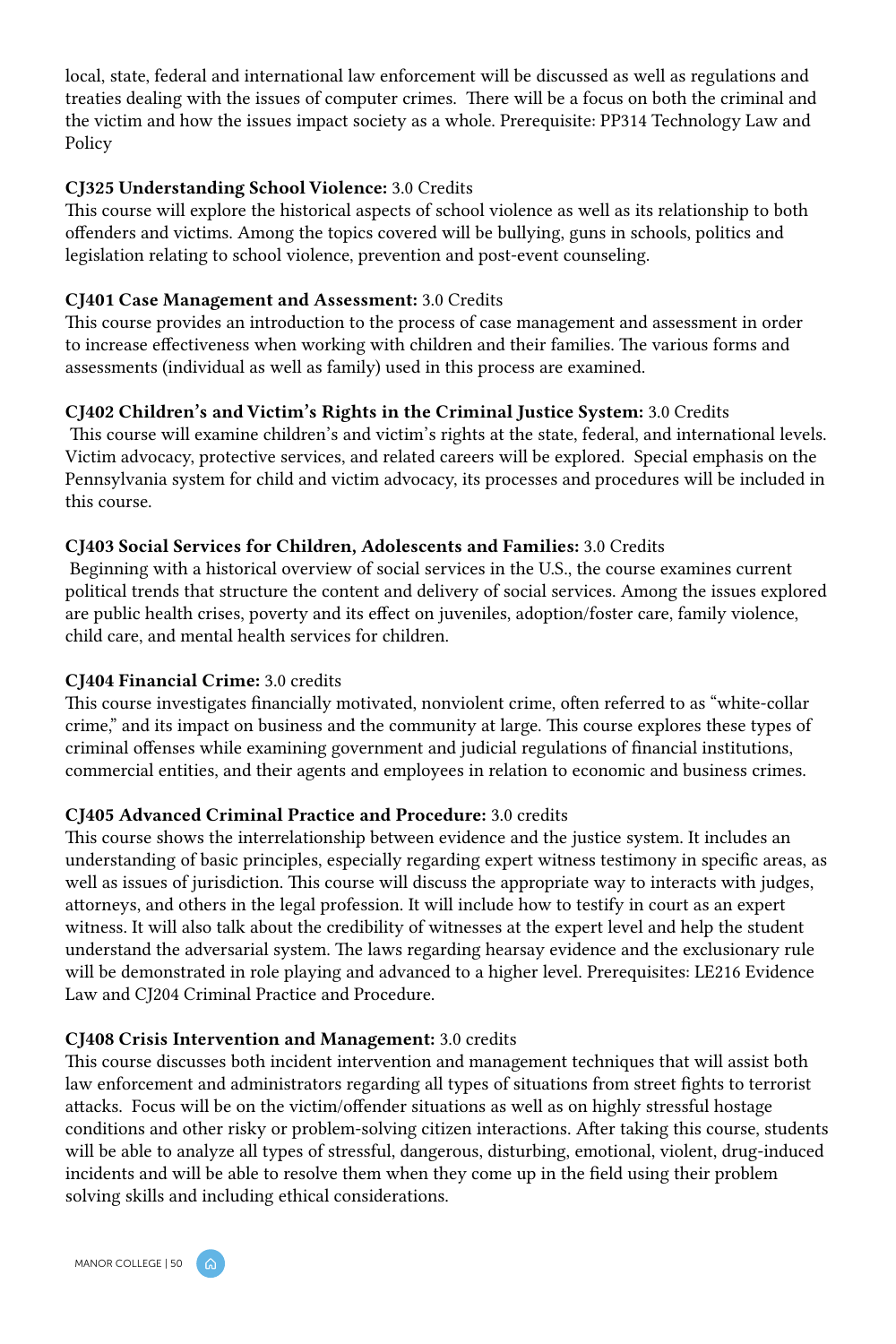# CJ410 Report Writing in Criminal Justice: 3.0 credits

This course will combine technical writing with specific report writing skills needed in Criminal Justice documents. It will take into account possible ethical issues, investigative reporting, and clear information that is necessary in the given situation. It will show what has to go into a report and will help the student communicate all necessary information to have a final product that is clear, concise, grammatically correct, respectful, and legible. This will be a hands-on course, and will include writing many types of legal documents, including memos, reports.

### CJ412 Research Methods: 3.0 credits

This course will teach students the quantitative and qualitative methods for conducting important inquiry and research. Students will get an overview of relevant research and learn various formats, designs, methods, and techniques. They will also be able to present and manage data using statistics. This will enable them to be more effective in the field of Public Policy.

### CJ418 Advanced Contemporary Issues in Criminal Justice: 3.0 credits

Advanced Contemporary Issues in Criminal Justice is designed to delve into deeper issues in our present day society and to enable the students to think about alternative policing methods. There will be an emphasis on non-traditional practices and policies, and community correction alternatives, and other organizational methods and policies. Topics will include ethical systems; social change, values, and norms; cultural diversity; citizen involvement in criminal justice issues; and other related

topics. Students will examine how to make police systems more effective in modern day society with terrorism and other crisis situations, and how to expand and repair service to communities in a rapidly changing society. Prerequisite: Contemporary Issues in Criminal Justice.

### CJ420 Writing for Legal and Public Administration: 3.0 credits

This course will provide students with the advanced writing skills required for careers in law, civil service, or public administration, including various forms of correspondence, inter-office memos, informal reports, meeting minutes, summaries, briefings and presentations. Because these fields require a strong understanding of information systems in private, public and non-profit sectors and the management of information gathering, evaluation, and presentation, the course will also teach students how to evaluate online and other sources. Particular attention will be given to the application of these skills in academic research.

### CJ421 Justice Administration and Planning: 3.0 credits

As a capstone, this course will focus on selected problems involved in planning and administration of programs and agencies involved in criminal justice. Students will examine actual and simulated cases involving the development and implementation of criminal justice policy and practice applying analysis of management technique and policy strategy in the context of theory and practice in public administration and criminal justice.

# CJ498 Criminal Justice Internship I: 3.0 credits

This culminating course prepares students for the real challenges of working in the Criminal Justice Field. An internship experience will provide an opportunity to combine actual field experience with classroom knowledge in an area of special interest. The course also provides the opportunity to reexamine learning objectives at the program level. (Instructor permission required)

### CJ499 Criminal Justice Internship II: 3.0 credits

This culminating course prepares students for the real challenges of working in the Criminal Justice Field. An internship experience will provide an opportunity to combine actual field experience with classroom knowledge in an area of special interest. The course also provides the opportunity to reexamine learning objectives at the program level. (Instructor permission required)

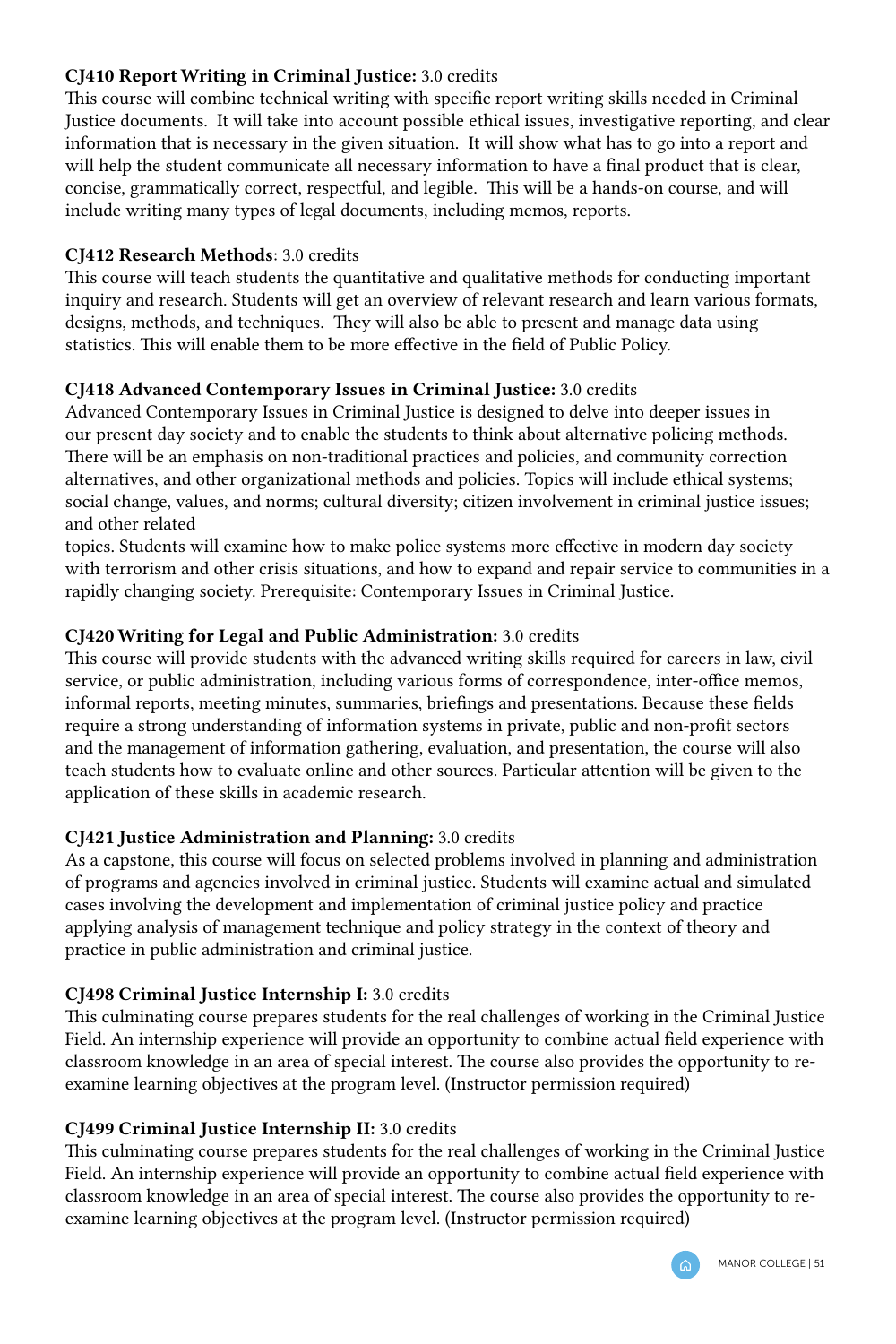# DENTAL HYGIENE

#### DH101 Preventive Oral Health Care I: 4.0 Credits

This course introduces the student to the dental hygiene process. Fundamental concepts, assessment skills and preventive techniques are emphasized. Principles of communication, education and motivation provide a firm foundation for patient education. The laboratory component of this course provides the student with hands-on experience in learning and applying instrumentation techniques utilizing manikins and student partners. Related skills including dental unit operation and patient and operator positioning strategies are also addressed. (Three hours lecture/7 hours laboratory) Prerequisites: CH101; this course is open to students enrolled in the Dental Hygiene program. Major requirement.

### DH102 Preventive Oral Health Care II: 5.0 Credits

This course focuses on transition into clinical practice. Development of clinical skills continues with consideration of periodontal assessment and treatment planning and the introduction of ultrasonic instrumentation, polishing pit and fissure sealant application, instrument sharpening procedures and pain control techniques. Students are also familiarized with the scope of dental specialty areas and common procedures performed in prosthodontics, endodontics, oral surgery, pedodontics and orthodontics. In the entry level clinical component of this course, the student applies principles and techniques learned in didactic and pre-clinical laboratory courses to actual clinical practice. Students render dental hygiene services to patients in a clinical setting. Assessment, diagnosis and planning skills are cultivated, as well as basic instrumentation skills. (Three hours lecture/8-9 hours clinic) Prerequisites: This course is open to students who have attained a passing grade of "C" or better in all attempted dental hygiene didactic courses, and a "Pass" in pre-clinic laboratory. Major requirement.

### DH103 Oral Radiography: 3.0 Credits

This course introduces the student to radiological technology to assure that dental professionals who expose patients to radiation for diagnostic purposes meet radiological health standards. Emphasis will be placed on radiation physics, biological effects of radiation, function of dental x-ray equipment, quality and interpretation of x-ray films and darkroom techniques. Students will be taught techniques for producing dental radiographs of acceptable diagnostic quality. Technical skills will be developed on manikins before students demonstrate competence in a clinical setting. (Two hours lecture/two hours laboratory.) Prerequisites: CH 101. This course is open to students enrolled in the Dental Hygiene Program. Major requirement.

### DH104 Oral Histology and Embryology: 2.0 Credits

This course provides the student with an overview of the development and function of cells, tissues and organs on both the macroscopic and microscopic levels. Embryonic development of the head and neck and the morpho-differentiation of the face and oral structures is presented. The emphasis of this course is to familiarize the student with the parts of oral histology and embryology that are pertinent to clinical dental hygiene practice. Prerequisites: This course is open to students who have attained a passing grade of "C" or better in all attempted dental hygiene didactic courses and a "pass" in pre-clinic laboratory. Major requirement.

### DH106 Dental Anatomy: 2.0 Credits

This course will provide the student with a comprehensive study of the form, function, and characteristics of the human dentition and supporting structures. Eruption sequence of the primary and permanent dentitions, as well as the occlusion and position of individual teeth will be reviewed. Students will learn pertinent terminology as it relates to dental anatomy. Various activities and exercises will be utilized in the course to enhance the student's knowledge. (Two hours lecture.) Prerequisites: CH101. This course is open to students enrolled in the Dental Hygiene Program. Major requirement.

MANOR COLLEGE | 52

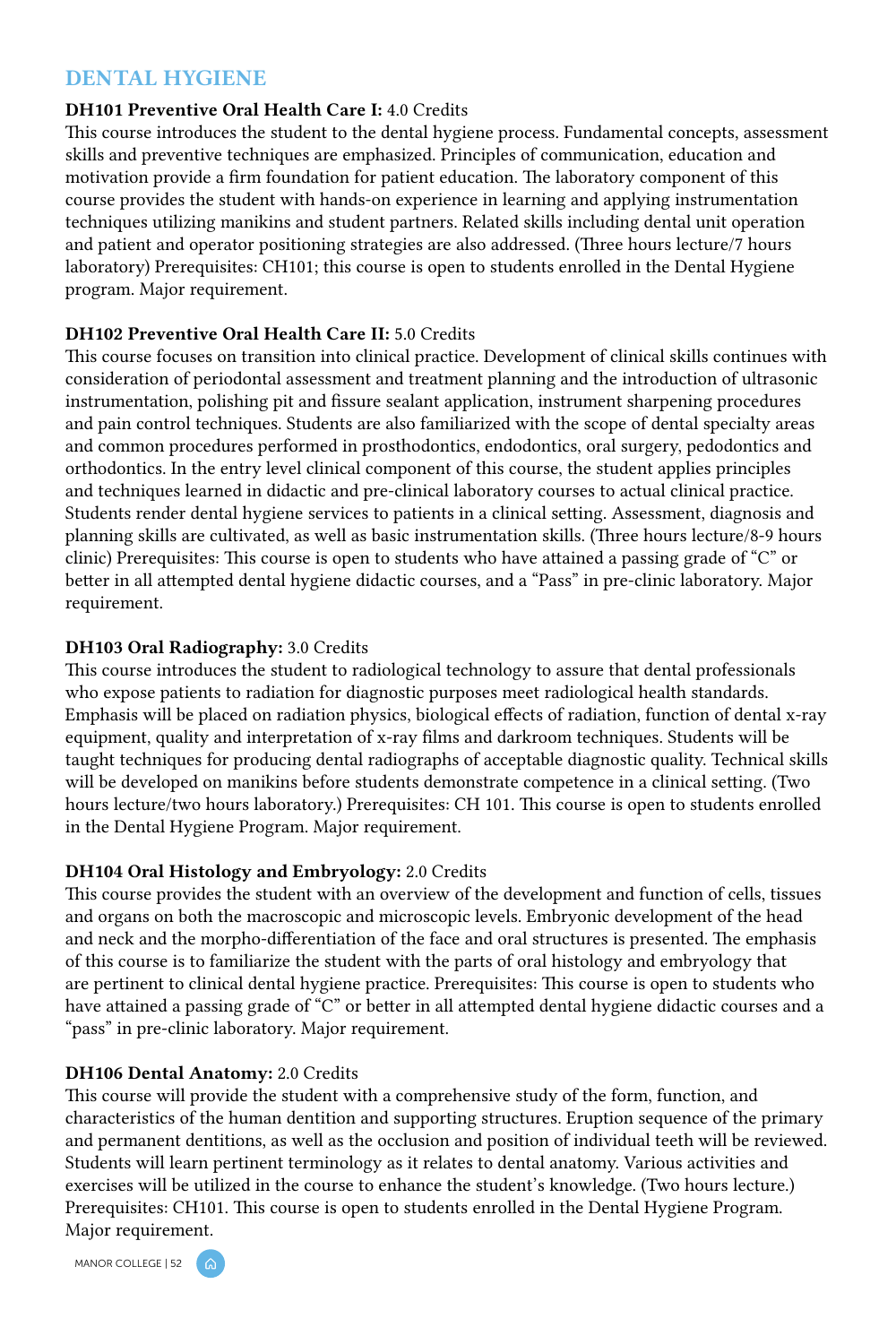### DH107 Dental Materials: 2.0 Credits

This course introduces the student to materials used in dental practice. Lectures, demonstrations, readings and laboratory activities will assist the student in developing an understanding of the properties, uses and manipulation of amalgam, composite resins, cements, impression materials, gypsum products, waxes, bleaching materials, porcelain and gold. Physical and biological properties will be emphasized and clinical applications will be shown in the laboratory portion of the course. (One hour lecture/2 hours laboratory) Prerequisite: CH101. This course is open to all students enrolled in the Dental Hygiene Program. Major requirement.

### DH108 Oral Pathology: 2.0 Credits

This course presents a study of the disease process occurring in the Oral Cavity and Maxillofacial area. General pathology and its effect on the oral cavity are emphasized as it relates to clinical practice. The diagnosis and treatment of common lesions associated with inflammation, repair and the immune response will be studied in depth. Neoplastic lesions will also be examined, as well as the distinction between benign and malignant tumors. Developmental and genetic abnormalities will be explored, along with systemic diseases that present significant oral changes and complications. (Two hour lecture)

Prerequisite: This course is open to students who have attained a grade of "C" or better in all attempted dental hygiene courses.

### DH109 Periodontics I: 2.0 Credits

This course is designed to teach students about the normal, healthy periodontium in order to understand the various stages of periodontal disease and its treatment. A study of the clinical and histological characteristics of both the healthy and the diseased periodontium is presented. (Two hours lecture) Prerequisite: This course is open to students who have attained a grade of "C" or better in all attempted dental hygiene courses. Major requirement.

### DH 110 Medical Emergencies: 1.0 Credit

This course will examine a variety of medical emergencies that can and do occur in the dental office. Students will learn basic information necessary to prevent, recognize and manage medical emergencies as an effective member of the dental health care team. (One hour lecture) Prerequisite: This course is open to students who have attained a grade of "C" or better in all attempted dental hygiene courses. Major requirement.

# DH201 Preventive Oral Health Care III: 5.0 Credits

The lecture portion of this course focuses on advanced treatment planning, dietary analysis and counseling, and further consideration of pain control techniques. The management of patients with developmental, medical, physical, sensory and psychological impairments is discussed with emphasis on normalization of care, adaptation of oral care techniques and access to care. In intermediate level clinic, students continue to integrate preventive, educational and therapeutic care as they treat patients in a clinical setting. Emphasis is on the expansion and refinement of skills through the treatment of patients with moderate to advanced periodontal involvement. (Three hours lecture/12 hours clinic) Prerequisite: This course is open to students who have attained a grade of "C" or better in all attempted dental hygiene courses, and a "Pass" in entry level clinic. Major requirement.

### DH202 Preventive Oral Health Care IV: 5.0 Credits

Lecture, discussion and group activities will focus on ethical and legal issues and controversial topics relating to the dental hygiene profession. Alternative practice settings and job procurement strategies will be explored. In advanced level clinic, students continue to apply knowledge and

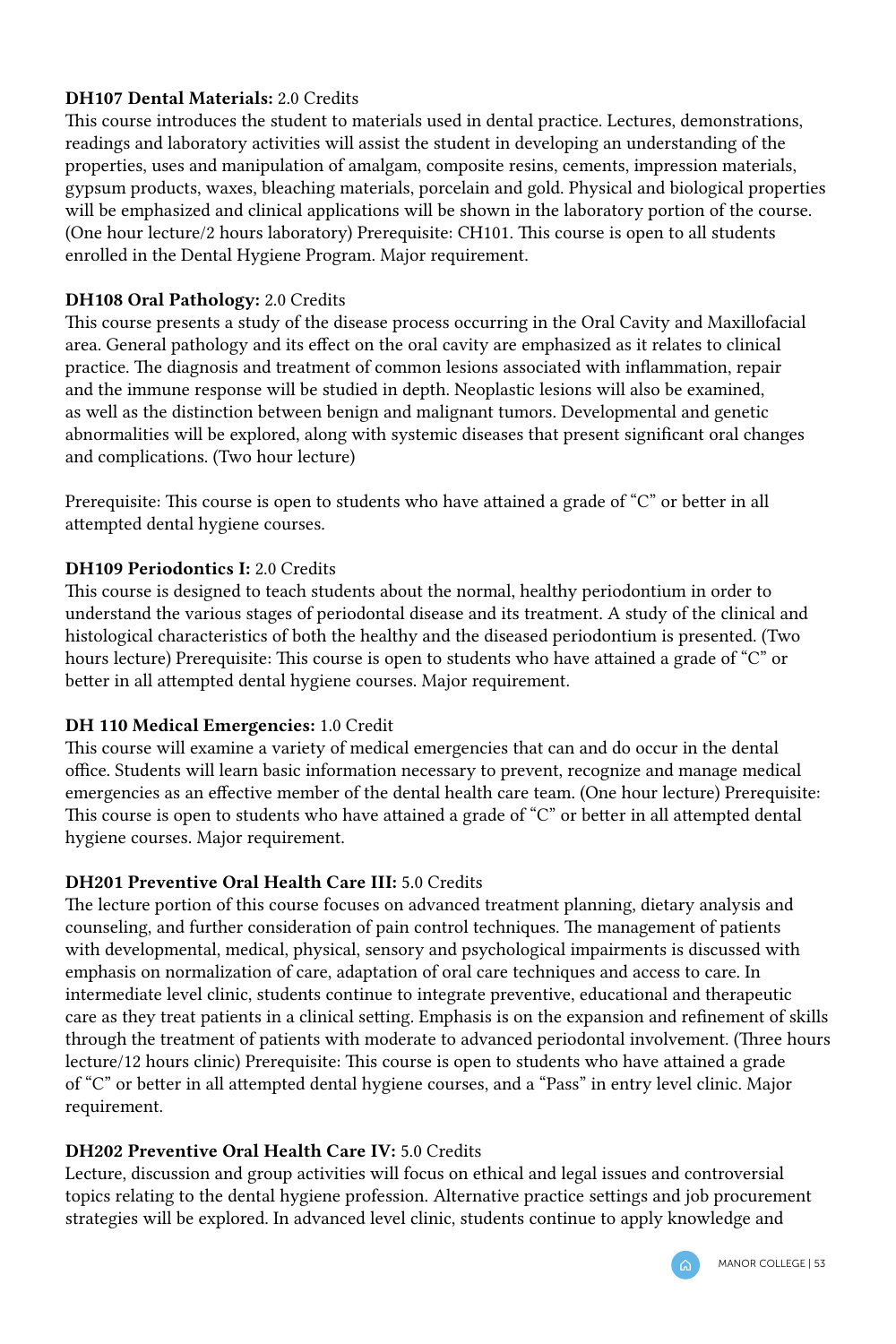skills learned in didactic and clinical courses. Emphasis is on efficiency and proficiency in all dental hygiene processes as students prepare for licensure examination and transition into private practice. (Three hours lecture/15 hours clinic) Prerequisite: This course is open to students who have attained a grade of "C" or better in all attempted dental hygiene courses, and a "Pass" in intermediate level clinic. Major requirement.

### DH204 Head and Neck Anatomy: 1.0 Credit

An in depth study of the head and neck is presented in this course. The focus will be on identification of important anatomical structures of all major systems in this region including, but not limited to: bones, muscles, blood vessel, nerves, etc. Prerequisites: DH101, DH103, DH106, DH107; For Dental Hygiene students only. Major requirement.

#### DH205 Local Anesthesia: 2.0 Credits

This course is a study of basic and current concepts in the administration of local anesthetics, systemic effects, and tissues diffusion. Assessment of the patient's health, apprehension and pain threshold will be addressed in determining the indications and contraindications of pain control and alleviation. Emphasis will be placed on the selection and administration of appropriate anesthetic agents and evaluation of proper techniques. (lecture/ lab) prerequisite: this course is open to students who have attained a grade "C" or better in all attempted dental hygiene courses. Major requirement.

#### DH209 Periodontics II: 2.0 Credits

This course is a continuation of Periodontics I. There is a strong emphasis on the different types of periodontal therapy and the reason for their use on periodontal involved patients. (Two hours lecture) Prerequisite: This course is open to students who have attained a grade of "C" or better in all attempted dental hygiene courses. Major requirement.

#### DH212 Pharmacology: 3.0 Credits

Pharmacology introduces the hygiene student to the study of drugs and how they affect biological systems. This course will provide the student with a base of knowledge in the principles of pharmacology and the drugs used in the current therapy of disease states, as well as a solid foundation in the terminology and vocabulary that is associated with pharmacology. Special emphasis is given to those drugs administered or prescribed in the dental practice, as well as those drugs whose actions, side effects, or interactions with other drugs may impact dental healthcare. (Three hour lecture) Prerequisite: This course is open to students who have attained a grade of "C" or better in all attempted dental hygiene courses. Major requirement.

### DH215 Community Dentistry: 2.0 Credits

This course introduces the student to the role of dentistry and dental hygiene practice as it relates to community-based oral health promotion and prevention approaches. Students are introduced to health education methods, basic principles of research and the socioeconomic, demographic and epidemiological trends of oral disease. The course provides an opportunity for an active partnership between various community groups and the student by completion of a major project. The student will apply the principles of community dental health as they develop and evaluate a communitybased oral health presentation. (Two hours lecture) Prerequisite: MH 203; this course is open to students who have attained a grade of "C" or better in all attempted dental hygiene courses. Major requirement.

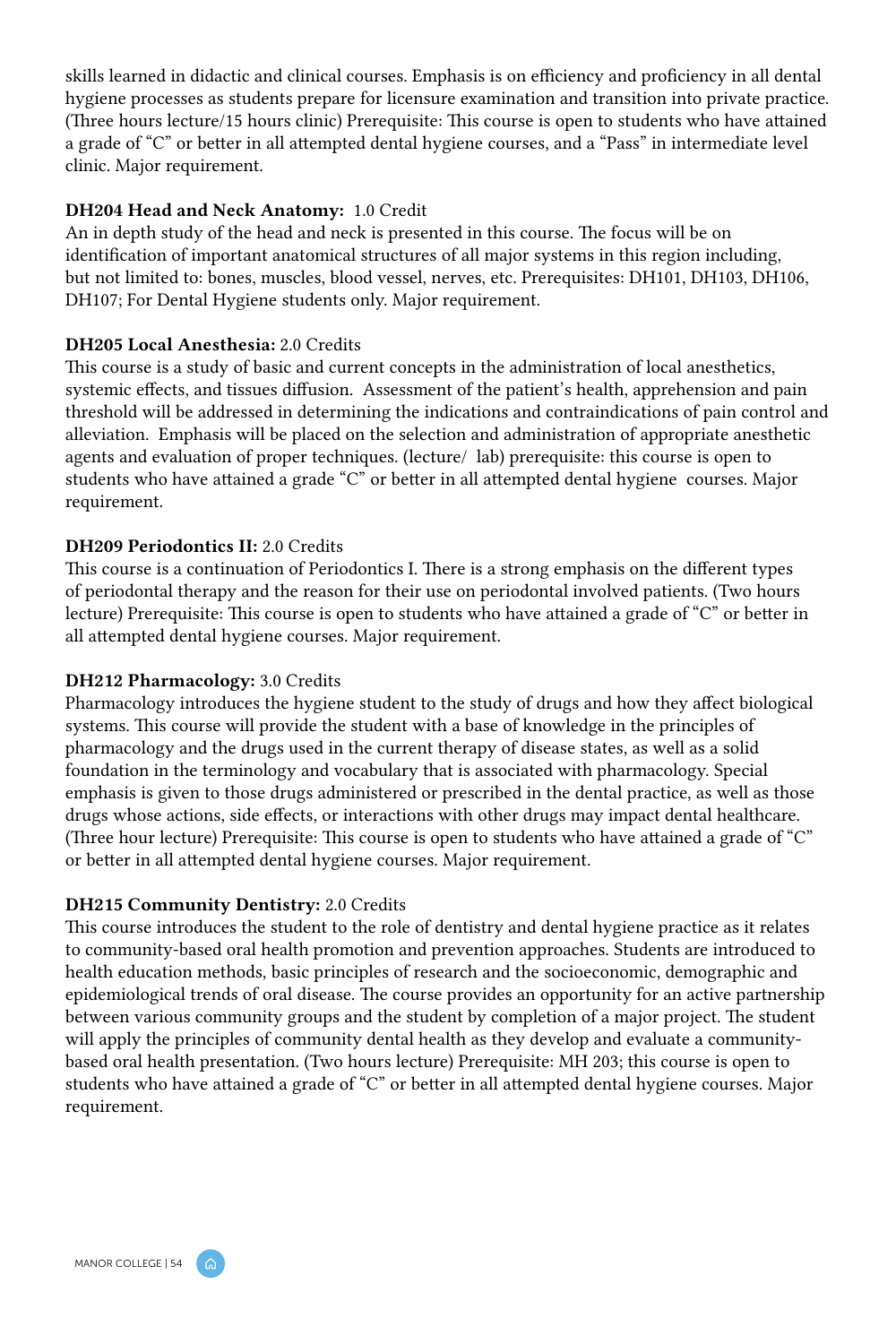# EARLY CHILDHOOD EDUCATION

ED102 Intro to Early Childhood Ed.: Historical Foundations and Trends: 3.0 Credits

This course presents an overview of the early childhood education field and profession. Parameters of the field are discussed, along with history, current research, relevant theories, curriculum variations, and projected trends for the future regionally, statewide, and nationally. This is a required course in the ECE program. Requires field work. Major requirement.

### ED104 Child Development 0 – 9: 3.0 Credits

This course will provide an overview of the development of the typical child in the early childhood years, including birth to age 9. Students will gain an understanding of typical development in the early childhood years in the four developmental domains: physical, cognitive, communication and social/emotional. The work of theorists including Piaget, Vygotsky, Erikson, Gardner and Montessori, as well as recent research on brain growth and development, will be used to establish a theoretical framework for the understanding of the basis of early childhood practice. Students will learn how to apply the theories of early childhood development in the classroom setting to facilitate developmentally appropriate practices. Fieldwork required. Major requirement.

# ED105 Family Partnerships in Early Childhood: 3.0 Credits

This course will provide students with an overview of family systems and the central role families play in children's development in the early childhood years, 0-9y. Students will gain an understanding of the legal rights of families within the general and special education process, as well as knowledge of laws relating to family and student confidentiality. Students will develop strategies for becoming cross-culturally competent, including identifying potential barriers to partnership and methods of maintaining meaningful, on-going communication with families regarding a child's development and learning. Fieldwork required. Major requirement.

# ED107 Foundations of Middle Level Education: 3.0 Credits

This course will provide an overview of the organization and philosophy of middle level education spanning grades 4 through 8. Students will gain an understanding of the implications of young adolescent development on program structure, curriculum design and assessment. Various instructional strategies used in middle level education will be presented, as well as current research and trends. Fieldwork required.

# ED110 The Early Childhood Professional : 3.0 Credits

Students learn regulations, public policies, professional standards, and ethical guidelines for the early childhood profession. The student will become familiar with key state policies essential to the establishment and support of a comprehensive, cross sector early childhood professional development system. Professional communication, self- assessment and advocacy for one's own personal and professional growth is a theme. We, as teachers, must help children develop into independent individuals who can control emotions, make positive decisions about their activities, learn effectively, and be aware of socially acceptable behaviors. This is an elective course in the ECE program. Major requirement.

# ED112 Early Adolescent Development: 3.0 Credits

This course is designed to provide an overview of early adolescent development spanning grades 4 through 8. Students will gain an understanding of the major features of early adolescent development, including cognitive development, learning styles, memory, perception, and social cognition. Course content will emphasize the range of individual differences in young adolescents and implications for handling these differences in the context of the classroom. Fieldwork required. Major requirement.

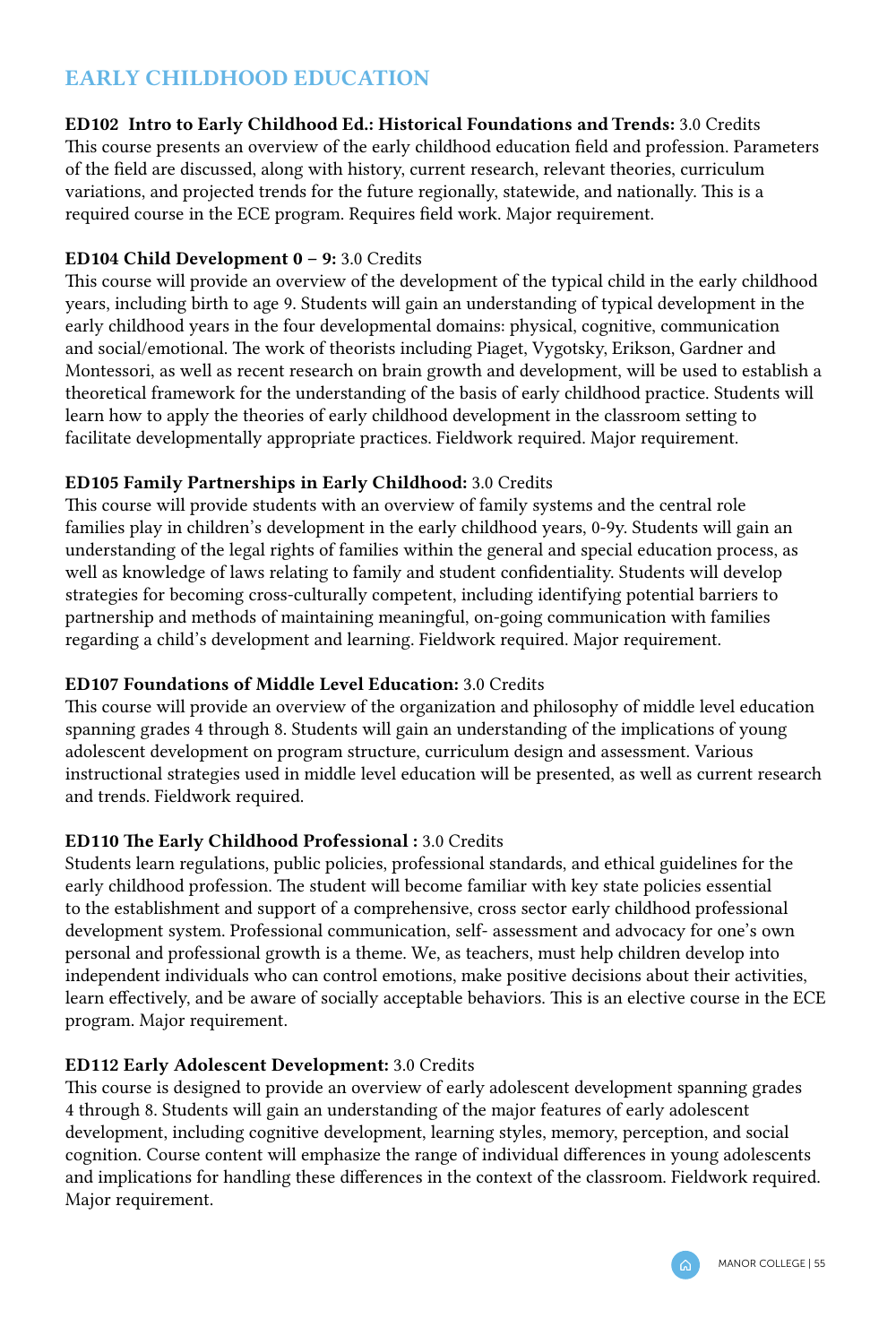#### ED113 Introduction to Educational Technology: 3.0 Credits

This course will provide students with an introduction to educational technology as well as the latest research on important issues, trends, diffusion and adoption of technology in education. Students will be able to identify, develop and apply a variety of technological skills to meet the increasingly diverse needs of 21st century learners.

#### ED119 Observation/Field Experience: 3.0 Credits

Even the best of textbooks cannot prepare students for all the experiences they will encounter as early childhood teachers. The observation/field experience is intended to give students a more comprehensive education. Observing children is a tool that educators use for assessment. Assessment must focus on the whole child's physical, cognitive, social, and emotional development. Observation is one of the oldest and best methods that educators use to learn about young children. The information collected is used in planning a developmentally appropriate curriculum. Through the field experience students are afforded the opportunity to become involved and active participants in a classroom setting. This is an elective course in the ECE program.

#### ED204 Curriculum Planning and Assessment: Infant – Toddler: 3.0 Credits

It is the responsibility of the infant and toddler caregivers to provide on demand care giving while attending to the routine needs of the children in their care. It is important to recognize the importance of routines and transitions in encouraging development and learning. Students will learn developmental theories and milestones of children from birth to age 3, as well as strategies to manage an effective child care program. The Infant Toddler Curriculum will center on maintaining a healthy, safe environment for all children. This is a required course in the ECE program. Fieldwork required. Prerequisite: ED102 & ED104. Major requirement.

#### ED208 The Inclusive Classroom: 3.0 Credits

An introductory course which focuses on children with special needs from birth through early childhood and early adolescence. Students will learn basic terminology and characteristics of common special needs, be introduced to the diagnostic and assessment process and learn about laws governing the inclusion of children with special needs in public schools in the United States. This course is a required course in the Early Childhood and Middle Level Education programs. Fieldwork required. Prerequisites: Completion of all required 100-level coursework. Major requirement.

### ED209 Teaching Math in Early Childhood: 3.0 Credits

Students will gain an understanding of research-based best practices in math instruction for children from Pre-K-4th grade. Knowledge of early math foundations, including numbers and operations, algebra, geometry, measurement, data analysis and probability will be presented. Students will learn strategies for incorporating math knowledge throughout the curriculum in a developmentally appropriate manner in methods, materials and assessments. Pennsylvania's learning standards for Pre-K through 4th grade, as well as national standards from the National Council for Teachers of Mathematics (NCTM) and National Association for Education of Young Children (NAEYC), will be used as a basis for establishing best practices. Fieldwork required. Prerequisites: ED102 Intro to ECE and ED104 Child Development and placement into College Level Math. Major requirement.

#### ED210 Integrated Arts in Early Childhood: 3.0 Credits

Students will gain an understanding of research-based best practices in the creative arts, including music, dance, drama/theater and the visual arts. Students will learn strategies for planning developmentally appropriate experiences, in choosing appropriate materials and in assessing children's knowledge and development in all areas of the creative arts. Pennsylvania's learning standards for Pre-K through 4th grade, as well as national standards from the National Association for Education of Young Children (NAEYC) and Consortium of National Arts Education, will be used

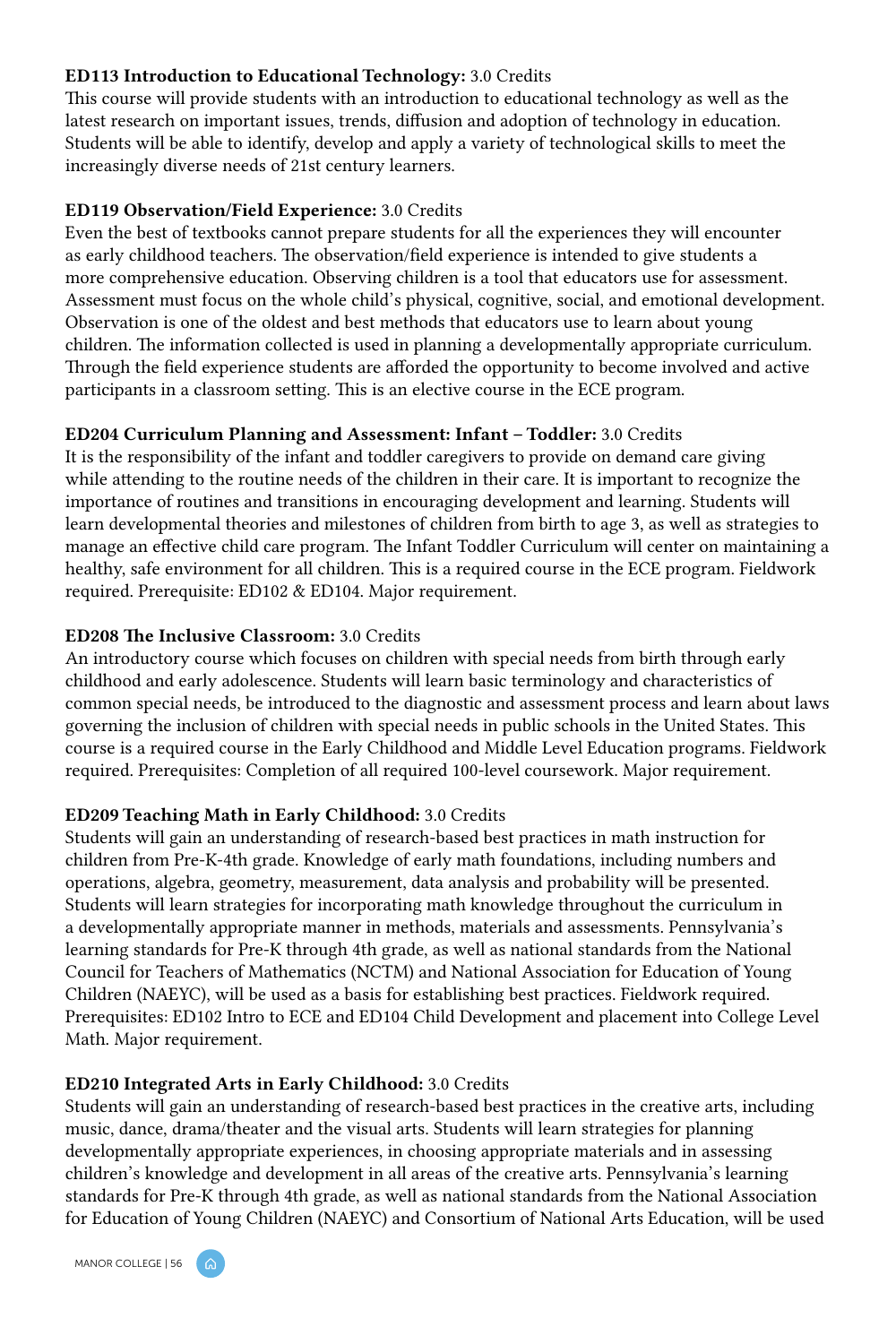as a basis for establishing best practices. Fieldwork required. Prerequisites: ED102 Intro to ECE and ED104 Child Development. Major requirement.

### ED212 Early Literacy Foundations: 3.0 Credits

Students will gain an understanding of research-based best practices in language and literacy development of young children, PK- 4th grade. Knowledge of integrating reading, writing, speaking and listening across the curriculum through developmentally appropriate methods, materials and assessments will be emphasized. Pennsylvania's learning standards for Pre-K through 4th grade, as well as national standards from the National Association for Education of Young Children (NAEYC) will be used as a basis for establishing best practices. Fieldwork required Prerequisites: ED102 Intro to ECE and ED104 Child Development and placement into EN101. Major requirement.

### ED214 Teaching Science in Early Childhood: 3.0 Credits

Students will gain an understanding of research-based best practices in science knowledge development in young children, PK-4th grade. Teachers of young children must have knowledge of science content, including physical, life and earth/space sciences, and ability to plan developmentally appropriate experiences using scientific thinking and inquiry. Pennsylvania's learning standards for Pre-K through 4th grade, as well as national standards from the National Association for Education of Young Children (NAEYC) will be used as a basis for establishing best practices. Fieldwork required. Prerequisites: ED102 Intro to ECE and ED104 Child Development and placement in to College Level Math. Major requirement.

### ED221 Teaching Language Arts 4th – 8th: 3.0 Credits

Students will gain knowledge of the major research, theories and instructional methods involved in teaching reading and language arts to grades 4 through 8. Emphasis will be placed on the interdisciplinary nature of language arts with the middle level curricular areas of science, math and social studies. Use of state and national standards will be included. Fieldwork required. Prerequisites: ED107 Foundations of Middle Level Education and ED112 Early Adolescent Development and placement into EN101.

### ED231 Teaching Math 4th – 8th: 3.0 Credits

This course will present the research, theory and instructional strategies necessary for the successful teaching of math to middle level students. Students will become familiar with state standards for middle level math learning as well as standards presented by the National Council for Teachers of Mathematics (NCTM). Fieldwork required. Prerequisites: ED107 Foundations of Middle Level Education and ED112 Early Adolescent Development and placement into College Level Mathematics.

# ED241 Teaching Social Studies 4th – 8th: 3 Credits

Students will become familiar with content inherent in teaching social studies to middle level students through use of state standards and recommendations from national organizations. Various instructional strategies will be presented alongside current theory and research in the field. Fieldwork required. Prerequisites: ED107 Foundations of Middle Level Education and ED112 Early Adolescent Development.

### ED251 Teaching Science 4th – 8th: 3.0 Credits

This course will provide an overview of the content of science teaching at the middle level. State standards for science learning will be presented along with NCTM (National Council for Teachers of Mathematics) and NSES standards to provide a student's with an appropriate knowledge base. Fieldwork required. Prerequisites: ED107 Foundations of Middle Level Education and ED112 Early Adolescent Development and placement into College Level Mathematics.

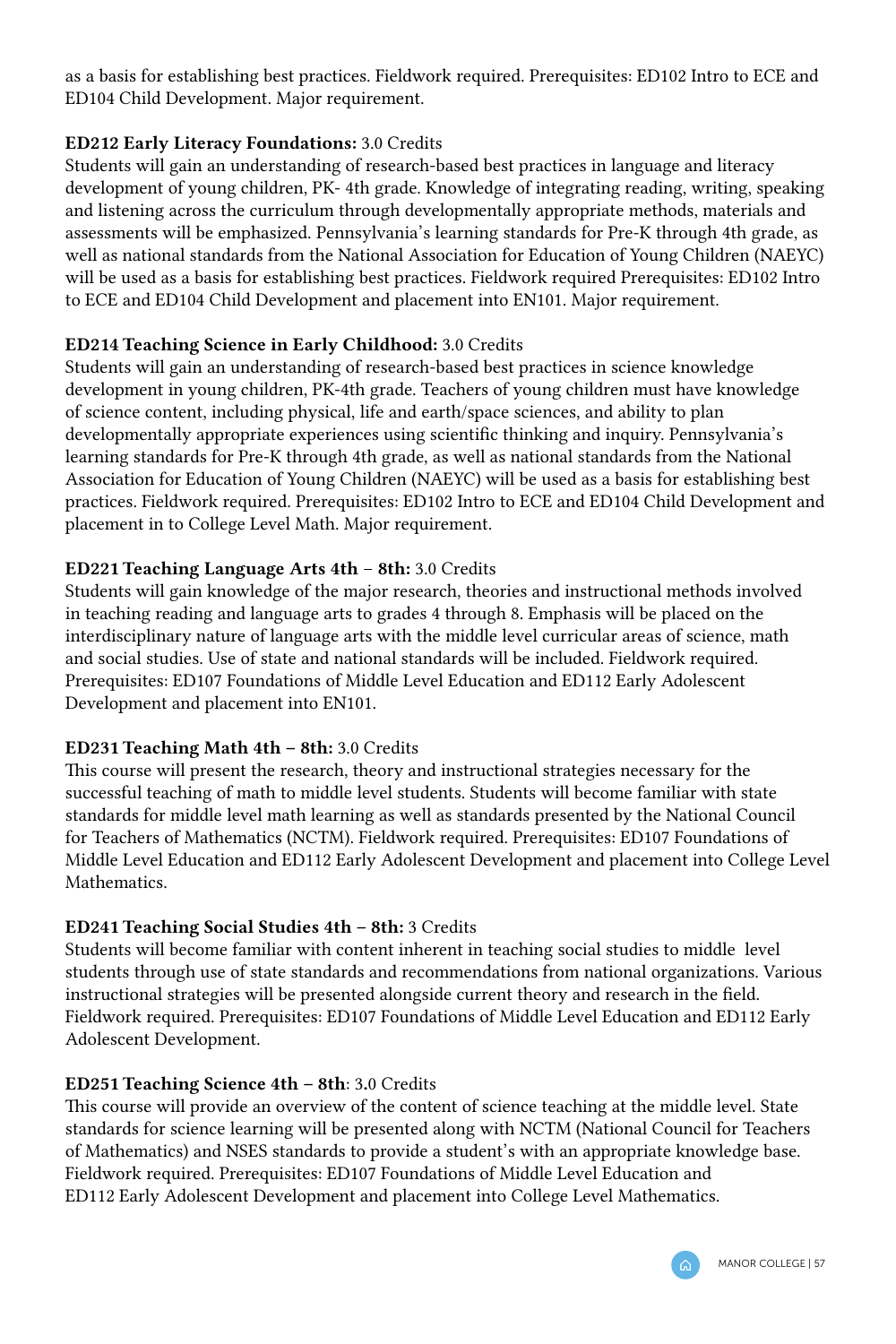### ED301 Introduction to Child Care Administration and Management: 3.0 Credits

This course will help early childhood practitioners develop a sound foundation in administrating a high-quality program for children and their families. Students will shadow a program director for several weeks to develop full picture of what it means to be program director in a center as well. Students will explore several core topics including creating a mission statement to drive center practices that support positive child and family interactions, identifying high-quality policies that promote sound program practices that are ethical and follow best practice, develop an understanding of local and national regulations and standard, ability to articulate best practice in regard to hiring practices, finances, and curriculum development, and developing key resources to support positive family-school communication.

Fieldwork is required. A minimum of 10 hours is required for this course. Students must possess required clearances prior to beginning fieldwork (PA Child Abuse, PA Criminal Background Check, FBI Background Check).

This course is a required course in the Child Care Administration Program and aligns with the following National Association for Education of Young Children (NAEYC) Standards for Early Childhood Professional Preparation and Pennsylvania Department of Education (PDE) Standards for Pre-K-4th Grade—Chapter 49-2 Regulations.

### ED302 Leadership in Practice: 3.0 Credits

This course will provide early childhood practitioners a strong foundation in leadership theory and best practice in the field of early childhood administration. Several types of leadership models will be explored, and practitioners will develop a leadership plan for making systematic changes within an early childhood program that supports children, families, and employees within an early childhood program.

Fieldwork is required. A minimum of 5 hours is required for this course. Students must possess required clearances prior to beginning fieldwork (PA Child Abuse, PA Criminal Background Check, FBI Background Check).

This course is a required course in the Child Care Administration Program and aligns with the following National Association for Education of Young Children (NAEYC) Standards for Early Childhood Professional Preparation and Pennsylvania Department of Education (PDE) Standards for Pre-K-4th Grade—Chapter 49-2 Regulations.

# ED303 Teacher Leadership: 3.0 Credits

This course will provide early childhood practitioners an opportunity to delve into what is needed to support teacher leadership with an early childhood program. Practitioners will explore the work of Danielson, Katzmeyer & Moyer, as well as many other scholars who have worked on teacher leadership research. Practitioners will develop a deep understanding of what it means to be a teacher leader, review the barriers to its development, as well as the supports that need to be in place to ensure that teacher leadership thrives in and outside the classroom.

This course is a required course in the Child Care Administration Program and aligns with the following National Association for Education of Young Children (NAEYC) Standards for Early Childhood Professional Preparation and Pennsylvania Department of Education (PDE) Standards for Pre-K-4th Grade—Chapter 49-2 Regulations.

### ED305 Introduction to English Language Learners: 3.0 Credits

This course will provide early childhood practitioners an overview what is means teach and support English Language Learners in the classroom. Practitioners will initial best practices when it comes to teaching ELL learners as well as working with their families to support their overall development in the classroom. The course will help practitioners develop a deep understanding of teaching strategies that not only support ELL learners but further develop the use of cultural relevant

MANOR COLLEGE | 58

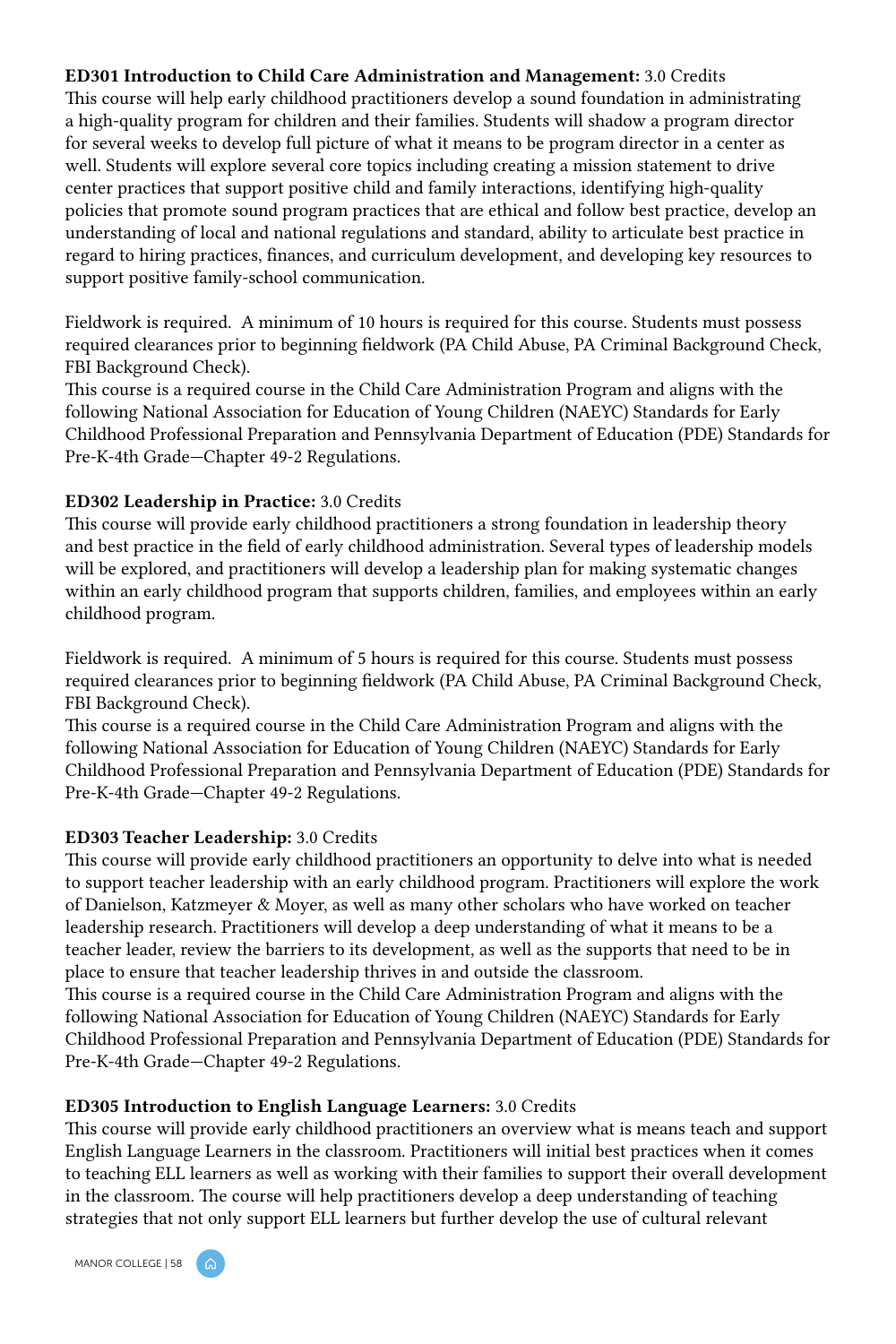pedagogy as well.

This course is a required course in the Child Development and Child Care Administration Programs and aligns with the following National Association for Education of Young Children (NAEYC) Standards for Early Childhood Professional Preparation and Pennsylvania Department of Education (PDE) Standards for Pre-K-4th Grade—Chapter 49-2 Regulations.

### ED307 Liability, Ethics, and Advocacy: 3.0 Credits

This course will provide early childhood practitioners with overview of the best practices when it comes to ethical code in the field of early childhood education. Using the National Association of Young Children (NAEYC)'s Code of Ethical Conduct and Statement of Commitment, practitioners will investigate what it means to advocate for the field of early childhood education as well as engage in ethical conduct with four groups: children, families, colleagues (coworkers and employers), and community and society. Lastly, practitioners will discuss proactive measures to decrease incidents of liability within the field.

This course is a required course in the Child Development and Child Care Administration Programs and aligns with the following National Association for Education of Young Children (NAEYC) Standards for Early Childhood Professional Preparation and Pennsylvania Department of Education (PDE) Standards for Pre-K-4th Grade—Chapter 49-2 Regulations.

### ED309 Children's Literature: 3.0 Credits

This course will require early childhood practitioners to read several classics in children's literature as well as a number of contemporary children's books. It will include an exploration culturally relevant children's literature through various genres. These genres include contemporary novel, classic novel, historical fiction, and realistic fiction, picture books, and folk and fairy tales. In addition, early childhood practitioners will learn how to effectively choose and integrate children literature throughout a program's curriculum.

This course is a required course in the Child Development and Child Care Administration Programs and aligns with the following National Association for Education of Young Children (NAEYC) Standards for Early Childhood Professional Preparation and Pennsylvania Department of Education (PDE) Standards for Pre-K-4th Grade—Chapter 49-2 Regulations.

# **ECONOMICS**

### EC101 Macroeconomics: 3.0 Credits

An introductory course in principles and problems of economics with emphasis on macroeconomics. Topics considered are the scope and nature of economics, ideology and structure of the American economy, national income and employment theory, business fluctuations, money and banking, fiscal and monetary policies, and economic growth. Major requirement.

### EC102 Microeconomics: 3.0 Credits

An introductory course in principles and problems of economics with emphasis on microeconomics. Topics considered are the scope and nature of economics, ideology and structure of the American economy, consumer choice theory, market structure, income distribution, and environmental economics. Major requirement.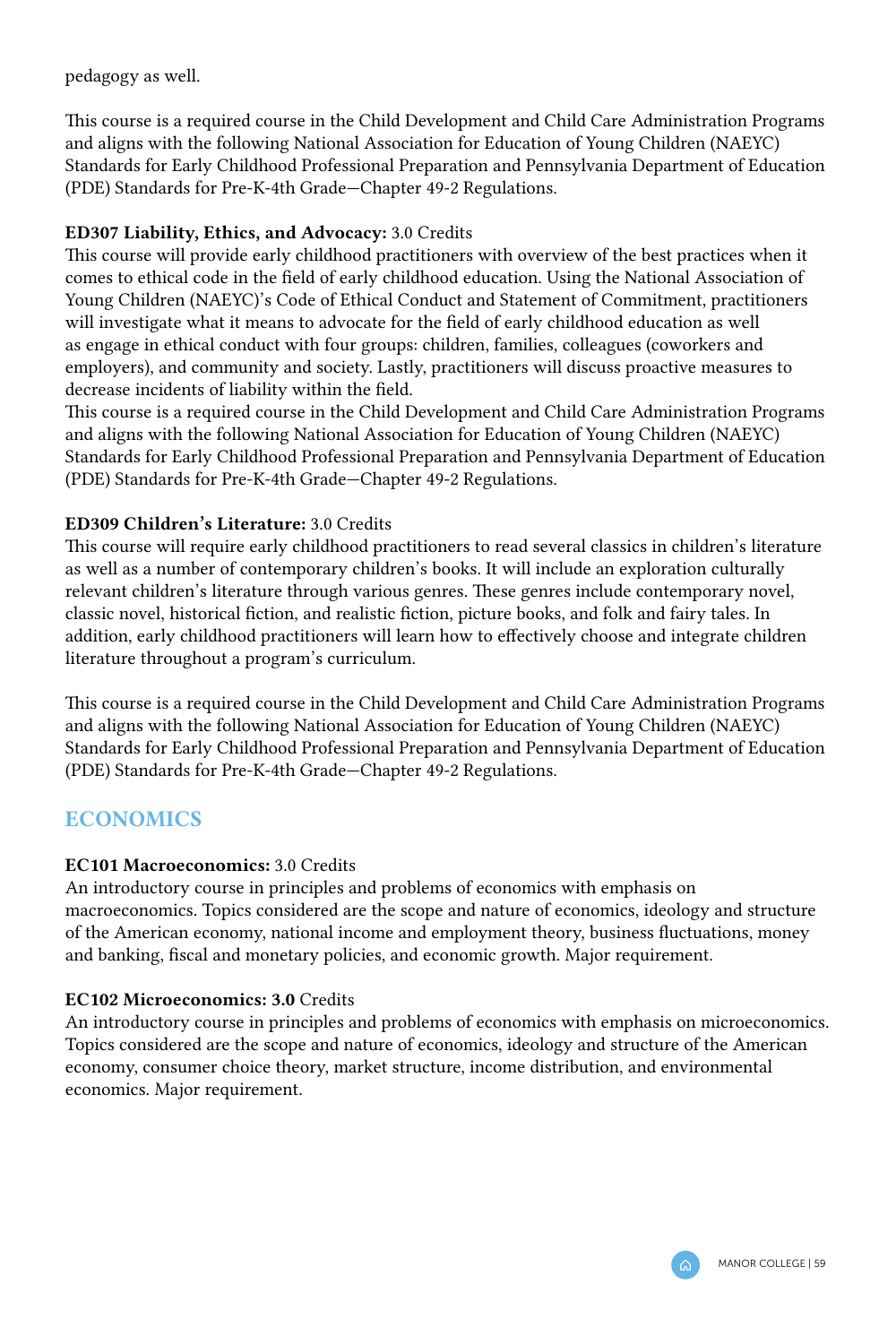# ENGINEERING SCIENCE

#### ES101 Engineering I: 3.0 Credits

Engineering Design I provides for the development of analytical and communication skills by problem solving, teamwork and project presentation. This course emphasizes problem solving, data acquisition and analysis. Students learn the elements of the engineering design process through execution of actual design projects applied to numerous engineering disciplines.

# ENGLISH

#### EN101 Fundamentals of Composition I: 3.0 Credits

Instruction and practice in the basic forms of expository writing. Information Literacy Skills will be addressed. Prerequisite: Students must either pass or place out of EN065 Reading and Writing Skills. Major requirement. Dental Hygiene, Vet Tech, and Pre-Science majors must earn a 'B' or higher.

### EN102 Fundamentals of Composition II: 3.0 Credits

Further development of those expository writing skills mastered in EN101 with emphasis on analysis, argument, and documentation. Information Literacy Skills will be addressed. Prerequisite: EN101 Fundamentals of Composition I. Major requirement.

#### EN103 Effective Oral Communication: 3.0 Credits

Introduction to oral communication, including interpersonal speaking, interview techniques, small group discussion, and speech preparation and delivery. Prerequisite: Placement into EN101 Fundamentals of Composition I. Major requirement.

#### EN201 Introduction to Literature: 3.0 Credits

Introduces the student to the three major literary genres: Drama, Fiction (short stories and novels), and Poetry. The student will learn the characteristics that distinguish these literary genres and the important literary terms and techniques necessary to become a more sensitive, empathetic, astute, and critical reader. Prerequisite: EN101 Fundamentals of Composition I.

### EN207 Introduction to Film: 3.0 Credits

The student will examine film as an important and distinctive medium of expression. The course will trace the evolution of the art of film through analysis of technical, social, and artistic elements of historically important and contemporary films. Prerequisite: EN101 Fundamentals of Composition I.

#### EN209 Cultural Diversity in American Literature: 3 Credits

Cultural Diversity in American Literature introduces students to the fiction, drama, poetry, and film of selected diverse cultures in American literature. Prerequisite: EN101 Fundamentals of Composition I.

#### EN301 Folktales, Fairy Tales, and Myths: 3.0 Credits

This course is an in-depth exploration of the oral traditions of literature passed down through generations. Students will analyze this literature and discover themes and archetypes shared by diverse cultures around the world. Prerequisites: EN201

#### EN302 Cultural Diversity in Film: 3.0 Credits

This course is an in-depth exploration of the literary and cinematic techniques by which film addresses the issues of diverse cultures. Students will analyze these films as artistic creations and as expressions of the diverse ideas, beliefs, and activities as well as of the challenges faced by diverse cultures. Prerequisites: EN201, EN207, or EN209

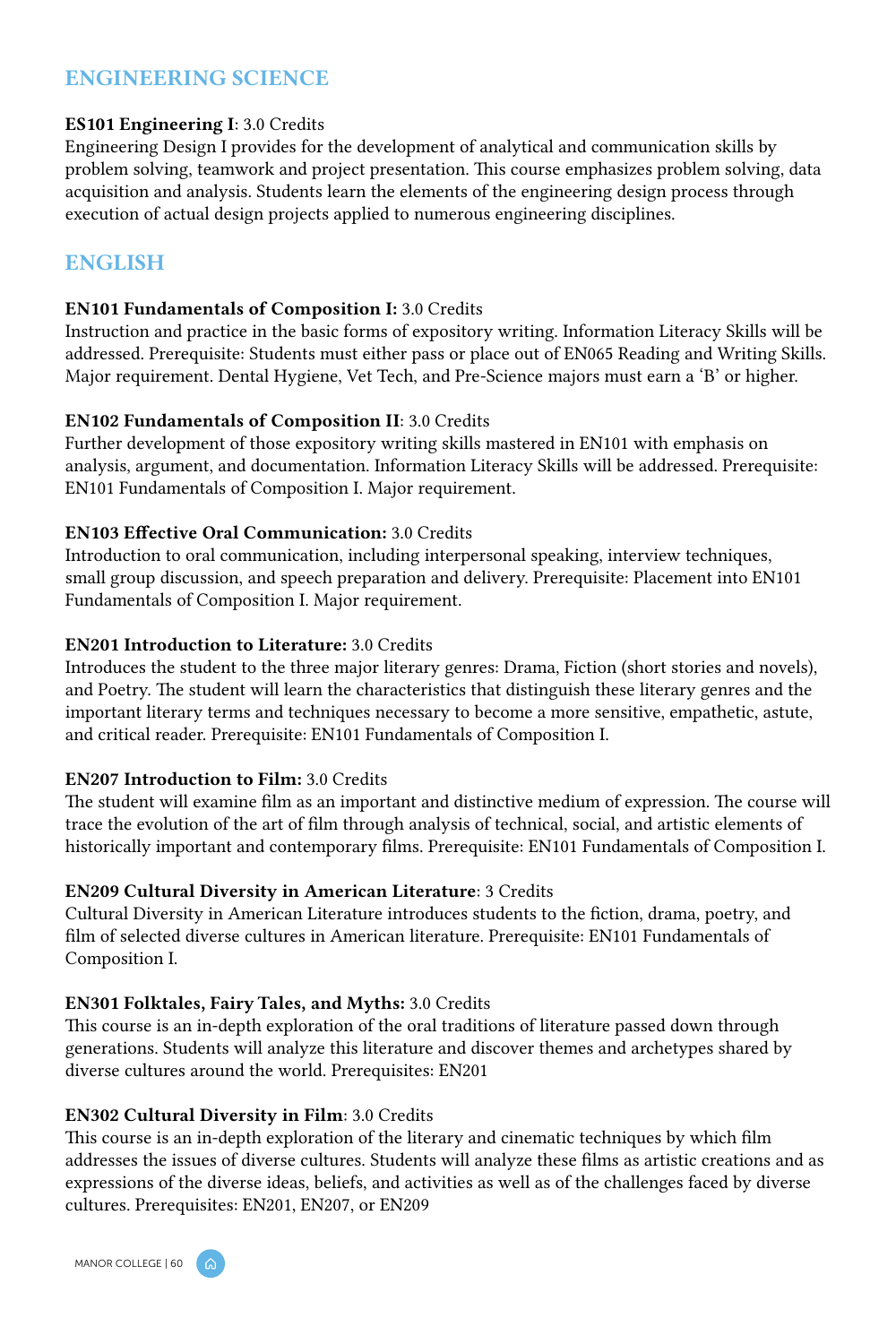### EN304 Science Fiction and Fantasy in Literature and Film: 3.0 Credits

This course is an in-depth exploration of the various forms of fantasy in the literature and films around the world. Students will analyze the diverse forms of fantasy and science fiction as reflections of the times, events, and societies that gave rise to them. Prerequisites: EN201, EN207, or EN209

### EN305 Advanced Composition: 3.0 Credits

Advanced Composition introduces students to composition theory while giving them practice in and command of a range of academic styles. Prerequisites: EN101 Fundamentals of Composition I and EN102 Fundamentals of Composition II.

### EN310 World Literature: 3.0 Credits

This course is an in-depth exploration of the fiction, drama, and poetry created by artists from countries around the world. Students will analyze this literature as artistic creations and as expressions of diverse ideas and beliefs. Prerequisites: EN201, EN207, or EN209

### EN311 Spoken Word: 3.0 Credits

This course is an in-depth exploration of the various forms of oral communication in diverse cultures, including rap, hip-hop, songs, and poetry. Students will study the relationship between the modes of communication and the cultures and events occurring during their creation Students will be encouraged to communicate through their own spoken forms. Prerequisites: EN201, EN207, or EN209

# EXPANDED FUNCTIONS DENTAL ASSISTING

### DA101 Chairside Procedures: 4.0 Credits

This course is designed to orient the dental assisting student to a new profession. An overview of its history, structure, professional organization, ethics and jurisprudence, areas of services, certification, and Pennsylvania State Dental Practice acts are included. Emphasis in this course will be placed upon preparing the student to assist the dentist in all operative procedures. Proper patient positioning, selection of instruments and materials for all operative procedures, as well as proficiency in four-handed dentistry, and proper asepsis and sterilization techniques according to blood borne pathogen and OSHA standards will be required for completion of this course. Students are required to purchase required uniform for program. (Three hours lecture/two hours laboratory). No prerequisites. Major requirement.

# DA103 Principles of Radiology: 2.0 Credits

This course will acquaint the student with the physical principles involved in the production and clinical use of X-radiation. Students will be made cognizant of radio-biological effects so that this knowledge can be used in understanding and implementing basic principles of radio-biological health. X-ray films and the various factors which influence the density, contrast, definition, and distortion of the radio-graphic image will be studied. Darkroom, film mountings, recognizing and understanding landmarks and interpretation will also be studied. (Two hours lecture). Major requirement.

# DA104 Radiographic Techniques: 1.0 Credit

In order for dental auxiliaries to produce diagnostically useful radio-graphs with minimal patient radiation exposure, it is essential that they possess a thorough understanding of extra oral and intra-oral techniques. This course will provide students with two recommended techniques used in taking exposures utilizing both traditional and digital radiography, as well as those extra oral

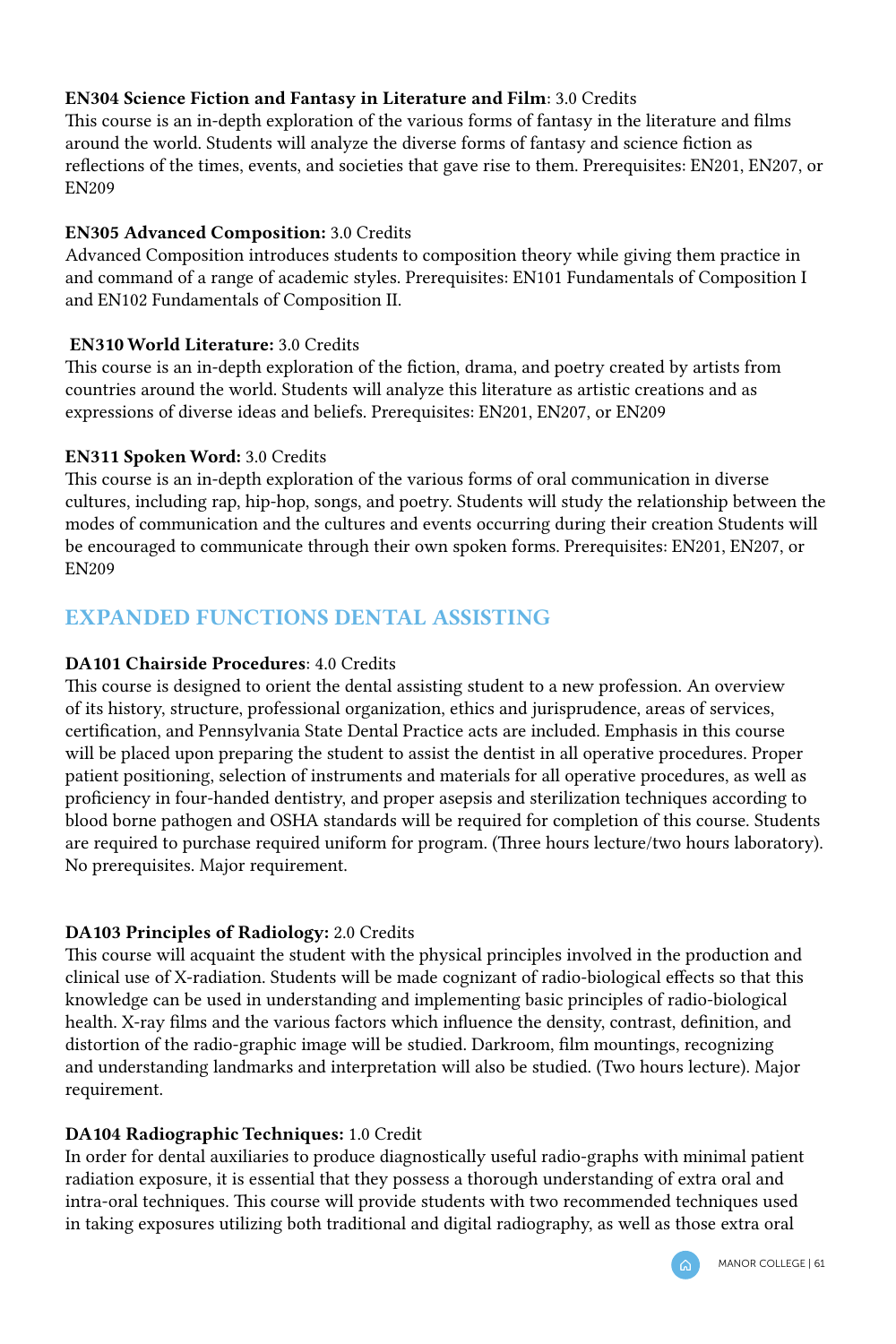techniques as they pertain to dental procedures. Students must demonstrate proficiency in all techniques by passing required competencies to complete this course. Additional Fee: Radiation Badge. Prerequisite: A satisfactory grade of "C" or better in DA101 Chair-side Procedures; DA103 Principles of Radiology; DA115 Practice Management; and DA107 Dental Materials. (Assigned laboratory/clinical responsibilities.). Major requirement.

### DA106 Dental Anatomy: 4.0 Credits

Emphasis is placed upon the form and function of both the primary and permanent dentitions, as well as the supporting structures. Students will be required to carve a select number of teeth from wax blocks, as well as perform other laboratory procedures that will reinforce learning. Stu- dents are required to purchase a typodont and carving instruments, which will also be used in DA202, DA213, and DA204. (Three hours lecture; two hours laboratory). Prerequisites: A satisfactory grade of "C" or better in DA101 Chair-side Procedures; DA103 Principles of Radiology; DA101 Practice Management; and DA107 Dental Materials. Major requirement.

### DA107 Dental Materials: 3.0 Credits

Comprehensive knowledge of the physical and biological properties of the materials used in treating dental patients is pertinent in any practice. Lecture periods are reinforced with laboratory demonstrations and procedural experiences which are designed to instruct the student in the handling and preparation of materials used in dentistry. Students are required to purchase laboratory instruments for this course. (Two hours lecture; two hours laboratory) Major requirement.

### DA108 Dental Specialties: 2.0 Credits

A series of lectures in different specialty areas of dentistry are given by instructor and guest speakers. Students will have the opportunity to visit a specialty practice when possible. These lectures and visiting rotations will serve to instruct and reinforce knowledge needed to assist in specialty practices. Students are also required to research a specialty topic and do a table clinic presentation. (Two hours lecture. Visiting rotations are assigned.)

Prerequisites: A satisfactory grade of "C" or better in DA101 Chairside Procedures; DA103 Principles or Radiology; DA105 Practice Management; and DA107 Dental Materials.

# DA109 Medical Management of the Dental Patient: 1.0 Credit

This course will introduce the students to pharmacology and how it relates to the dental profession. Students will also learn how to identify and treat medical emergencies in the clinical setting. Instruction will also include the handling of the medically compromised patient. CPR Certification is required to complete this course. No prerequisites.

### DA111 Infection Prevention and Control in Dentistry: 1.0 Credit

This course will give the student the opportunity to learn and practice infection prevention and control in the dental setting. Understanding how to control the spread of infectious disease is critical. Emphasis in this course will be placed on Standard Precautions and prevention of disease transmission, Prevention of cross contamination during procedures, Instrument device and processing and OSHA protocols. This course will prepare the student for the infection control component (ICE) of the DANB exam. (1-hour lecture). No prerequisites

# DA112 Clinical Experience I: 3.0 Credit

This clinical experience is to orient the student to working chair-side with staff, dentists and sophomore EFDA students providing dental care to patients within Manor's Dental Health Center located at the college. This course incorporates all aspects of dental assisting learned in the DA101 Chair-side Procedures, DA111 Infection Prevention and Control in Dentistry and DA107 Dental Materials and allows application of skills learned through hands on experience. Students must a

MANOR COLLEGE | 62

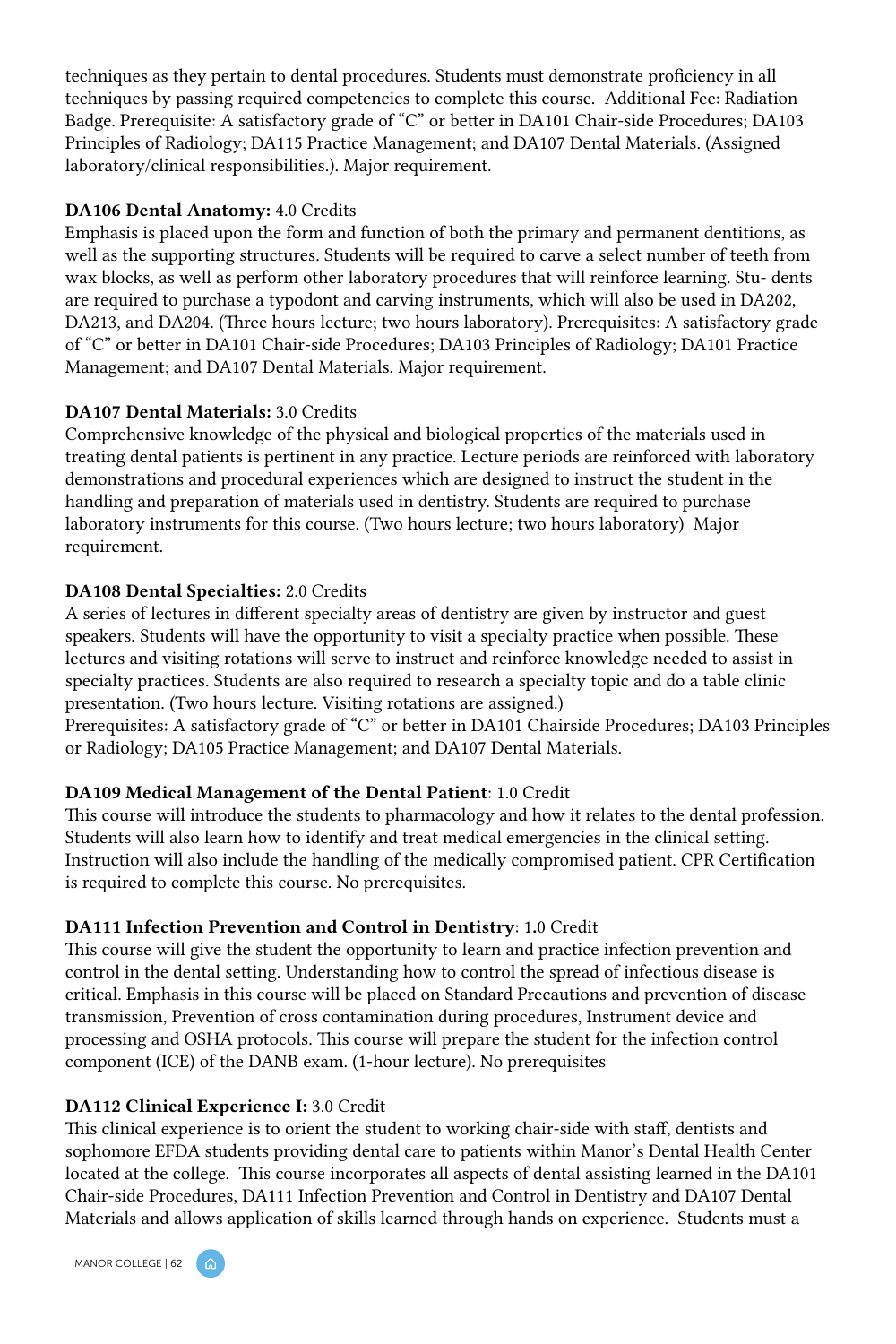grade of 75% or better to pass this course. (12 clinical hours per week) Additional fee: Dosimetry Badge. Prerequisite: satisfactory grade of 75% or better in all attempted DA coded courses. Major requirement.

# DA115 Practice Management: 1.0 Credit

Learning the intricate functions that comprise and support a professional dental practice, including patient management, appointment scheduling, telephone techniques, insurance, financial statements, book keeping and inventory control. Use of technical communications, Dentrix computer program and fax machines are also highlighted. Included in the didactic portion are the application of skills learned within our on-campus dental facility. (One lecture hour). No prerequisites. Major requirement.

### DA118 Dental Specialties: 1 Credit

A series of lectures in different specialty areas of dentistry are given by instructor with guest speakers. Students will have the opportunity to visit a specialty practice. These lectures, visiting rotations and guest speakers will serve to instruct and reinforce knowledge needed to assist in specialty practices. Students are also required to research a specialty topic and do a classroom presentation. (Two hours lecture. Visiting rotations as assigned.) Prerequisites: A satisfactory grade of 75% or better in all attempted DA coded courses. Major requirement.

### DA118 Dental Specialties: 1.0 Credit

A series of lectures in different specialty areas of dentistry are given by instructor with guest speakers. Students will have the opportunity to visit a specialty practice. These lectures, visiting rotations and guest speakers will serve to instruct and reinforce knowledge needed to assist in specialty practices. Students are also required to research a specialty topic and do a classroom presentation. (Two hours lecture. Visiting rotations as assigned.) Prerequisites: A satisfactory grade of 75% or better in all attempted DA coded courses. Major requirement.

# DA119 Dental Assisting Internship: 1.0 Credit

Students will be required to participate in a total of 90 hours in a private practitioner's office. The purpose of this experience is to build confidence in a student's ability to perform dental assisting duties and assume the responsibility of a dental assistant. (90 hours -off campus externship). Prerequisites: A satisfactory grade of 75% or better in all DA coded courses, BI105 and BI106.

### DA120 Oral Health Issues: 2.0 Credit

This course will introduce the student to oral health theories, oral disease etiology and prevention, patient education skills, overall physical health correlations to dentistry, dental emergencies, vital tooth whitening, oral cancer screening and taking and recording of vital signs. (2-hour lecture) Prerequisite: A satisfactory grade of 75% or better in all attempted DA coded courses. Major requirement.

# DA200 Clinical Experience II: 1.0 Credit

This experience is a continuation of Clinical Experience I. Students will provide dentist with chairside assistance, as well as begin preliminary patient care services. This course is offered in summer session only. (12 hours clinic per week).Prerequisite: Satisfactory grade of 75% or better in DA102 Clinical Experience I.

### DA201 Expanded Functions Seminar: 3.0 Credits

This course provides didactic instruction for advanced operative procedures. It is taken in conjunction with DA202 Expanded Functions Laboratory. Prerequisite: Satisfactory grade of "C" or better in all freshman-level courses. This course may also be taken by Certified Dental Assistants (CDA) that have been working within the dental profession for 3 or more years or graduates of

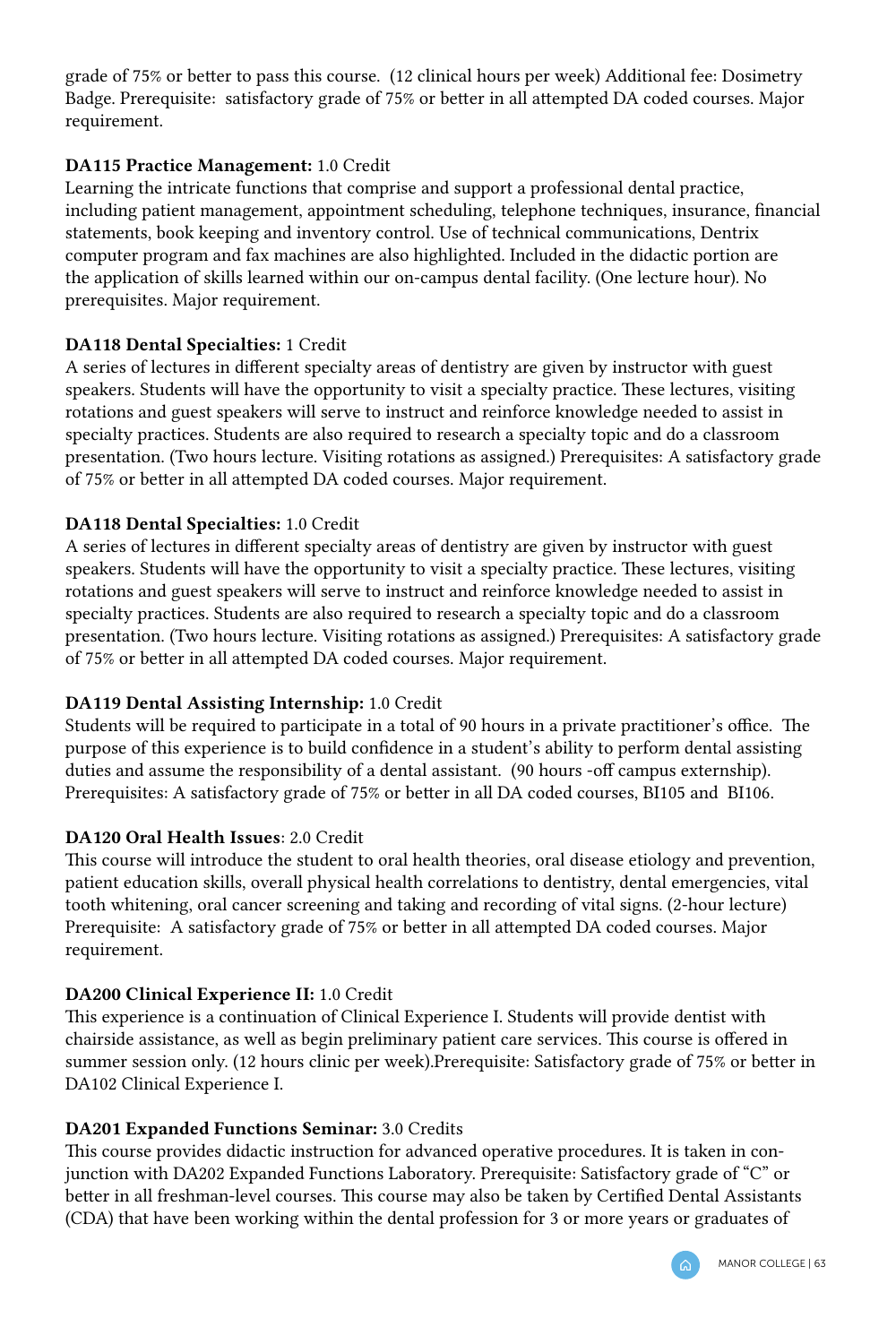an accredited Dental Hygiene program. Requirements also include that you be X-ray and CPR Certified. It is also required that you supply us with a transcript from an accredited institution showing a satisfactory grade of 75% or better in dental anatomy (equivalent to DA106). Potential students are offered the option to take a challenge final examination in dental anatomy and receive a grade of 85 or better to be eligible for this course. This course is offered in summer session only (45 hours lecture). Major requirement.

### DA202 Expanded Functions Laboratory: 4.0 Credits

This course includes practical procedures for performing reversible intraoral expanded functions as delegated to Certified EFDA Auxiliaries by the Pennsylvania State Dental Practice Act. It includes, but is not limited to, practical procedures in placement, condensing, carving, and finishing of amalgam and other restorative materials, placement and removal of rubber dams and matrices, and the fabrication of crowns, bridges, preliminary impressions, coronal polishing, sealants, and impressions for athletic appliances.

This course may also be taken by Certified Dental Assistants (CDAs) meeting set requirements for EFDA Certificate Program, or Registered Dental Hygienists (RDHs). (135 hours laboratory. Additional fees: Materials and Optical Loops. Prerequisite: A satisfactory grade of 75% or better in all freshman-level courses. Major requirement.

### DA203 Clinical Experience III: 2.0 Credits

This course will give the student the opportunity to gain experience in performing expanding functions chairside with direct supervision of dentist and faculty instructors. The entire experience will take place at Manor's Dental Health Center with students being provided with restorative procedures in the role of direct patient care, enabling them to become active participating members of a dental health team within our facility. (Twelve hours clinic per week). Prerequisites: satisfactory grade of 75% or better in all freshman-level courses.

# DA204 Clinical Experience IV: 3.0 Credits

A continuation of Clinical Experience III. (Nine (9) hours clinic per week=135 hours). Prerequisite: grade of "C" or better in DA203 Clinical Experience III

# DA205 Dental Sciences: 3.0 Credits

This course introduces the students to the dental aspects of many different disciplines. It includes histology, anatomy, neuro-anatomy/anesthesiology, pathology. Students are required to participate in a class wide campus education presentation. (Three hours lecture). Prerequisites: Satisfactory completion of BI105 or BI101 and BI102. Major requirement.

# DA206 Externship Experience: 2.0 Credits

Students will be required to participate in a total of 90 hours in a private practitioner's office. The purpose of such an experience is to build confidence in student's ability to perform expanded functions and assume the responsibility of an EFDA. (90 hours clinic-off campus). Prerequisite: A grade of "C" or better in DA203 Clinical Experience III. Major requirement.

# DA210 EFDA Independent Study: 1.0 Credit

For students in need of additional direct patient care experience.

# DA212 Clinical Experience II: 3.0 Credit

This experience is a continuation of Clinical Experience I. Students will provide the dentist with chair-side assistance as well as begin preliminary patient care services. This course is offered in the summer session only. Students must a grade of 75% or better to pass this course. (12 clinical hours per week) Additional fee: Dosimetry Badge Prerequisite: A satisfactory grade of 75% or better in all

MANOR COLLEGE | 64 A

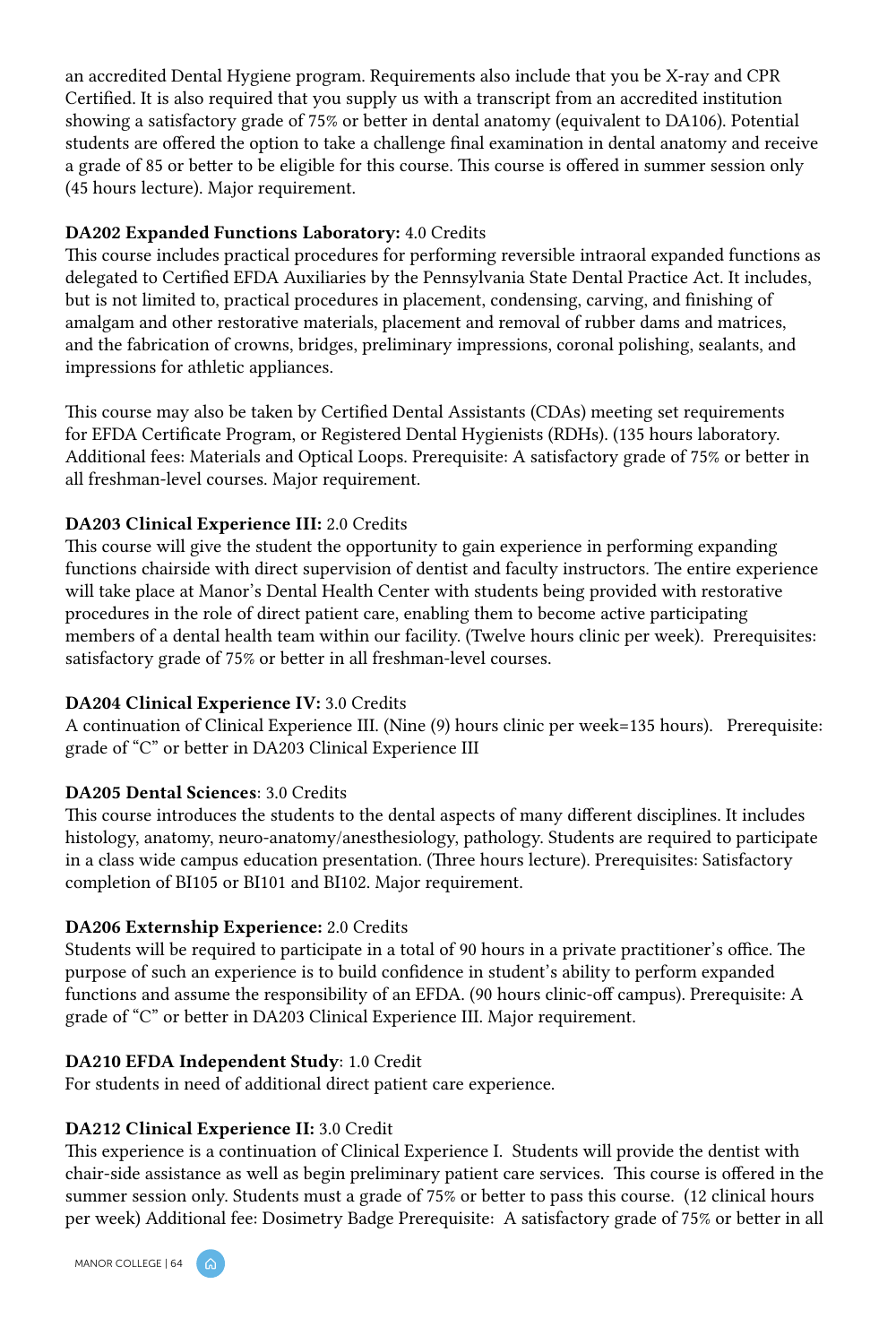attempted DA coded courses. Major requirement.

### DA213 Clinical Experience III: 3.0 Credits

This course will give the student the opportunity to gain experience in performing expanded functions procedures chair-side with direct supervision of the dentist and clinical instructors. The entire experience will take place at Manor's Dental Health Center with the students being provided with restorative procedure opportunities in the role of direct patient care. (12 clinical hours per week) Additional fees: Dosimetry Badge, preps and additional composite. Prerequisite: A satisfactory grade of 75% or better in all attempted Freshman DA coded courses and a satisfactory grade of 80% or better in DA201 and DA202. Proof of Passing the DANB RHS exam must be submitted. Major requirement.

# DA214 Clinical Experience IV: 2.0 Credits

This course is a continuation of DA213 Clinical Experience III, which provides the student with opportunities to hone their EFDA skills while developing time efficiency through direct patient care in Manor's Dental Health Center (9 clinical hours per week)

### DA250 Expanded Functions of Dental Assisting I: 5.0 Credits

This module provides classroom and laboratory instruction for advanced operative procedures, including amalgam, composite, and temporary procedures. Fabrication of temporary crowns, placement of matrices, wedges, and rubber dams will also be covered. Prerequisite: Must be in EFDA Certificate program. Major requirement.

# DA265 Expanded Functions of Dental Assisting II: 1 Credit

This course follows the completion of DA250 EFDA I. Students are required to complete a total of 90 hours performing expanded duties. All of these required hours will be spent at Manor's Dental Health Center under the direct supervision of faculty dentist and clinical instructors. The student will be responsible for two clinic rotations (6 hours) per week for 15 weeks. The purpose of this experience is to strengthen and perfect the skills that were taught in DA 250 and allow the student to apply their skills to direct patient care. Any student wishing to take additional hours for the purpose of addition experience should speak to the instructor. Additional fees: Materials. Prerequisite: DA250 EFDA I. Major requirement.

# DA270 Expanded Function Externship: 1.0 Credit

This course follows the completion of DA265 EFDA II. The student will then be required to complete 20 hours of expanded duties in a private dental office under the direct supervision of a sponsoring dentist. Time doing the required restorative procedures will be the time counted toward the 20 hours. All requirements and a total of 20 hours (doing restorative procedures) must be met. This part of the internship usually takes about two months to complete. The internship must be completed by the end of the fall semester to pass the course. Prerequisite: DA265 EFDA II. Major requirement.

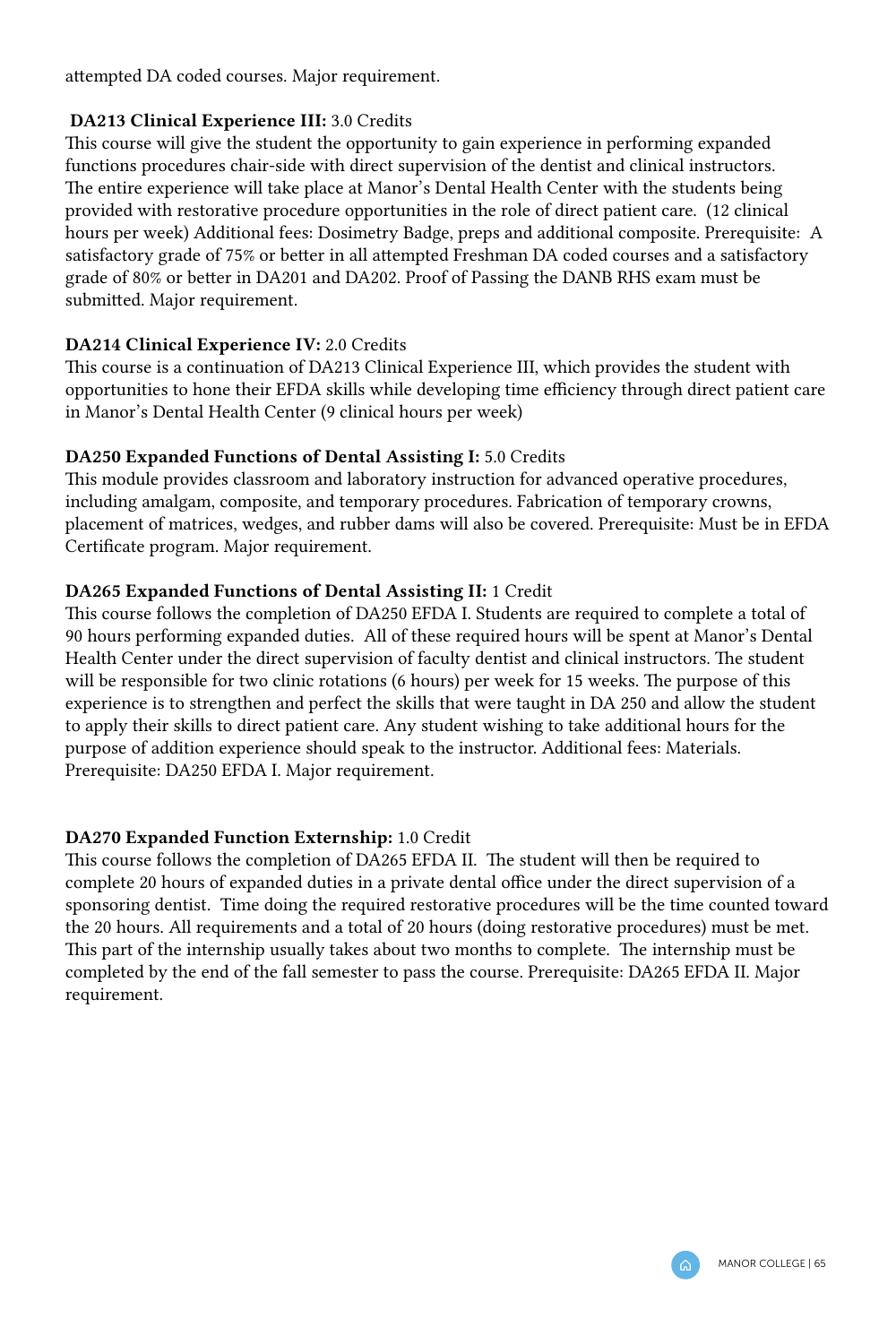# HEALTH CARE ADMINISTRATION

### HC101 Foundations of Health Care Administration: 3.0 Credits

This course is designated for Undergraduate students who seek an understanding of the administration, organization, and delivery of health care in the United States. This course studies the organizational structures, types of governance, and management issues in the American health care system. Topics to be examined include Introduction to Health Care Systems; Managing Health Care Services, Organizations, and Systems; Health Care Environments; Administrative Responsibilities and Structures; and Function and Roles of Professional and Non-Professional Staff. Major requirement.

### HC218 Health Care Law and Ethics: 3.0 Credits

This course will provide a basic understanding of health care law by examining the legal issues facing health care administrators and health care professionals in today's society. Current legislation and regulatory issues will be explored along with ethical questions relating to health care and law. Prerequisite: HC101. Major requirement.

### HC301 Financial Management in the Health Care Industry: 3.0 Credits

This course will address the basics of financial management in health care organizations including accounting, cost analysis, managing financial resources, and other management tools. Budget development and FTE allocation will be addressed along with federal and state regulations.

### HC310 Management of Information in the Health Care Industry: 3.0 Credits

The focus of this course will be on exposure to the management of information to support decisionmaking, communication, and strategic planning. These include systems for managing human resources, improving quality of care and tracking organizational metrics.

# HC401 Occupational Health and Safety: 3.0 credits

This course explores health and safety issues related to the workplace and the laws that control workplace safety. Environmental controls that reduce transmission of communicable diseases, exposure to toxic substances, hazardous working conditions, and accidents are included. Public policy decisions and health control program compliance issues are addressed.

### HC410 Operations Management in Health Care Organizations: 3.0 Credits

Ongoing demands for increased productivity, quality and service have resulted in a renewed emphasis on operational efficiency in the delivery of health care services. This course will utilize clinical practice settings and case studies to examine critical issues related to restructuring patient care delivery models and clinical practice.

# HEALTH SERVICES

### HEA301 History of Medicine: 3.0 Credits

This course probes and deconstructs the different historical contexts in which notable, scientific developments, theories and concepts facilitated the emergence of standards, methods and practices across the broad spectrum of modern scientific and medical disciplines, covering the history of science from the Ancient to the Modern World.

# HEA303 Introduction to Public Health: Public Health & Society: 3.0 Credits

This course is intended to provide an introduction to major issues in public health, both nationally and globally. The course will provide an historical look at public health as well as examining current topics and trends. Using the five core public health knowledge areas, along with an examination of essential public health services, students will explore public health infrastructure,

MANOR COLLEGE | 66 A

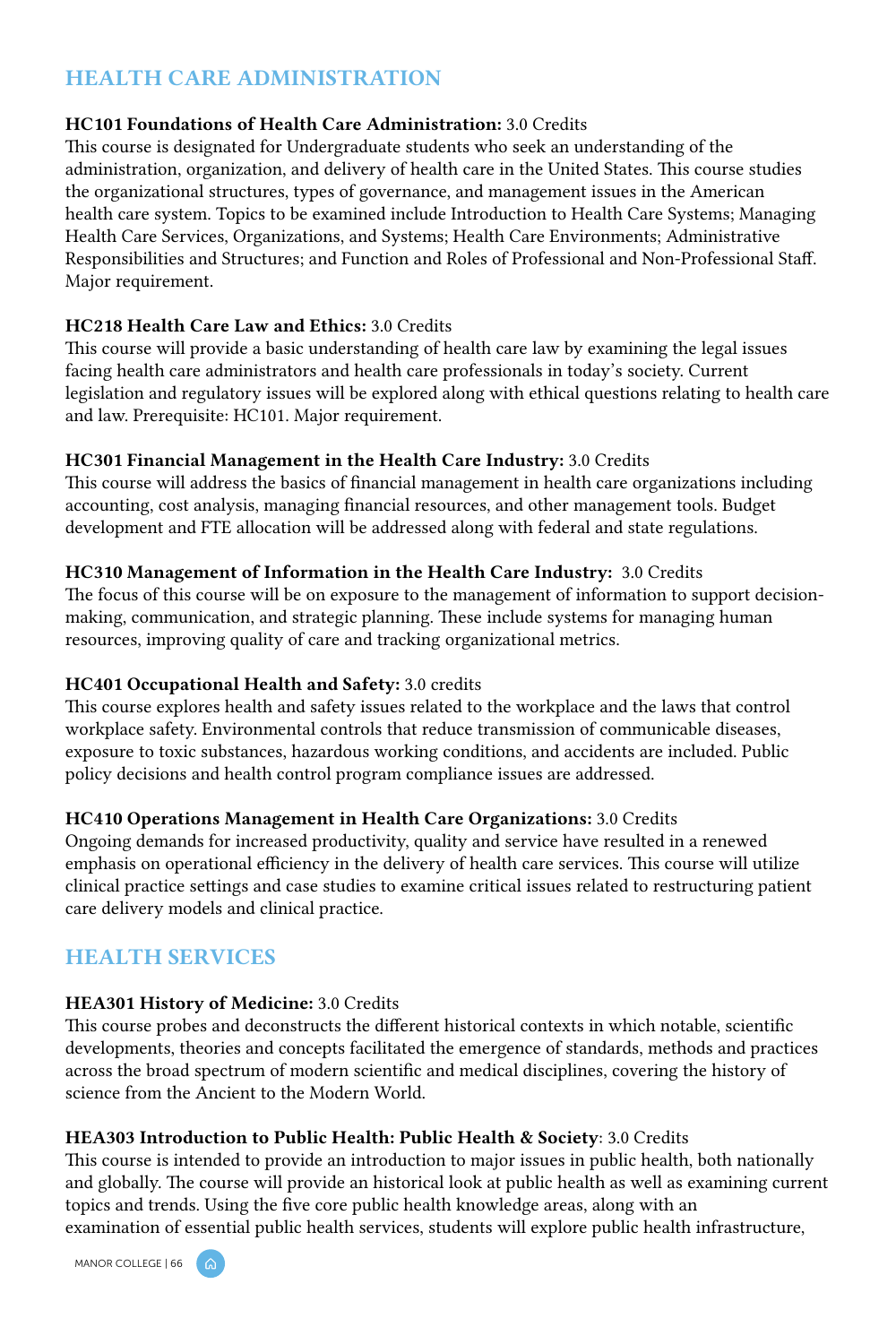surveillance, social determinants, policy issues, and emerging threats. Students will gain an understanding of the fundamentals in the field of public health and be well prepared for future studies in the field.

### HEA399 Health Services Apprenticeship: 4.0 Credits

The Health Services Apprenticeship introduces the student to practical applications learned in the classroom. Students develop career related skills in a healthcare industry setting while earning college credit. Gaining practical, on-the-job experience allows students to build their resumes, network within the field and gain a competitive edge when seeking employment.

### HEA499 Health Services Internship: 6.0 Credits

The Health Services Internship allows students to apply and put into practice principles learned in the classroom. Students develop career related skills in a healthcare industry setting while earning college credit. Gaining practical, on-the-job experience allows students to build their resumes, network within the field and gain a competitive edge when seeking employment.

# **HISTORY**

### HS103 History of the United States I: 3.0 Credits

Examination of American History from its discovery to the Reconstruction (1865). A survey of the growth and development of the United States, its people, government, and institutions, from colonial times to the Reconstruction.

### HS104 History of the United States II: 3.0 Credits

Examination of American History from the Reconstruction (1865) to the election of today's President. A survey of the growth and development of the United States, its people, government, and institutions, from the Reconstruction to the election of today's president.

### HS105 Culture, Race, and Ethnicity in American History: 3.0 Credits

A study of social and cultural currents in American history, historical experiences of America's racial and ethnic groups, and attitudes toward race and ethnicity in the course of American History.

# HS113 History of Ukraine I: Pre-Christianity to 1800: 3.0 Credits

An examination of the Geo-political, social, religious, cultural, and economic developments of Ukraine and its people from pre-Christianity to 1800

### HS114 History of Ukraine II: 1800 to the Present: 3.0 Credits

An examination of the Geo-political, social, religious, cultural, and economic developments of Ukraine and its people from 1800 to the present.

### HS115 History of the Ukraine III: Ukrainians in the Diaspora – 19th Century to the Present: 3.0 Credits

An examination of the phenomenon of emigration/immigration, focusing on the causes behind these actions and specifically reviewing the effects on the Ukrainian people.

### HS151 Global Patterns in the Making of the Modern World: 3.0 Credits

This course provides a thematic overview of broad patterns and changes that shaped and influenced civilizations and societies in a globalized context between 1450 to the present. Students will acquire an enhanced understanding of why and how change has occurred over time across early modern and modern societies and cultures in a globalized context, while seeking to understand and analyze the comparative contexts and cross-cultural relationships in which they emerged and developed globally.

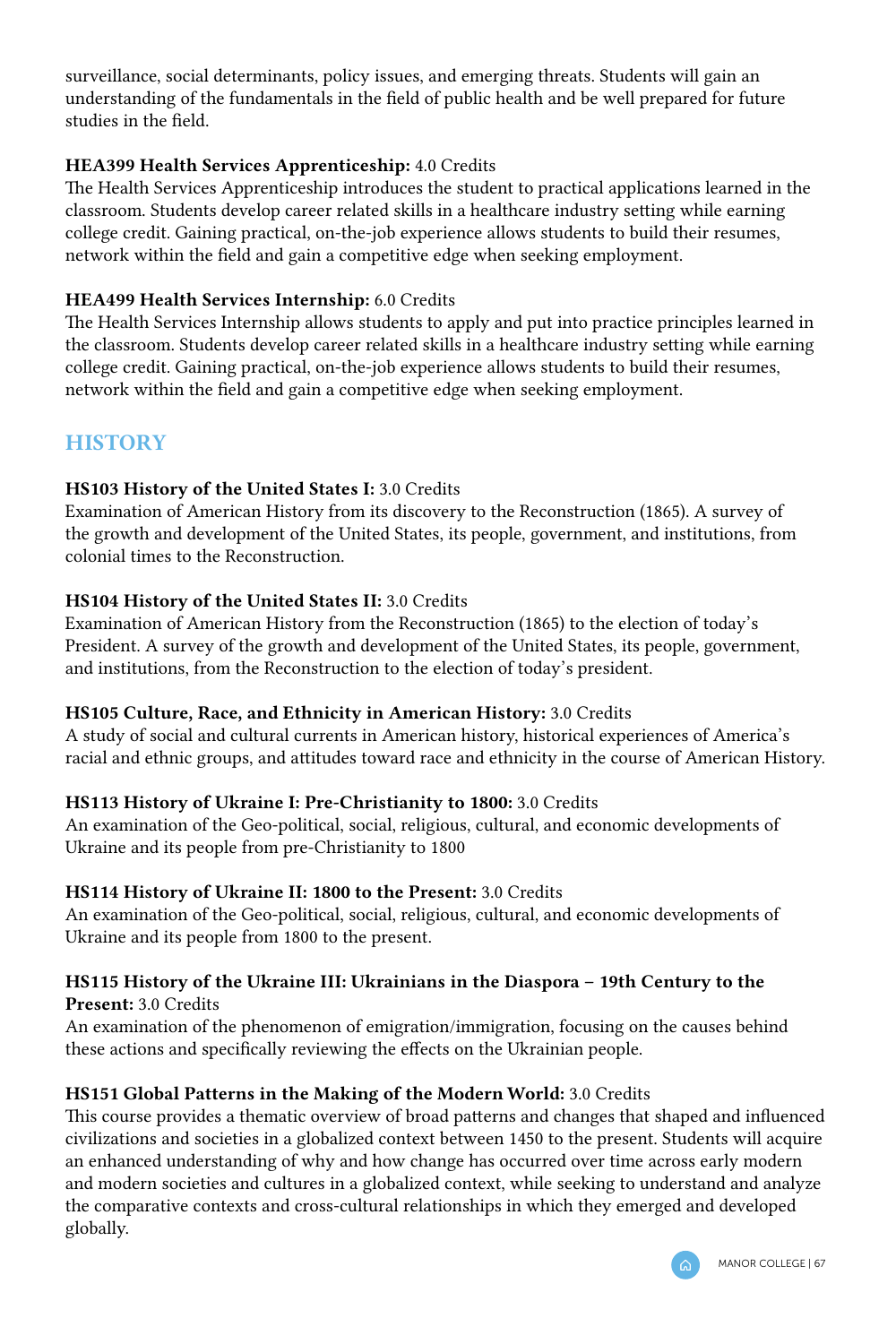#### HS205 Women in America: 3.0 Credits

An interdisciplinary approach to the study of the identity and role of women in America.

#### HS210 The Making of Modern Philadelphia: 3.0 Credits

This course examines the historical evolution of modern Philadelphia (1854-present) from the mid-nineteenth century to the present day. It specifically focuses on the "modernization" of Philadelphia and its place in American society, paying close attention to the following major events and developments: the act of consolidation (1854); the Civil War; the second Industrial Revolution; progressivism and ethnic assimilation; the great depression and second world wars; postwar urban planning and municipal government reform, race relations in the postwar period, and gentrification. Prerequisites: HS103 or HS104 or HS105

#### HS220 History of Baseball in the US and Latin America: 3.0 Credits

This course examines how our "national pastime" has shaped, and reflected, the changes and continuities in American culture and society since the early Republic and antebellum America to the present day. It also probes how the game has grown into an international and cultural phenomenon in Latin America. Prerequisite: HS103, HS104, or HS151

#### HS301 History of Medicine: 3.0 Credits

This course probes and deconstructs the different historical contexts in which notable, scientific developments, theories and concepts facilitated the emergence of standards, methods and practices across the broad spectrum of modern scientific and medical disciplines, covering the history of science from the Ancient to the Modern World.

#### HS310 History of American Sport: 3.0 Credits

This course explores the historical evolution of American sports from colonial America to the present day, focusing on the evolution of professional sports; the impact of sports on American society; race, class and gender issues in the history of American athletics; and the impact of American sports on the global community. Prerequisite: HS105

# **HUMANITIES**

#### HUM100 Introduction to Humanities: 3.0 Credits

This course will introduce students to the humanities using an interdisciplinary approach. The course will focus the fundamental nature of humanities disciplines, including philosophy, architecture, literature, music, religion, and art and how concepts from these disciplines are integrated into different cultures.

#### HUM301 Food "Channel": The Role of Food in Culture and Religion": 3.0 Credits

Food has always held both symbolic and ritual significance in many cultures and religions. This course will explore those roles in both past and in the contemporary world and examine the deep meaning that food plays in specific ritual religious and cultural practices.

#### HUM302 Special Topics in Humanities: 3.0 Credits

A focused study of selected issues and themes from one of the humanities' disciplines, including literature, history, philosophy, religion, art and music. Prerequisite: Approval of Chairperson of Humanities and Social Sciences. Prerequisites: EN201, EN207, or EN209.

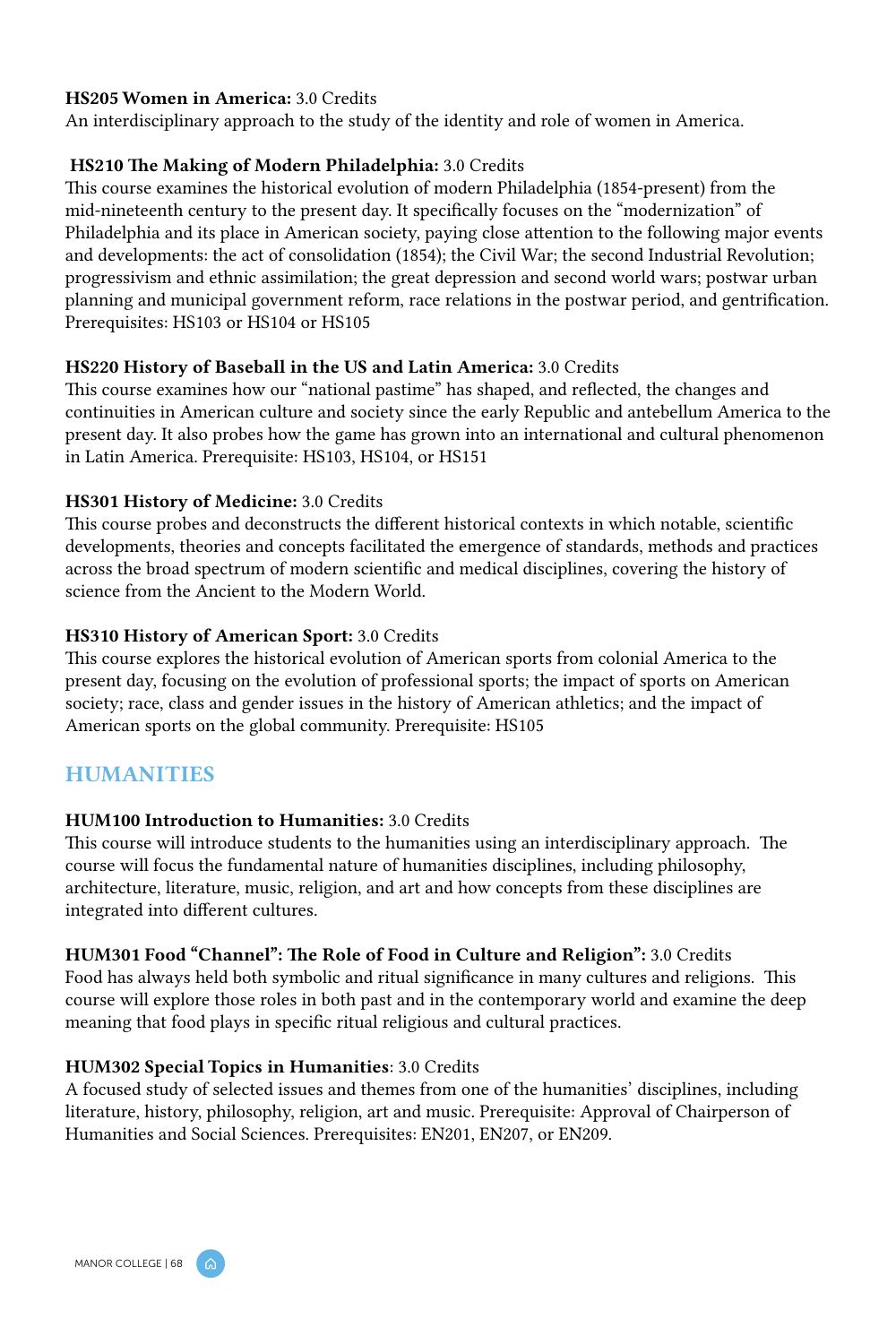# LAW (PARALEGAL)

### LE101 Introduction to Law and Para legalism: 3.0 Credits

While exploring the structure of the American legal system and the principles of law which control the various legal specialties, this course is designed to provide the student with an understanding of the role of the paralegal in today's legal community and the ethical and professional responsibilities incumbent upon today's legal assistants. Major requirement.

### LE102 Legal Research: 3.0 Credits

In this introduction to legal research, Manor's in-house law library will serve as the workshop in which students will become familiarized with research materials, their applicability to various legal specialties and how they are used. In addition to fundamentals of legal research, students will be trained to analyze issues, a skill vital to paralegal competency. Major requirement.

### LE103 Civil Practice and Procedure: 3.0 Credits

This course is designed to provide students with an understanding of civil litigation both at the federal and state levels. All phases of the litigation process will be reviewed in detail with special emphasis upon pre-trial and trial procedures. Major requirement.

#### LE104 Legal Writing: 3.0 Credits

Students will be instructed in interpretation and preparation of legal documents relevant to civil practice. The course will familiarize students with the language and format of legal documents through the use of a sample form book and through practical drafting assignments. Major requirement.

#### LE201 Tort Litigation: 3.0 Credits

This course prepares students to assist attorneys, insurance companies and corporations in the practice of tort law. Relevant insurance practices and procedures will also be reviewed. The course covers primary legal principles of tort law as well as proper procedures for investigating such cases and preparing them for settlement or trial. Prerequisite: LE101 or LN101.

### LE202 Trusts and Estates: 3.0 Credits

Students will be introduced to the basic legal concepts which control wills, trusts and intestacy. The course includes a study of the fundamental principles of law applicable to each, as well as the organization and jurisdiction of the probate court, estate administration and fiduciary accounting. Commonly used estate and fiduciary forms and trust agreements will be analyzed. Prerequisite: LE101.

### LE203 Real Estate Law: 3.0 Credits

This course will provide students with understanding of the basic concepts of real property law including ownership, sale, leasing, financing and government regulation of land, whether improved, with buildings or other features, or unimproved. Students will be introduced to various issues and terminology typically encountered in real estate practice. The course will also provide analysis of and instruction in the preparation of documents relevant to real estate practice. Prerequisite: LE101.

#### LE204 Criminal Practice & Procedure: 3.0 credits

This course will explore criminal liability on both misdemeanor and felony levels. Study will also include examination of each stage of the criminal justice system, from arrest through post-trial motions, sentencing and appeal. Constitutional questions integral to the practice of criminal law will also be considered. Prerequisites: LE101 or LN101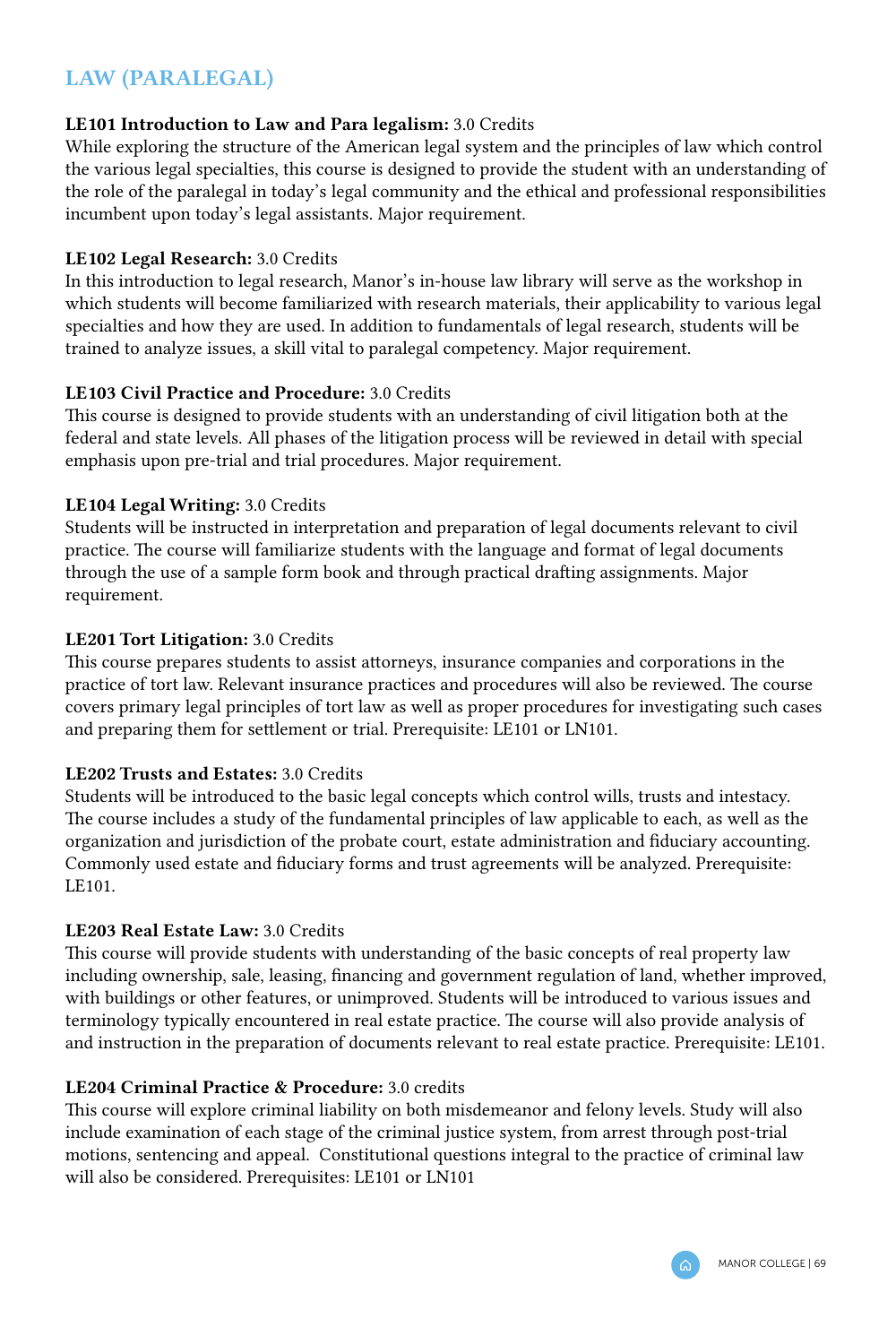#### LE205 Family Law: 3.0 Credits

The course will introduce students to those legal concepts which relate to and control the family unit. Topics addressed include marriage, divorce, annulment, support, child custody, adoption, change of legal name, guardianship and paternity. Prerequisite: LE101.

#### LE206 Administrative Law: 3.0 Credits

Administrative agencies are often referred to as "the fourth branch of the government." In this course the evolution of the administrative justice system will be examined. Students will become acquainted with the powers and procedures of a government agency and the legal assistant's role in administrative grievance procedures and hearings will be reviewed. Prerequisite: LE 101 or LN101.

#### LE209 Law Practice Management: 3.0 Credits

This course will cover the fundamentals of law office management and organization. Subjects covered include: basic principles and structure of management, employment opportunities for the paralegal, timekeeping and accounting systems, marketing issues, administrative and substantive systems in the law office, and law practice technology. Prerequisite: LE101 Introduction to Law and Para-legalism.

#### LE211 Contracts and Business Organizations: 3.0 Credits

This course is intended to familiarize the student with the law of business from both a consumer and business point of view. A variety of business organizations will be studied as will the law pertaining to contract formation and the resolution of contract disputes. Prerequisite: LE 101

#### LE212 Technology and Law: 3.0 Credits

This course will introduce students to technology and its relationship to law practice and the delivery of legal services. Emphasis will be placed on the use of technology in the areas of case management, document management, litigation support, on-line research, office management, and security issues.

#### LE213 Advanced Paralegal Studies: 3.0 Credits

This course is designed to ready the student for entry into the legal community through intensive study of the paralegal profession and additional development of the student's organizational, communication, and critical analysis skills through an experiential learning component and other learning opportunities including portfolio preparation, mock interviews, and advanced research and writing assignments. Students may choose from a variety of experiential learning opportunities to fulfill the practicum requirements of this course.

### LE215 Employment Law: 3.0 Credits

This course will provide the student with an understanding of current legal issues in the area of employer/employee relations. Emphasis is placed on both federal and state regulations applicable to employment law. Areas covered will include the basis for the employer-employee relationship, pre-employment concerns, legal aspect of the employment relationship, discrimination issues, discrimination actions, termination of the employer-employee relationship, and ethical issue in employment law. Prerequisite: LE101 Introduction to Law or BA103 Legal Environment of Business.

#### LE216 Evidence Law: 3.0 Credits

This course will provide students with an understanding of the rules of evidence as they apply, not only in the courtroom, but at every stage of litigation. Application of evidentiary rules to issues of communication, relevance, admissibility and privilege will be explored, as well as the ethical limitations imposed by the rules. Prerequisite: LE101.

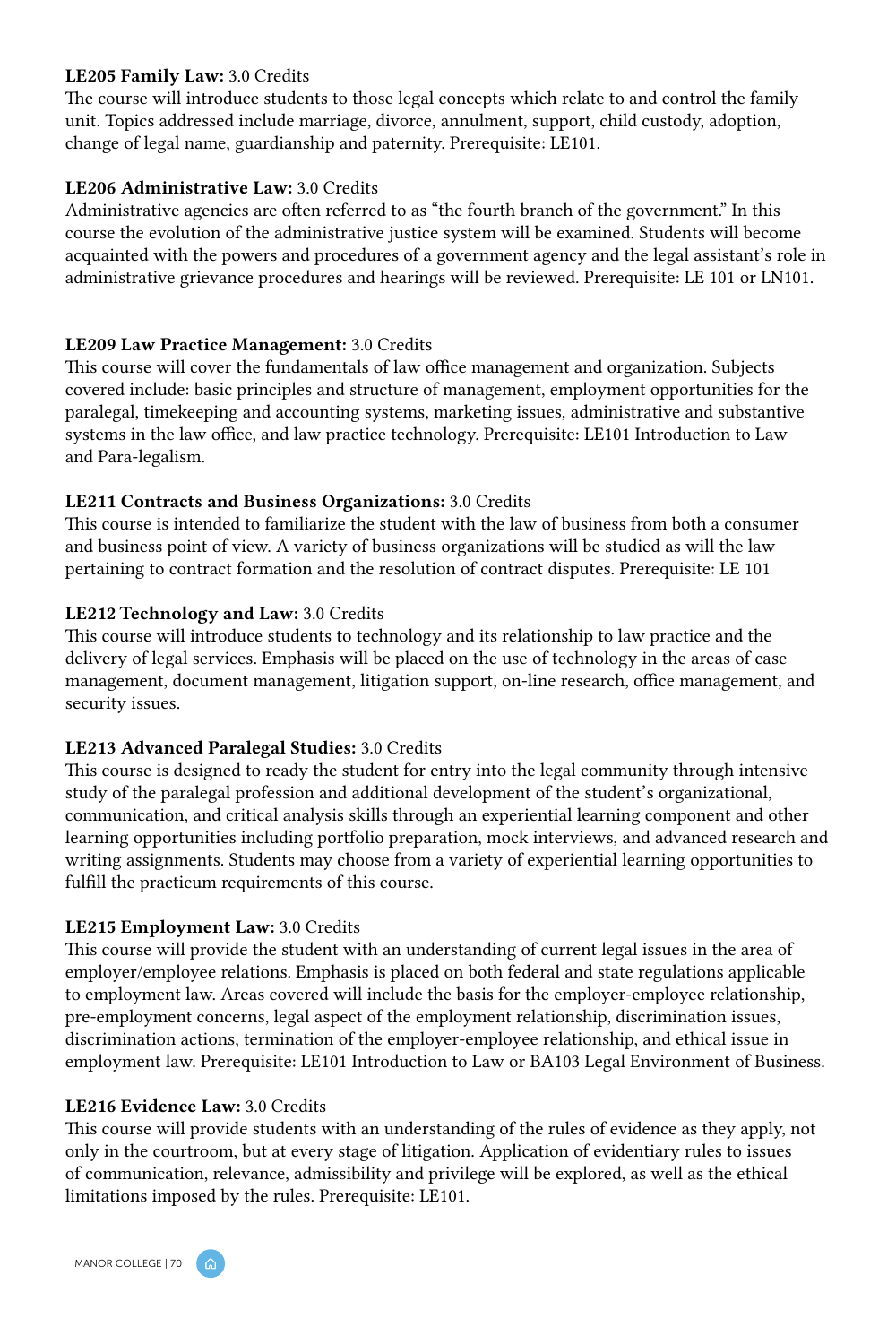### LE217 Immigration Law: 3.0 Credits

This course is designed to provide students with an overview of U.S. immigration law. We will focus on immigrants, the various categories of non-immigrants, and the laws that must be followed to enter the U.S. from abroad or to gain permanent resident status and citizenship. Immigration law is a form-based practice and for this reason, we will review and discuss the various forms that are used in the immigration process. Students will gain an understanding of the vocabulary used in immigration cases and learn how to prepare various types of immigration forms and of the issues confronting immigration clients. Prerequisite: LE101.

### LE289 Legal Independent Study: Variable Credits

A student who wishes to expand his/her knowledge of law in a particular subject area may participate in an advanced study or practicum relating to research, analysis, and application of legal doctrine or procedures. Weekly meetings with the advisor culminating in the preparation of a comprehensive, properly formatted, written legal analysis will be required. Prerequisite: Permission of the Program Director.

### LE299 Legal Internship: 3.0 Credits

The main objective of this course is to provide students with the opportunity to observe and gain practical work experience under the supervision of an attorney, legal assistant or other legal personnel. Weekly seminars with the course instructor will emphasize resume and cover letter preparation, job interview skills and job search strategies. Prerequisites: LE101, LE102, LE103, and LE104. Major requirement.

### LE301 (PL301) Constitutional Law: 3.0 credits

This course will cover the main general themes of the United States Constitution with an emphasis on: Constitutional Articles, Federalism, Separation of Powers, the Amendments to the Constitution, Rights of the Accused, and the individual rights to liberty and equal protection. It will also include a history of the U.S. Constitution.

### LE302 Race and the Law: 3.0 credits

This course will examine how the issue of race has been treated within the American Legal System throughout history and in contemporary times. Using case law to examine the historical and present day context of race and the law will allow students to compare the two and to analyze facts and apply the law where there is an intersection of race and justice. How the system has treated issues or race will be examined and possible solutions to the present day situations will be discussed.

# LE311 (PP311) Environmental Law: 3.0 credits

This course will examine major statutes and policies used, at both the federal and state levels, to protect people and the environment against exposure to harmful substances, including the Clean Air Act, Clean Water Act, Superfund, the Resource Conservation & Recovery Act, and laws designed to regulate toxic substances. The course will also examine enforcement challenges, alternative legal mechanisms for advancing environmental policies (such as voter initiatives and common-law actions), the role of market mechanisms in addressing environmental problems, and constitutional restrictions on environmental regulation.

### LE312 Law and Economics: 3.0 credits

This course will investigate the relationship between economic incentives and the design of laws and contracts. The effect of law and regulation on economic efficiency and the distribution of resources will be a particular focus. The course will also cover discussions of property rights, transactions cost, contract theory, tort law, the legal process and crime and punishment.

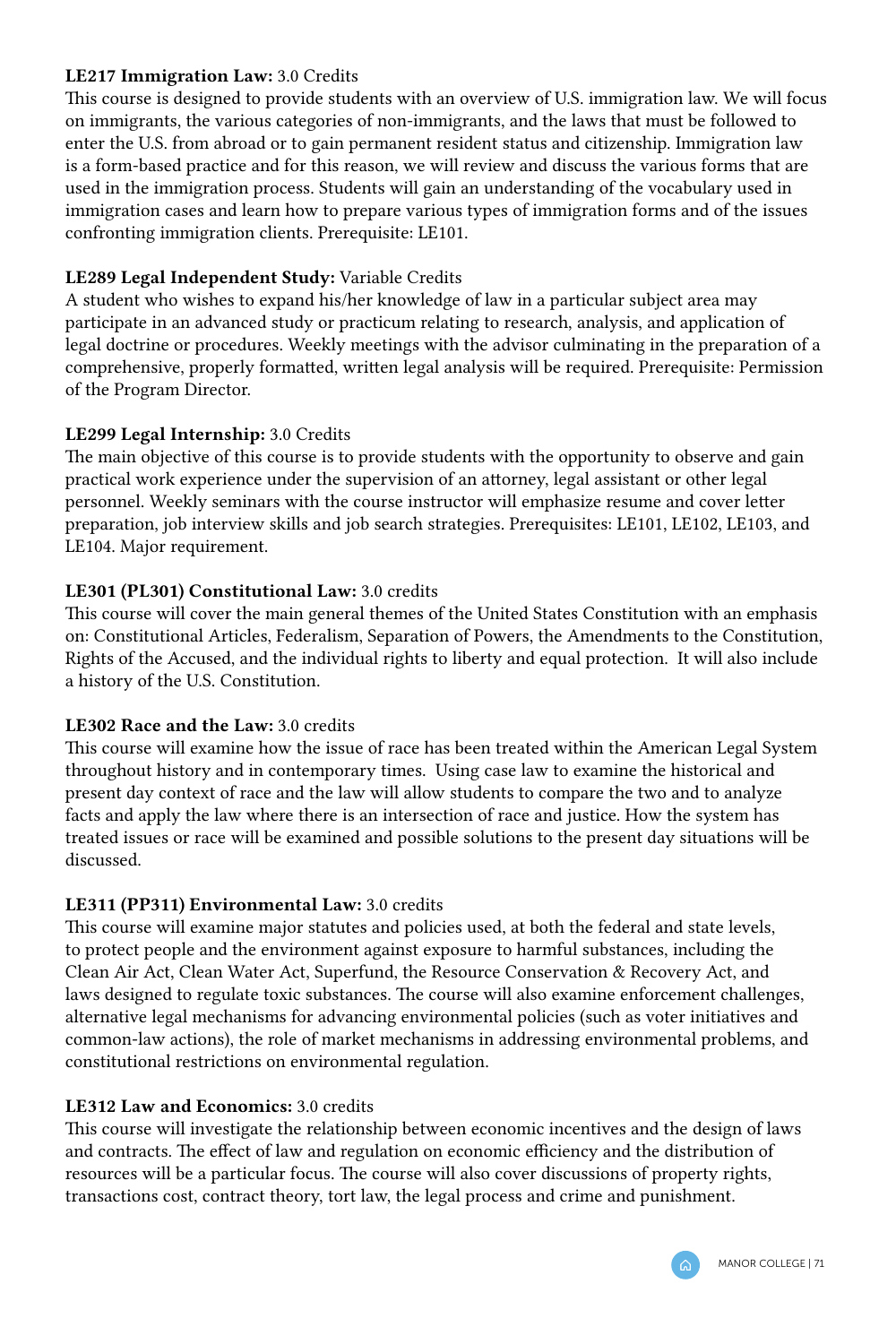#### LE316 (PP316) International Law: 3.0 credits

International Law is the foundational course in public law, treaties, systems, and policies that bind nations into a world community of law. The class places special emphasis on the origins of international law; statehood; international responsibility and claims; investment, criminal law, use of force; and human rights.

# LE402 Animal Rights: 3.0 credits

This course will explore and study the laws that affect and protect animals, including how animals have been defined by the courts and legislatures and interpretation and enforcement of state anticruelty laws and federal laws such as the Animal Welfare Act and the Endangered Species Act. The course will also consider liabilities connected with guardianship/ownership of animals and the ethical implications of using animals for experimentation and food.

# LIBERAL STUDIES

# LS400 Liberal Studies Capstone: 3.0 Credits

This course is designed to be the culmination of the Bachelor of Arts Degree in Liberal Studies. In this topic-based capstone course, with an opportunity for service learning or field experience, students complete a major project that draws upon and synthesizes the knowledge and skills scaffolded throughout the Liberal Studies program. Students will demonstrate their learning through a research paper and presentation. Prerequisite:

# LS498 Liberal Studies Internship: 3.0 Credits

This course is designed to afford student interns experiential learning opportunities that integrate analytical and critical thinking skills acquired by them throughout the duration of the liberal studies' program. Students will be placed in professional work contexts that directly pertain to their prospective career interests. Participating employers must allow student interns direct engagement in meaningful and challenging workplace activities that demonstrate relevant competencies and proficiencies commensurate with the academic objectives of the liberal studies' degree program. The Program Director of the Liberal Studies Internship will maintain contact with workplace supervisors to track the performance of student interns for assessment purposes.

# MATHEMATICS

# MH107 Foundations of Algebra: 3.0 Credits

This course introduces the beginning concepts of algebra. Topics include: signed numbers, algebraic terminology, basic operations on algebraic expressions, exponents, solutions of linear equations and inequalities, simple factoring, simplification of radicals and word problems. There is a lab built into the course. Earning a C or better in this course, qualifies a student to register for program level math courses with the following prerequisite: Placement into program level math course or a passing grade in MH106 Foundations of Mathematics.

# MH110 College Algebra: 3.0 Credits

College algebra is a course in Introductory Algebra, including real-life applications and problemsolving techniques. The emphasis of the course will be on equations, polynomials, graphs, systems of equations, inequalities, rational equations, radicals, and quadratic equations. Prerequisite: Placement into College Level Math. Major requirement. Dental Hygiene, Vet Tec, and Pre-Science majors must earn a "B" or higher.

#### MH115 Algebra & Trigonometry I: 3.0 Credits

This course covers the real number system, imaginary and complex numbers. It explores polynomial, rational, exponential and logarithmic functions, their characteristics, graphs and

MANOR COLLEGE | 72 (A)

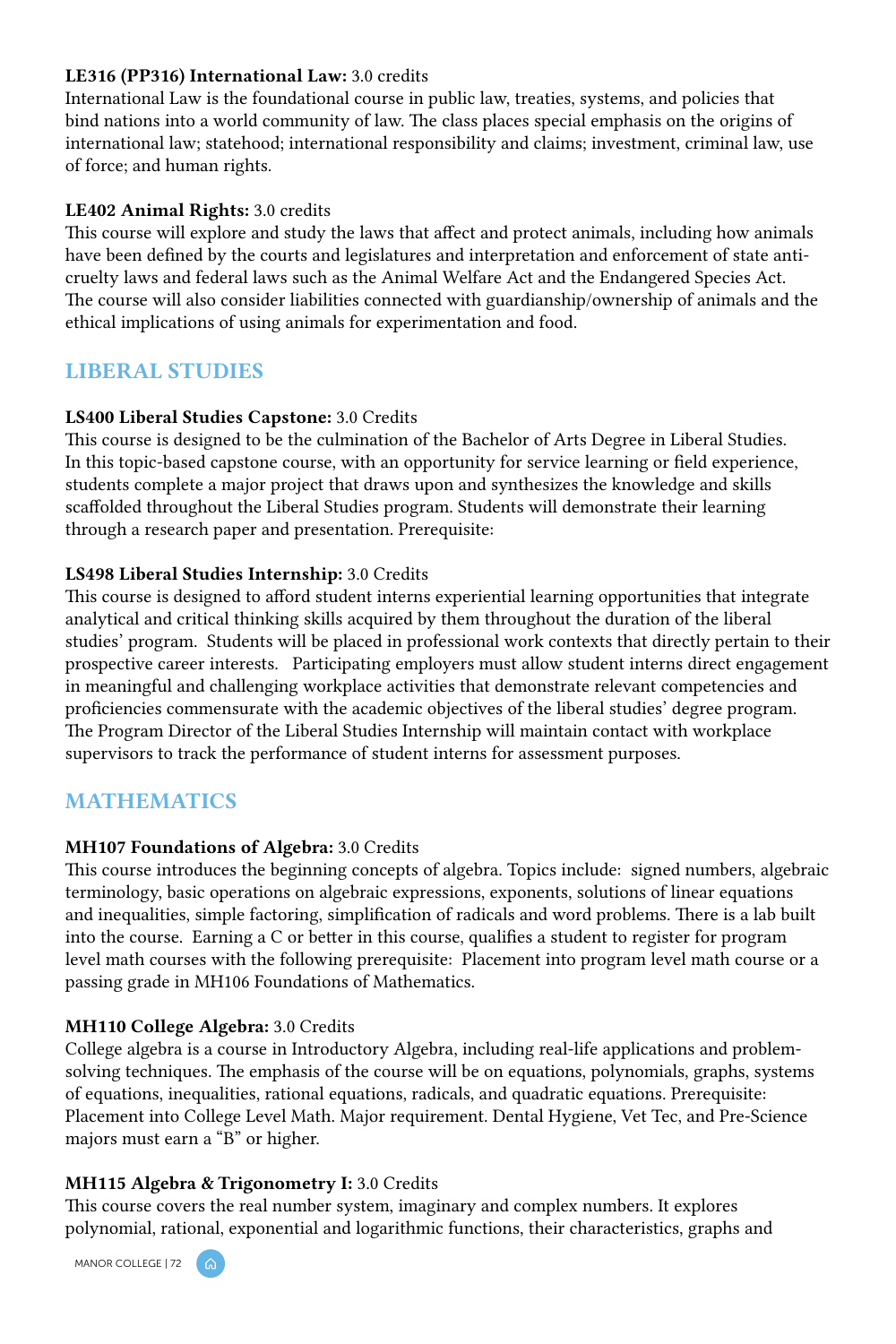applications. It develops the unit circle and the trigonometric functions with their applications. Students will use a graphing calculator. Prerequisite: MH110.

#### MH116 Algebra & Trigonometry II: 3.0 Credits

This course will cover exponential and logarithmic functions, trigonometric functions, and graphs of trigonometric functions, basic identities, the sum and difference formulas, double-angle and halfangle formulas, solving trigonometric equations and the laws of sines and cosines. Prerequisites: MH115

# MH201 Calculus I: 4.0 Credits

This is a course in differential and integral calculus of functions in one variable. Specific topics covered are: graphs of functions, limits, differentiation and differentiation rules, chain rule, implicit differentiation, extrema on an interval, and the Mean Value Theorem, limits at infinity, area under a curve, antiderivatives, definite integrals, and the fundamental theorem of calculus. Every topic is presented geometrically, numerically and algebraically. Work in the computer lab is included in this course. Prerequisite: Placement into College Level Math, and high school level algebra and trigonometry.

#### MH202 Calculus II: 4.0 Credits

This course is a continuation of MH 201 and includes the following: the fundamental theorem of calculus, applications of the definite integral, exponential and logarithmic functions, trigonometric functions, differentiation and integration of trigonometric functions, integration techniques and improper integrals. Work in the computer lab is included in this course. Prerequisite: A "C" or better in MH 201.

#### MH203 Statistics I: 3 Credits

This is a basic course in the principles and techniques of statistics. The course will explore descriptive and inferential statistics. Sampling techniques, classification of data, probability theory, measures of central tendency, measures of dispersion, normal distribution, population parameters, testing hypotheses, and the law of large numbers are among the topics to be covered. The purpose of the course is to provide the fundamental concepts of applied statistics. Emphasis will be placed on understanding of the basic concepts. The course will balance methodology with contemporary application. Prerequisite: MH110, MH115 or BA111. Major requirement.

#### MH204 Statistics II: 3.0 Credits

This second course in statistics will broaden the student's experience and understanding of principles, techniques and methods in statistical analysis. This course will extend the treatment of inferential statistics. The main thrust of the course is interpretation and analysis of data. Estimation of parameters, hypothesis testing, inferences from two samples, simple and multiple regression, multinomial experiments, analysis of variance, process control and non-paramedic methods are among the topics to be covered. Prerequisite: MH203 with a grade of C or better, or permission of coordinator.

# PHILOSOPHY

#### PL100 Philosophy and the Human Condition: 3.0 Credits

An introduction to the study of philosophy through an examination of primary works in philosophy. The focus is on the historical development of major concepts (e.g., theories of human nature, freedom, war, etc.).

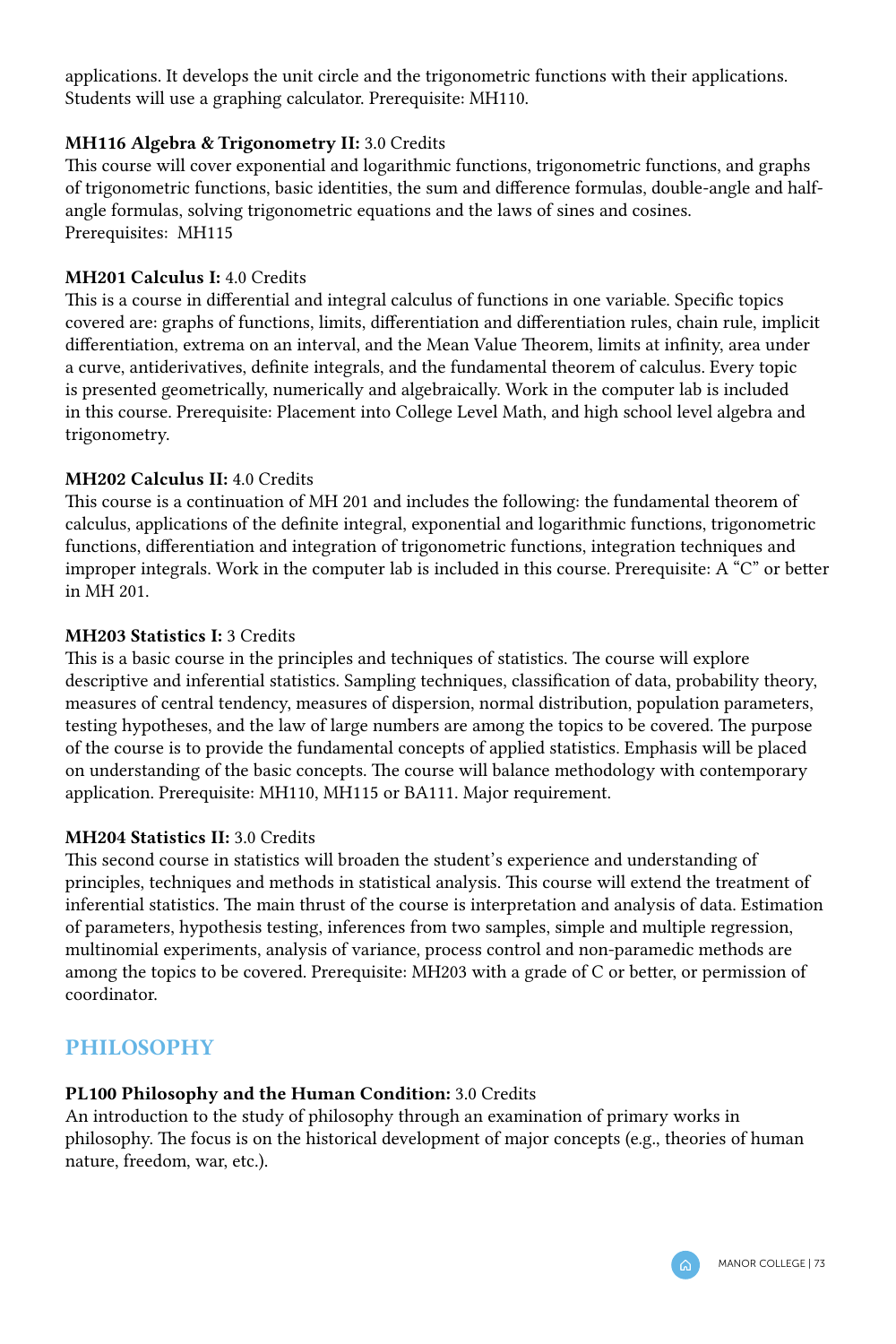#### PL211 Philosophy in Film: 3.0 Credits

An introduction to the study of philosophical themes in film. The course is organized around a unifying theme presented in film and that theme is analyzed through the use of philosophical essays and contemporary literature. Topics include: the individual, authority and rebellion, theories of human nature, freedom, work, etc. Students will read original writings from major philosophers and contemporary literature, and watch contemporary films that deal with philosophical themes. Prerequisite: PL100 or Permission from the Instructor.

#### PL214 Public Philosophy: 3.0 Credits

An introductory overview of contemporary philosophers who bring philosophical awareness to public life, specifically on various topics such as diversity, globalization, social justice, gender, race, animal rights, effective altruism, etc. Prerequisite: PL100

#### PL216 Ethical Issues in Health Care: 3.0 Credits

A study of general ethical principles and their application to individual decision making in the health care field. Includes such topics as the rights and responsibilities of the patient and health care team, truth-telling, informed consent, allocation of scarce medical resources, genetic engineering, death and dying.

#### PL302 Philosophy of the Ancient World: 3 Credits

A study of the development of ancient Greek and Roman philosophy from the Pre-Socratics through Plotinus, with an emphasis on the critical analysis of primary readings. Prerequisite: PL100

#### PL302 Philosophy of the Ancient Greek World: 3.0 Credits

A study of the development of ancient Greek and Roman philosophy from the Pro-Socratics through Plotinus, with an emphasis on the critical analysis of primary readings. Prerequisite: PL100

# **PHYSICS**

#### PH110 Introduction to Astronomy: 4.0 Credits

Astronomy is one of the most fascinating sciences. Who hasn't gazed into the sky and pondered the connections between the Sun, Moon, planets and stars, and wondered if life exists on other planets? This course will greatly enhance your "Cosmic Perspective". Your learning experience will begin with the modern view of the universe and will continue with key topics in astronomy such as the formation of the solar systems, a study of the stars, planets, and galaxies. We will also explore the conditions for life to exist on other planets. (Three hours lecture, two hours laboratory).

#### PH201 Physics I: 4.0 Credits

This course is an introduction to the principles of mechanics and heat. The course provides working knowledge of measurement, motion, Newton's Laws, conservation of energy and momentum, rotational dynamics, properties of matter, and heat energy. (Three hours lecture, two hours laboratory). Prerequisite: Algebra II in high school.

#### PH202 Physics II: 4.0 Credits

This course is a continuation of Physics I. It is an introduction to the principles of wave motion, sound, light, electricity and magnetism, and atomic physics. (Three hours lecture, two hours laboratory). Prerequisite: PH201.

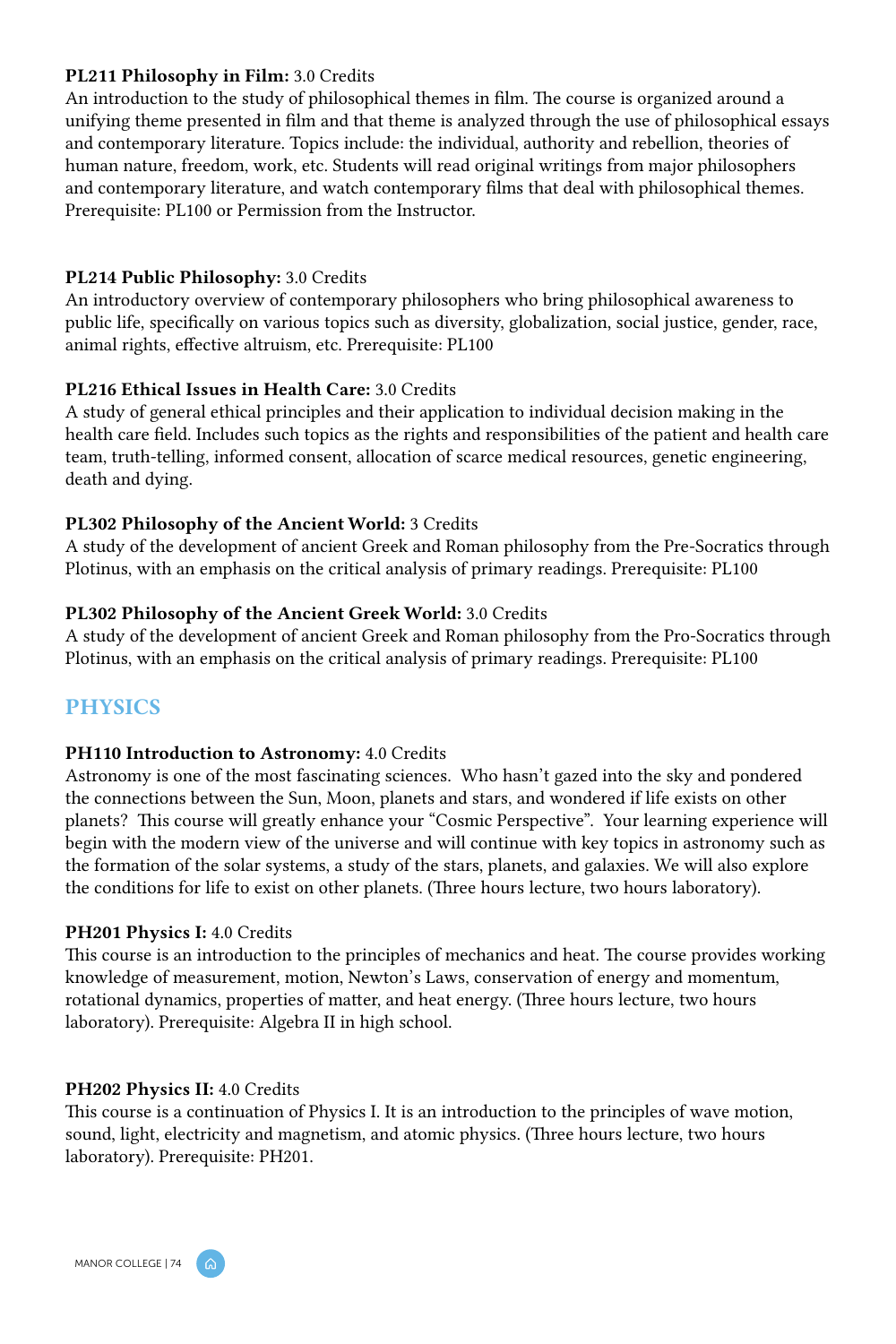# POLITICAL SCIENCE

# PLS101 American National Government: 3.0 Credits

The student will examine the Constitution, Bill of Rights, the development of Congress, Presidency and the Judicial Branch. The course will also show the relationship that state and local governments have with the Federal Government.

# PLS301 (LE301) Constitutional Law: 3.0 credits

This course will cover the main general themes of the United States Constitution with an emphasis on: Constitutional Articles, Federalism, Separation of Powers, the Amendments to the Constitution, Rights of the Accused, and the individual rights to liberty and equal protection. It will also include a history of the U.S. Constitution.

# PLS302 Women in Politics: 3.0 Credits

This course explores the impact of women on American and global politics, emphasizing the influential role of the women's rights movement on the evolution of our political practices and institutions and the emergence of women in critical, political roles and policy making capacities.

# PLS310 Corruption in American Politics: 3.0 Credits

Incorporating case studies, political cartoons, and various forms of news media that catalog and unveil political corruption at different levels of American government, the course defines the nature and systems of political corruption in their relevant historical and contemporary contexts, analyzes the historic and contemporary impact of political cronyism and malfeasance on the integrity and cohesion of our governing institutions, electoral processes and legal framework, and addresses the public policy and criminal justice implications of corruption in American politics. It also examines the institutional and grassroots obstacles that have besieged political reformers, progressive thinkers and policymakers, and journalists in their quest to promote transparency and fairness in government, authentic forms of participatory democracy, and legal, social and economic equality for disadvantaged constituencies in our political system. Elective

#### PLS401 Contemporary Global Issues: 3.0 Credits

This course provides students with an examination of major, contemporary global issues through an interdisciplinary perspective, exploring an array of political, diplomatic, economic and cultural problems and policy issues as they relate to and intersect with the needs of various global constituencies and communities. Case studies are utilized to explore the specific impact of globalization on shared and varying political, economic and cultural institutions and practices.

# **PSYCHOLOGY**

# PS101 Introduction to Psychology: 3.0 Credits

This course is an overview of the diverse field of psychology, and examines methods and concepts necessary for a basic understanding of human behavior and functioning. Topics include biology of behavior, perception, learning, memory, stress, personality psychological disorders, and social influence. Major requirement.

#### PS102 Developmental Psychology: 3.0 Credits

This course examines human development across the life span from conception to death. Emphasis is on physical, social, moral and cognitive development. Topics include theories of human development, nature vs. nurture issues, genetic influences, and psycho-social issues in childhood, adolescence, adulthood and old age. Prerequisite: PS101 Introduction to Psychology. Major requirement.

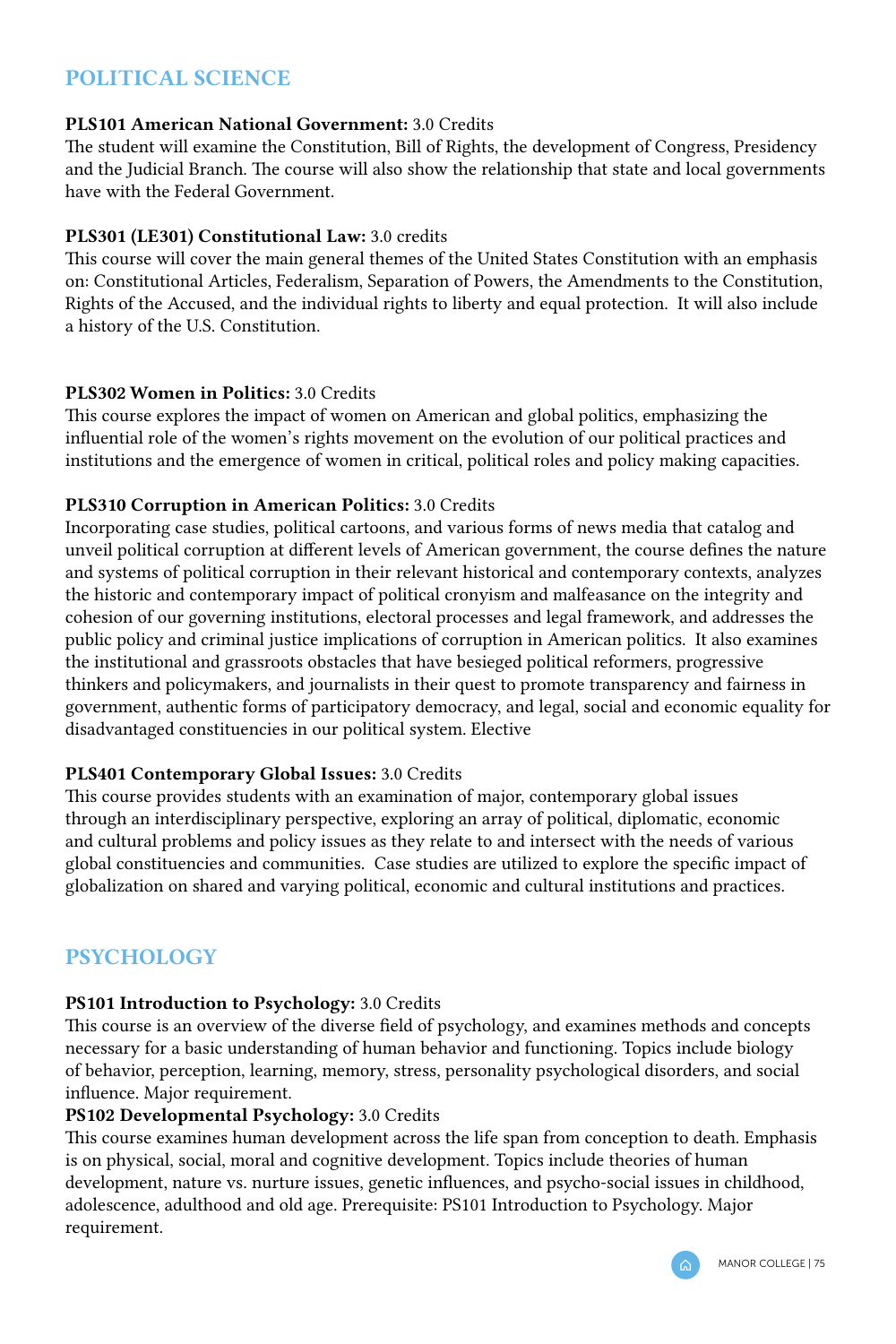# PS105 Social Psychology: 3.0 Credits

In this course, the history and nature of social psychology, small group processes, attitudes and attitude change, conformity, cooperation, authority, research situations and applications are examined in depth. Prerequisite: PS101 Introduction to Psychology.

# PS106 Stress and Health Psychology: 3.0 Credits

This course examines the connection between the mind and the body with emphasis on how biological, psychological, and social factors interact to affect the susceptibility to illness. Topics include the nature and causes of stress, relationships between stress and disease, the impact of beliefs on perceptions of health and recovery, and stress management strategies. Students develop a personal plan for holistic health.

# PS107 Explorations in Personal Growth: 3.0 Credits

This course examines the importance of knowing ourselves as individuals and in social relationships and of being conscious of the way personality and behavior affects others. Students are given the opportunity to develop self awareness and competence in dealing with others by understanding their own beliefs about people, society, and themselves.

#### PS201 Abnormal Psychology: 3.0 Credits

This course is an introduction to the study of manipulative behavior and psychopathology. Emphasis is on the etiology, symptoms, and treatment of various psychological disorders in children, adolescents and adults. Biological, psycho-dynamic, behavioral, cognitive and multicultural perspectives of abnormal behavior are examined. Prerequisite: PS101 Introduction to Psychology. Major requirement.

#### PS203 Drugs in American Society: 3.0 Credits

This course explores drug and alcohol use, abuse and addiction in American society. Topics include historical perspectives, classifications of drugs and their effects, factors contributing to abuse and addiction, and prevention efforts. Intervention strategies, self -help support groups, and treatment options are also examined. Prerequisite: PS101 Introduction to Psychology. Major requirement.

# PS204 Psychology of Aging: 3.0 Credits

This course is an overview of the aging process, with an emphasis on the later periods of life. Major theories of aging, stereotypes about aging and older adults, and changes in physical health, cognition, and social relationships are examined. There are opportunities for students to apply course material to everyday life in an effort to promote appreciation of the challenges and opportunities involved in the aging process. Prerequisite: PS101 Introduction to Psychology. Major requirement.

#### PS290 Fundamentals of Interviewing and Counseling Practice: 3.0 Credits

This course introduces students to the field of counseling with an emphasis on basic interviewing. Students learn interviewing strategies, active listening, empathy, paraphrasing, and other fundamental skills through discussion and role play. Major theories of counseling are examined and techniques associated with those approaches are demonstrated. Open to Psychology majors only or with permission of program director. Major requirement.

# PUBLIC POLICY

#### PP101 Introduction to Public Policy: 3.0 credits

Introduction to Public Policy is an overview/survey course, which covers a wide range of topics,

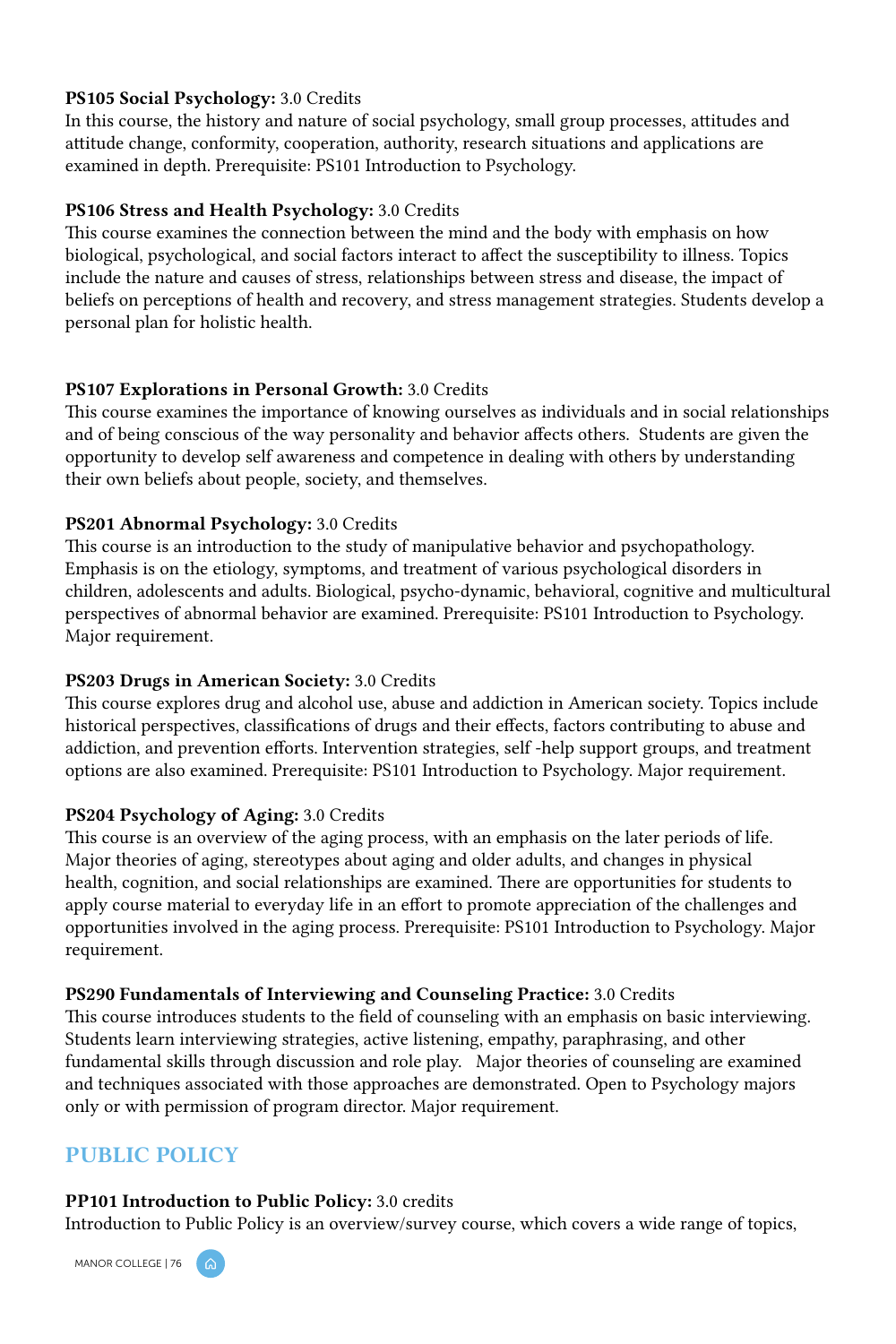from the standards, norms and values informing democratic policymaking to the basics of costbenefit and other economic tools of policy analysis. It will address the institutional arrangements for making public policy decisions, the role of nonprofit and private-sector professionals-in shaping policy outcomes, and the fundamentals (and pros and cons) of analytic approaches to public policy.

# PP102 Introduction to Public Administration: 3.0 credits

This course will provide students with an overview of how public administration, often referred to as "government bureaucracy" fits within our American system of government. Students will examine the rapid growth of the administrative branch of the government and how its operations interact and influence politics and policy.

# PP302 Public Policy Analysis: 3.0 credits

This course will investigate the procedures that help to make sure that the needs and preferences of individuals are successfully converted into public policy. Public problems and issues will be examined along with methods to design better policies that will help to resolve these problems. A close look at the ways that analysists and policy makers use these methods to address these public policy issues will be discussed. There will also be instruction on how to conduct research regarding policy issues.

# PP303 (HEA303) Introduction to Public Health: Public Health & Society: 3.0 Credits

This course is intended to provide an introduction to major issues in public health, both nationally and globally. The course will provide an historical look at public health as well as examining current topics and trends. Using the five core public health knowledge areas, along with an examination of essential public health services, students will explore public health infrastructure, surveillance, social determinants, policy issues, and emerging threats. Students will gain an understanding of the fundamentals in the field of public health and be well prepared for future studies in the field. (3 lecture hours)

# PP310 Public Service Ethics: 3.0 credits

This course examines the ethical issues that will arise in performing services to the public, and the statutes and regulations required of those in public service. Issues that will be covered include: conflicts of interest, honorariums and gifts, communications made by public officials, post government service and reporting/accounting. This will also include specific areas of implementation, such as: how to set up an ethics hotline, reporting issues, and what to do when dealing with ethical dilemmas.

#### PP311 (LE311) Environmental Law: 3.0 credits

This course will examine major statutes and policies used, at both the federal and state levels, to protect people and the environment against exposure to harmful substances, including the Clean Air Act, Clean Water Act, Superfund, the Resource Conservation & Recovery Act, and laws designed to regulate toxic substances. The course will also examine enforcement challenges, alternative legal mechanisms for advancing environmental policies (such as voter initiatives and common-law actions), the role of market mechanisms in addressing environmental problems, and constitutional restrictions on environmental regulation.

# PP314 Technology Law and Policy: 3.0 credits

This course will focus on a series of historical and contemporary challenges posed by a range of technologies to the government's administration of security and justice, and the solutions implemented or proposed by the state in response. The course will examine the interface of government regulation with advancing technologies including government regulation of the Internet and Internet commerce, government surveillance, governmental access to people's devices

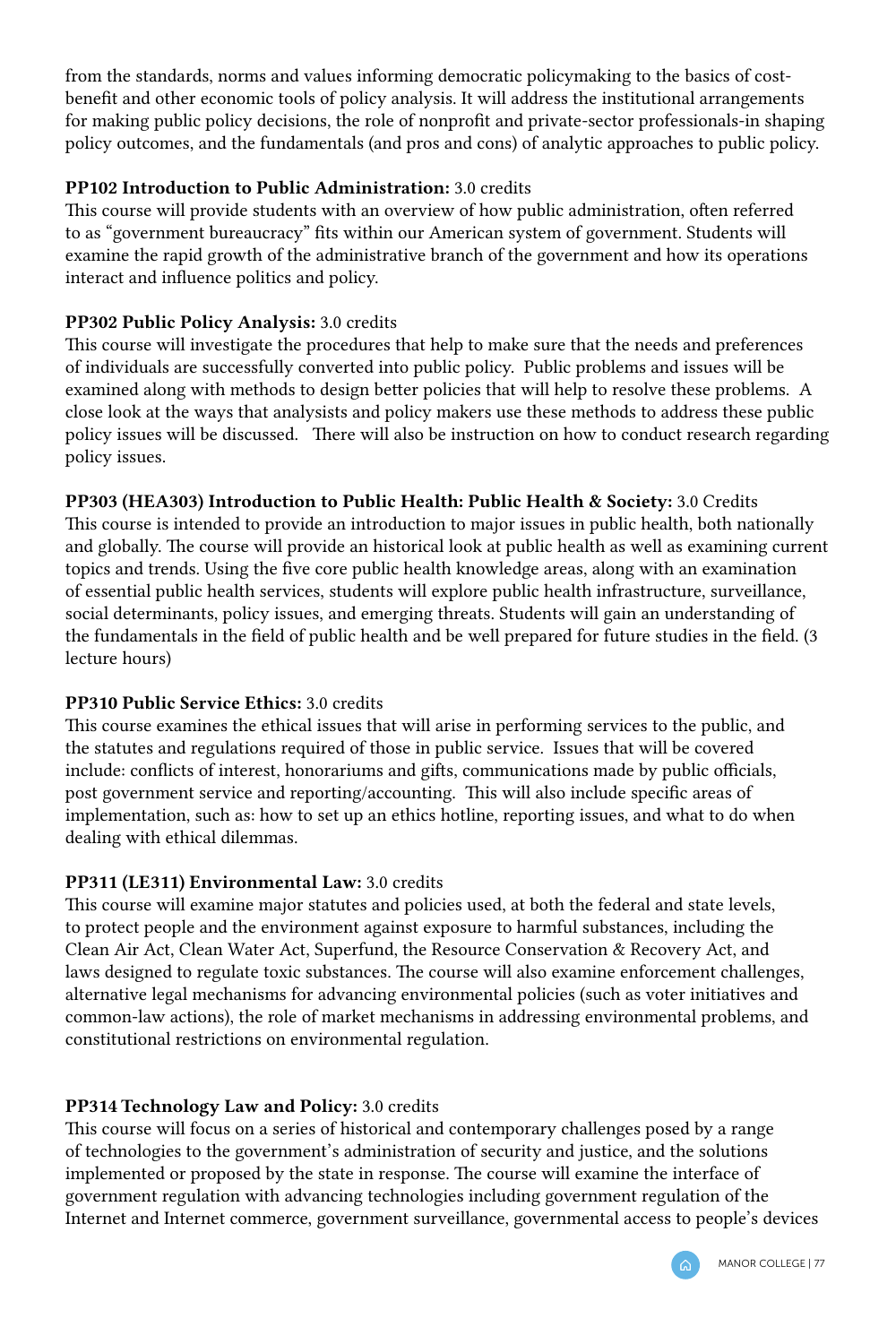and data, use of technology to predict and prevent threats.

#### PP316 (LE316) International Law: 3.0 credits

International Law is the foundational course in public law, treaties, systems, and policies that bind nations into a world community of law. The class places special emphasis on the origins of international law; statehood; international responsibility and claims; investment, criminal law, use of force; and human rights.

### PP318 Energy Law and Policy: 3.0 credits

This course introduces students to the legal, economic, regulatory, and structural issues that both shape our energy practices and regulation. Traditional monopoly models of regulation will be compared and contrasted to evolving competitive regulatory alternatives. Students will be introduced to issues and practices such as energy resource planning, pollution management, rate design, green markets, energy efficiency, demand side management, renewable energy portfolios, climate change, and carbon management.

#### PP398 Public Policy Internship I: 6.0 credits

This culminating course prepares students for the real challenges of working in the field of Public Policy. An internship experience will provide an opportunity to combine actual field experience with classroom knowledge in an area of special interest. The course also provides the opportunity to re-examine learning objectives at the program level. (Instructor permission required)

# PP401 Non-Profit Organizations and NGOs: 3.0 credits

This course deals with the issues related to non-profit organizations, from start up to termination, and everything in between. Students will explore the different regulations and operations of a non-profit entity. The course will also include, the nonprofit sector, many nonprofit organizations, and will focus on the ways that they are led and governed in today's society. Non-Government Organizations will also be covered in this course with attention to national and international organizations that have assisted the government in the role of helping citizens of this country and the world.

#### PP499 Public Policy Internship II: 6.0 credits

This culminating course prepares students for the real challenges of working in Public Policy Administration. An internship experience will provide an opportunity to combine actual field experience with classroom knowledge in an area of special interest. The course also provides the opportunity to re-examine learning objectives at the program level. (Instructor permission required)

# RELIGION

#### RS102 Biblical Themes: 3.0 Credits

An introductory study of the major themes and books of the Jewish and Christian Scriptures, this course provides literary and historical background for reading Scripture. Contemporary significance of the Bible will also be considered.

#### RS103 World Religions: 3.0 Credits

World Religions provides an introduction to the major living world religions, including Hinduism, Buddhism, Chinese religious tradition, Islam, Judaism, and Christianity. The course will compare and contrast key concepts found in the various religious traditions.

#### RS107 Religion and Human Experience: 3.0 Credits



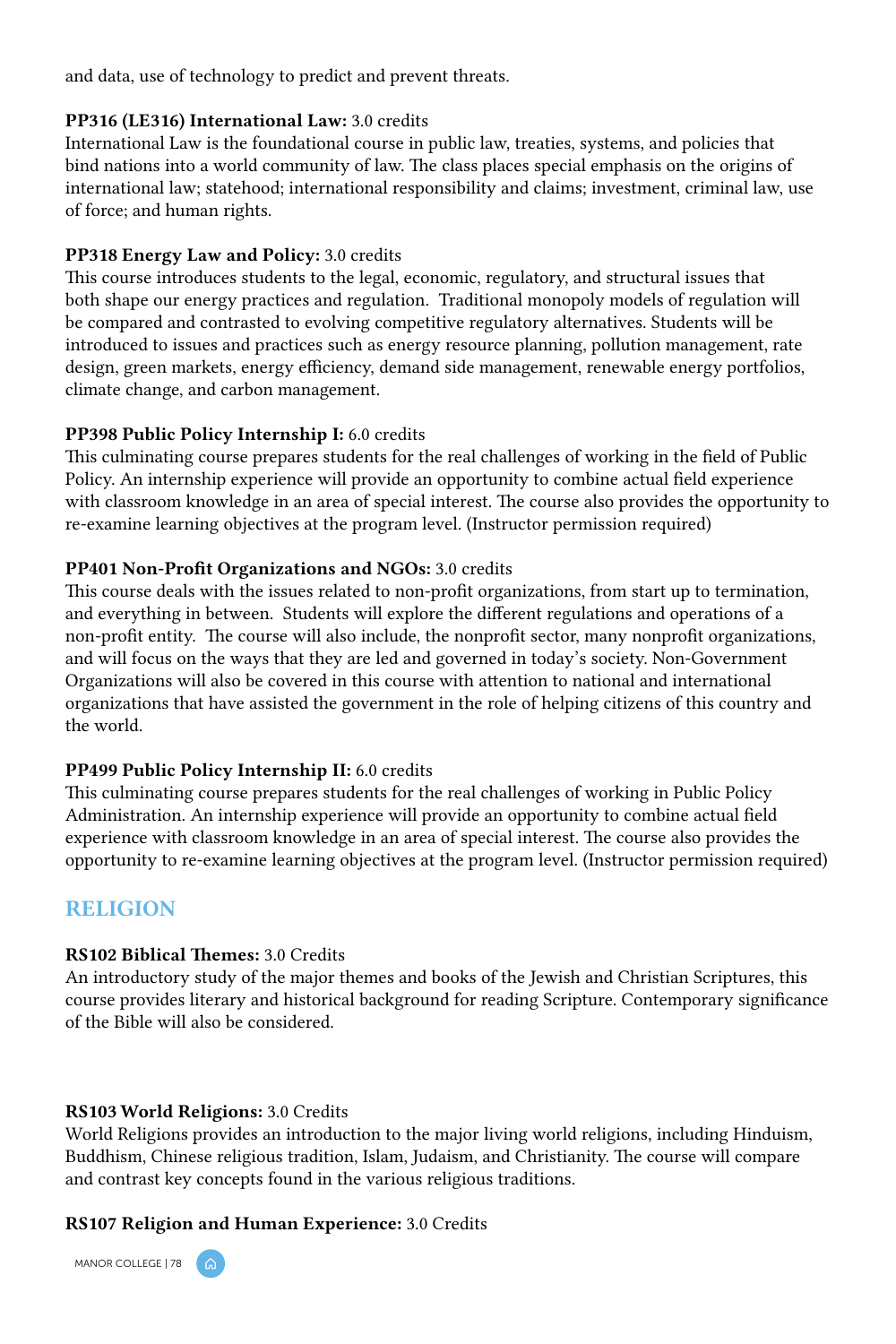A study of the relation between religious thought and practice and the personal and social dimensions of human experience. The course will also elaborate on the content of religion especially in its role to communicate between immanence and transcendence. Issues include: the meaning and existence of God; faith and reason; the problem of evil and moral choice; the function of myth, symbol, and ritual.

#### RS108 Contemporary Religious Values: 3.0 Credits

An investigation of personal and societal values in light of current religious thought. Selective issues of morality, justice and peace, with an emphasis placed on discovering root causes of problems and ways of response will be examined.

# RS205 A Theology of the Encounter: The Life and Teachings of Jesus Christ: 3.0 Credits

The life, ministry and teachings of Jesus and the early Christian church are the focus of this course and provide the foundation in understanding our contemporary "culture of encounter," that is, encountering the poor, the vulnerable, and the outcasts of the world. A theology of encounter stands in opposition to today's throwaway culture that sees a human being as a means to an end. Special attention is given to the content of the synoptic gospels as well as the social, political and religious conditions of the time. By means of lecture, class discussions and close readings of scripture, this course will also examine the prophetic, moral and ethical implications of Jesus' message for today. Prerequisite: At Least One Three Credit Religion Course

# RS303 Neuroscience and Religion: 3.0 Credits

Students will explore ideas on human religious experience as interpreted through contemporary discoveries in neuroscience. Prerequisite: Any 100 or 200 religion course

# RS310 Latin and the Byzantine Rites: 3.0 Credits

This course will be an in depth exploration of the historical/liturgical/ecclesiological and dogmatic distinctions and similarities between Roman Catholic and Ukrainian-Greek Byzantine Catholic Churches. It is designed to increase the awareness of the mutually enriching heritage and traditions of these two Catholic ecclesial communities. It posts a holistic understanding of the "two lungs" of the Church as discussed in John Paul II's Apostolic Letter Orientale Lumen.

# **SOCIOLOGY**

#### SO102 Introduction to Sociology: 3.0 Credits

An introduction to the basic concepts in the field of sociology. The course includes an analysis of the structure and function of social organization, culture, socialization, social groups, social stratification, social institutions, and collective behavior. Major requirement.

#### SO103 Contemporary Social Issues: 3.0 Credits

This course is designed to enable the student to consider different viewpoints on social issues and to encourage debate through proactive questions during each class session. Major contemporary social issues, all of which affect society at large, will be examined (i.e. aging, the homeless, domestic violence, child abuse, rape and substance abuse.) We will attempt to gain new insights and interpretations to help us better understand and evaluate society's contemporary social issues. SO108 Medical Sociology: 3.0 Credits

This course will provide an overview of the relationship between social factors and health, the interaction between health practitioners and patients, and the ability of the patient to adapt to society's changes within the health care delivery system.

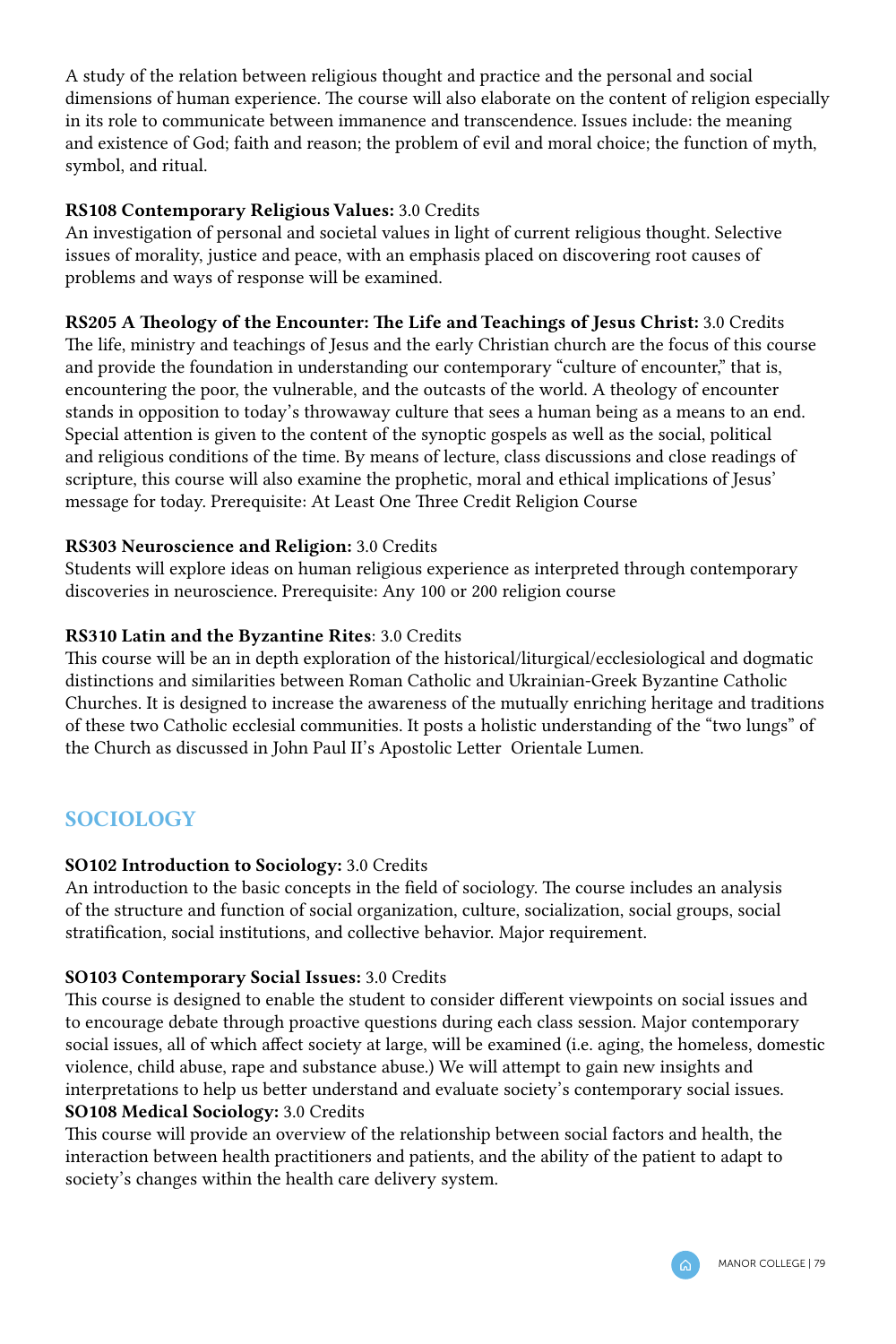# UKRAINIAN

#### UK101-102 Elementary Ukrainian I and II: 3.0 Credits

Basic Ukrainian conversation courses designed to lay a firm foundation for subsequent Ukrainian courses. Emphasis will be placed on grammar, pronunciation, and conversation, with some reading and writing. Individual participation encouraged.

#### UK201-202 Intermediate Ukrainian I and II: 3.0 Credits

For students who wish to further develop their skills in reading, writing, speaking and listening to Ukrainian. Readings drawn from a wide variety of fiction and non-fiction works on topics of general interest. In addition, students are introduced to the Ukrainian world, its peoples, and their cultures. Prerequisite: UK 102 or placement into UK201 or UK202.

#### UK203 Independent Study: 3.0 Credits

Offered to students who desire to pursue more intensive study of the Ukrainian language beyond the introductory levels, especially with the purpose of developing conversational and translation skills. Work will include readings from Ukrainian literature. Prerequisite: Approval from Chairperson of Liberal Arts Division.

# VETERINARY TECHNOLOGY

#### VT102 Laboratory Animal Management: 3.0 Credits

This course provides an introduction (ALAT level) to the care and use of laboratory animals in a research environment. Topics include animal welfare regulation, animal care and management, species and strain identification, nutrition, reproduction, gnotobiology, disease recognition and control, and euthanasia methods. A supplemental laboratory will cover the clinical management of rats, mice, and rabbits. In addition to lecture and laboratory, the course includes a field trip to a laboratory animal facility and ward duty. Students should expect to spend time outside of class completing animal-care duties.(2 lecture hours, 1.5 laboratory hours)

Prerequisite: Must have prior hands on experience in small animal clinical practice and have submitted the following forms:

*Immunization and Health Insurance Requirements*

*Manor College Veterinary Technology Program Health Risk Acknowledgement and Release of Claims Manor College Agreement and Release of Liability*

*Manor College Aggressive Animal/Bite Protocol and Aggressive Animal Policy*

#### VT103 Introduction to Veterinary Technology & Practice Management: 2.0 Credits

This course includes an overview of the laws, ethics and rules of professional conduct that define the profession of veterinary technology. Areas of discussion include the role of the veterinary technician in veterinary medicine, research, regulatory agencies, industry and private practice. Topics in professional development include law, ethics, resume writing, professional conduct and grief management. An overview of office procedures and business practices relevant to private veterinary hospitals will also be covered. (2 lecture hours)

#### VT104 Animal Parasitology: 2.0 Credits

This course is a survey of clinically significant parasites of domestic animals. Parasites discussed include: fleas, ticks, mange mites, lice, roundworms, heartworms, hookworms, tapeworms, coccidia, and more. Information is provided on: host(s); life cycles; pathogenesis; means of diagnosis; prevention; and treatment. A supplementary laboratory will cover preparation of fecal samples and identification of the above-mentioned parasites. (1.5 lecture hours, 1.5 laboratory hours)

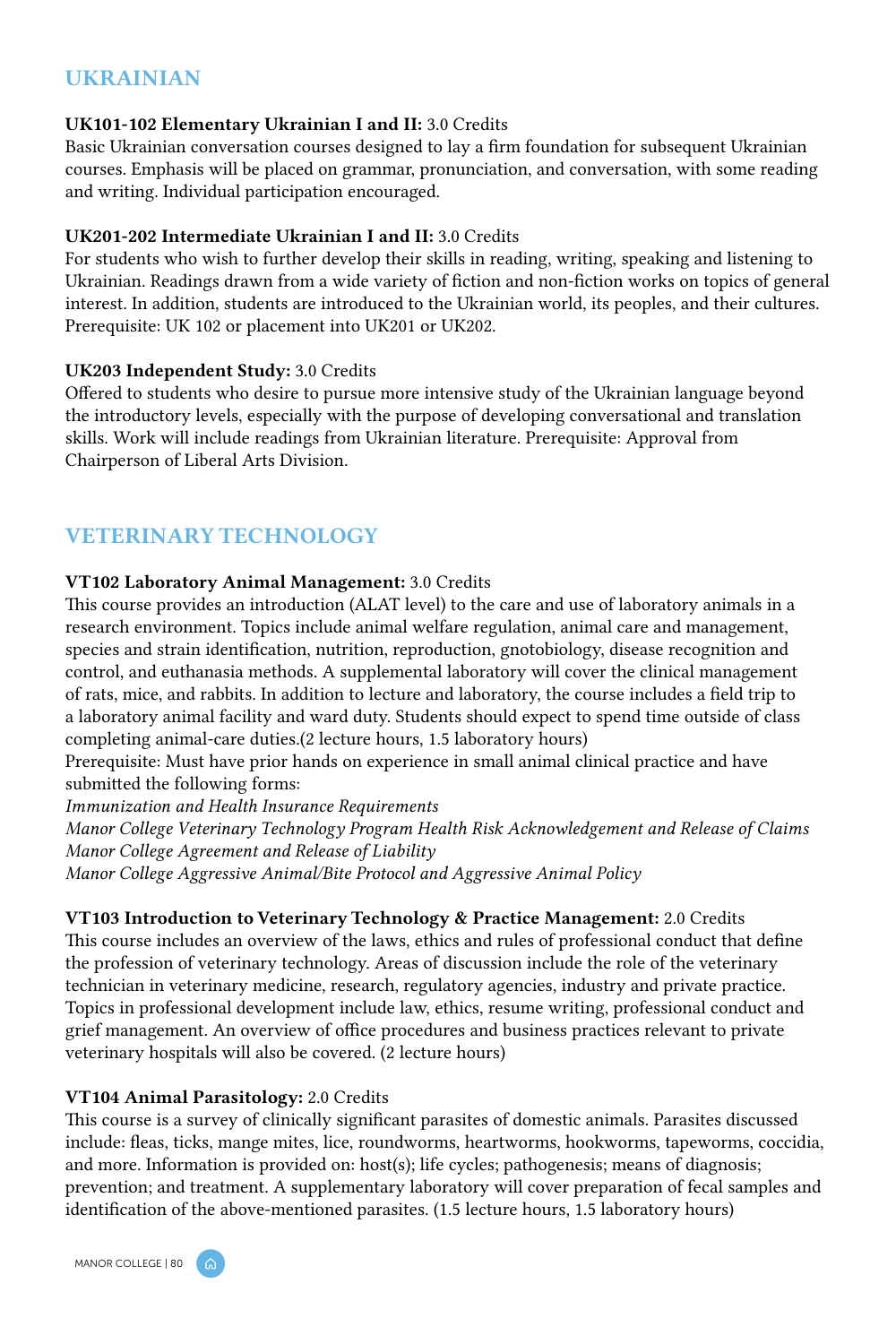# VT105 Large Animal Clinical and Emergency Procedures: 3.0 Credits

This course provides an introduction to the medical management of domestic farm animal species. Emphasis in the laboratory is placed on handling, restraint, and basic nursing skills, such as venipuncture, IV catheterization, and the administration of medication and fluid therapy. Routine and emergency clinical procedures are discussed. Laboratories are held at the Motherhouse Barn, Fox Chase Farm, and the New Bolton Center (University of Pennsylvania). (2 lecture hours, 2 laboratory hours)

Prerequisites: Students must provide their own transportation to the Fox Chase Farm. Successful placement into college level English and math.

Submission of the following forms:

Immunization and Health Insurance Requirements

Manor College Veterinary Technology Program Health Risk Acknowledgement and Release of Claims

Manor College Agreement and Release of Liability

Manor College Aggressive Animal/Bite Protocol and Aggressive Animal Policy

# VT110 Animal Anatomy and Physiology I: 4.0 Credits

 This course offers a comparative study of the anatomy and physiology of domestic animals. Cell biology, including a discussion of basic organic molecules, and cellular reproduction is covered in the early part of the course. Tissues, integument, skeletal and muscular systems are subsequently covered. Laboratories include microscopic examination of cells and tissues, gross examination of mammalian skeletons and dissection of preserved cats. Radiographs are employed to further illustrate anatomical parts. (3 hours lecture, 2.5 hours laboratory) Prerequisite: Successful placement into college level English and math.

# VT111 Animal Anatomy and Physiology II: 4.0 Credits

A continuation of Animal Anatomy and Physiology I. This course examines the remainder of the anatomical systems in the mammal and discusses comparative anatomical and physiological differences. Laboratory includes examination of gross tissues from various species including cat, dog, sheep, pig, and ox. (3 hours lecture, 2.5 hours laboratory). Prerequisite: VT110

# VT112 Breeds and Behavior: 1.0 Credit

This course offers an introduction to common domestic animal breeds and their behavior. Identification of common breeds and species, recognition of normal versus abnormal animal behavior and prevention of behavior problems are emphasized. Animal learning theories and behavior modification techniques are also covered. An introduction to career options in animal behavior and professional behavior organizations and publications is also included. (1 lecture hour)

# VT113 Animal Nutrition: 1.0 Credit

This course provides an introduction to the theory and application of pharmacology. Topics include drug classifications, pharmacokinetics (the process by which drugs are absorbed, distributed, metabolized and eliminated by the body) and pharmacodynamics (the interaction of a drug and the receptors responsible for its action in the body). Clinical case presentations will be used to illustrate specific drug use, dosing, contraindications, side effects and the potential for interactions with other drugs. (2 lecture hours) Prerequisite: MH110

#### VT114 Veterinary Pharmacology, Anesthesiology and Pain Management I: 2.0 credits

This course provides an introduction to the theory and application of pharmacology. Topics include drug classifications, pharmacokinetics (the process by which drugs are absorbed, distributed, metabolized and eliminated by the body) and pharmacodynamics (the interaction of a drug and the

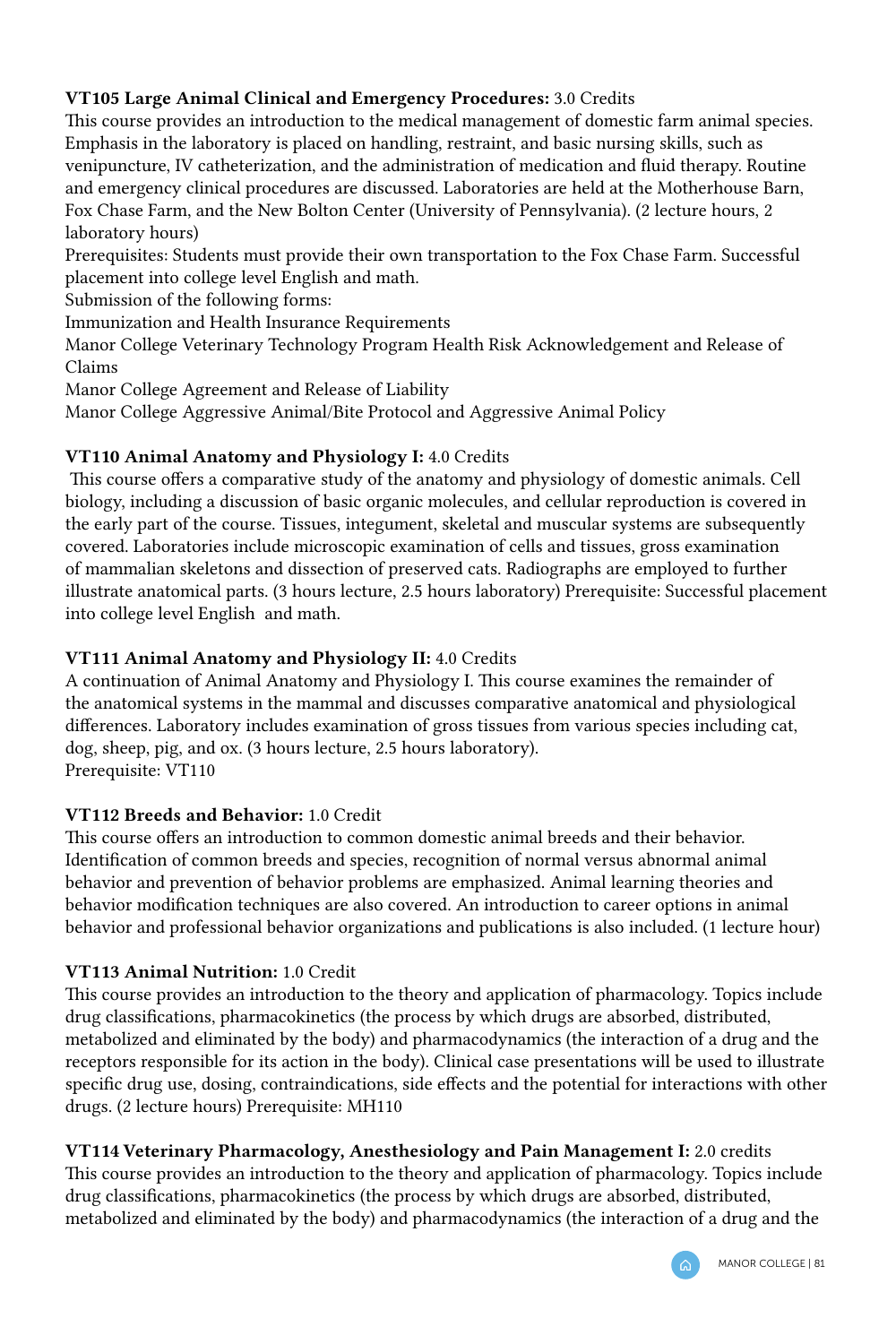receptors responsible for its action in the body). Clinical case presentations will be used to illustrate specific drug use, dosing, contraindications, side effects and the potential for interactions with other drugs. Prerequisite: MH110. Major requirement.

#### VT 204 Small Animal Dentistry: 1.0 Credit

This course offers students a hands-on laboratory in small animal dentistry. Oral examination, dental charting, dental radiography and prophylactic care will be addressed. (2 laboratory hours) Prerequisite: VT111

#### VT206 Microbiology for Veterinary Technicians: 3.0 Credits

This is an introductory course in applied microbiology with emphasis on organisms affecting animal species. General microbiological concepts and principles are covered in lecture and laboratory. Topics include: taxonomy, biology of microorganisms, pathogenic organisms, mycology, virology, bacteriology, immunity, zoonosis, public health, antimicrobial sensitivity testing, sterilization, disinfestation, safety and the microbiology of milk. Laboratory exercises are used to supplement lecture material while stressing safety and procedural techniques using materials to culture and identify organisms. (2 lecture hours, 3 laboratory hours) Prerequisite or co-requisite: VT111

#### VT208 Hematology: 3.0 Credits

This course includes the study of the origin, development and characteristics of blood cells and provides an overview of hemostasis, immunology and cytology. Topics include normal and abnormal hematopoiesis, anemia, leukemia, normal and abnormal platelet function, principles of coagulation and fibrinolysis. Emphasis is placed on manual skill development, attention to basic laboratory techniques and applications to veterinary medicine. (2 lecture hours, 2 laboratory hours). Prerequisites: BI100, VT111

#### VT212 Animal Radiology: 2.0 Credits

This course provides an overview of the basic principles of radiology. Topics include theory of x-ray production; parts and use of radiographic equipment; radiation control and safety; restraint and positioning of animals; radiographic quality; film development. (1 lecture hour, 2 laboratory hours) Prerequisites: VT111

Submission of the following forms:

Immunization and Health Insurance Requirements

Manor College Veterinary Technology Program Health Risk Acknowledgement and Release of Claims

Manor College Agreement and Release of Liability

Manor College Aggressive Animal/Bite Protocol and Aggressive Animal Policy

VT214 Veterinary Pharmacology, Anesthesiology and Pain Management II: 2.0 credits This course is a continuation of VT114 Part I. Discussion of pharmacology, pharmacokinetics, and pharmacodynamics will be continued. In addition, the principles and practice of anesthesia will be introduced including both inhalant and injectable anesthetics. The parts, care and use of the anesthesia machine will be presented. Patient assessment during the pre-anesthetic, intra operative and post-operative patient phases will be emphasized. Prerequisite: VT114. Major requirement.

#### VT217 Small Animal Clinical and Emergency Procedures: 4.0 Credits

A combined lecture and laboratory course covering a variety of clinically relevant, practical experiences. Topics include restraint and handling, physical examination and patient assessment; basics of dispensing and administering of medication; preventative health plans; common clinical procedures such as venipuncture, IV catheter placement, and bandaging; fluid therapy; clinical

MANOR COLLEGE | 82

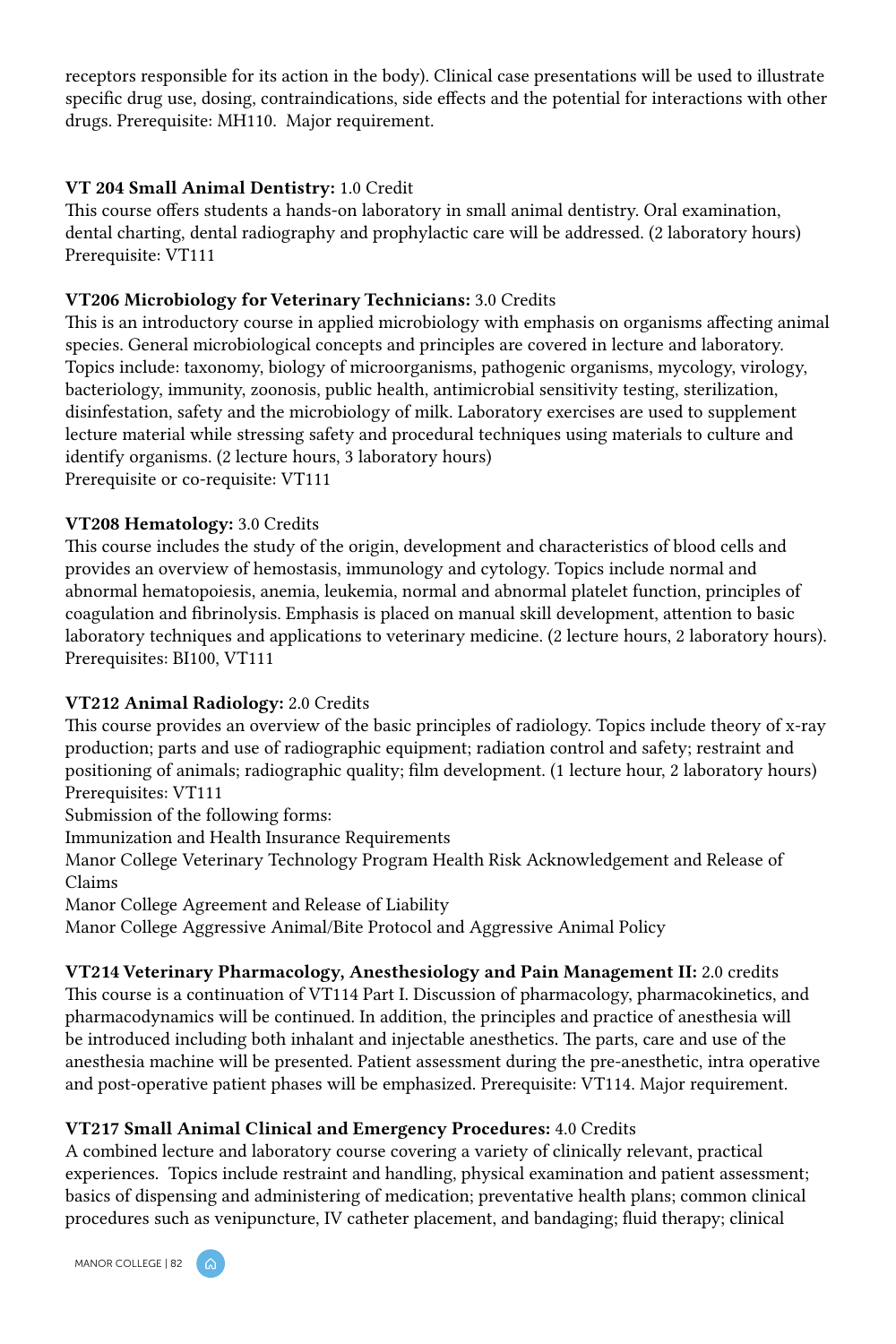math; and emergency and critical care procedures in small animal veterinary medicine. (2 lecture hours, 3 laboratory hours, students should expect to spend time outside of class completing animal care duties)

Prerequisites: BI100, VT103, VT105, VT111, VT112, VT113, and MH110.

Submission of the following forms:

*Immunization and Health Insurance Requirements*

*Manor College Veterinary Technology Program Health Risk Acknowledgement and Release of Claims Manor College Agreement and Release of Liability Manor College Aggressive Animal/Bite Protocol and Aggressive Animal Policy*

# VT 224 Independent Study: Variable Credits

A student who wishes to increase his/her scope of experiences within a particular area may elect to receive credit for that work by requesting independent study. Areas for independent work could include, but are not limited to: additional clinical experience at any of the externship sites, laboratory animal medicine at research facilities, exotic or wildlife medicine, and emergency medicine. A student earns 1 credit for each 40 hours of clinical work or 1 credit per 1 hour of Lecture or 2 hours of Laboratory weekly. Prerequisite: Permission of the Program Director.

# VT225 Animal Medicine II: 4.0 Credits

This course is a continuation of VT227 Animal Medicine I with continued emphasis on the veterinary nursing process in large and small animal species. Diseases affecting the hepatobiliary, gastrointestinal, urinary, reproductive and endocrine systems are covered, as well as introduction to oncology. Epidemiology, etiology, pathophysiology, clinical presentation, clinical pathology (serology and urinalysis), nursing interventions, and client education topics will be addressed during discussion of each disease. Clinical pathology laboratory emphasizes quality control, attention to laboratory techniques and development of manual skill when performing urinalysis and serum chemistry analysis and interpretative skills. (3 lecture hours, 2 laboratory hours) Prerequisites: VT208, VT227

# VT 226 Veterinary Surgical Assisting: 3.0 Credits

This course provides an introduction to surgical principles and procedures. Topics include: asepsis operating room protocol, instrumentation, sterile technique, suture materials, suturing techniques, wound management, surgical assistance, pre and postoperative care of animals and pain assessment and management. An accompanying laboratory will include hands-on practice of surgical and anesthesia-related skills. Students should expect to spend time outside of class completing animal care duties. (2 lecture hours, 3 laboratory hours)

Prerequisites: VT217, VT214. Submission of the following forms:

Immunization and Health Insurance Requirements

Manor College Veterinary Technology Program Health Risk Acknowledgement and Release of Claims

Manor College Agreement and Release of Liability

Manor College Aggressive Animal/Bite Protocol and Aggressive Animal Policy

# VT 227 Animal Medicine I: 2.0 Credits

This course offers an introduction to the principles of small animal disease as it relates to the veterinary technician. The students will be introduced to the nursing process: assessment, nursing diagnoses/technician evaluation, development of nursing care plans (nursing interventions), and evaluations of interventions and outcomes. Diseases are discussed in terms of pathophysiology, clinical presentation, nursing considerations, and client education topics. Diagnostics and treatments will be discussed in terms of relevancy to the nursing process. This course focuses on the following body systems: sensory (eyes and ears), dermatology, cardiology, respiratory, orthopedic, neurology. Additional topics covered include: shock and emergency medicine; pediatric care; and

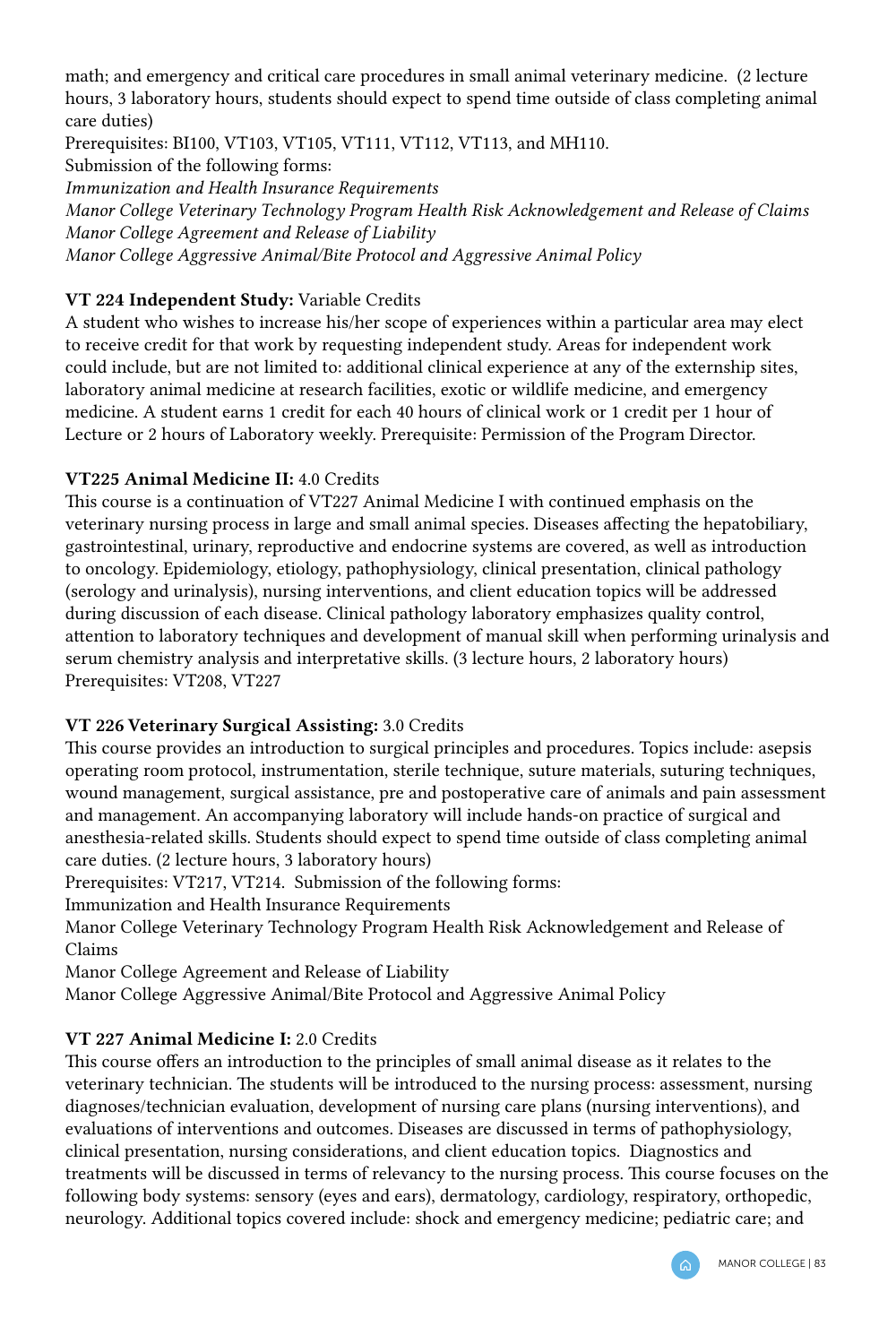#### geriatric care. (2 hours lecture) Prerequisites: BI100, EN102, VT103, VT105, VT111, VT112 and VT113.

#### VT229 Sophomore Clinical Externship: 12.0 Credits

This one semester clinical experience provides the sophomore student with the opportunity to refine clinical skills in off-campus veterinary facilities. Students choose from a list of College- approved externship sites and are trained under the supervision of certified veterinary technicians or veterinarians. Approved sites include specialty, emergency and critical care animal hospitals, USDA registered research facilities, and veterinary practices that specialize in equine, feline and exotic animals. Excellent general small animal practices are also available. This course includes 12 weeks of full-time training and requires one semester of full-time tuition. Sites may not be easily accessible via public transportation and students will be expected to provide their own transportation to and from externship locations.

Prerequisites: Successful completion of all other degree requirements. Students may not be on academic probation and must have a GPA > 2.2 in all program, math and science courses. Submission of the following forms:

Immunization and Health Insurance Requirements

Manor College Veterinary Technology Program Health Risk Acknowledgement and Release of

#### Claims

Manor College Agreement and Release of Liability Manor College Aggressive Animal/Bite Protocol and Aggressive Animal Policy



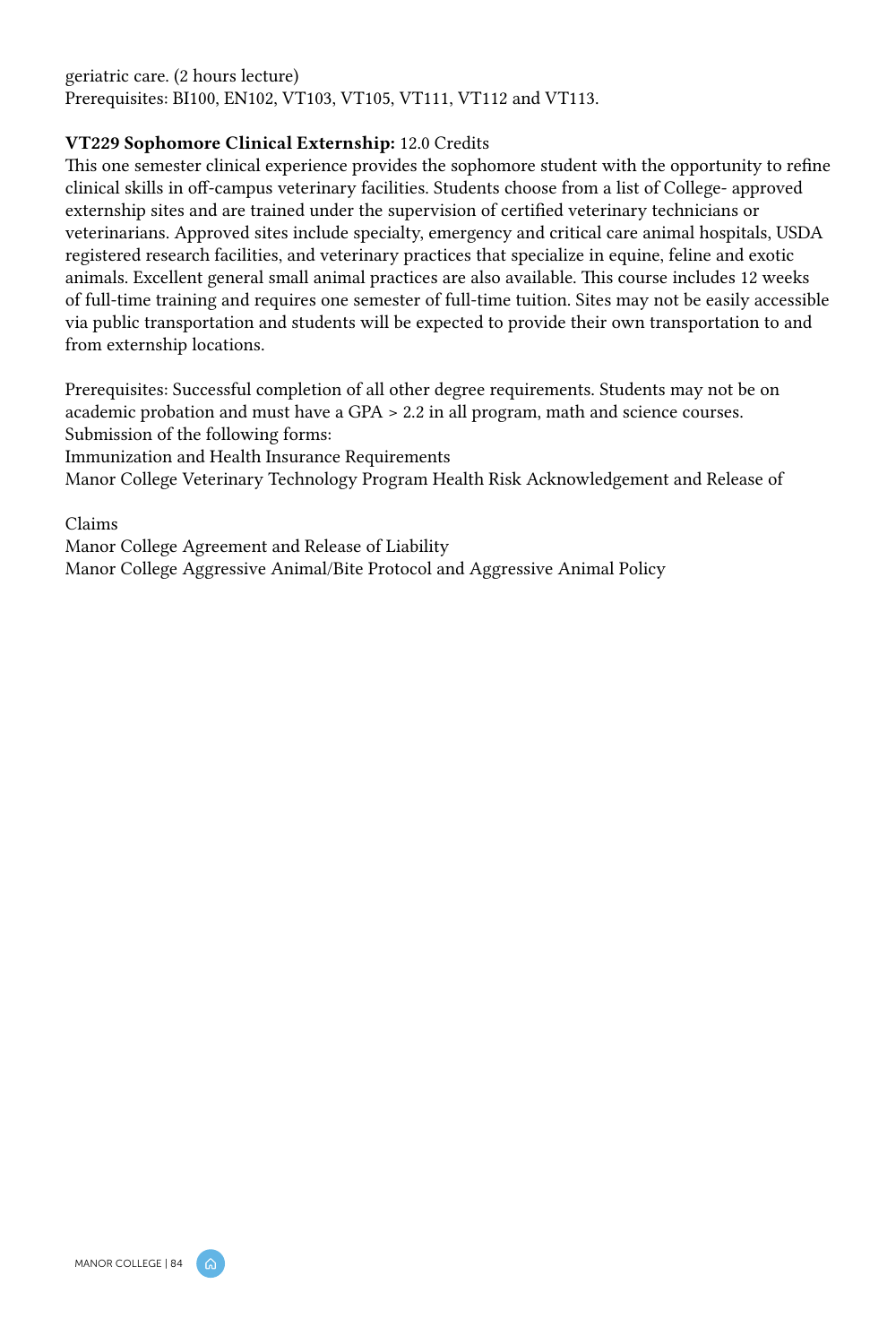# NOTES:

|   | MANOR COLLEGE   85 |
|---|--------------------|
| ີ |                    |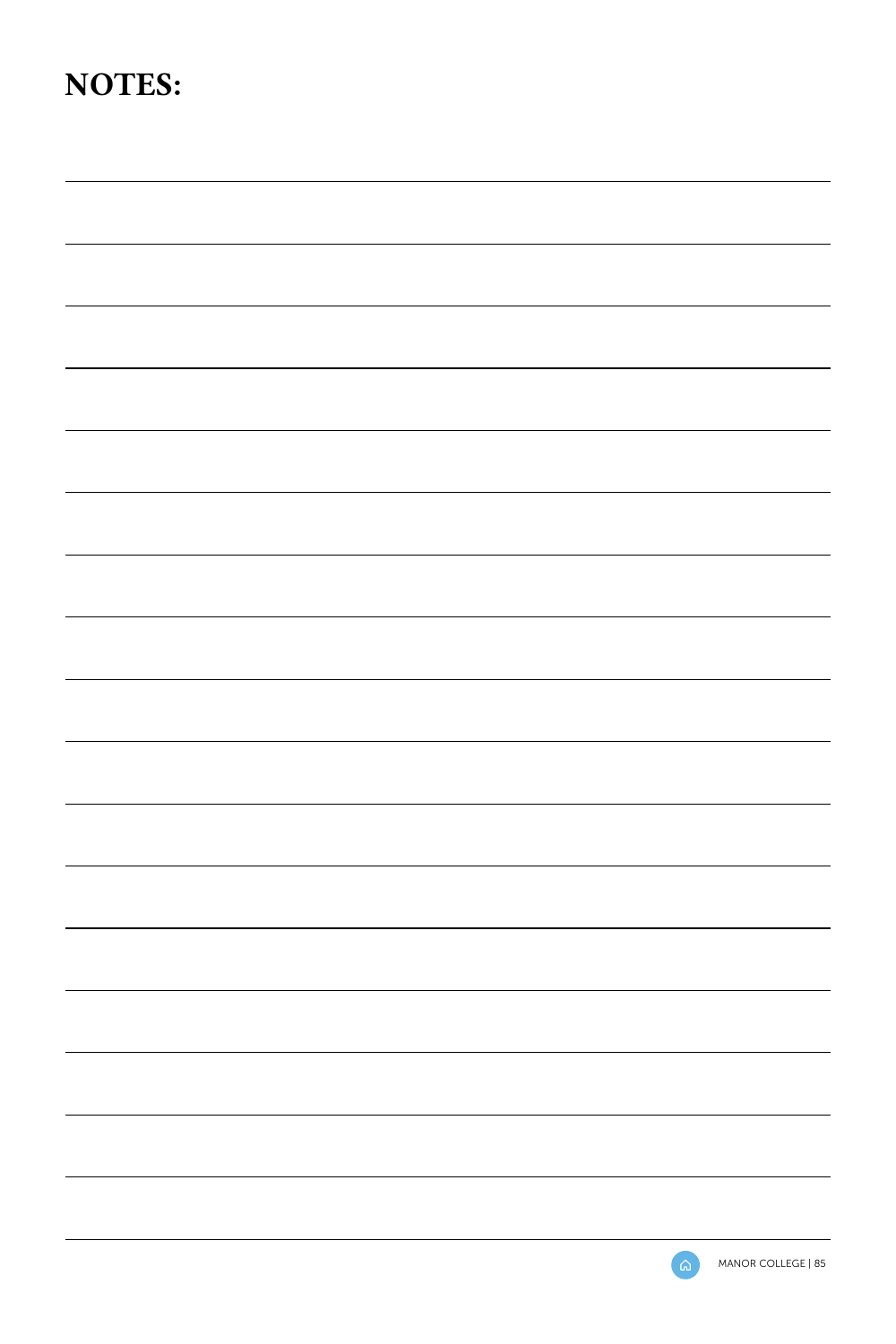# NOTES: